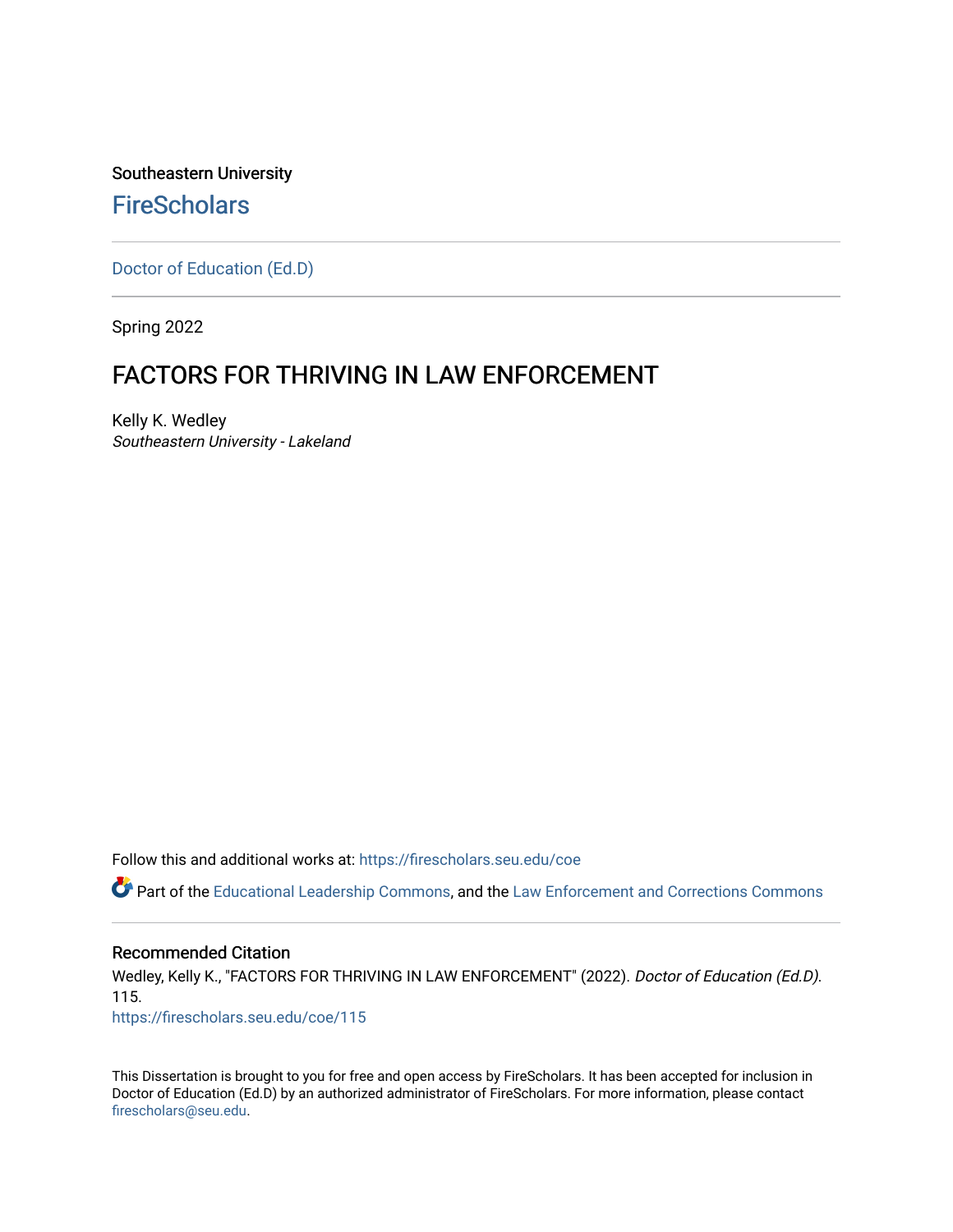# FACTORS FOR THRIVING IN LAW ENFORCEMENT

By

# KELLY K. WEDLEY

A doctoral dissertation submitted to the College of Education in partial fulfillment of the requirements for the degree Doctor of Education in Curriculum and Instruction

> Southeastern University March, 2022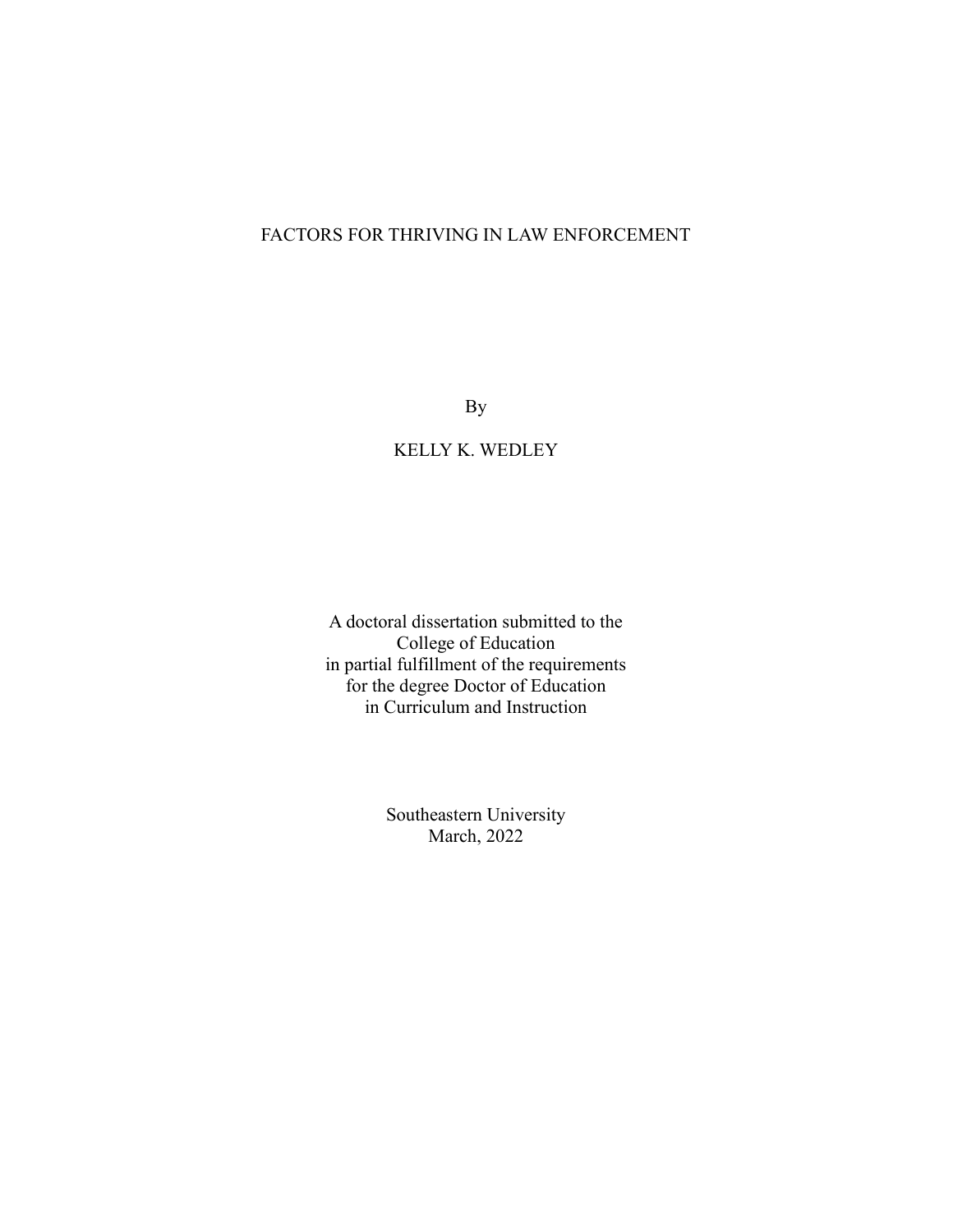# FACTORS FOR THRIVING IN LAW ENFORCEMENT

by

# KELLY K. WEDLEY

Dissertation Approved:

EdD, Dissertation Chair

Dr. Sarah J. Yates.

Dr. Thomas J. Gøllery, EdD, Method **Mogist** 

an  $\sim$ 

Dr. Douglas K. Tanner, DMin, Committee Member

Dr. James V. Shuls, PhD, Dean, College of Education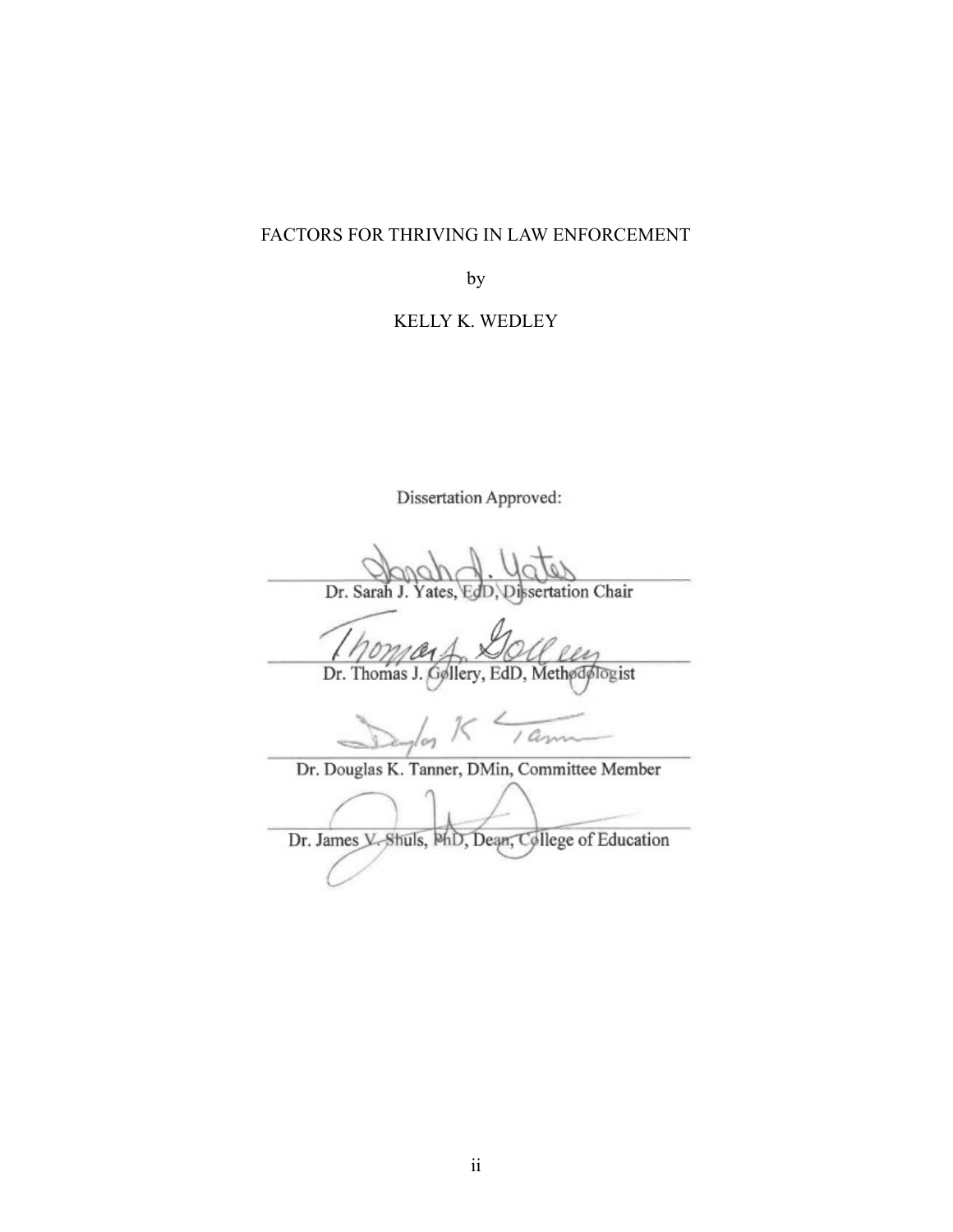# DEDICATION

I want to thank my family and especially my parents for always supporting me and emphasizing how important education is. You created and molded me, instilling a lifelong love of learning. A huge thank you to my husband for being there for me and embarking on his own journey at the same time. Keith I could not have done this on my own, I am so proud of you, and I love you. Finally, thank you, Lord, for the patience and strength.

"By perseverance the snail reached the ark."

Charles Spurgeon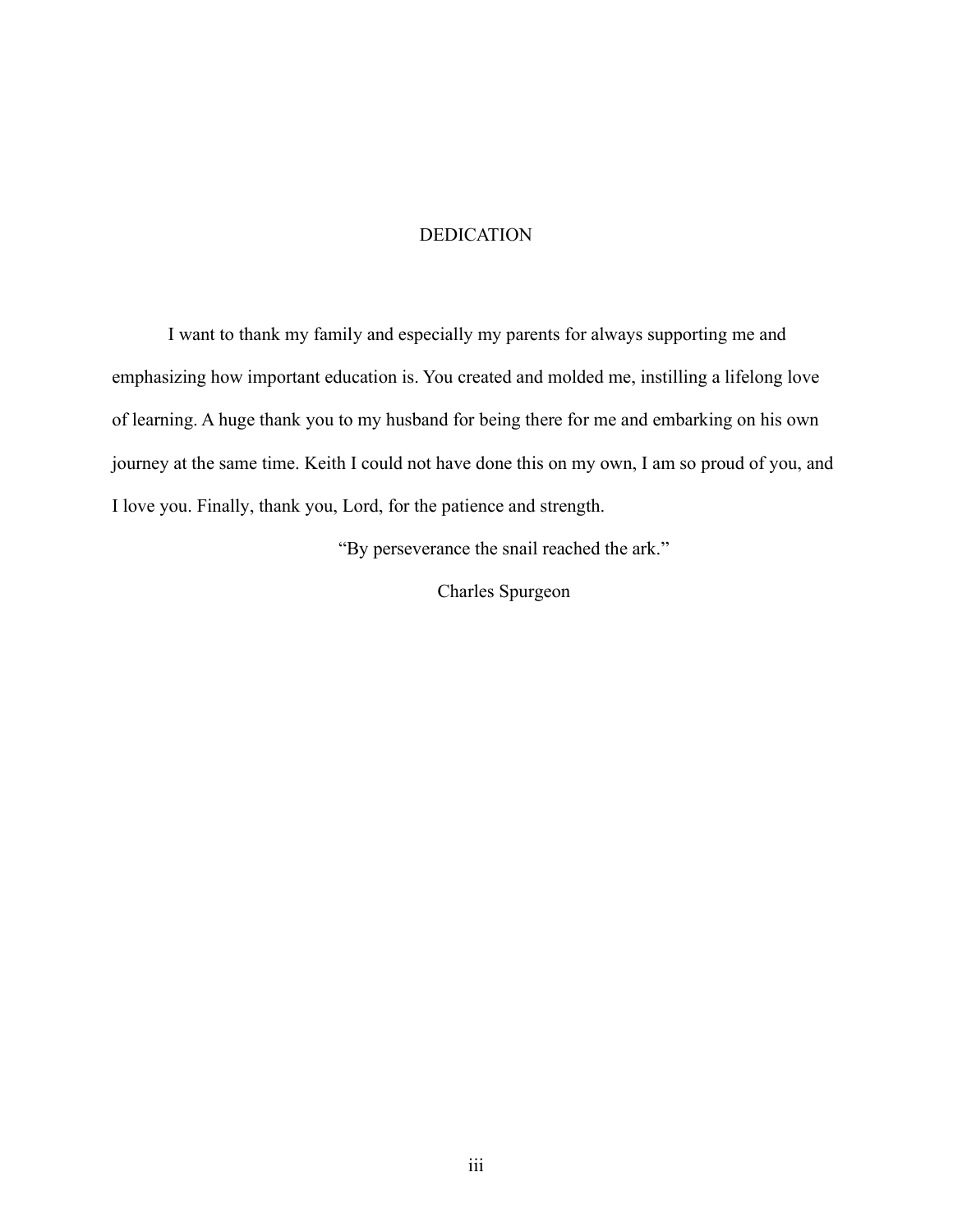#### ACKNOWLEDGEMENTS

Dr. Yates, you can never know what a weight was lifted off my shoulders the day you volunteered to be my chair. I knew then I would be able to do this with you by my side. I will forever be in your debt. Your positivity is contagious, and I hope to be the same mentor to my students as you were for me. Thank you for the encouragement, prayers, and what I am sure were plenty of late nights and headaches reading through all my chapters.

Thank you, Dr. Gollery, because your excitement in my topic just pushed me harder to complete this research. I appreciate all your statistical wisdom and patience in explaining everything.

Thank you, Dr. Tanner, for agreeing to be my third reader and taking the time out of your much deserved retirement to help me out!

A big thank you to those at my agency. I appreciate all the support and participation. This study could not have been done without you all.

I would be remiss if I did not thank my cohort (go Incredibles). I never felt more of a kinship with my fellow students as I did with you all. You are all so wonderfully talented and supportive. I am glad to have gone through the doctorate program with each of you.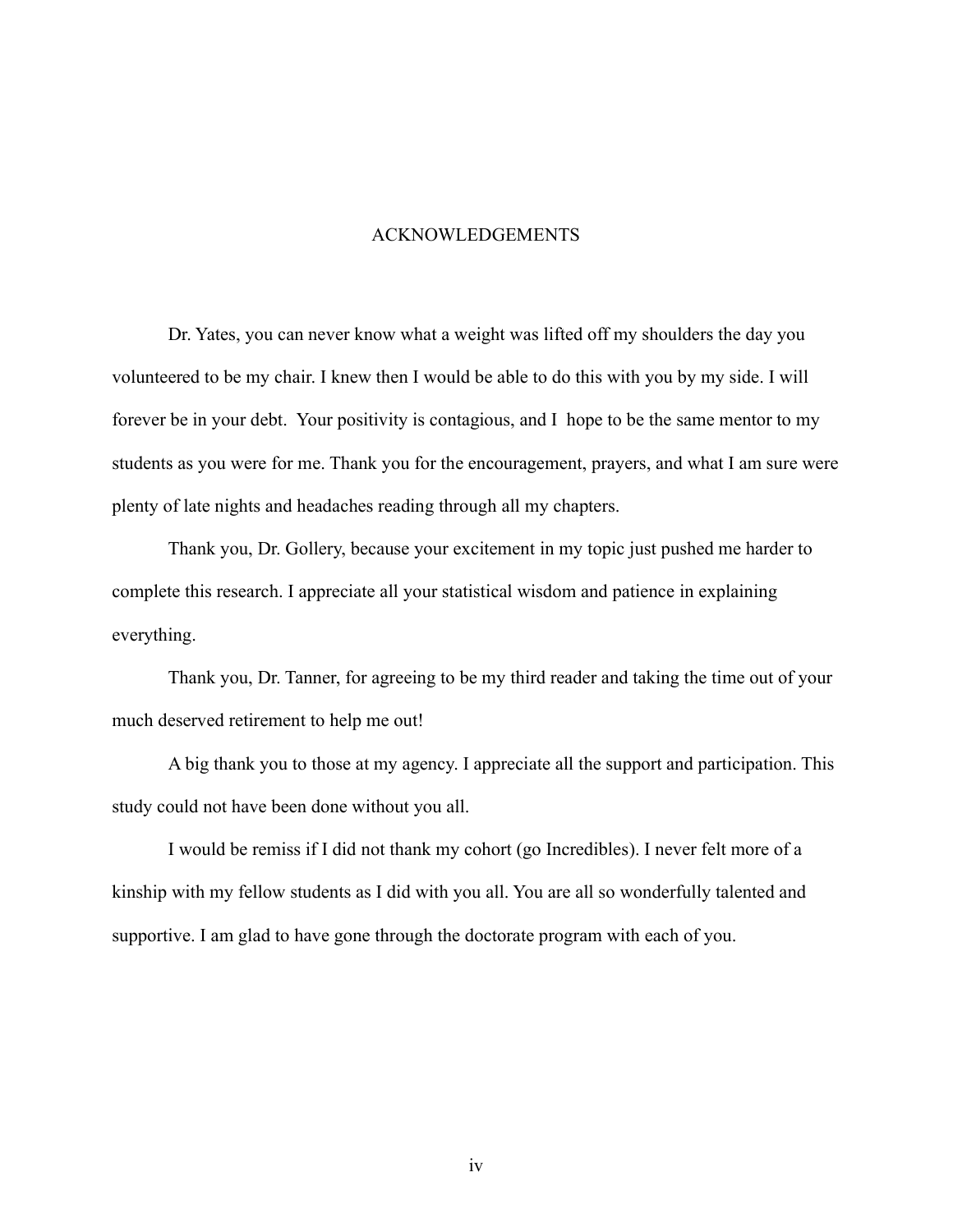## **Abstract**

The purpose of this non-experimental and quantitative study was to evaluate the degree to which law enforcement officers perceive themselves as thriving. The sample for this study was convenient, non-probable, and purposive and comprised of 214 law enforcement officers from one large law enforcement agency in the State of Florida. The study's researcher-constructed survey instrument was determined to be internally consistent and reliable. A one sample  $t$ -test was used to assess the statistical significance of study participant mean score response to perceptions of thriving and the results were statistically significant. The use of between-subjects analytic techniques was used to compare the effect exerted by the demographic identifier variables upon perceptions of thriving to show there was no statistically significant difference between gender, current job assignment, years of service, and education level. Multiple linear regression (MLR) and Pearson product-moment correlation coefficient  $(r)$  were used to correlate the seven dimensions with the perceptions of overall thriving. The seven dimensions were social support, administrative support, sense of purpose, spirituality, effective training, and physical well-being and all determined to be statistically significant. Multiple linear regression (MLR) was used to identify the two most prominent predictors of overall thriving as social support and effective training. Multiple linear regression (MLR) was used on the two independent variables, personal thriving and professional thriving, to show personal thriving was slightly more robust in predicting overall thriving in law enforcement officers.

Keywords: thriving, law enforcement, sense of purpose, social support, spirituality, administrative support, maintaining physical health, effective training, officer resilience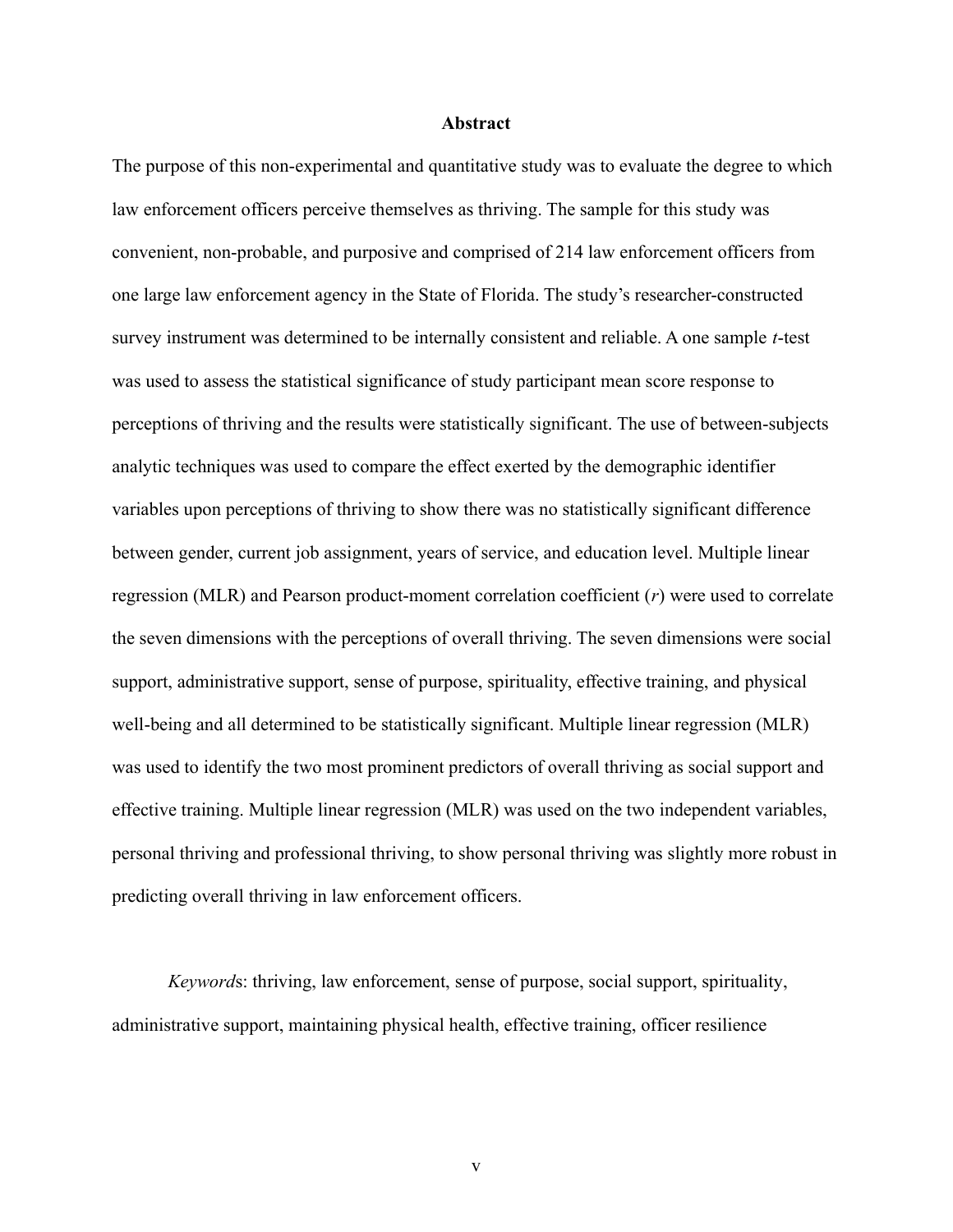| 16 |
|----|
|    |
|    |
|    |
|    |
|    |
|    |
|    |

# TABLE OF CONTENTS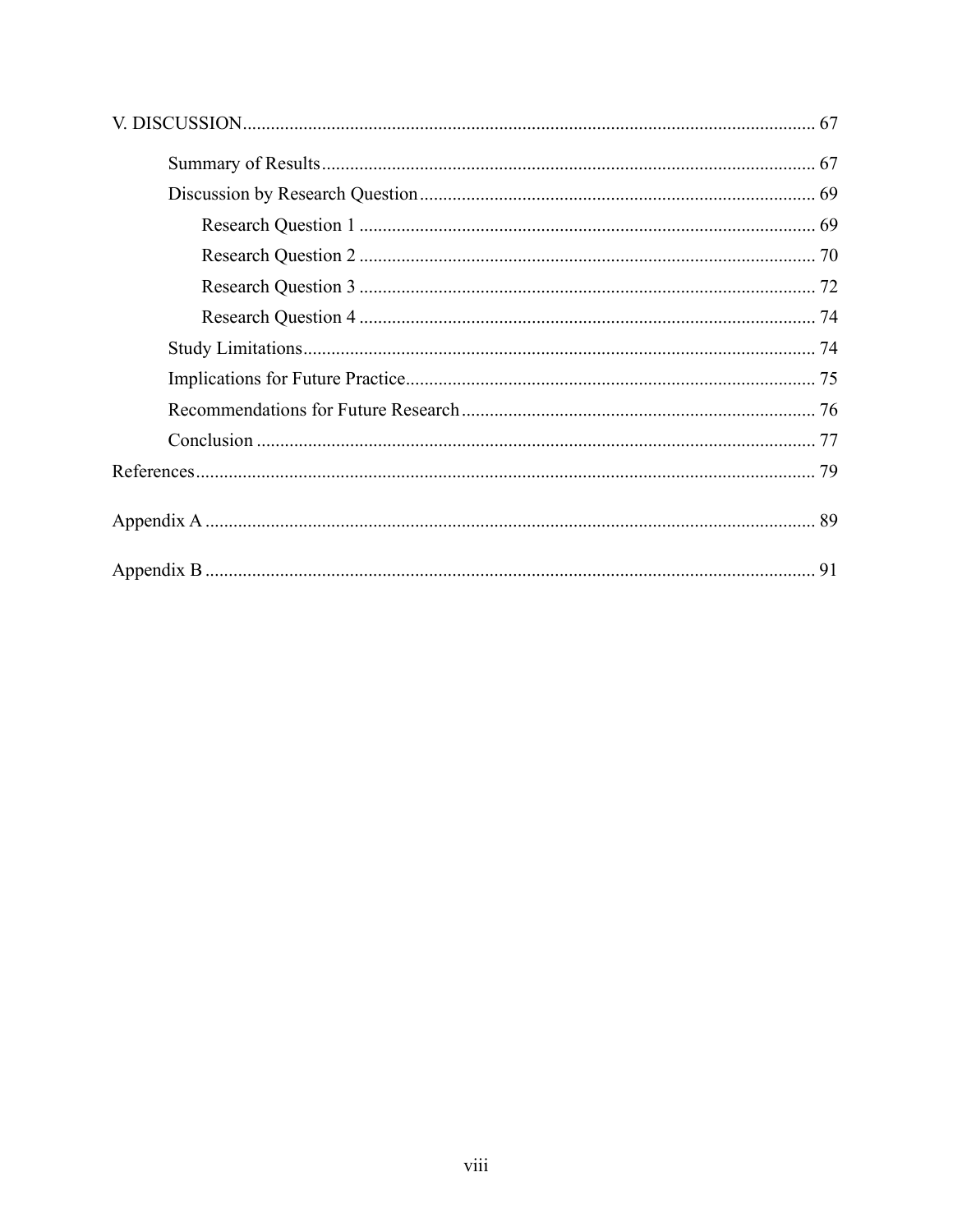# LIST OF TABLES

| Table                                                                                | Page |
|--------------------------------------------------------------------------------------|------|
|                                                                                      |      |
|                                                                                      |      |
|                                                                                      |      |
|                                                                                      |      |
|                                                                                      |      |
| Table 6: Perceptions of Thriving Comparison by Gender of Study Participant 60        |      |
|                                                                                      |      |
|                                                                                      |      |
| Table 9: Mean, Standard Deviation, and Sample Size for Thriving by Education Level62 |      |
|                                                                                      |      |
| Table 11: Mean, Standard Deviation, and Sample Size for Thriving by Years            |      |
|                                                                                      |      |
| Table 12: Relationship of Dimensions of Thriving with Study Participants Overall     |      |
|                                                                                      |      |
|                                                                                      |      |
| Table 14: Predicting Overall Perceptions of Thriving: Professional and               |      |
|                                                                                      |      |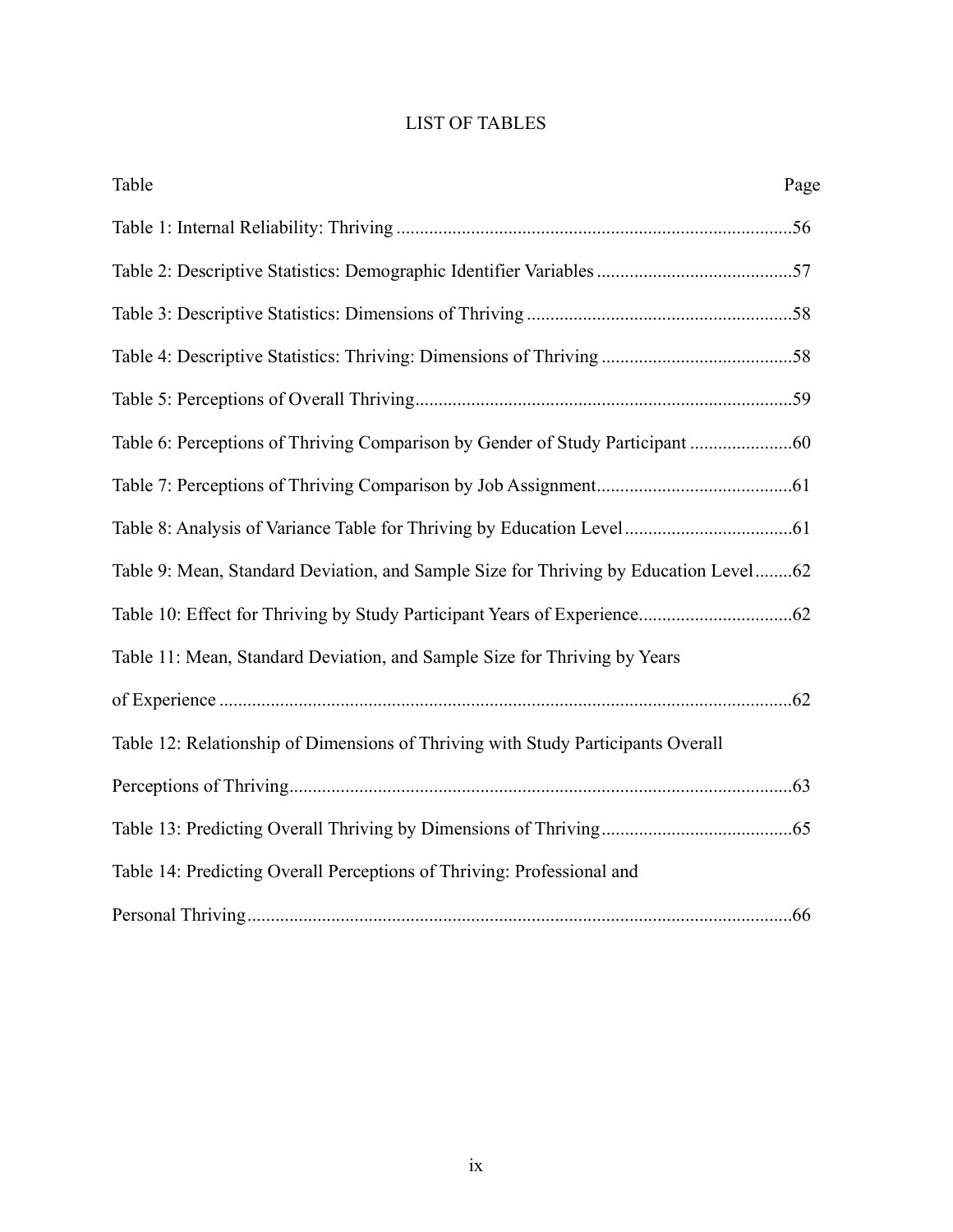#### I. INTRODUCTION

Law enforcement has been identified as one of the most stressful and demanding careers worldwide (Duran et al., 2018). Law enforcement officers face many job stressors including the constant threat of physical danger and helping victims of domestic violence and child abuse. Law enforcement officers face exposure to traumatic events, dealing with a frustrating judicial system, and coping with negative media coverage (Gordijn et al., 2017; Kirschman et al., 2014). "Police officers and many first responders see more misery and despair in the first few years of their jobs than the rest of us do in a lifetime" (Kirschman et al., 2014, p. 54). What makes a law enforcement officer thrive with all the negativity surrounding the profession?

 The population in the United States increases every year. However, the number of law enforcement officers has not increased as rapidly as the population in the last several years. For example, the number of police officers increased from 1997 to 2016 by 8%, but the population increased by 21%. The Bureau of Justice Statistics studies showed the number of full-time sworn officers per 1,000 residents in the United States was 2.42 in 1997 and 2.17 in 2016, decreasing by 11%. In 2016, the number of full-time sworn officers was 701,273 while in 2018, the number of full-time sworn officers dropped to 687,100, illustrating a further decrease in police officers (Hyland, 2018). In May 2019, the number of police and sheriff's patrol officers, according to the Bureau of Labor Statistics was, 665,280 (Police and Sheriff's Patrol Officers, 2019). This decrease in police officers is concerning since the population in the United States continues to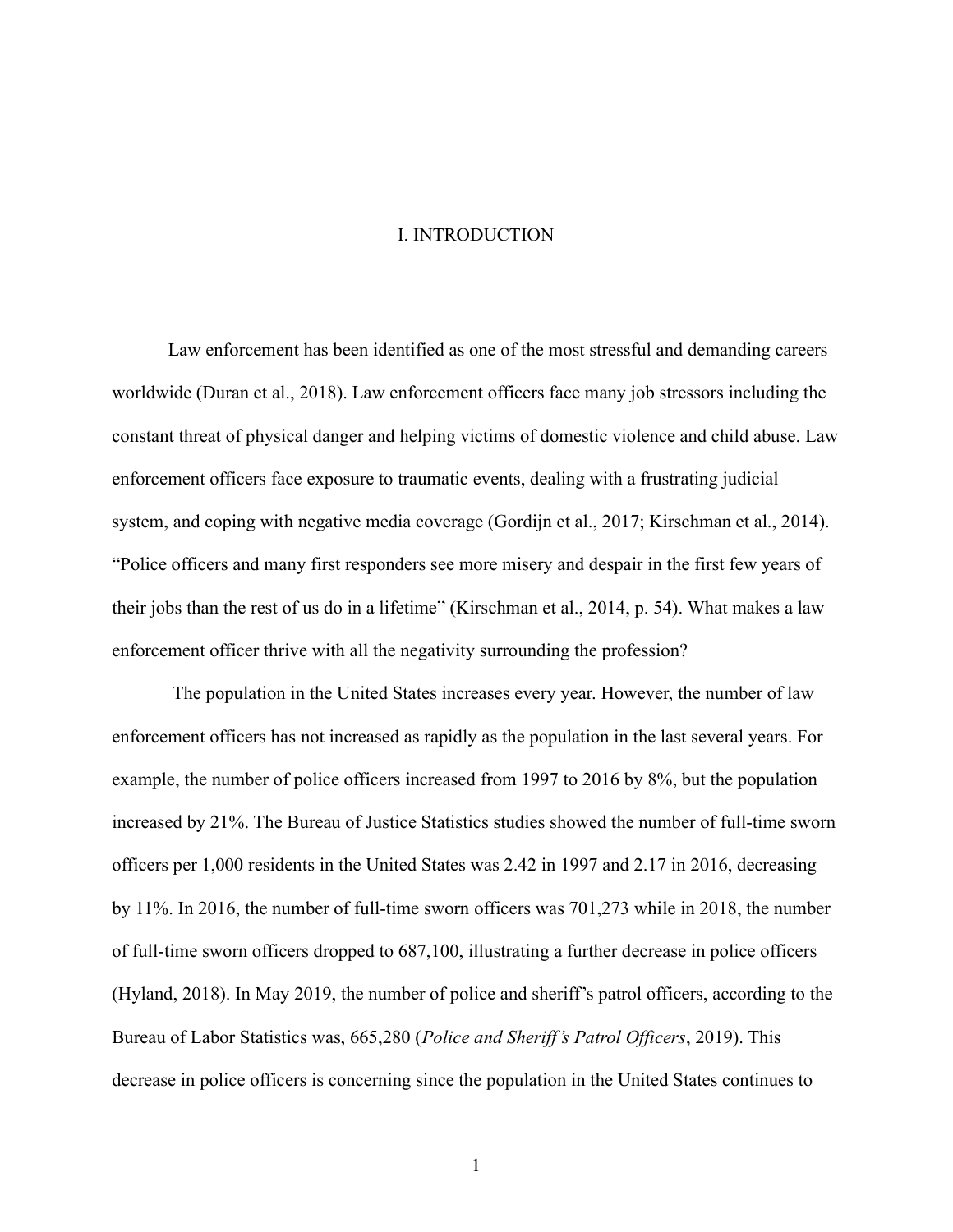increase. According to the United States Census Bureau the population in the U.S. in 1997 was 266,490,000 (U.S. Bureau of the Census, 1998). In 2010, the population was 309,349,689 and by 2019 the population was 328,239,523 (U.S. Bureau of the Census, 2019).

According to research done by the Pew Research Center, 86% of police officers agreed their law enforcement agency did not have enough officers patrolling the communities (Morin et al., 2017). Recruitment and retention are two issues facing law enforcement. According to the Police Executive Research Forum (PERF), fewer people are applying to become police officers, and an increasing number of officers are leaving the job, many after only a few years in the workforce (Police Executive Research Forum, 2019). A study conducted by PERF (2019) showed 36% of law enforcement agencies reported a significant decrease in job applicants for sworn positions and another 27% of agencies reported a slight decrease in job applicants. The law enforcement agencies who can identify the aspects related to a thriving law enforcement career may increase recruitment and retention in police officers. Knowing which factors promote thriving in law enforcement officers could lead to enhanced officers' job performance, improvement the mental and physical health of an officer, and increased public approval and safety (Baker et al., 2020).

#### Background of the Study

Police officers suffer from higher levels of burnout, job dissatisfaction, and cynicism compared to other occupations (Schaible & Six, 2016) and numerous studies have been conducted on police burnout and poor well-being (Birch et al., 2017; Christopher et al., 2020; Hesketh et al., 2016; Santa Maria et al., 2019). Police officers suffering from burnout and high stress show higher rates of absenteeism and receive more complaints from citizens. Multiple studies have been conducted on workplace stressors for law enforcement (Baker et al., 2020;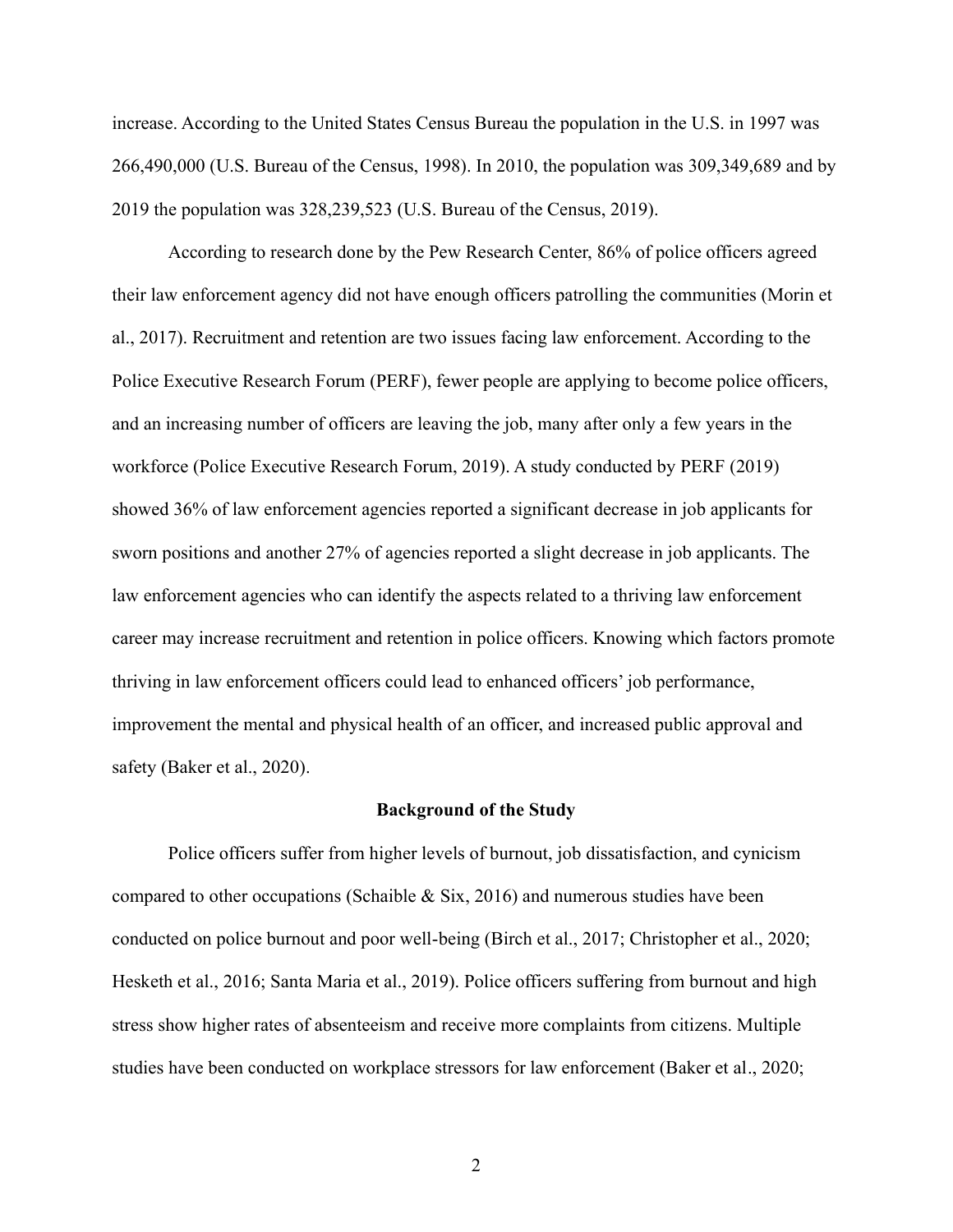Duran et al., 2018; Gutshall et al., 2017; Thoen et al., 2020). Furthermore, law enforcement agencies are negatively affected when officers are exposed to consistent high stress (Gordijn et al., 2017). Understanding the stressors within a law enforcement agency enables organizations to manage the impact stress has on an officer's well-being and performance (Duran et al., 2018). In addition, understanding what enables an officer to flourish or thrive in the workplace is important to mitigate the stressors. However, no studies regarding thriving specifically for law enforcement officers have been identified to date.

# Thriving

Thriving is more than surviving: "Thriving serves an adaptive function that helps individuals navigate and change their work contexts to promote their own development" (Spreitzer et al., 2005, p. 537). It also contributes to good health, both physically and mentally. Thriving is a combination of learning and vitality, promoting forward self-progress in a person's self-development (Spreitzer et al., 2005). Dimitrova (2020) defined thriving from a business standpoint, stating thriving is essential in positive organizational structuring and promotes the "development and flourishing of employees" (Dimitrova, 2020, p. 370). Furthermore, thriving is a constant state of learning, improvement, and personal development. The study of thriving is important for business travelers because it connects aspects of the work role with the traveler's desire for career and personal growth. And research has shown that business leaders who do not provide opportunities for employee growth and development may suffer from high turnover and attrition (Dimitrova, 2020).

Schreiner et al. (2009), who popularized the term *thriving* for college students, defined thriving as "optimal functioning" (p. 12). For college students, three key elements involved in thriving were identified as intrapersonal well-being, interpersonal relationships, and academic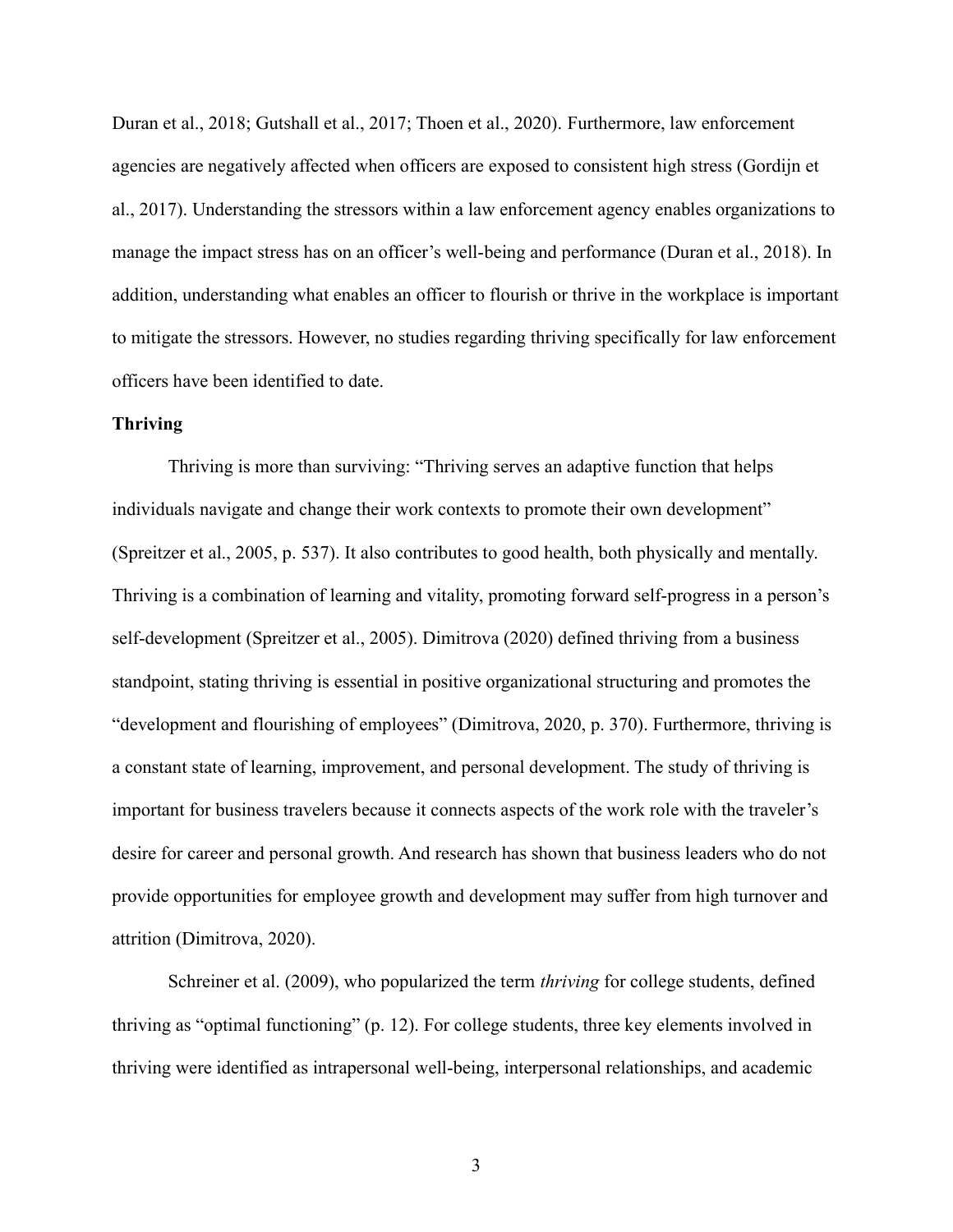engagement and performance. A thriving college student is "fully engaged intellectually, socially, and emotionally, and is experiencing a sense of community and psychological well-being that contributes to success and persistence to graduation" (Schreiner et al., 2009, p. 4). However, thriving can be applied to multiple fields. While academics may purely relate to a college student's success, intrapersonal well-being and interpersonal relationships are important for any individual to thrive.

Intrapersonal well-being refers to optimism, well-being, one's skill at mastering their environment, and coping skills. Coping skills can include the ability to handle stress. Interpersonal relationships relate to positive relationships, a sense of community, influencing the lives of others, and being open to diversity (Schreiner et al., 2009). The similarities for thriving as well as the workplace or institutional stressors are not just limited to one field. Law enforcement can relate to the intrapersonal well-being as well as the institutional stressors. Schreiner (2018) identified several external or institutional thriving barriers for students which are applicable to workplace scenarios. The lack of attention by school educators, inadequate advising by a professor, difficulty connecting with professors, institutional policies which hinder thriving, and a lack of institutional support are all student stressors (Schreiner, 2018). In the case of police officers, institutional stressors from the lack of positive attention, support, and inadequate advising would be from law enforcement supervision.

Forbes (2018) looked at thriving for emergency medicine personnel and identified wellbeing as flourishing or thriving in many aspects of an emergency medicine worker's life. Wellbeing for medical personnel referred to overall physical, mental, and emotional health. Wellbeing also included financial and spiritual wellness (Forbes, 2018). The opposite of well-being in the workplace is burnout and can consist of emotional fatigue, a constant state of exhaustion,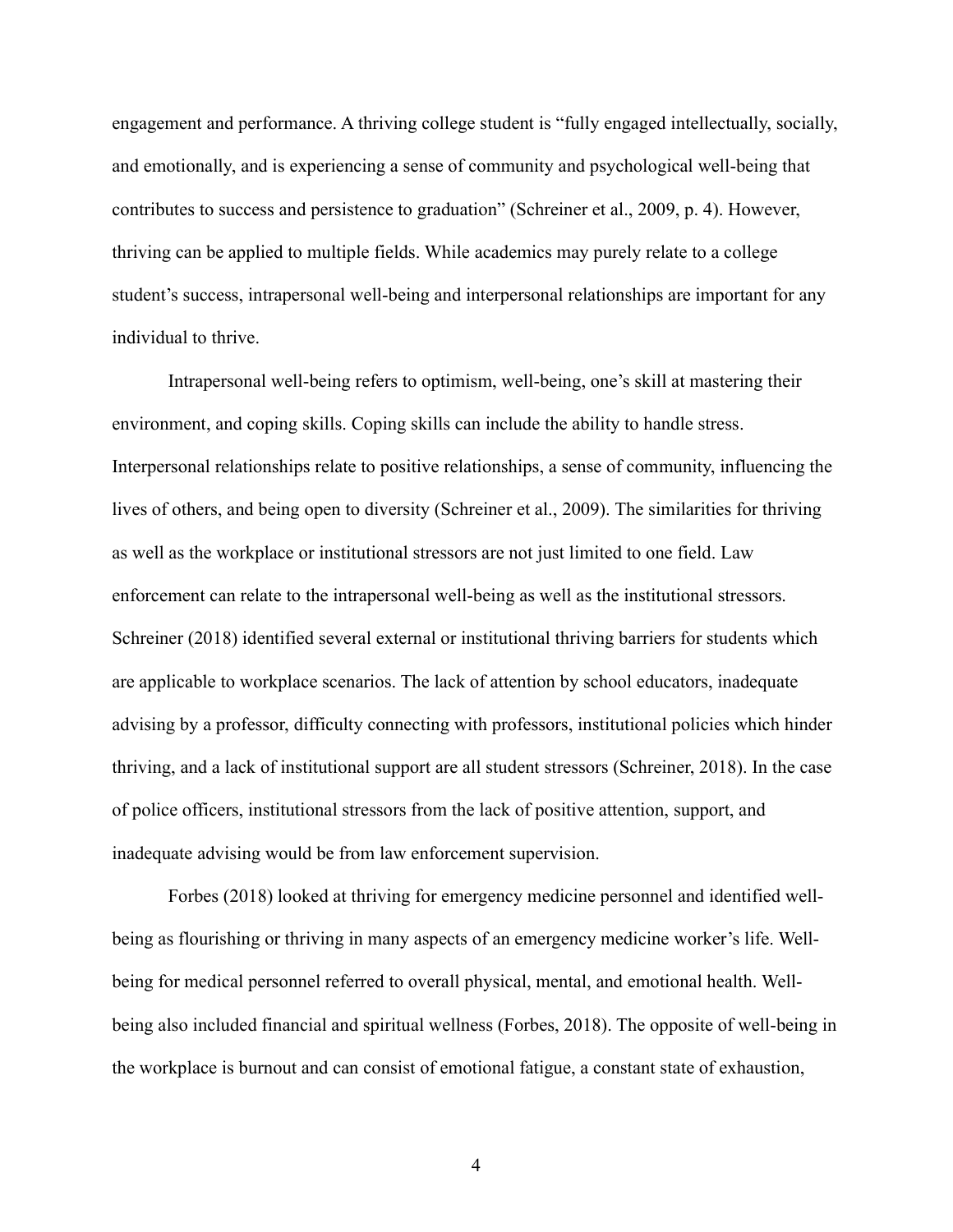emotional numbness, and the feeling of defeat on the job. Many stressors related to emergency medical personnel are internal or specific to one individual, but institutional and external stressors are also prevalent in the medical field (Forbes, 2018). The stressors in the medical field can translate into the law enforcement field as well. Officer well-being is one aspect associated with job satisfaction in law enforcement (Santa Maria et al., 2019). Santa Maria et al. (2019) linked well-being to engagement in a workplace. Engagement can refer to job fulfillment and conditions in the workplace that allow employees to reach their potential (Hesketh et al., 2016). Many studies exist regarding thriving in fields such as education (Austin, 2018; Schreiner, 2018), medicine (Forbes, 2018; Winkel et al., 2018), social work (Wendt et al., 2011), and business (Davies, 2017; Dimitrova, 2020). However, more research is needed on what thriving means for a law enforcement officer.

## Potential Elements

One element found to contribute to job satisfaction, and possibly thriving, in law enforcement is the motivation to perform public service (Prysmakova & Vandenabeele, 2020). The motivation to perform public service can also be occupational pride or a sense of purpose, and such opportunities to help people were listed as the top reason why 278 New York Police Department recruits chose to join the law enforcement agency (Gibbs, 2019). Spirituality is another aspect which may contribute to thriving and refers to a belief in God. Spirituality in law enforcement can be a buffering effect for an officer's occupational stress level (Charles et al., 2014). Spirituality and prayer may not only help with a first responder's work stress, but may also provide emotional healing (Malmin, 2013). Social or peer support networks are also elements that may lead to thriving in law enforcement. One of the top coping strategies for police officers is the use of social support which may include support from peers, family, or friends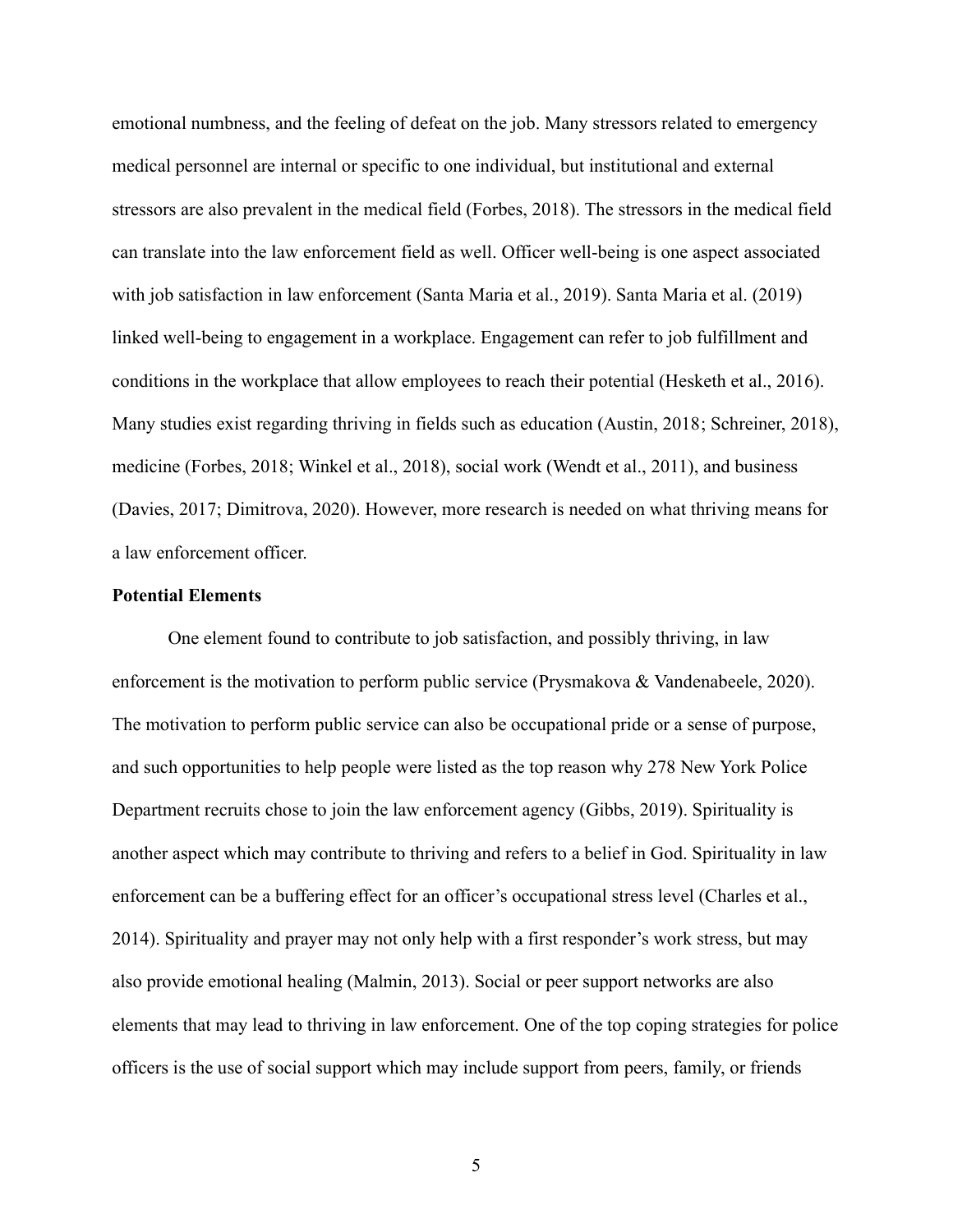(Clifton et al., 2018). Both longitudinal and cross-sectional research show increased social support is related to better mental health outcomes (Vig et al., 2020).

Job stressors in law enforcement are numerous. In law enforcement officers, organizational stressors can lead to burnout, alcoholism, depression, post-traumatic stress disorder (PTSD), and even suicide (Duran et al., 2018). Lack of administrative support or administrative pressure is one of the organizational stressors for police officers (Baker et al., 2020; Duran et al., 2018; Thoen et al., 2020). While lack of administrative support may lead to officer stress, support from administration may lead to thriving in law enforcement.

Inadequate training was listed as another organizational stressor for law enforcement officers (Christopher et al., 2020; Duran et al., 2018; Gutshall et al., 2017). Greco and Fischetti (2018) suggest continuing education and even physical and tactical training provide "strategies to prevent and manage stress" and help officers "maintain a state of physical and mental wellbeing" (Greco & Fischetti, 2018, p. 559). Administrative support and effective training may be other elements that contribute to thriving for law enforcement officers.

Poor physical health in law enforcement officers is associated with low officer well-being (Baker et al., 2020, p. 98). Maintaining physical health, such as exercising, eating a balanced diet, and getting quality sleep, leads to increased energy and the ability to deal with daily problems more efficiently (Baker et al., 2020). Good physical health may also lead to less burnout, depression, and complaints of physical ailments (Santa Maria et al., 2019). Maintaining physical health may be a dimension for thriving in law enforcement. Officer resilience might be another aspect to thriving in law enforcement. Officer resilience and resilience training can help combat organizational and occupational stress (Christopher et al., 2020; Gutshall et al., 2017; Malmin, 2013; Moran, 2017).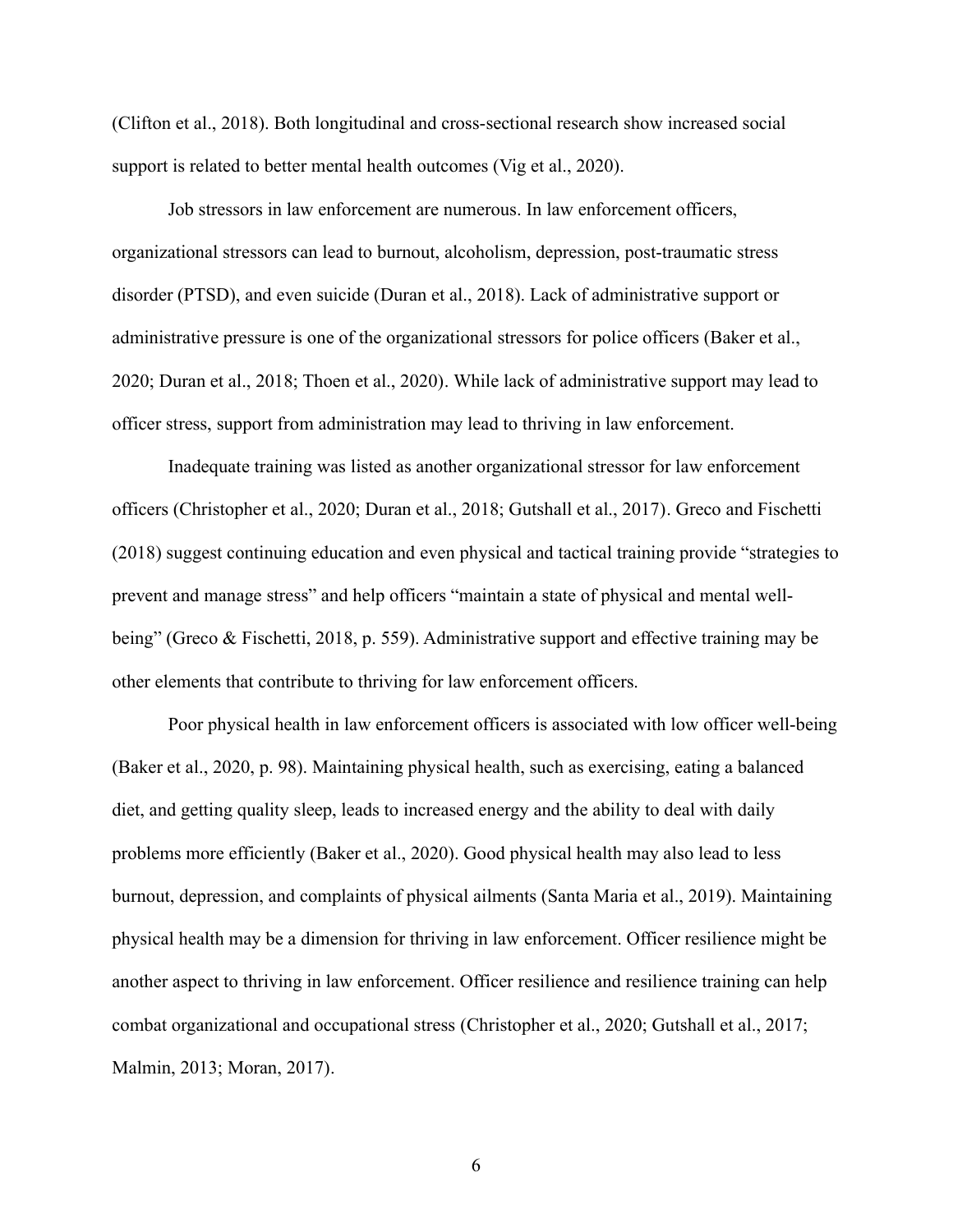Research into understanding why current law enforcement officers stay on the job and what makes officers thrive in the workplace may enable agencies to successfully recruit and retain officers. Based on research, the seven potential elements for thriving in law enforcement include sense of purpose, social support, spirituality, effective training, maintaining physical health, administrative support, and officer resilience (Baker et al., 2020; Charles et al., 2014; Christopher et al., 2020; Clifton et al., 2018; Gibbs, 2019; Greco & Fischetti, 2018; Prysmakova & Vandenabeele, 2020).

#### Conceptual Framework/Theoretical Foundation

Frederick Herzberg created a theory in the 1950's known as the motivation-hygiene theory, or the two-factor theory, and was originally based on the lives of engineers and accountants (Herzberg, 1968). Herzberg's theory discusses motivation, such as benefits and pay and recognition. Herzberg's theory's secondary factor, hygiene, includes working conditions, job security, management quality, interaction with co-workers, and workplace policies and structure. For an employee to be satisfied the motivation factors must be met. To prevent job dissatisfaction, hygiene factors must be met. In this theory, motivation and hygiene are independent factors, and an employee can remain neutral and be neither satisfied nor dissatisfied (Herzberg, 1968). Herzberg's theory, which is based on recognition and reward, has been criticized for oversimplifying the relationship between dissatisfaction and motivation, having similar factors for both satisfaction and dissatisfaction, and for the original study having a weak methodology ("Herzberg's Two-Factor Theory of Motivation," 2017; Two-Factor Theory of Motivation - Hygiene and Motivational Factor, 2017). The second factor in Herzberg's theory relates to the potential aspects of thriving in law enforcement such as effective training and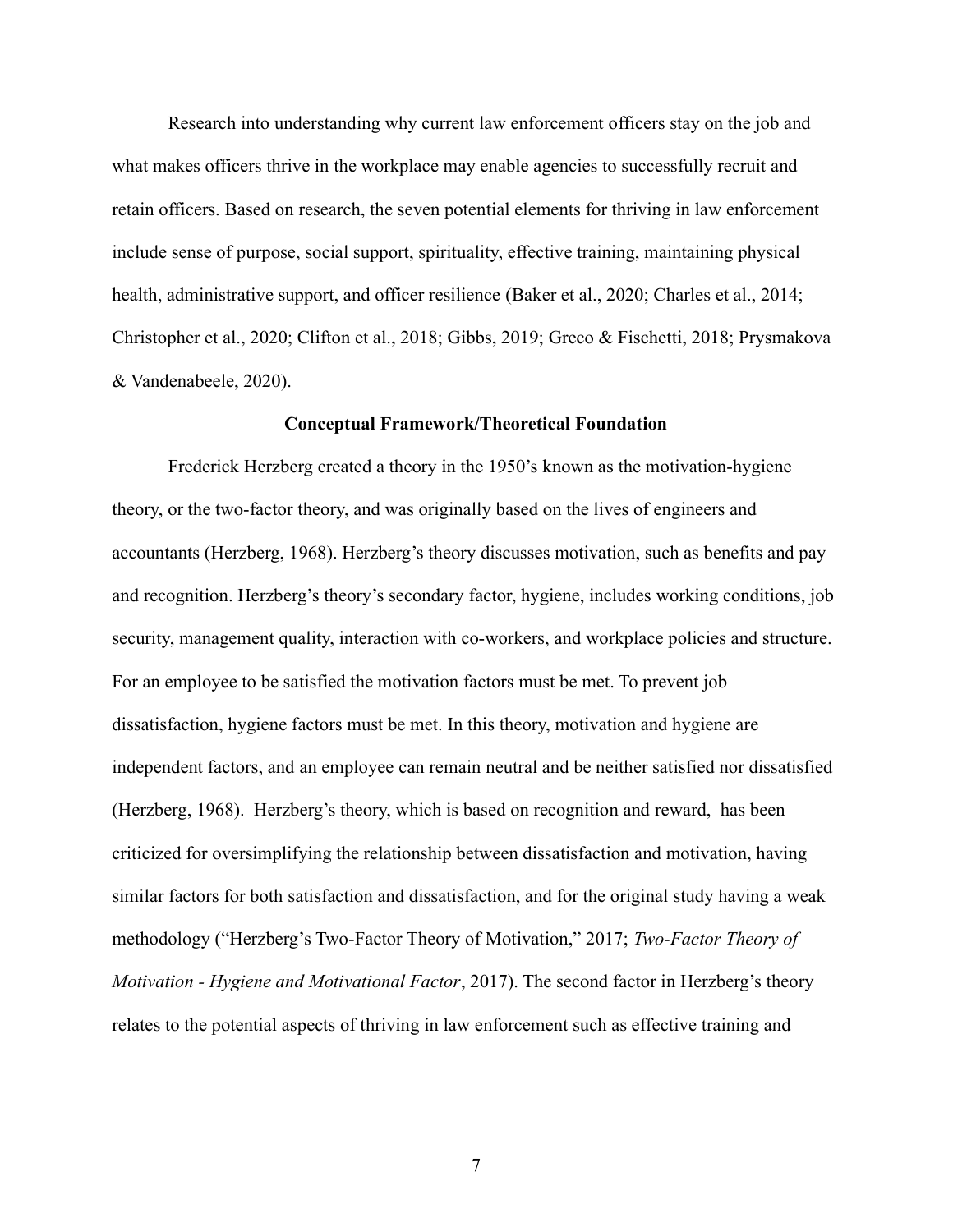administrative support but lacks the potential aspects such as spirituality, sense of purpose, officer resilience, and social support.

Maslow's Need Hierarchy theory is like Herzberg's theory in that it is a human motivation theory. Maslow's theory is based on human needs and satisfaction of those needs. Maslow created his theory in the 1940's and listed five sets of goals or basic needs in hierarchical order: physiological, safety, love, esteem, and self-actualization (Maslow, 1943). According to Stewart et al. (2018), if Maslow's theory is adjusted for the workplace, the bottom and most basic tier would be physiological needs such as health insurance and financial compensation. The second tier would be job security and adequate workplace policies to keep employees safe. In the hierarchy of needs for the workplace the esteem tier is the relationship with co-workers and a positive work culture. The esteem tier in the workplace equates to a positive relationship with supervisors and the feeling of capability in one's work. Selfactualization is the top tier of Maslow's hierarchy and it equates to management helping employees meet their potential (Stewart et al., 2018). Maslow's theory, however, lacks empirical evidence and self-actualization is very difficult to measure. Maslow's theory, until one reaches the self-actualization tier, is more of a surviving theory rather than a thriving theory.

Seligman's (2011) well-being theory uses flourishing and well-being interchangeably (PERMA<sup>TM</sup> Theory of Well-Being and PERMA<sup>TM</sup> Workshops: Positive Psychology Center, 2020). Well-being can lead to less stress, less burnout, better health, better work performance, better decision-making, and less absenteeism (Kun et al., 2016). The well-being theory has five building blocks referred to as PERMA: positive emotion, engagement, relationships, meaning, and accomplishment (Seligman, 2011). Positive emotion deals with both the past, present, and the future. The past may involve finding forgiveness or gratitude, the present may involve having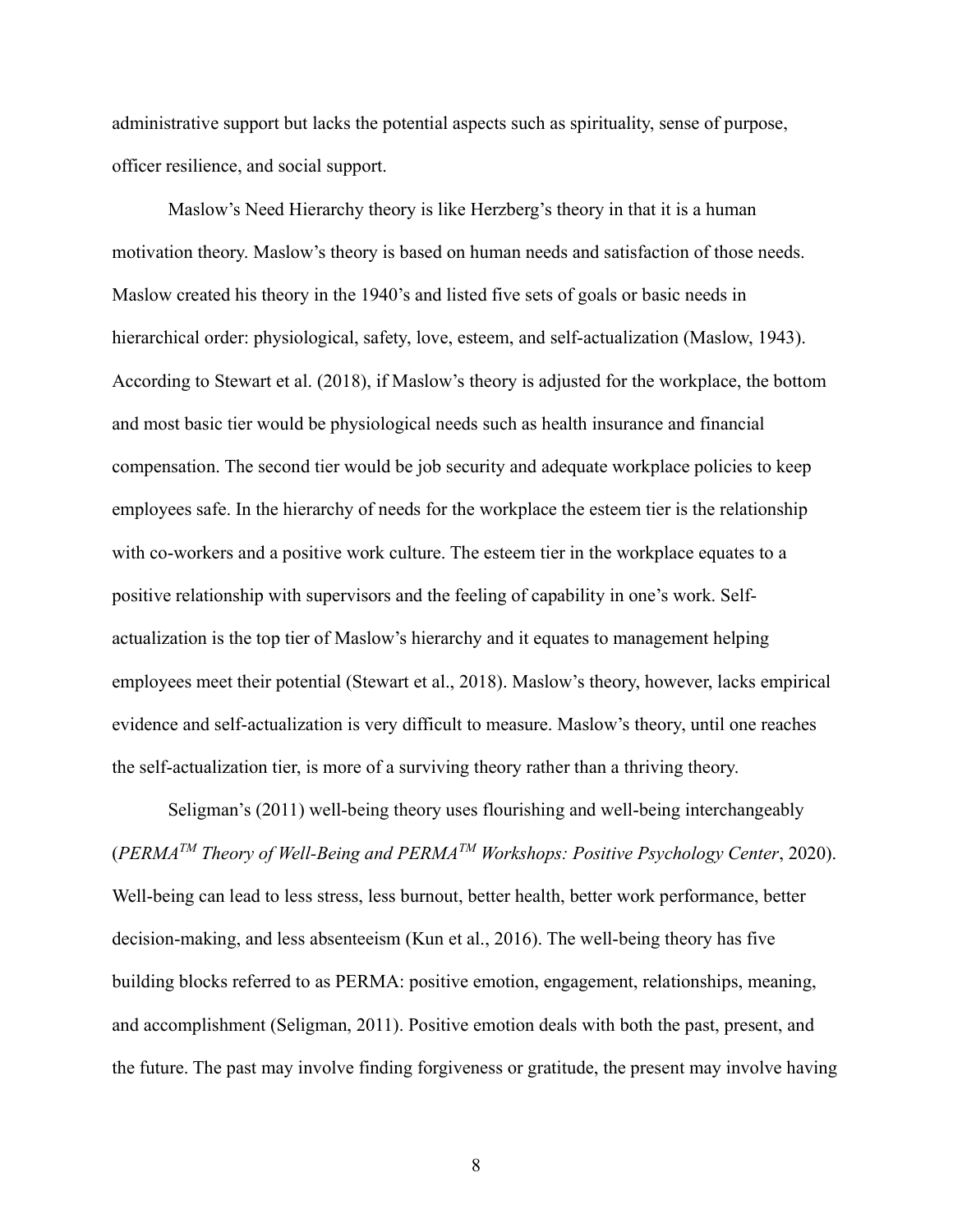mindfulness, and the future may be a vision of hope ( $PERMA^{TM}$  Theory of Well-Being and  $PERMA^{TM}$  Workshops: Positive Psychology Center, 2020). Increasing the first building block, positive emotion, also involves doing whatever makes one happy and joyful, such as travel or exercise. According to Kun et al. (2016) positive emotion can help enhance one's performance at work.

Engagement, the second building block of Seligman's (2011) well-being theory, involves doing an activity for its own reward. Engagement is where someone uses their skills, attention, and strengths to work on a challenging task and can include sports training or performance. Seligman's (2011) third building block, relationships, include a sense of belonging, support, and connection to others. The fourth building block is meaning, which deals with a sense of purpose and can refer to serving and belonging to something bigger than oneself. Some examples of institutions which enable a sense of meaning in service or volunteerism include religion, justice, and the community ( $PERMA^{TM}$  Theory of Well-Being and  $PERMA^{TM}$  Workshops: Positive Psychology Center, 2020). Accomplishment in Seligman's (2011) well-being theory is the fifth building block and involves the pursuit of something for its own sake, being able to say one accomplished something and accomplished it well (Kun et al., 2016).

According to Seligman (2011) the benefits of well-being include less burnout, fewer sleep problems, better performance at work, better self-control, less depression and anxiety, and better physical health ( $PERMA^{TM}$  Theory of Well-Being and  $PERMA^{TM}$  Workshops: Positive Psychology Center, 2020). Seligman's (2011) theory fits well with many of the seven potential thriving aspects derived from research: sense of purpose, social support, spirituality, effective training, maintaining physical health, administrative support, and officer resilience (Baker et al.,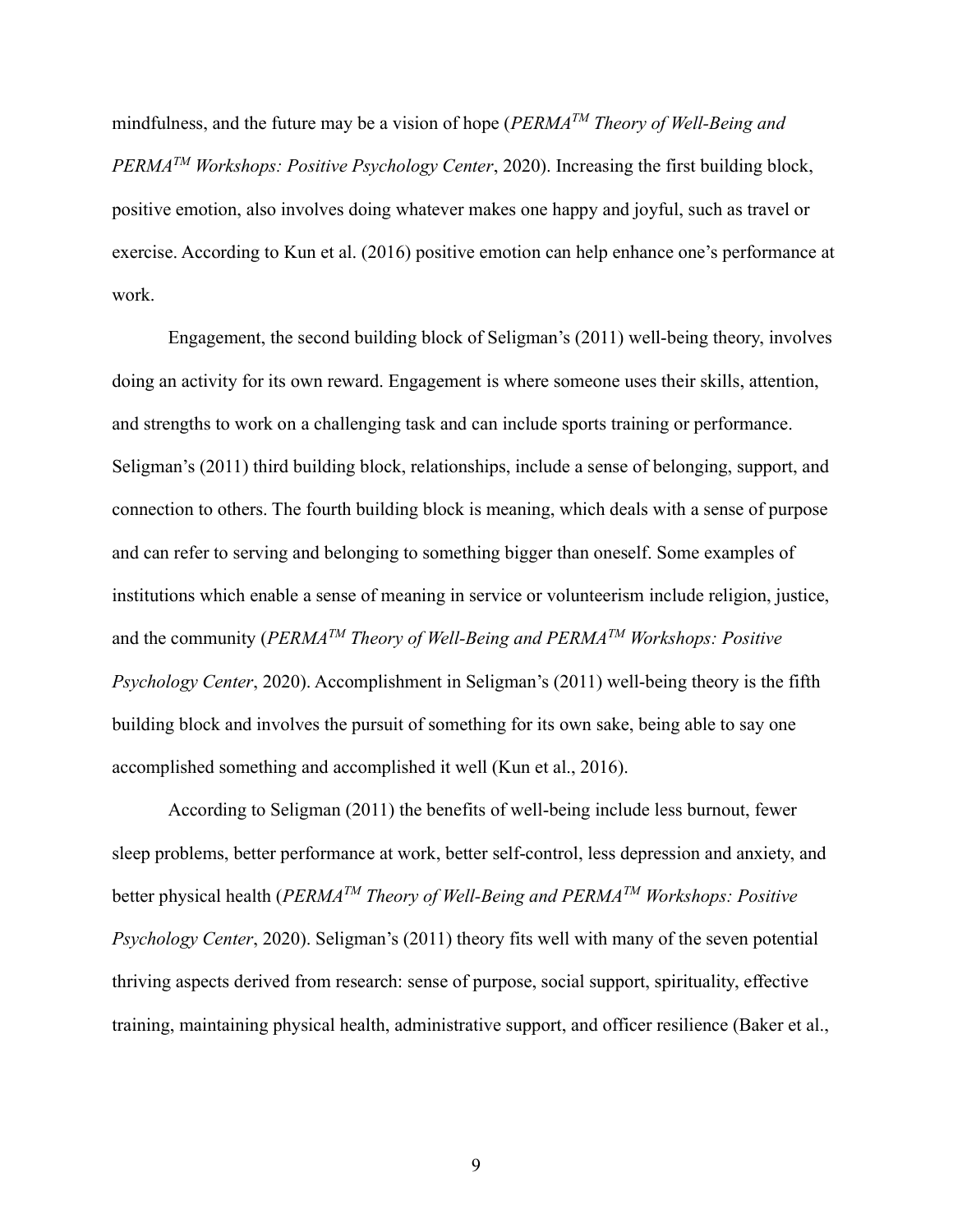2020; Charles et al., 2014; Christopher et al., 2020; Clifton et al., 2018; Gibbs, 2019; Greco & Fischetti, 2018; Prysmakova & Vandenabeele, 2020).

### Problem Statement

A workforce crisis currently exists for law enforcement agencies (Linos, 2018; Police Executive Research Forum, 2019). Society has seen a decline in the number of law enforcement officers in the workplace over the last several years. Studies have also shown officers are leaving the job within the first five years of employment, often to seek careers outside of law enforcement (Police Executive Research Forum, 2019). Recruitment and retention of officers is paramount for law enforcement agencies to continue to function safely and effectively. Several studies on law enforcement officers have been conducted including job satisfaction (Lechette, 2018), motivational factors (Cain, 2020), police stress (Crippen, 2018; Wu, 2018), and police officer well-being (Hayes, 2017). Studies have also been conducted on law enforcement officers' job perceptions regarding ethnicity (Quesada, 2017), gender (Barao, 2018; Souza, 2018), spirituality (Robinson, 2019), education level (Ramos, 2019; Souza, 2018), and emotional intelligence (Escamilla, 2017). Some of the factors in job perceptions for law enforcement, such as spirituality, emotional intelligence, or earning a higher education, may contribute to thriving for police officers. More research on what helps law enforcement officers thrive in the workplace is necessary.

#### Purpose Statement

The purpose of the study is to evaluate the degree to which law enforcement officers perceive themselves as thriving. At this stage in the research thriving will be defined as wellbeing, resilience, and flourishing in law enforcement officers.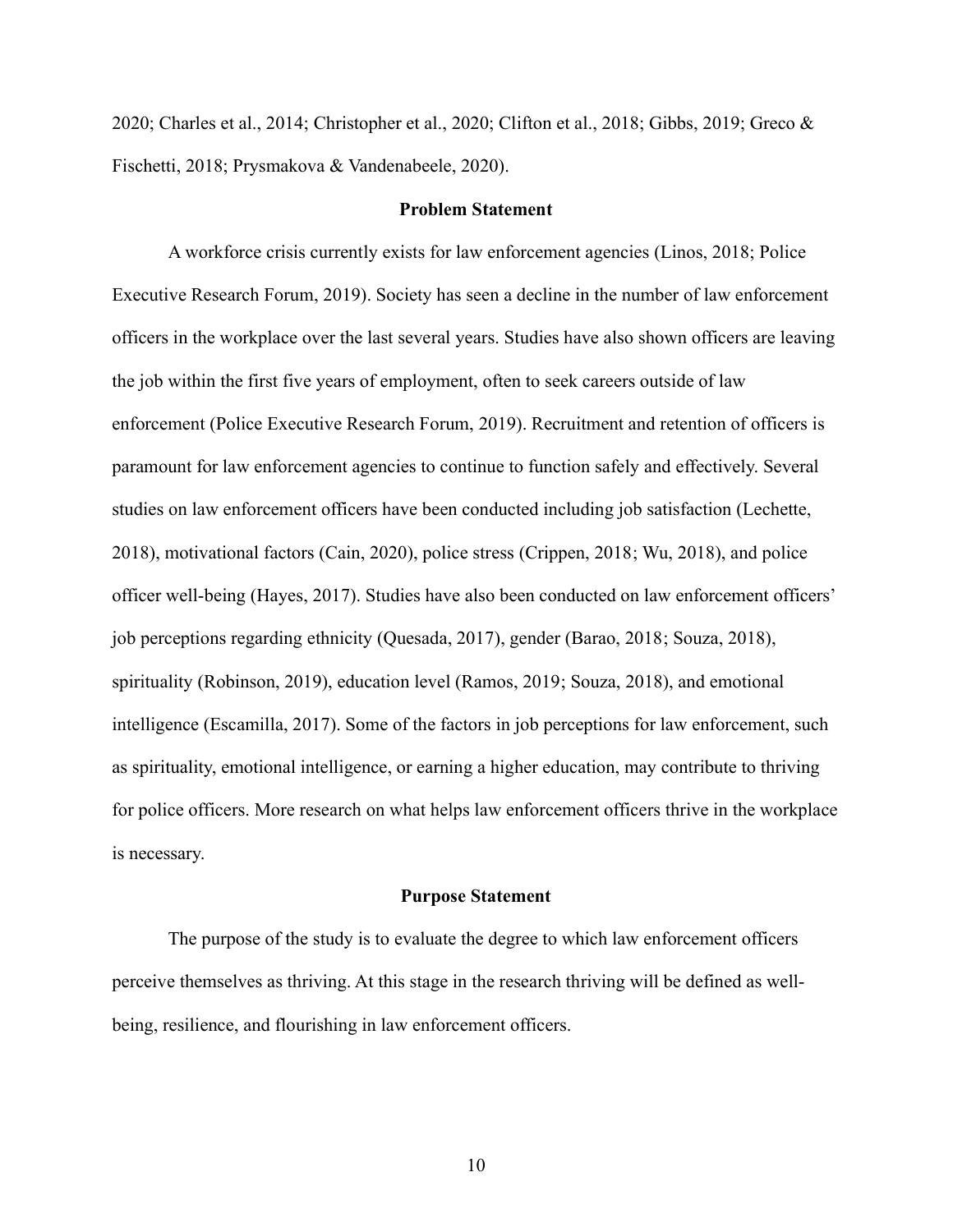#### Overview of Methodology

The sample population was convenient, non-probable, and purposive. Only sworn law enforcement officers from one county in the State of Florida were asked to participate. The sample of study participants were identified through access to allocation lists of approximately 620 sworn law enforcement officers at a large agency in central Florida. The population sampled for participation in the study was a collective of approximately 620 potential candidates. The focus of the study is sense of purpose, social support, spirituality, effective training, maintaining physical health, administrative support, and officer resilience.

This study's survey instrument (Appendix B) was initially used in a pilot study to determine internal consistency. This study's research instrument consisted of four demographic questions and 25 5-point Likert scale items in which 1 represented the strongest disagreement with the item and 5 represented the strongest agreement with the item. The research instrument was created based upon the research studies on the seven potential aspects of thriving in law enforcement: sense of purpose, social support, spirituality, effective training, maintaining physical health, administrative support, and officer resilience (Baker et al., 2020; Charles et al., 2014; Christopher et al., 2020; Clifton et al., 2018; Gibbs, 2019; Greco & Fischetti, 2018; Prysmakova & Vandenabeele, 2020). Sworn law enforcement officers within the large county agency in the State of Florida were emailed a link to the online survey. The surveys were voluntary and anonymous and the participants were ensured of the privacy of the answers provided in the survey. The researcher in this study is also a member of the county agency in Florida. The completed surveys were analyzed, and the data kept on a password protected computer stored in a locked office. The data will be kept for five years.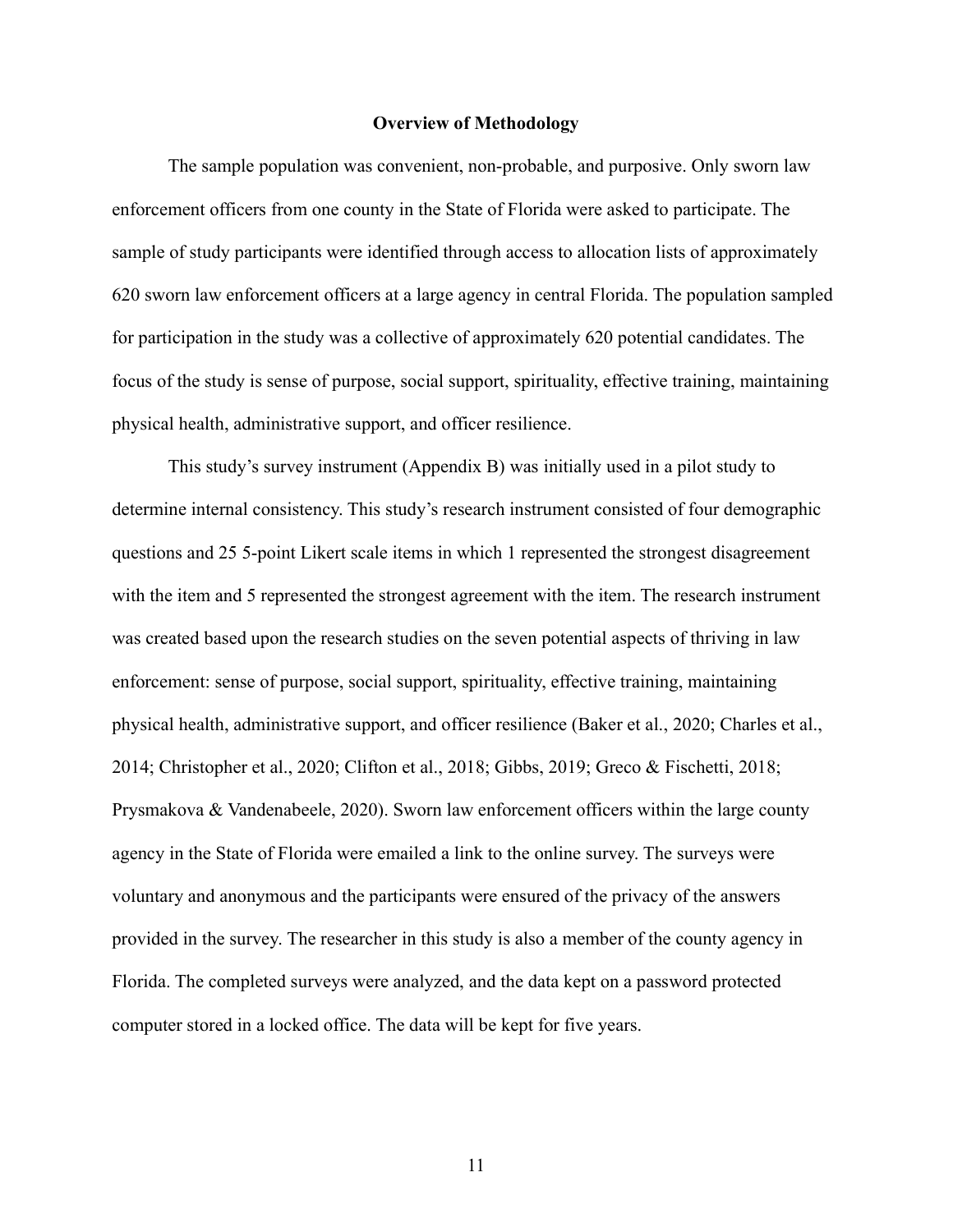# Research Questions

This study addressed the following research questions:

- 1. To what degree do study participants perceive themselves as thriving?
- 2. Considering study participant gender, education level, job assignment, and years of experience, was there was a statistically significant effect for these variables?
- 3. Considering the seven dimensions of thriving identified in the study, which is the most associated with and predictive of study participant perceptions of overall thriving?
- 4. Considering personal and professional thriving, which is the most predictive of study participant perceptions of overall thriving?

### Overview of Analyses

This study was considered non-experimental and quantitative using descriptive, crosssectional survey research by specific research methodology. A convenient, purposeful sample consisting of sworn law enforcement officers from one large county law enforcement agency within the State of Florida represented the study's data source.

# Data Analysis by Research Questions

To address the first research question, a one sample t-test with ancillary analyses using between subjects of statistical means was used to determine to what degree study participants see themselves as thriving. For the second research question, between-subjects analytic techniques were implemented to identify among the four demographic topics, participant gender, education level, years of experience, or job assignment was there was a statistically significant effect for these variables. For the third research question, multiple linear regression (MLR) was used to determine which of the seven dimensions of thriving identified in the study is most associated with and predictive of study participant perceptions of overall thriving. For the fourth research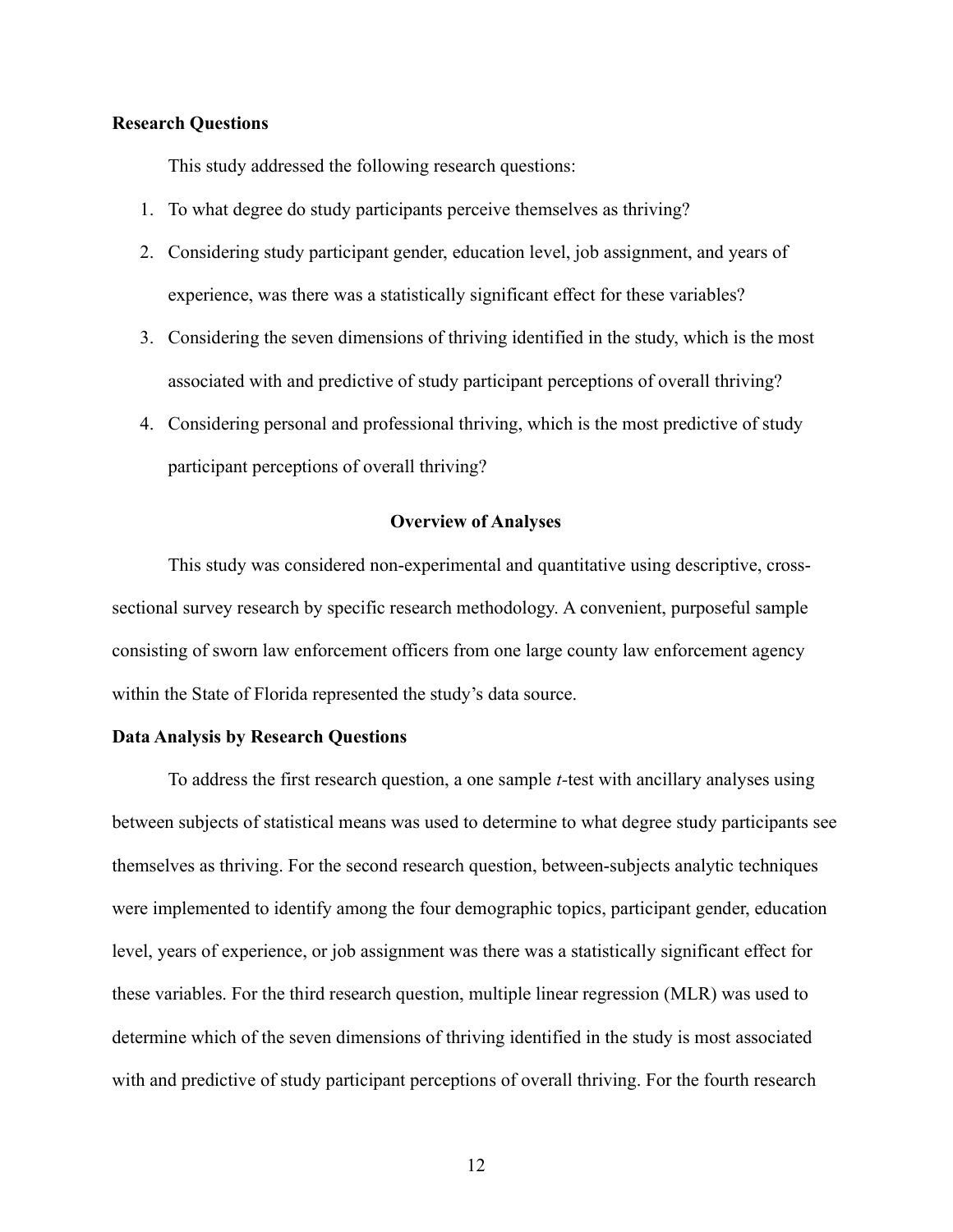question, multiple linear regression (MLR) was implemented to address the predictive viability of the two independent variables – professional thriving and personal thriving.

### **Limitations**

This study was intended to provide information about factors related to thriving in law enforcement, however limitations do exist. The sample population was a non-probability convenient sample from one law enforcement agency and only included sworn law enforcement officers from a large, rural Florida agency which may not be representative of all law enforcement agencies in the nation or even the state of Florida. The law enforcement agency chosen for this study has not experienced some of the public antipathy other law enforcements in the nation have faced since 2014 when Michael Brown was shot and killed in Ferguson, Missouri (Marier & Moule Jr., 2019). Following the 2020 murder of George Floyd by police officers, defunding the police has become a political philosophy in some urban areas, such as Minneapolis and Seattle, but not in the county where the sample is located (Berlatsky, 2020). The hostility toward some law enforcement agencies has caused police officers to become more disengaged, led to low officer morale, and increased crime rates in urban communities like St Louis and New York City (Marier & Moule Jr., 2019). The county where the sample is located has not suffered from the same hostility, low morale, disengagement, or increased crime rates. Generalizations regarding thriving in law enforcement are limited to the sample population. Because the data was only collected at one point in time, this study does not examine changes which may occur over time.

#### Definition of Key Terms

The following words and phrases are key terms for the study.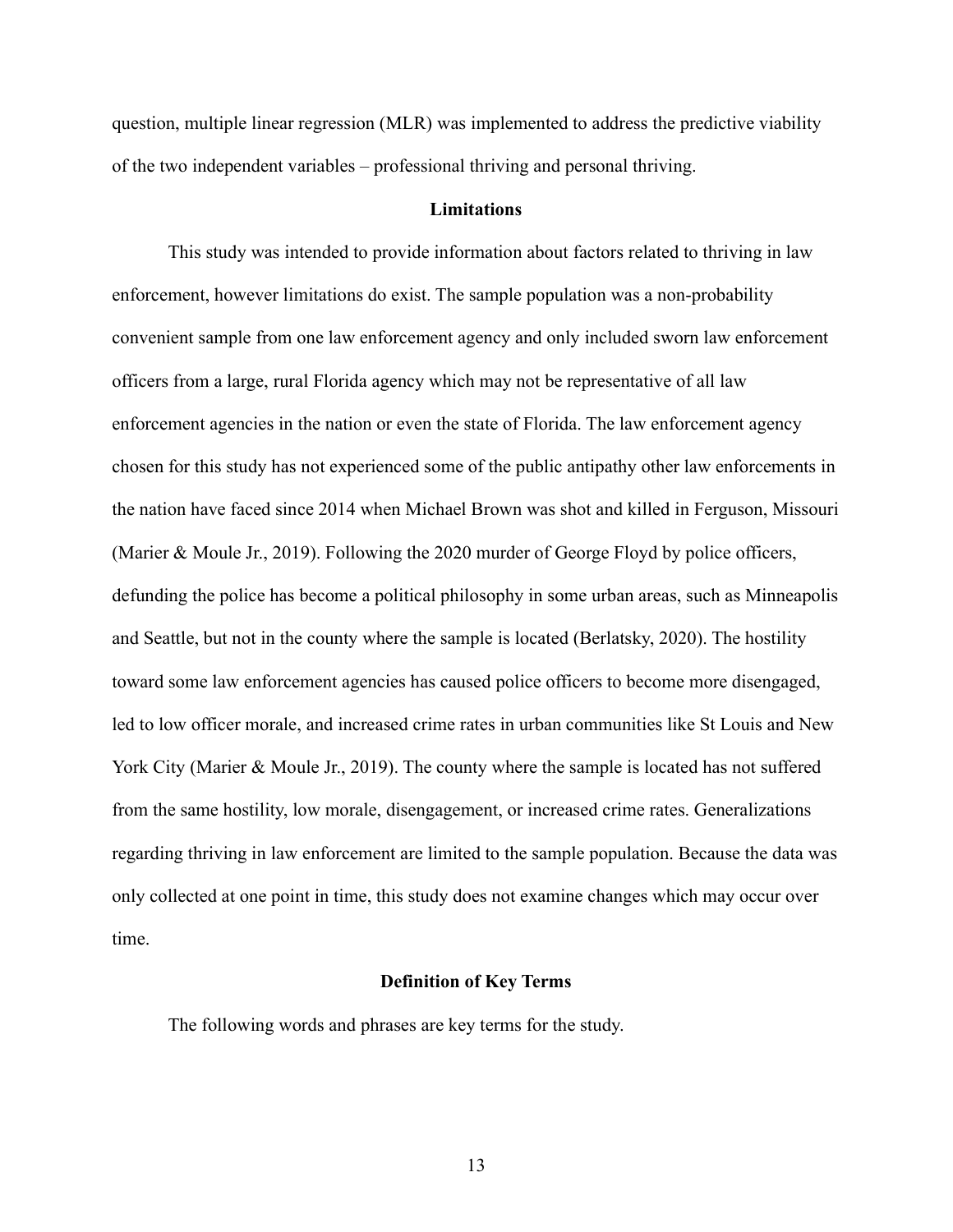- maintaining physical health: Baker et al. (2020) suggested "regular exercise is an important and relatively independent contributor to LEO well-being" (p. 104). However, physical health also includes a healthy work-life balance, quality sleep, and a wellbalanced diet.
- officer resilience: "the capacity to prepare for, recover from, and adapt in the face of stress, adversity, trauma, or challenge" (Ramey & Markovic, 2016, para. 1).
- social support: also known as peer support, social support includes co-workers, friends, and family members. It is a network of those a law enforcement officer can connect to for support which may be work-related or personal.
- spirituality: a belief in a power beyond oneself, specifically God
- thriving: Thriving is essential in positive organizational structuring and promotes the "development and flourishing of employees" (Dimitrova, 2020, p. 370). Thriving is a constant state of learning, improvement, and personal development. Schreiner et al. (2009) defined thriving as "optimal functioning" (p. 12). Thriving is a combination of well-being, resilience, and flourishing in the workplace.
- well-being: Well-being is multifaceted and goes beyond just physical and mental health. Well-being can include resilience and psychological flexibility (Baker et al., 2020; Forbes, 2018) and is normally referred to as an "individual's state of being at a particular time" (Forbes, 2018, p. 266).

#### Significance

According to the Police Executive Research Forum (PERF), fewer people are applying to become police officers, and an increasing number of officers are leaving the job, many after only a few years in the workforce (Police Executive Research Forum, 2019). Research into which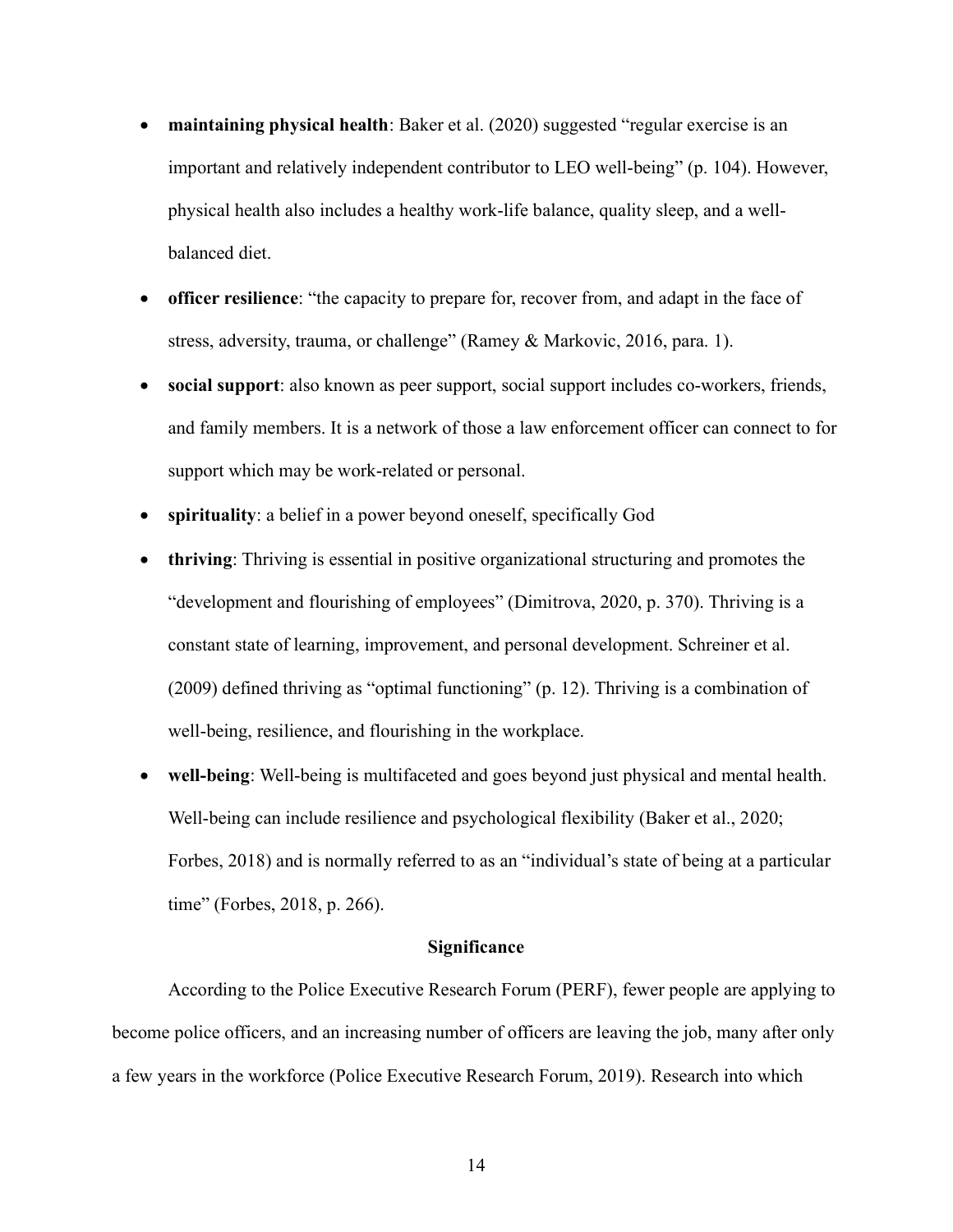factors allow law enforcement officers thrive in the workplace may enable agencies to successfully recruit and retain officers. Knowing which factors encourage thriving in law enforcement may also enhance officers' job performance, improve their mental and physical health, decrease officer burnout and depression, and increase both the public's approval and safety (Baker et al., 2020; Santa Maria et al., 2019).

#### Summary

The decrease in the number of police officers on a yearly basis is concerning since the population in the United States continues to increase. One way to help recruit and retain police officers may be to identify the aspects associated with thriving in law enforcement. Thriving is more than just surviving in a job; thriving involves flourishing, well-being, resilience, and a constant state of personal development. The seven potential aspects of thriving for law enforcement officers discussed are sense of purpose, social support, spirituality, effective training, maintaining physical health, administrative support, and officer resilience (Baker et al., 2020; Charles et al., 2014; Christopher et al., 2020; Clifton et al., 2018; Gibbs, 2019; Greco & Fischetti, 2018; Prysmakova & Vandenabeele, 2020).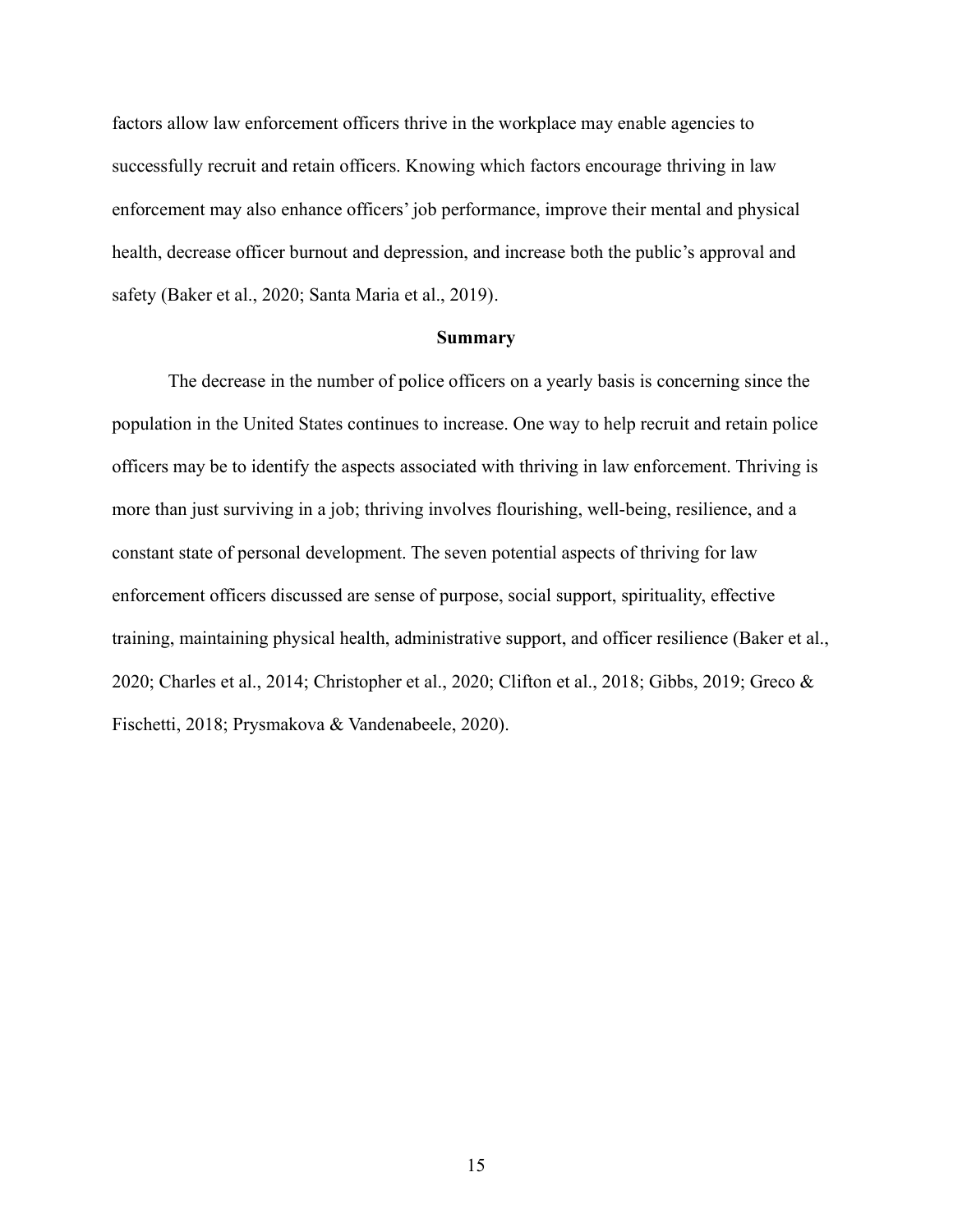### II. REVIEW OF LITERATURE

In the last 20 years, the number of people applying for government jobs has steadily decreased (Linos, 2018). Law enforcement agencies of all types are having problems recruiting and retaining officers (Police Executive Research Forum, 2019). Law enforcement officers are repeatedly exposed to traumatic incidents and face high occupational stress levels (Malmin, 2013). For officers, "violent deaths, horrific scenes, and other highly emotional and traumatic events are considered routine, and part of the job" (Gutshall et al., 2017, p. 465). Recruiting and retaining officers is more difficult, "especially in recent years given the increased scrutiny of police from highly publicized police shootings of unarmed black men" (Gibbs, 2019, p. 207). Burnout, anxiety, disassociation, stress, aggression, poor impulse control, and both physical and mental health issues are all associated with law enforcement and have negative connotations (Gutshall et al., 2017).

Although many studies focus on the negativity regarding law enforcement, the purpose of this study is to evaluate the degree to which law enforcement officers perceive themselves as thriving. Schreiner et al. (2005) examined thriving in education and equated thriving with terms such as well-being, optimism, and good coping skills. Thriving in law enforcement refers to going beyond enduring a job to earn a living. Thriving is a combination of overall physical, mental, and emotional health; resilience; and flourishing in the workplace (Forbes, 2018). This chapter examines literature regarding the aspects that may lead to law enforcement officers'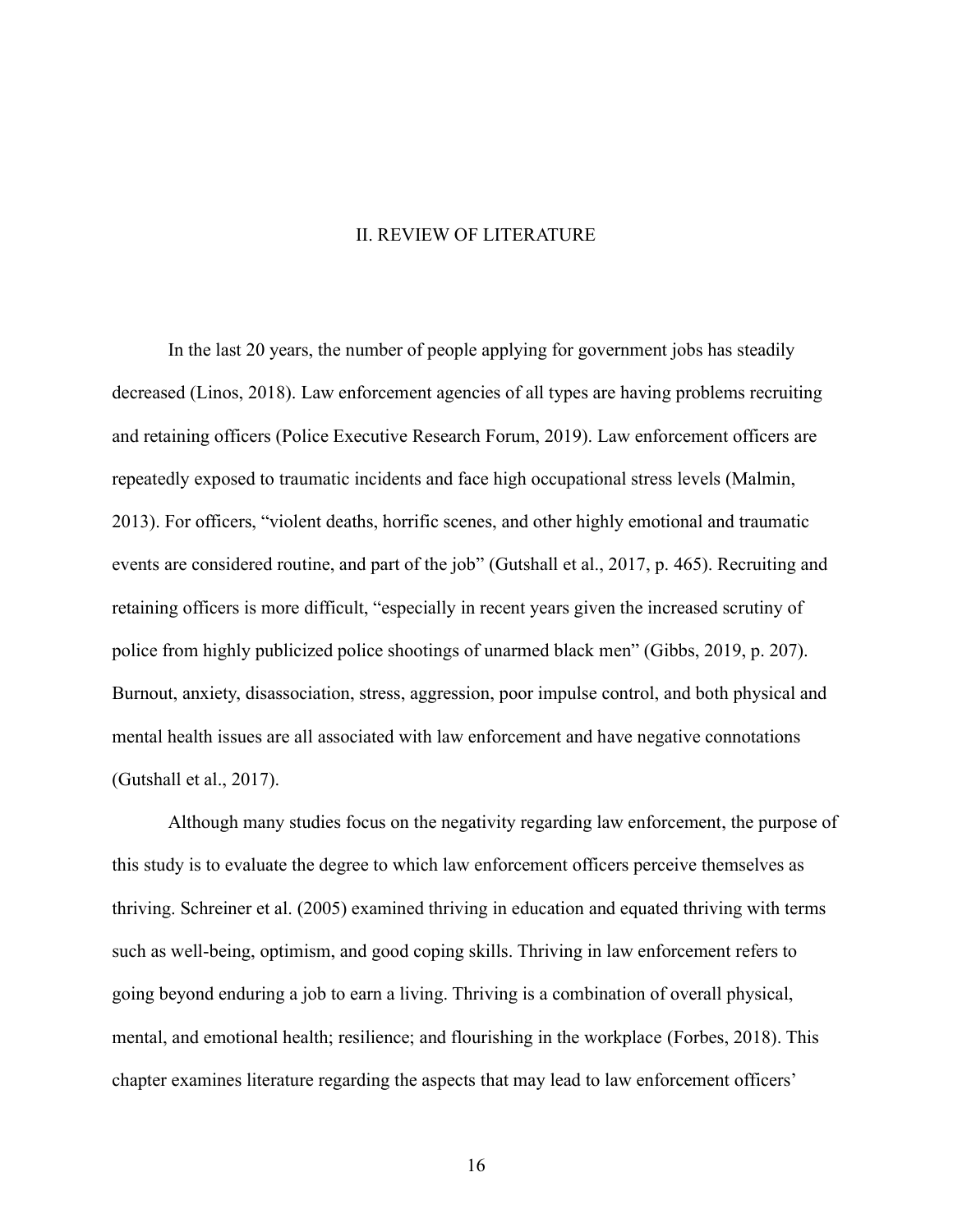ability to thrive in the workplace. Based on the research, the seven potential elements for thriving in law enforcement include a sense of purpose, social support, spirituality, administrative support, maintaining physical health, effective training, and officer resilience (Baker et al., 2020; Charles et al., 2014; Christopher et al., 2020; Clifton et al., 2018; Gibbs, 2019; Greco & Fischetti, 2018; Prysmakova & Vandenabeele, 2020).

## Theoretical Framework

The theoretical framework used in this study is Seligman's (2011) well-being theory, which uses flourishing and well-being interchangeably ( $PERMA^{TM}$  Theory of Well-Being and  $PERMA^{TM}$  Workshops: Positive Psychology Center, 2020). The well-being theory has five building blocks referred to as PERMA: positive emotion, engagement, relationships, meaning, and accomplishment (Seligman, 2011).

The first building block, positive emotion, focuses on the past, present, and future. The past may involve finding forgiveness or gratitude, the present may involve having mindfulness, and the future may be a vision of hope ( $PERMA^{TM}$  Theory of Well-Being and  $PERMA^{TM}$ Workshops: Positive Psychology Center, 2020). Having positive emotion also involves doing whatever makes one happy and joyful, such as travel or exercise. The second building block of Seligman's (2011) well-being theory is engagement, which involves engaging in an activity for its own reward. Engagement occurs when someone uses their skills, attention, and strengths to work on challenging tasks or activities such as hobbies and recreation. Relationships are Seligman's (2011) third building block and include a sense of belonging, support, and connection to others. The fourth building block is meaning, which deals with a sense of purpose and can refer to serving and belonging to something bigger than oneself. Individuals may find a sense of meaning by being involved in their communities or religion ( $PERMA^{TM}$  Theory of Well-Being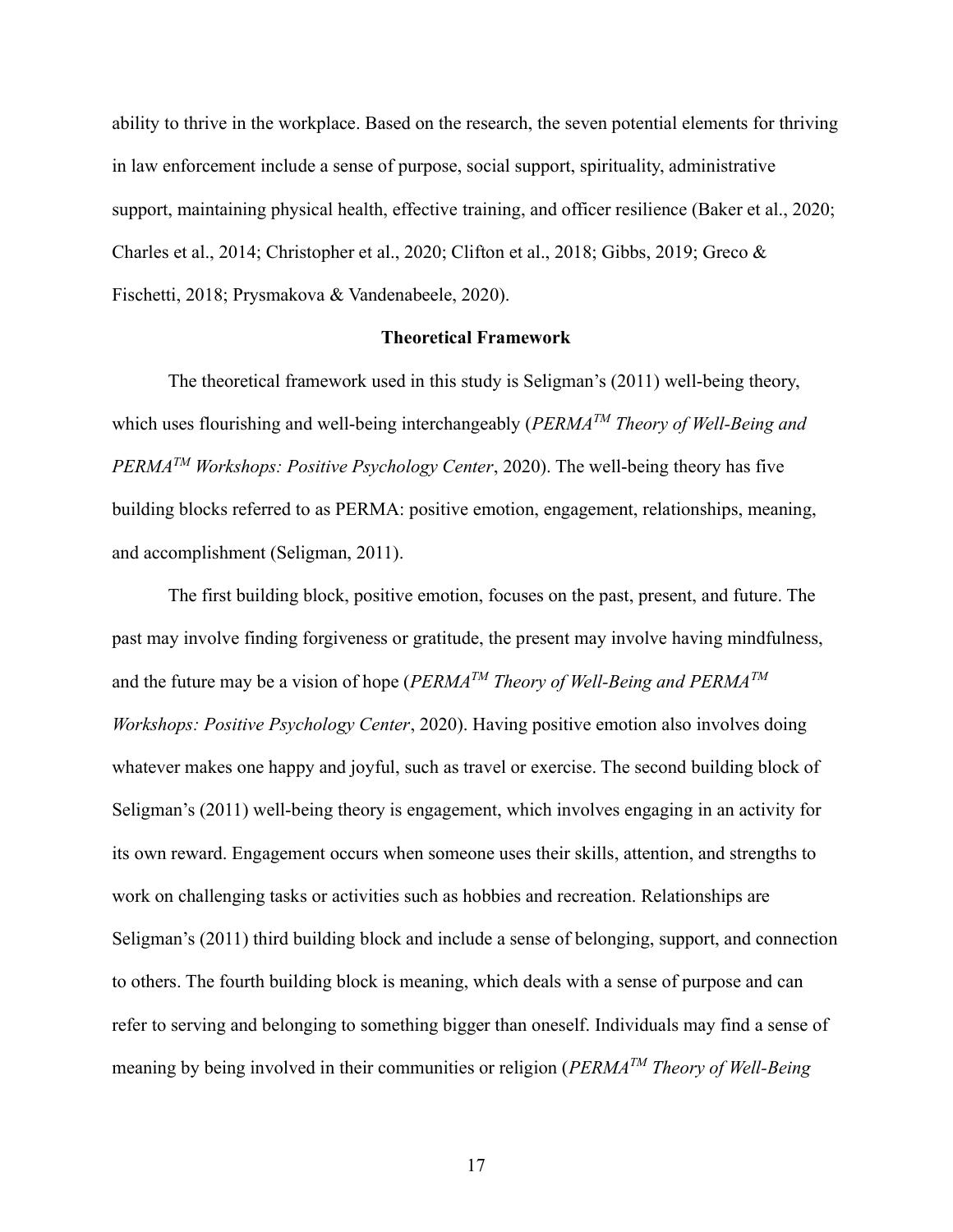and PERMA<sup>TM</sup> Workshops: Positive Psychology Center, 2020). Accomplishment is the fifth building block and involves the pursuit of something for its own sake, being able to say one accomplished something and accomplished it well (Kun et al., 2016).

According to Seligman (2011), the benefits of well-being include less burnout, fewer sleep problems, better performance at work, better self-control, less depression and anxiety, and better physical health ( $PERMA^{TM}$  Theory of Well-Being and  $PERMA^{TM}$  Workshops: Positive Psychology Center, 2020). Seligman's (2011) theory fits well with many of the seven potential thriving aspects derived from research: sense of purpose, social support, spirituality, effective training, maintaining physical health, administrative support, and officer resilience (Baker et al., 2020; Charles et al., 2014; Christopher et al., 2020; Clifton et al., 2018; Gibbs, 2019; Greco & Fischetti, 2018; Prysmakova & Vandenabeele, 2020).

## Thriving

Thriving contributes to good health, mentally and physically (Spreitzer et al., 2005). Thriving is a higher order construct consisting of two elements: vitality and learning (Dimitrova, 2020). Thriving in law enforcement can lead officers to "promote their own development" and promotes better physical and mental health (Spreitzer et al., 2005, p. 537). A law enforcement agency focusing on contributing to the officers' well-being and capability building may mean less absenteeism and lower health care costs. Schreiner (2005) identified several factors for thriving in education, including social connectedness, positive perspective, and engaged learning. For law enforcement, some of the same factors may be related to thriving in education; however, the research illuminates several other elements which may contribute to thriving for officers.

One element found to contribute to job satisfaction, and possibly thriving, in law enforcement is the motivation to perform public service or a sense of purpose (Prysmakova &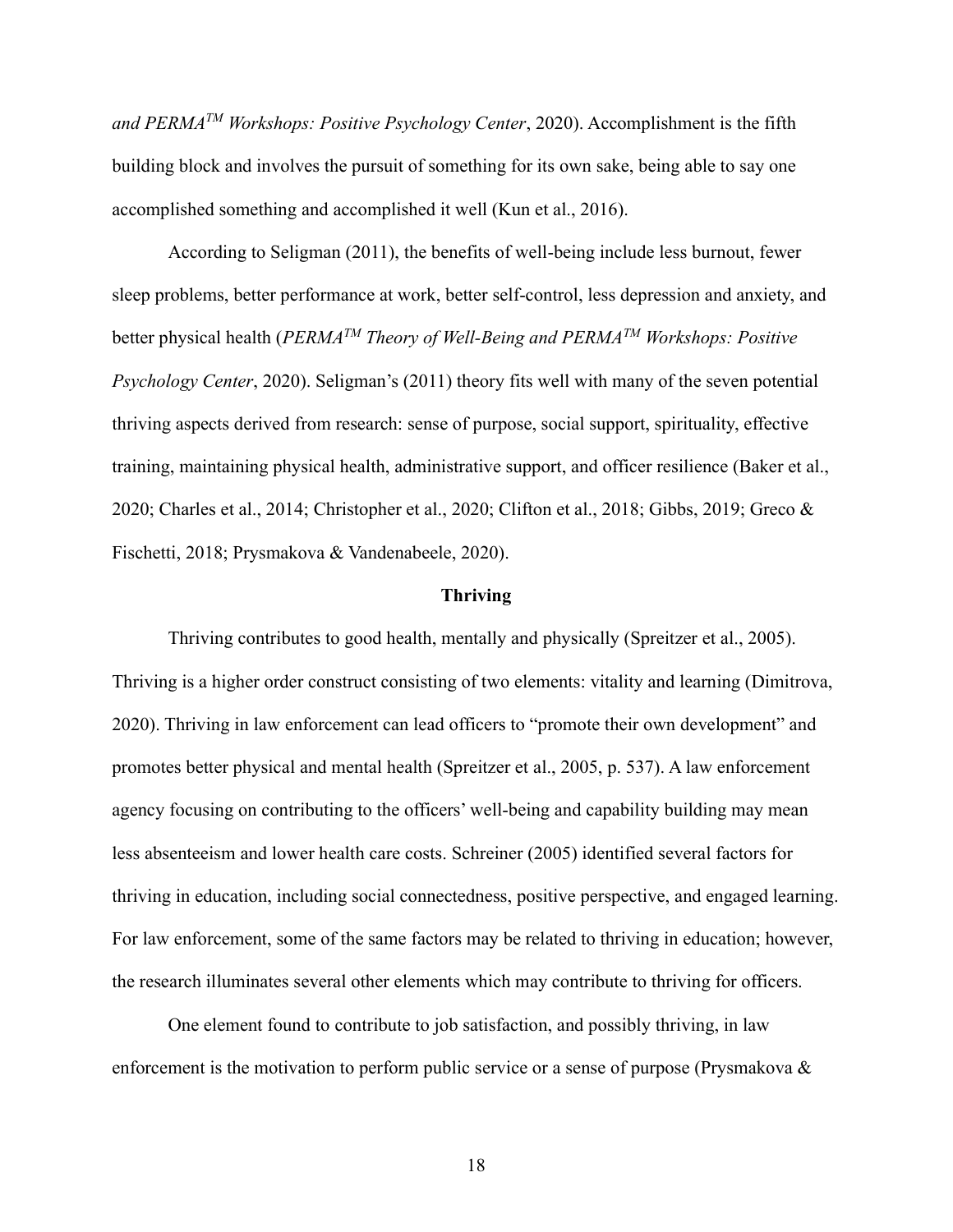Vandenabeele, 2020). The opportunity to help people was listed as the top reason why 278 New York Police Department recruits chose to join the law enforcement agency (Gibbs, 2019). Spirituality is another aspect which may contribute to thriving and refers to a belief in God. Spirituality in law enforcement can be a safeguarding effect for an officer's occupational stress (Charles et al., 2014). Spirituality and prayer may not only help with a first responder's work stress but may also offer emotional healing (Malmin, 2013). Social or peer support networks are also elements which may lead to thriving in law enforcement. Use of social support may include support from peers, family, or friends and was listed as one of the leading coping strategies police officers use (Clifton et al., 2018). Both longitudinal and cross-sectional research indicate increased social support is related to improved mental health outcomes (Vig et al., 2020).

Administrative support may be another element of thriving in law enforcement, because a lack of administrative support is a primary organizational stressor in law enforcement associated with anxiety, depression, burnout, marital problems, PTSD, and suicide. Without administrative support, officers may feel undervalued, unimportant, neglected, and overworked (Duran et al., 2018). Maintaining physical health, such as exercising, eating a balanced diet, and getting quality sleep, is another potential contributor to thriving in law enforcement. Maintaining physical health leads to increased energy and the ability to deal with daily problems more efficiently (Baker et al., 2020). Effective training for officers may be an element in thriving for law enforcement. Because inadequate training is an organizational stressor for officers, continued education and training can have a positive effect on law enforcement officers' physical and mental well-being (Greco & Fischetti, 2018). Officer resilience is the final potential contributor to thriving in law enforcement as it may help officers overcome and adapt to adversity and trauma. Improving officer resilience can be key to maintaining physical and mental health (Thoen et al., 2020).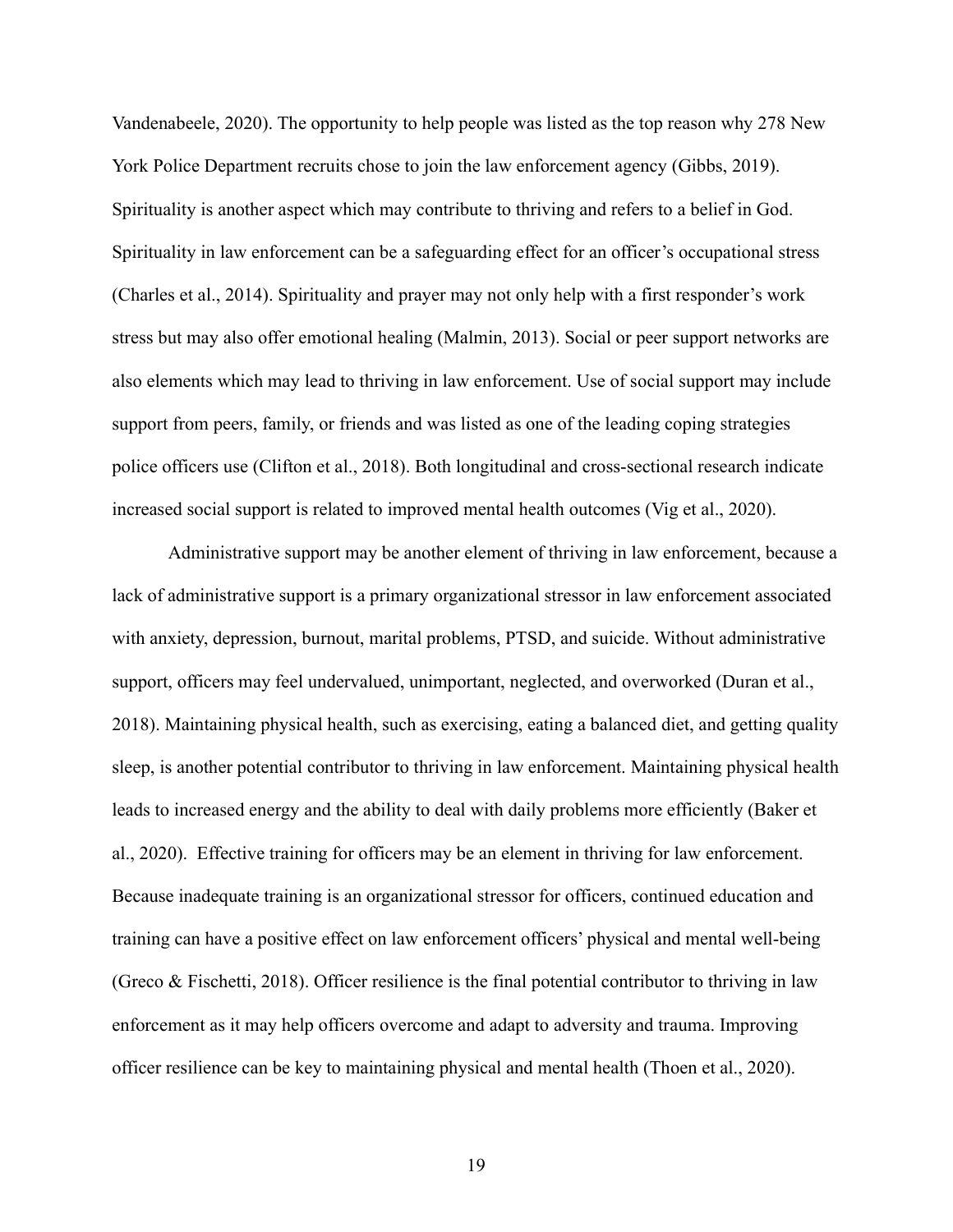#### Sense of Purpose

A sense of purpose in law enforcement can be defined as "the motivation to contribute to society well-being" (Prysmakova & Vandenabeele, 2020, p. 304). Gibbs (2019) identified an opportunity to help others as a main motivational factor for minorities and women to join law enforcement. Some law enforcement officers identify their work "as not just a job, but also a calling, that intrinsically held profound moral value and justice" (Malmin, 2013, p. 752). To those who work in law enforcement, a sense of purpose refers to occupational pride, a calling, a sense of meaning, or a sense of fulfillment.

Public service motivation theory refers to the ambition to help shape the well-being of society and do good for others. Public service motivation also refers to "an individual's predisposition to respond to motives grounded primarily or uniquely in public institutions" (Prysmakova & Vandenabeele, 2020, p. 305). Prysmakova and Vandenabeele (2020) researched the relationship between public service motivation, also viewed as a sense of purpose, and job satisfaction. The concept of public service motivation normally refers to publicly oriented organizations and had not been studied from a law enforcement viewpoint even though many law enforcement officers choose their profession to help people in the community and fight crime (Prysmakova & Vandenabeele, 2020).

Prysmakova and Vandenabeele (2020) recognized a gap in research for law enforcement job satisfaction. Many studies were conducted on negative work-related experiences and stress contributing to low job satisfaction for law enforcement officers, but few studies were conducted on positive elements regarding how a sense of purpose related to job satisfaction. In examining job satisfaction, Prysmakova and Vandenabeele (2020) studied the person-environment fit theory. The person-environment fit theory states people and their environments interact, and a fit occurs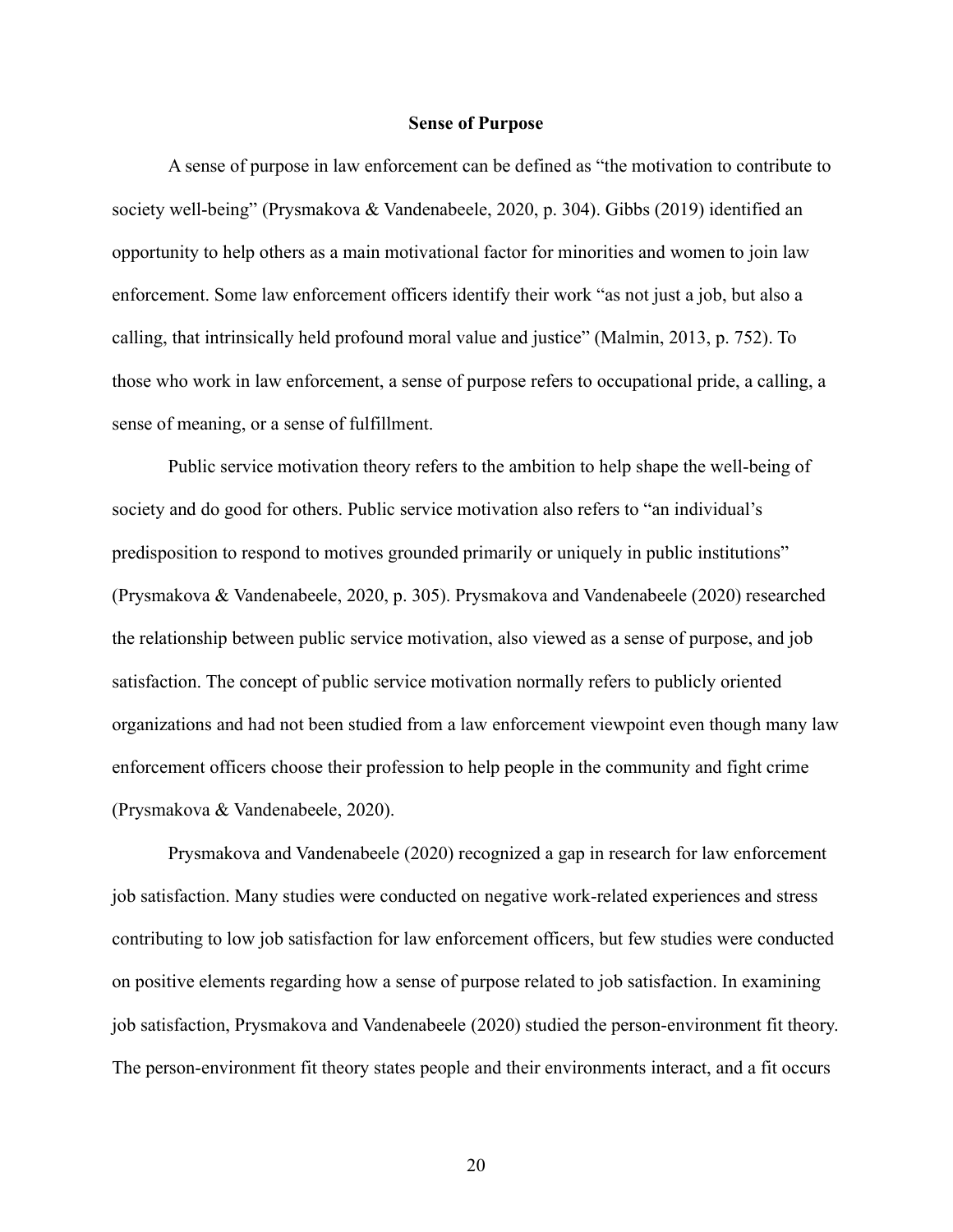when personal characteristics are aligned with environmental characteristics. Environmental characteristics include organizational expectations, values, requirements, job tasks, organizational teams, or supervisors. The two types of fit studied by Prysmakova and Vandenabeele (2020) for law enforcement were person-organization fit and person-job fit. Person-organization fit refers to the consistency between goals or values while person-job fit refers to the consistency between individual abilities and job demands. Prysmakova and Vandenabeele (2020) hypothesized that public service motivation related positively to job satisfaction only when a good fit between the organization and the job were present for law enforcement officers. Prysmakova and Vandenabeele (2020) also hypothesized that an increase in public service motivation would increase levels of job satisfaction among law enforcement officers.

The sample population for the study by Prysmakova and Vandenabeele (2020) was 305 police officers from Warsaw, Poland. The Warsaw city police employ about 2,000 people and are the largest police agency in Poland. The study collected data regarding public service motivation. Paper-pencil surveys were used to collect the data. Of the 1,000 officers who received the survey, 305 responded, or 30.5% (Prysmakova & Vandenabeele, 2020). The public service motivation was determined using a modified global measure scale with four main items on a 5-point Likert scale. The survey asked respondents to rate 15 statements for the four main categories of public service motivation, job satisfaction, person-organization fit, and person-job fit. How motivated the officer was to contribute to society, how often the job bores the officer, and how the personal goals of the officer relate to the job were some of the statements rated by the officers. The results of the study showed a strong significant correlation between public service motivation and person-organization fit and person-job fit.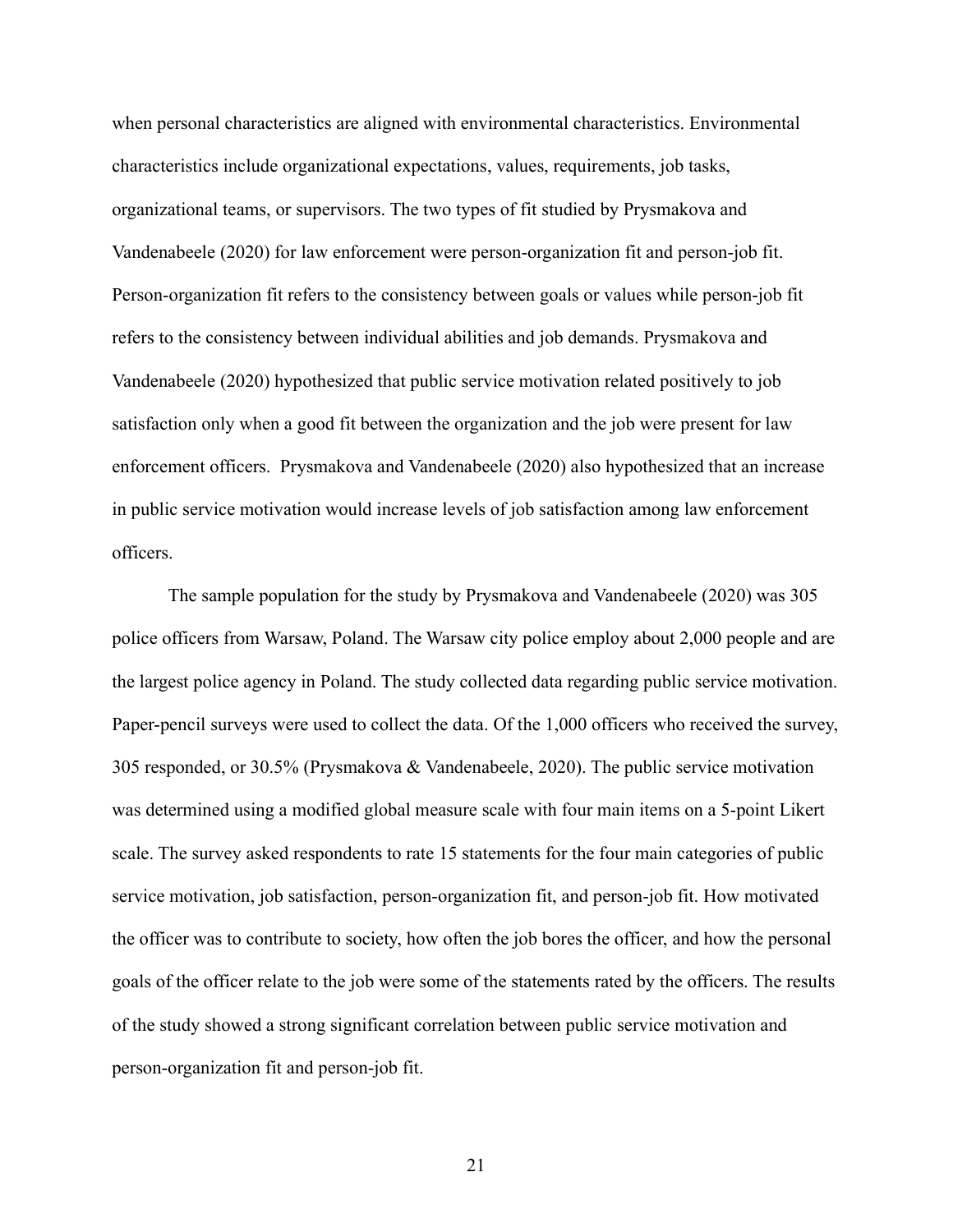Prysmakova and Vandenabeele (2020) conducted a second study which sought to identify how the relationship between public service motivation and job satisfaction related to personorganization and person-job fits. The sample population for the second study was 207 police officers from Belgium. The second study used the data from Belgium to study a dimensional measure of public service motivation. Paper-pencil surveys were utilized to collect the data. The Belgium study used a separate instrument to measure public service motivation and a shortened version of the job satisfaction survey. Person-organization and person-job fits were measured using a 5-point Likert scale. The results of the surveys indicated a statistically significant association between person-organization and person-job fits with public service motivation and job satisfaction. All public service motivation dimensions had a significant relationship with job satisfaction. Commitment to public values had the strongest effect with a 0.89.

The studies in both Poland and Belgium supported the hypotheses that demonstrating public service motivation can be used to determine the job satisfaction of police officers. The Belgian study showed when public service motivation and the organization and job fit increases, job satisfaction also increases for the law enforcement officer. The studies conducted by Prysmakova and Vandenabeele (2020) added to the knowledge regarding relationships between job satisfaction and public service motivation, especially in the field of law enforcement. The studies also strengthened the idea of public service motivation being applicable in law enforcement and not just public administration. The two-study design emphasized the careful selection of officers is necessary to ensure compatibility with job and organization tasks because "the potential neglect of person-environment fit might lead to low satisfaction and unfulfilled motivations of the officers, resulting in weaker commitment to the profession" (Prysmakova & Vandenabeele, 2020, p. 313).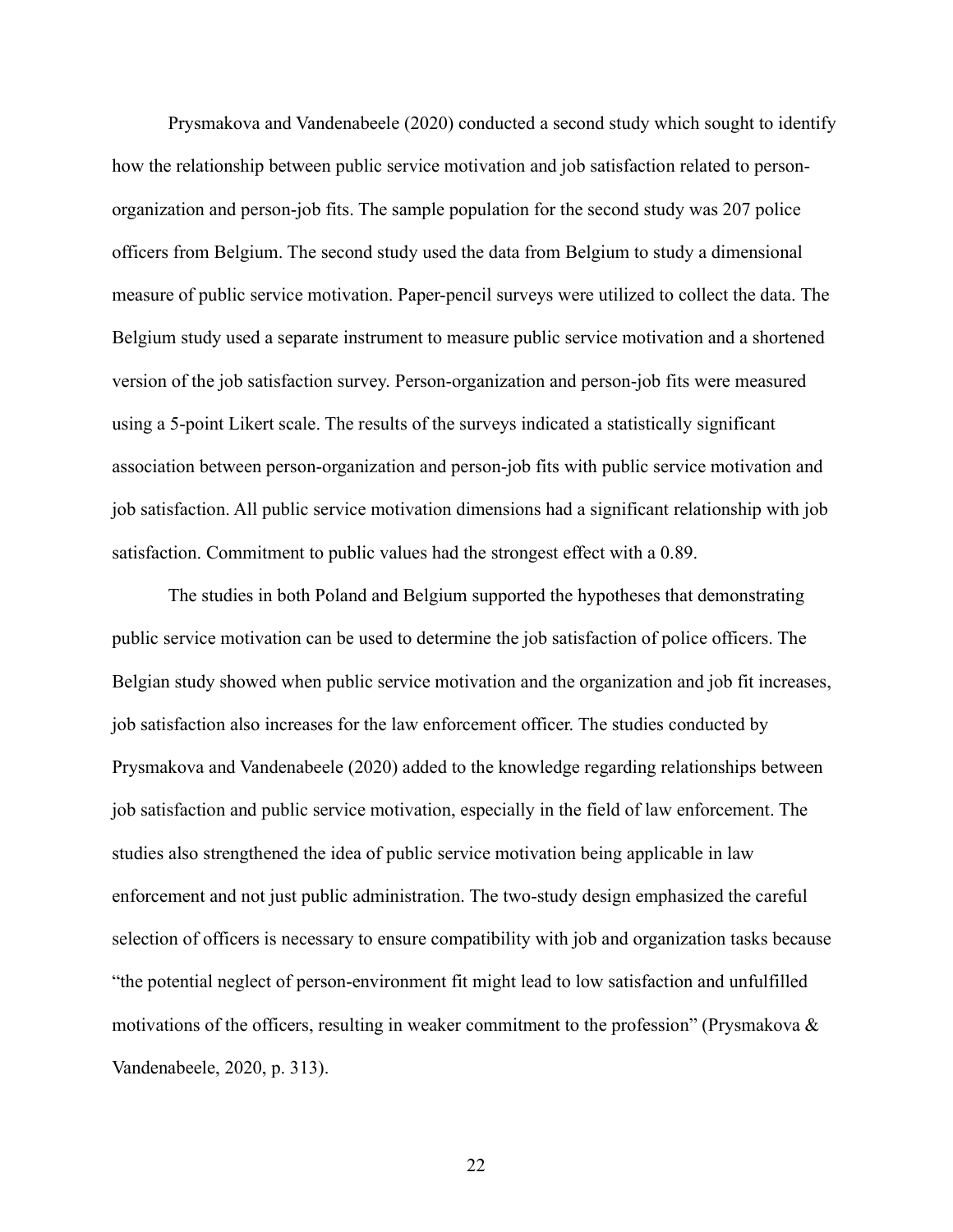Prysmakova and Vandenabeele (2020) looked at an officer's sense of purpose or public service motivation from a global viewpoint. Gibbs (2019) conducted a study on what motivated women and minorities to seek careers as law enforcement officers. More prevalent media scrutiny of law enforcement officers and police agencies due to the shootings of unarmed black males has led police agencies to concentrate on diversifying the workforce. Gibbs (2019) expanded on the need for diversity indicating "in the current climate, the media, politicians and the public alike are calling for police forces to look like the public they serve" (p. 207). However. recruiting qualified minorities and women into the police force is challenging. Gibbs' (2019) study, which aimed to gain a better understanding of why minorities and women chose to work in law enforcement, was conducted to help with recruitment efforts.

Gibbs' (2019) study was conducted as part of a larger project at a police agency in the northeastern United States. The final convenience sample consisted of 195 minorities and women who applied to become police officers between 2009 and 2015. Of the 195 subjects studied, 63.4% were male minorities and 36.6% were women. The study was conducted via telephonic survey in 2015 and 2016. During the telephonic survey, each police applicant was asked why he or she applied to become a police officer. The question was open-ended, but if the applicant listed several reasons, the researcher asked for the top reason. The responses from the applicants were later grouped into 10 categories, which were partially based on prior research. The top 10 reasons included salary or benefits; job security; wanting to make a difference or the opportunity to help people; family members or friends were law enforcement officers; childhood dream; the prestige of the law enforcement agency; a college degree in criminal justice; the transition from military to police; no particular reason; or other (Gibbs, 2019).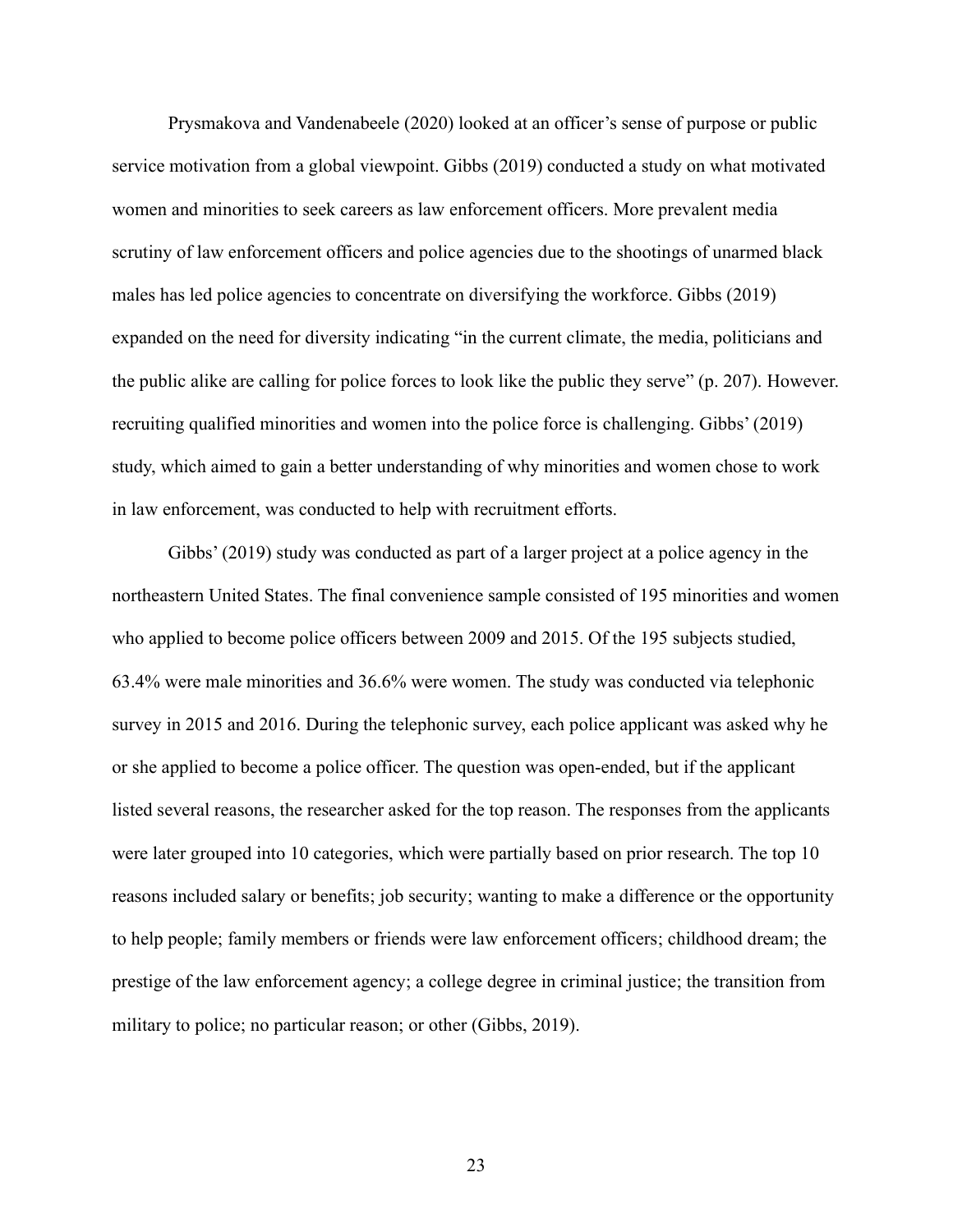The top two motivations for applying to a law enforcement agency as a minority or woman were because it was a childhood dream and to make a difference in society or help others. Salary and job security ranked lowest on the top 10 motivators for minorities and women becoming a police officer. To get a more personal perspective, Gibbs (2019) asked applicants their motivation for applying to be a police officer as an open-ended question rather than having the applicants chose from a list of motivators. The results of Gibbs' (2019) study contrasted with several previous studies of law enforcement officers which showed salary and job security were the top motivators for a career in law enforcement. According to the findings, law enforcement agency recruitment efforts for minorities and women should concentrate on the lead motivational factors such as providing the opportunity to help others and fulfilling a childhood dream.

To help law enforcement agencies with recruitment and retention, Can et al. (2016) conducted a study to create a psychometrically sound scale to measure patrol officers' job satisfaction. Can et al. (2016) created a 14-item Patrol Officer Job Satisfaction Scale (POJSS) with three dimensions: occupational pride, peer comradery, and supervisor fairness. Knowing which factors related to job satisfaction or dissatisfaction may assist law enforcement agencies in assessing their strengths and weaknesses and allow agencies to make changes as necessary to improve job satisfaction. Can et al.'s (2016) secondary purpose of the study examined whether the dimensions of job satisfaction for law enforcement were associated with individual officer demographics.

The convenience sample consisted of patrol officers from six counties in Pennsylvania and Texas, along with Turkish officers from police precincts of Istanbul Police Department. The main researcher of the study was a law enforcement officer for 18 years with the Turkish National Central Bureau and Interpol before becoming a professor at Pennsylvania State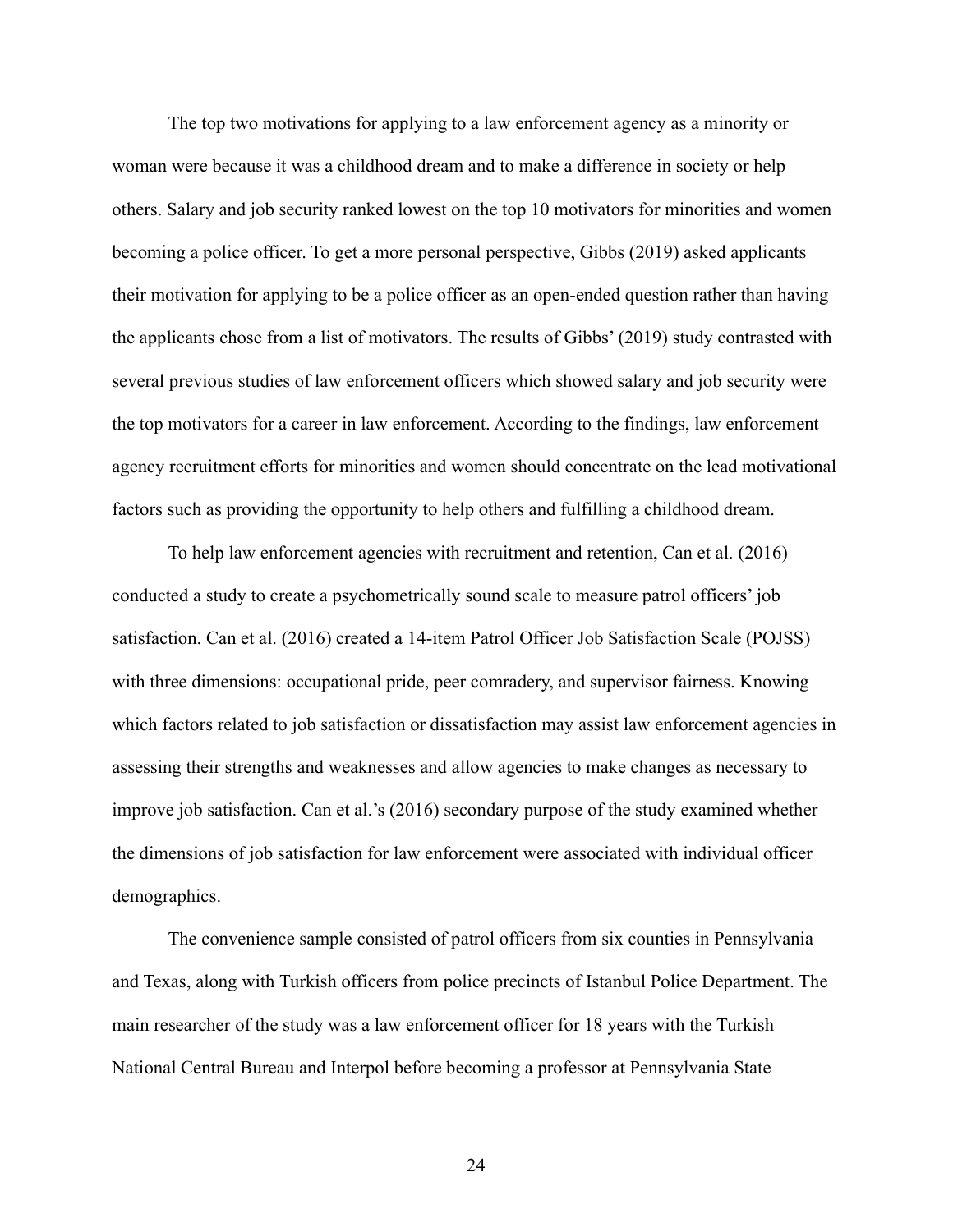University. The surveys were completed anonymously either online via Survey Monkey or by pencil-paper survey. A total of 426 officers returned the survey, 231 from the United States and 195 from Turkey. Only 221 of the officers became participants because they had the prerequisite rank of patrol officer and completed the entire survey. To examine the test-retest reliability, 14 patrol officers completed the survey anonymously on two occasions about one month apart. The participants rated 38 items on a 5-point Likert scale.

The results of the analysis of the 38 items on the survey produced the new 14-item POJSS with the three dimensions of occupational pride, peer comradery, and supervisor fairness. Within the three dimensions, three items concentrated on the dimension of occupational pride, five items on peer comradery, and six items on supervisor fairness. The three dimensions of the POJSS had good internal reliability with Cronbach's α scores all 0.70. The POJSS also had acceptable goodness-of-fit, and test-retest reliability for both population samples from the United States and Turkish law enforcement officers. Regarding the second purpose of the study, the results from multiple regression analyses (supervisor fairness  $p = 0.058$ , peer comradery  $p =$ 0.516, occupational pride  $p = 0.281$ ) showed none of the nine departmental and individual demographic variables were significantly associated with any of the three dimensions of the POJSS (Can et al., 2016). The nine departmental and individual demographic variables were gender, age, marital status, college education, years of law enforcement service, weekly work hours, nation (United States or Turkey), city location, and department size. The results of the findings regarding the demographic variables suggested the three dimensions of the POJSS, occupational pride, peer comradery, and supervisor fairness, could be relevant for police officers of various locations and conditions (Can et al., 2016). Cal et al. (2016) surmised law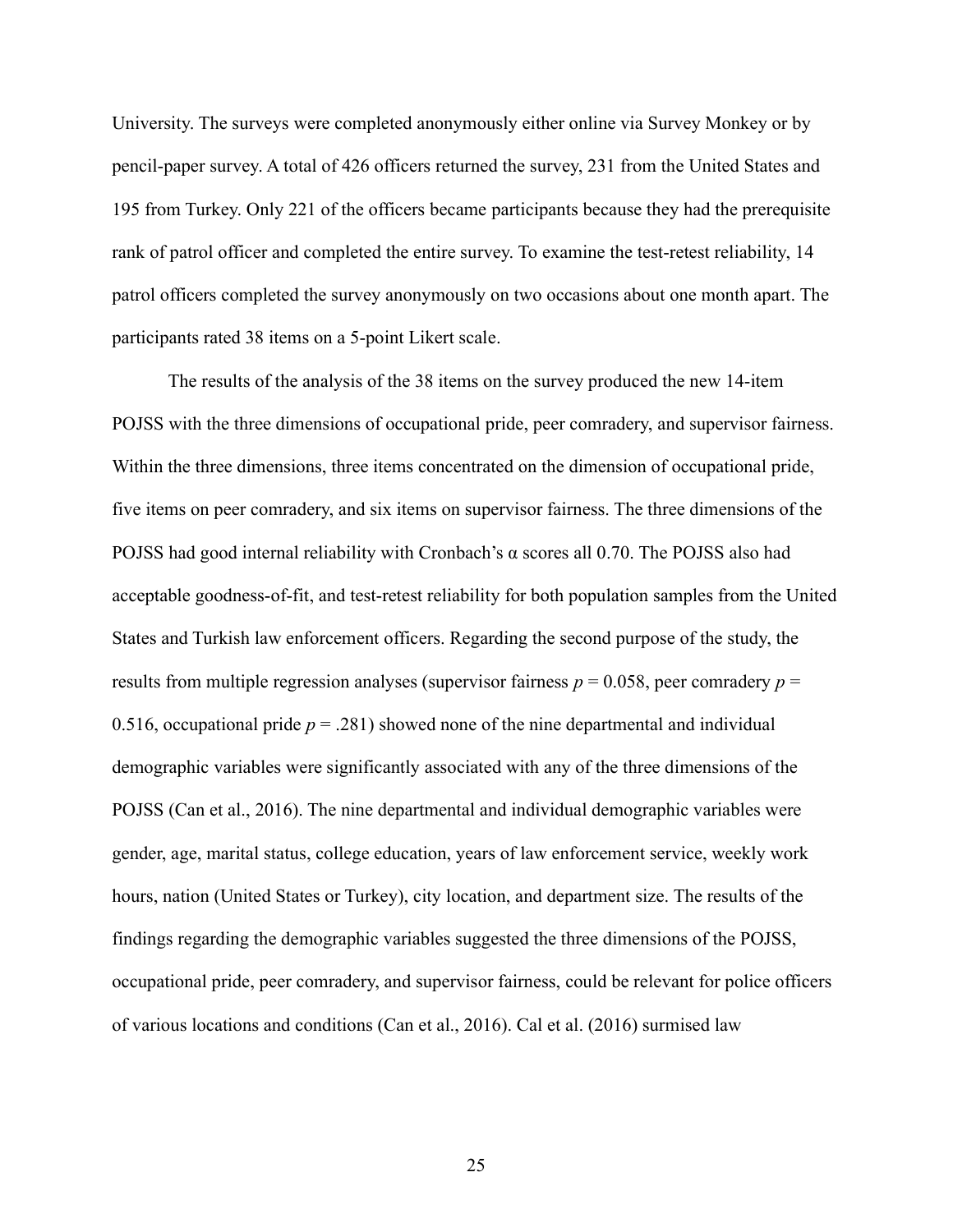enforcement agencies utilizing the POJSS with their patrol officers could target areas which need help to encourage better recruitment and retention.

Can et al. (2016) discovered the importance of occupational pride, or a sense of purpose, for law enforcement officers. Occupational pride is one of the main three items on a scale showing patrol officers' job satisfaction. The significance of occupational pride as a main item illustrates a sense of purpose may be a key element in thriving for law enforcement officers of all genders and races. The other two main factors in the POJSS, supervisor fairness and peer comradery, relate to potential aspects in thriving for law enforcement for administrative support and social support.

#### Social Support

Social support can refer to law enforcement officers seeking advice and talking to colleagues, family, and friends (Clifton et al., 2018). Social support can also mean having a confidant, a partner to do activities with, and a provider of material aid (Feldman et al., 2020). Specifically, "social support has been shown to be a robust predictor of mental health in first responders" (Feldman et al., 2020, p. 2). Research indicates police officers who have poor social support and inadequate coping skills are more likely to have mental health problems like PTSD and major depressive disorder (Clifton et al., 2018). Social support is a supportive social network consisting of friends, family, or co-workers who provide emotional support, advice, and companionship.

Clifton et al. (2018) examined coping strategies used by police following the acts of violence against law enforcement officers in Baton Rouge, Louisiana, and Dallas, Texas in 2016. The two incidents occurred within 10 days of each other and a total of eight officers were killed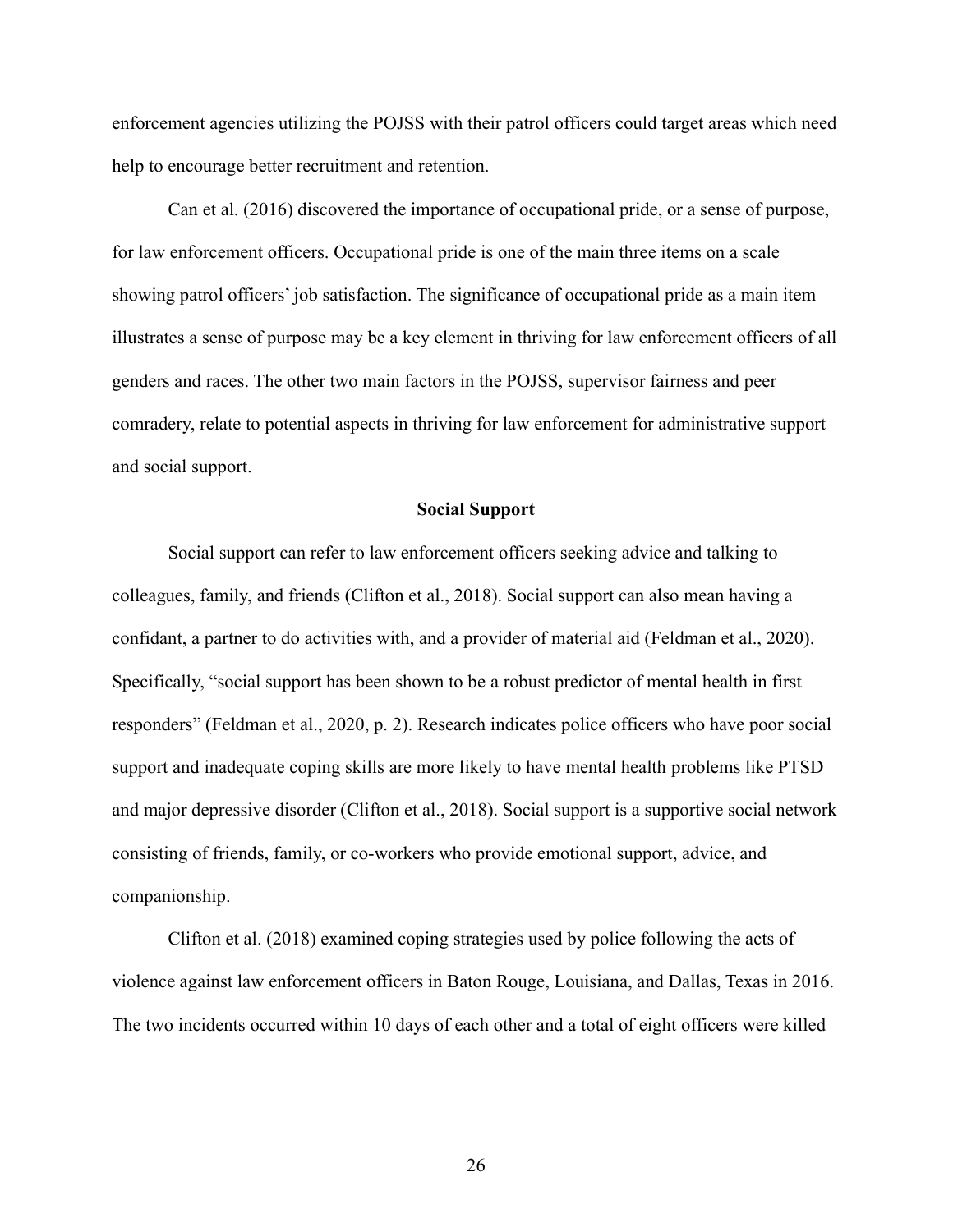and 11 officers injured. Clifton et al. (2018) looked at how coping strategies affected work motivation at a unique moment in time when officers were more likely to use coping strategies.

Clifton et al. (2018) hypothesized officers using maladaptive strategies to cope would result in lower levels of expressed job motivation. Maladaptive strategies for officers coping with stress included using drugs or alcohol, coping by avoidance, or internalizing the stressful event using self-help instead of seeking help from others. Clifton et al. (2018) hypothesized law enforcement officers using adaptive strategies would have greater levels of expressed job motivation. Adaptive strategies for coping with stress included seeking social support and exercise. Clifton et al. (2018) studied 2,659 active and sworn law enforcement officers in the United States. The sample population included law enforcement officers from local sheriff's departments, local police departments, campus police departments, and state police departments. The sample was not representative of the larger law enforcement community because the sample was disproportionately White and from small law enforcement agencies.

The officers were asked to complete a 38-question survey online. The survey included questions regarding law enforcement coping skills in dealing with the mass shootings of officers in Dallas and Baton Rouge and the officers' thoughts on the ability to use force. During the survey, officers were asked about perceived changes at work after the officer-involved shooting of Michael Brown in Ferguson, Missouri and the officer shootings in Dallas and Baton Rouge. The survey also asked about law enforcement officers' perceptions of crime-control strategies (Clifton et al., 2018).

The dependent variable for the study was post-Dallas/Baton Rouge work motivation. Thirteen independent factors were determined using factor analysis and included items such as talking to friends or family, talking to a fellow officer, exercising, drinking, praying, and not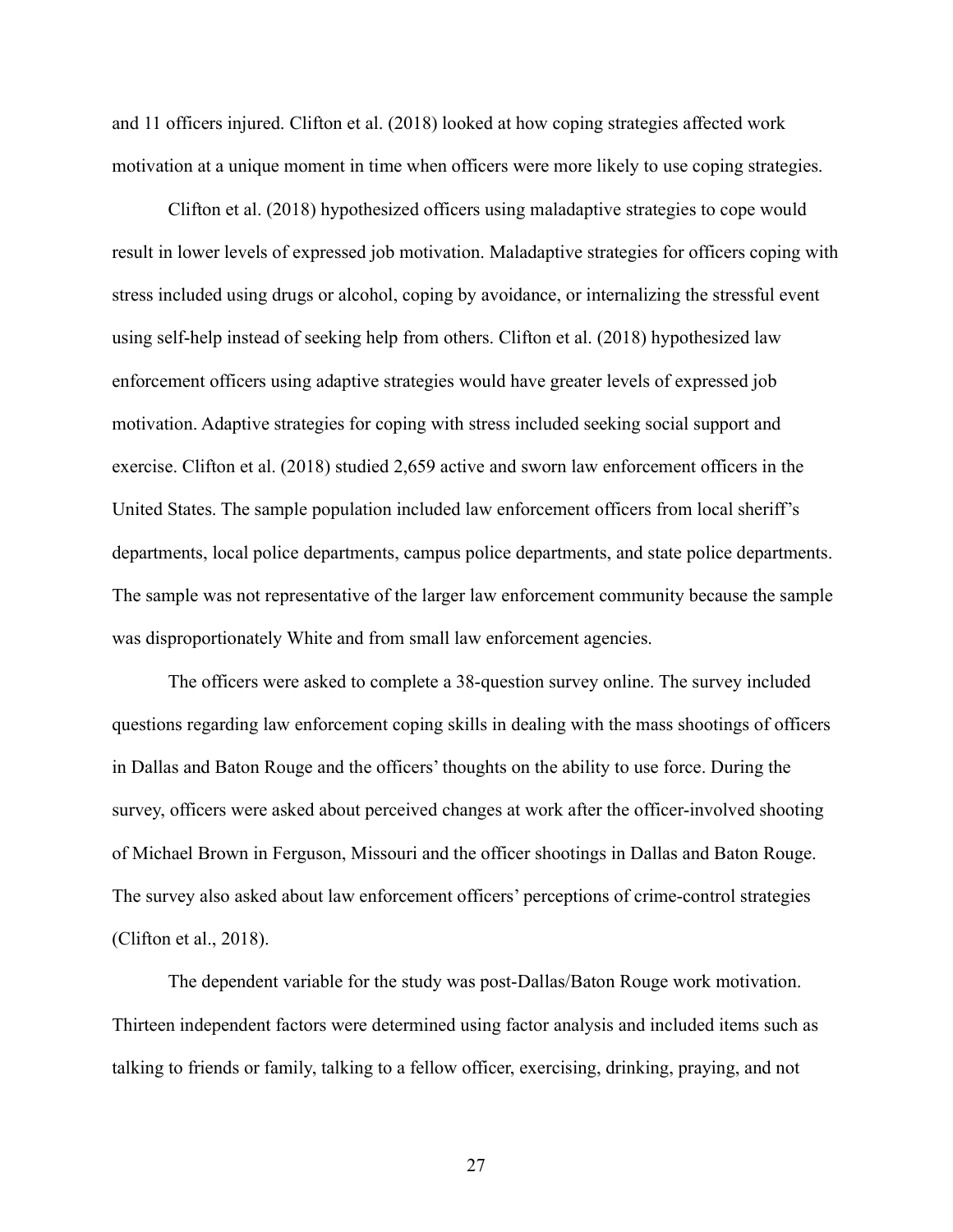expressing feelings. An ordered logistic regression analysis was conducted in two stages. The first stage of the study investigated using coping strategies to predict work motivation for law enforcement officers. In the second stage of the study, researchers added the variables of age, rank, gender, race, education, agency size, and current motivation.

 The results of the first part of the study suggested three main coping strategies were used by law enforcement after the Dallas/Baton Rouge shootings. The first coping method was the use of social support, which included friends, co-workers, and family. The second coping strategy was stoic self-help or internally dealing with stressful events. The third coping mechanism was relying on self-medication, like eating, drinking, or smoking. Those who used social support or self-help also reported using prayer to cope whereas those using self-medication were not likely to use prayer to cope with the stress (Clifton et al., 2018). The study showed the main coping strategies led to a decrease in motivation in the six months following the shootings in Dallas/Baton Rouge. None of the coping strategies increased work motivation for the law enforcement officers after the officer deaths in Dallas and Baton Rouge. The researchers expected a decrease in motivation with the use of maladaptive strategies but not in the use of adaptive strategies. The reason social support did not increase job motivation within the six months of the shootings may be due to the time frame and recentness of the events or because of the ongoing backlash against law enforcement. Some areas of the United States, such as Seattle, Washington and Ferguson, Missouri have faced ongoing issues with protesters and attempts to defund the police (Marier & Moule Jr., 2019). A constant barrage of negativity toward police may equate to a decrease in job motivation, regardless of the coping strategies utilized.

The results of the second part of the study conducted by Clifton et al. (2018), when the variables were added, showed the same significance for the coping strategies as the first part of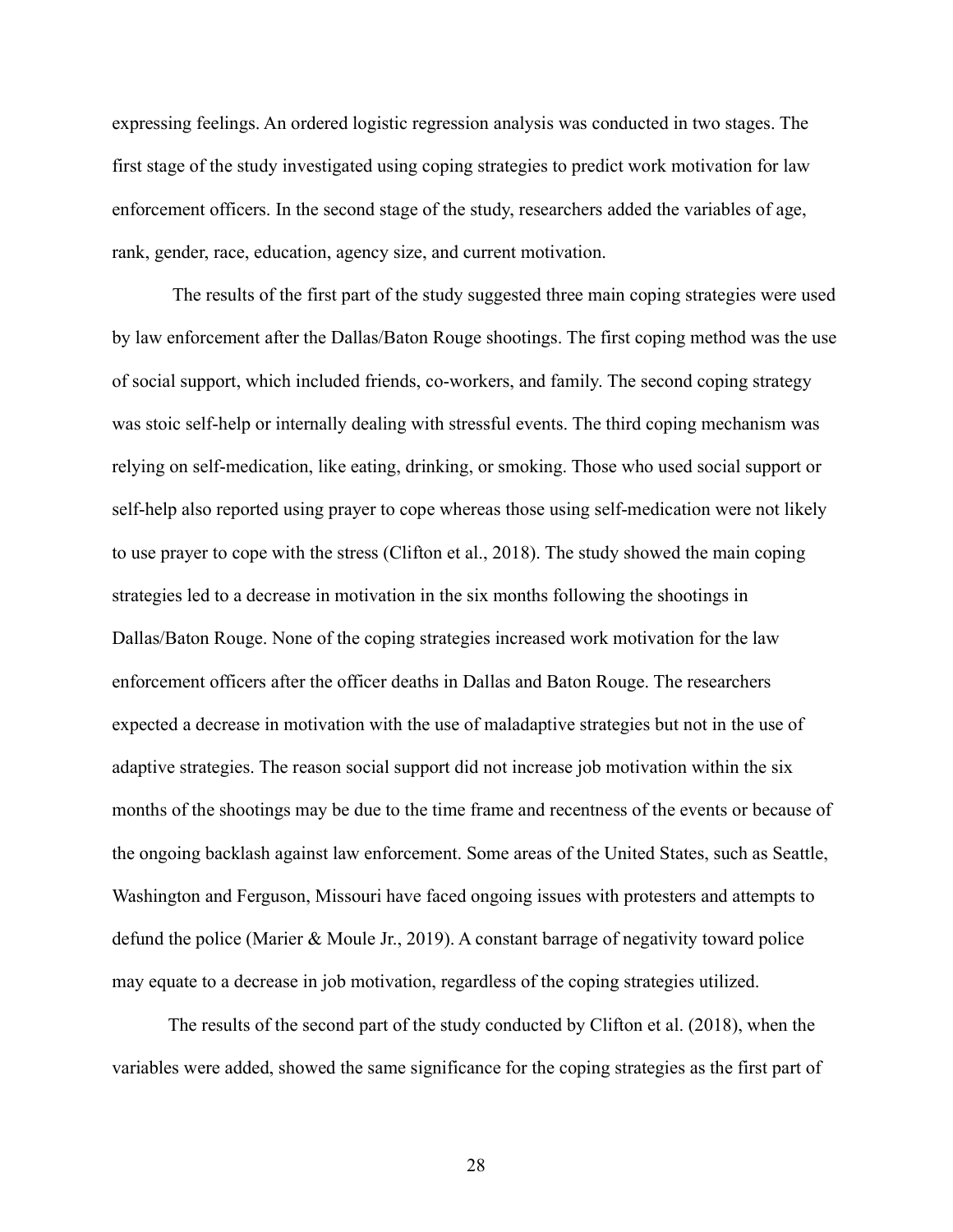the study. Female law enforcement officers' motivation was found to be more adversely affected by the shootings than the male officers' motivation. Because female law enforcement officers appeared to be more negatively affected by the shootings, gender-specific coping training may need to be implemented by law enforcement agencies. The study also showed peer support was often used by younger officers rather than older officers. Many officers also utilize social support networks in the workplace and not at home, preferring to rely on peers over family members for support.

Researchers surmised the support networks may not have been motivational since the networks were not professional support, such as psychiatric help, but social support. Clifton et al. (2018) deduced peer support may have confirmed the grievances each officer was having regarding the shootings of fellow officers, which is an affirmation of negative emotions. Clifton et al. (2018) concluded the need for law enforcement agencies to identify strategies to cope with stress and increase motivation is imperative. Social support is still a major strategy used by law enforcement officers to cope with stress in the workplace. But, as Clifton et al.'s (2018) study shows, the use of social support may not increase job motivation for officers in all instances. However, social support still may contribute to thriving in law enforcement for many officers. And, while social support may not increase job motivation in certain situations, gaining support from peers and family can help mitigate work stressors and assist with mental health issues.

Both longitudinal and cross-sectional research show that increased social support is related to better mental health outcomes (Vig et al., 2020). Research on military members showed an increase in social support after deployment helped combat depression and PTSD symptoms (Pietrzak et al., 2009). In addition, first responders are exposed to stressors that are likely to be psychologically traumatic on a regular basis.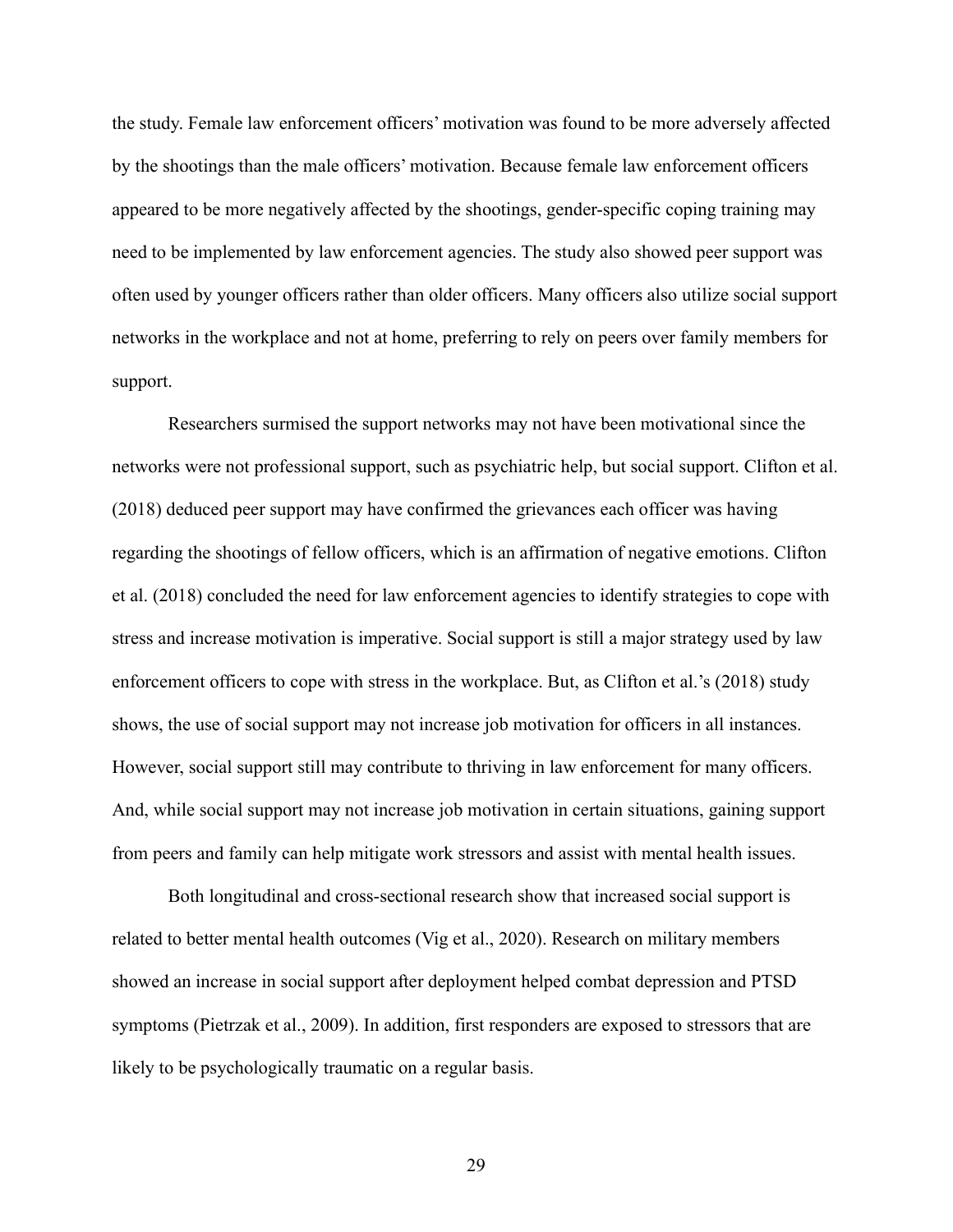Vig et al. (2020) conducted a study to determine if perceived social support was linked to differences in rates of PTSD and major depressive disorder (MDD) symptoms for first responders in Canada. The 4,238 participants were a mixture of law enforcement, firefighters, correctional workers, public safety communications officers, and paramedics. Vig et al. (2020) first hypothesized different public safety personnel (PSP) groups would report diverse levels of perceived social support. The second hypothesis stated increased levels of perceived social support would equate to lower levels of MDD and PTSD for the PSP groups (Vig et al., 2020).

The participants completed anonymous online surveys on the Life Events Checklist for DSM-5, the PTSD Checklist for DSM-5, the Patient Health Questionnaire, and the Social Provisions Scale. The Life Events Checklist for DSM-5 examines the lifetime history of events that could be potentially psychologically traumatic. The Life Events Checklist for DSM-5 included 16 events that were modified for PSP. Instead of an incident like a traffic crash, commonly worked by police or paramedics but not something experienced every day by a nonpublic safety person, a serious traffic crash was listed. A serious crash would include fatalities that were not worked by PSP on a routine basis. The survey responses were used to measure the level of potential psychological trauma for the PSP. The response options included an indicator if the event was worked as part of the PSP's job, rather than something which happened to, or was witnessed by, the PSP. The Life Events Checklist for DSM-5 was only used by the researchers to determine if the participants experienced at least one potentially psychologically traumatic event.

The PTSD Checklist for DSM-5 was a self-reported measure of PTSD symptoms experienced by the participants in the past month. Participants ranked 21 statements regarding PTSD symptoms using a 5-point Likert scale. A combination of the Life Events Checklist for DSM-5 and PTSD Checklist for DSM-5 was used to determine if the participants of the study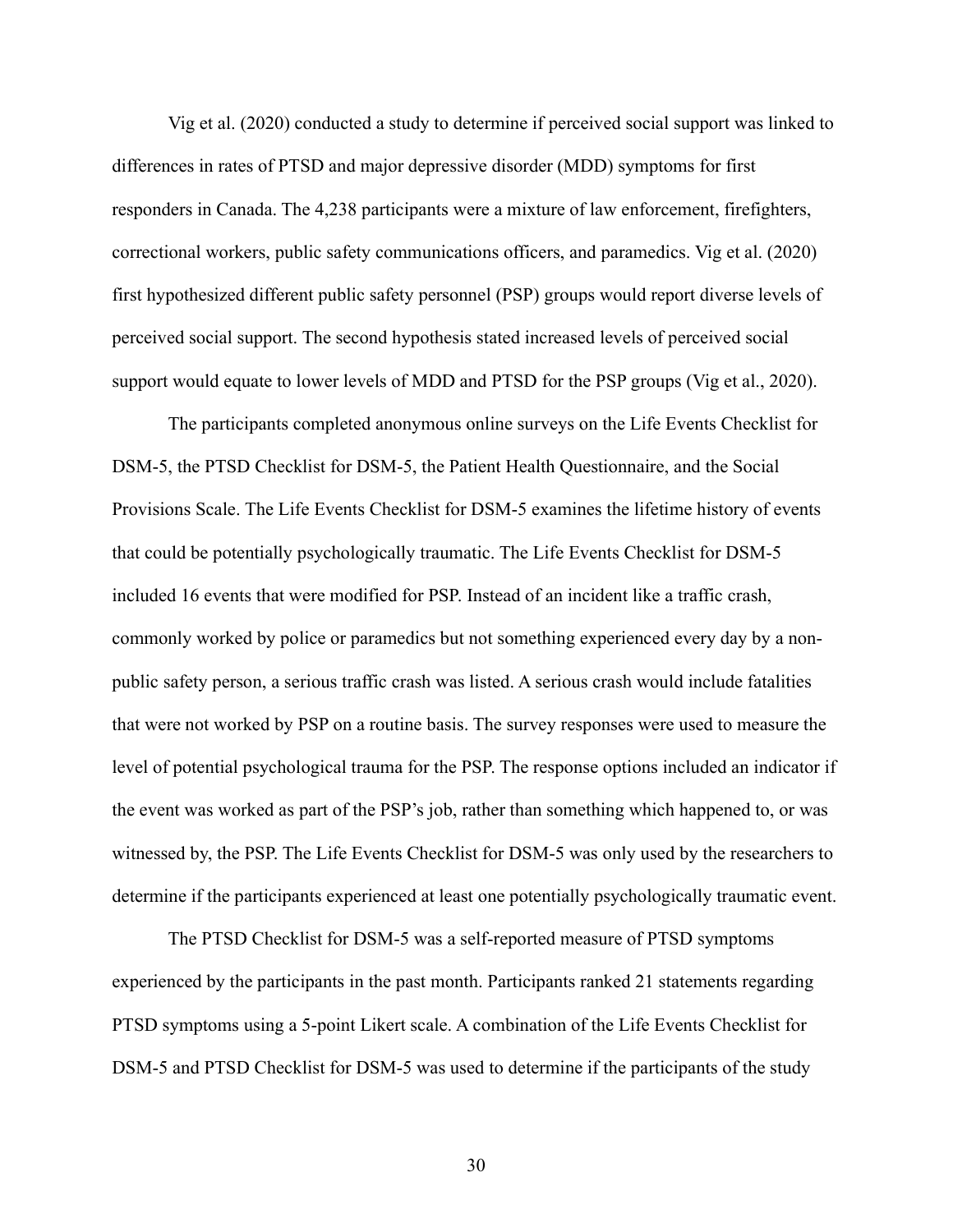were considered to have screened positive for PTSD. Participants had to have at least one potentially psychologically traumatic event from the Life Events Checklist for DSM-5 and a score of 32 or greater on the PTSD Checklist for DSM-5 to be considered screened positive for PTSD. The Patient Health Questionnaire was a nine-item self-reporting measure of depression symptoms and was a good indicator to detect MDD. The 10-item Social Provisions Scale was a shortened version of the original Social Provisions Scale. The Social Provisions Scale was used to determine perceived social support using a self-reported 4-point Likert scale survey.

A total of 8,520 participants began the survey, but only 4,283 completed the entire study. The 4,283 participants included 1,086 police officers and 593 correctional officers and workers. The remainder of the 2,604 participants were firefighters, paramedics, and other PSP. The results of the study showed the police officers and paramedics reported the lowest levels of perceived social support compared to the other PSP groups. For the police officers, the study showed higher perceived social support was associated with lower odds of screening positive for PTSD and significantly lower odds of screening positive for MDD. For every 1-point increase in perceived social support, police officers were 7-10% less likely to screen positive for PTSD and 11-15% less likely to screen positive for MDD. The results of the study by Vig et al. (2020) were consistent with past research (Prati & Pietrantoni, 2010; Santini et al., 2015; Thoits, 2011) showing a relationship between improved mental health outcomes and greater perceived social support.

Clifton et al. (2018) was looking at job motivation and not the mental health aspects for social support and concentrated on a specific time frame when law enforcement officers were experiencing heightened adversity and stress. Vig et al. (2020) conducted a study in Canada, where perceived stressors and mental health issues for public safety personnel may differ from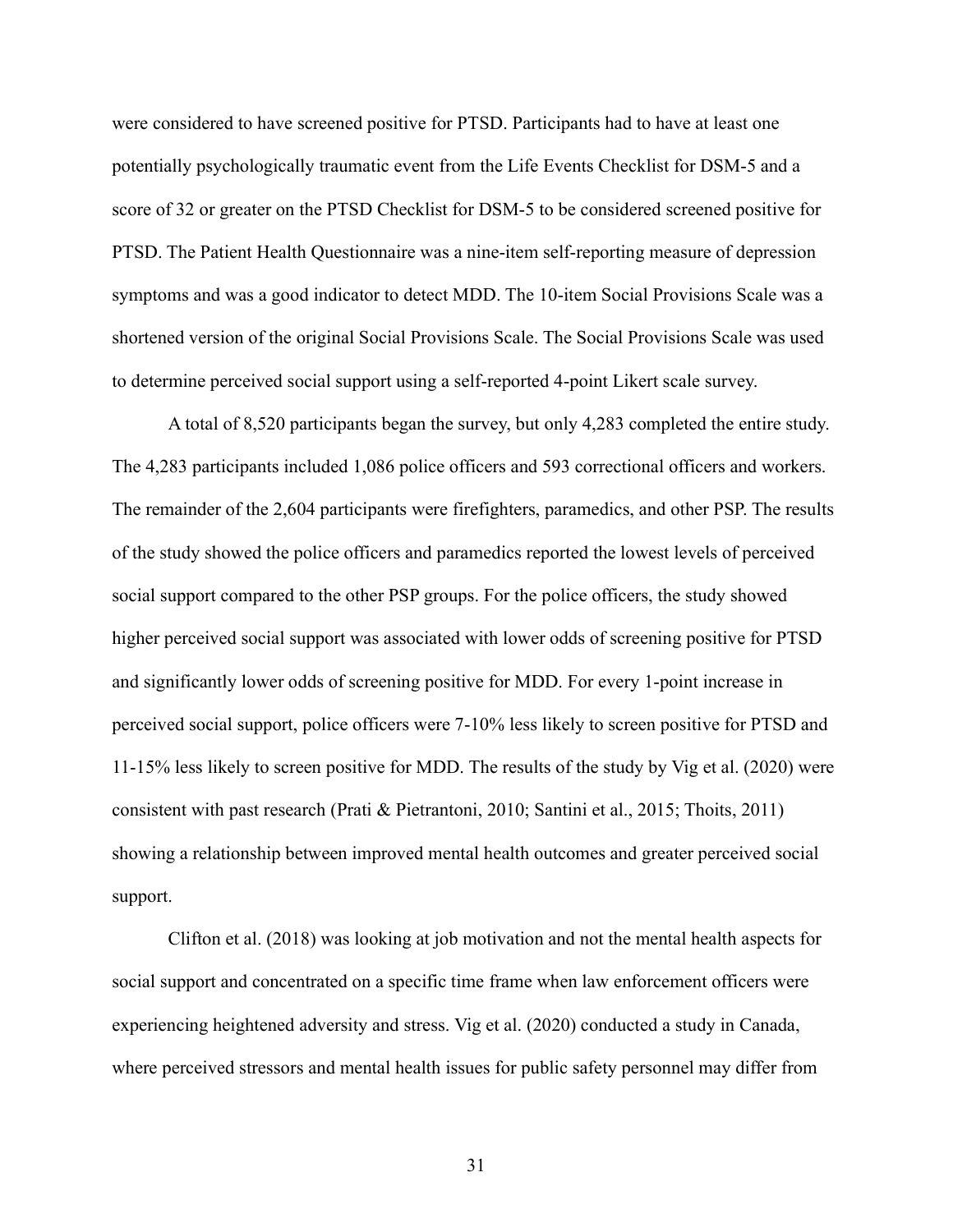American public safety personnel. The self-reporting instruments were limited in both studies to coping strategies, stressors, and mental health issues. Both studies are useful and demonstrate the need for further research into peer support as it relates to law enforcement officers' ability to thrive. Social support and the feeling of connectedness are necessary due to the "high emotional toll on policing that tends to depersonalize police officers" (Moran, 2017, p. 344).

### **Spirituality**

Most police officers deal with situations the rest of the population cannot imagine. The resiliency of officers to deal with the traumas and crises has become the topic of many research articles (Charles et al., 2014). Spirituality has many definitions and may be looked at as "a religious or intellectual process of reforming which assists in finding greater meaning and purpose of our own existence as well as creating harmony with the created universe" (Pokhariyal, 2020, p. 65). Pokhariyal (2020) advised spirituality was interest in more than just one's body, but also the human soul or spirit. Bouckaert and Zsolnai's (2012) study defined spirituality as "people's multiform search for a deep meaning of life interconnecting them to all living beings and to 'God' or 'Ultimate Reality'" (p. 491). Spirituality is defined as a belief in God. As Malmin (2013) stated, "Spirituality is an invisible weapon. The Psalmist phrased it with different wording, but the concept remains the same. God is our refuge and strength, a very present help in time of trouble (Psalm 46:1)" (p. 754). Evidence-based research has shown people who possess spirituality and faith receive benefits to their well-being and health (Malmin, 2013).

Charles et al. (2014) conducted a qualitative study to see if a correlation existed between law enforcement officers' levels of spirituality and their level of brain integration. Brain integration in Charles et al.'s (2014) study refers to psychological performance. Charles et al.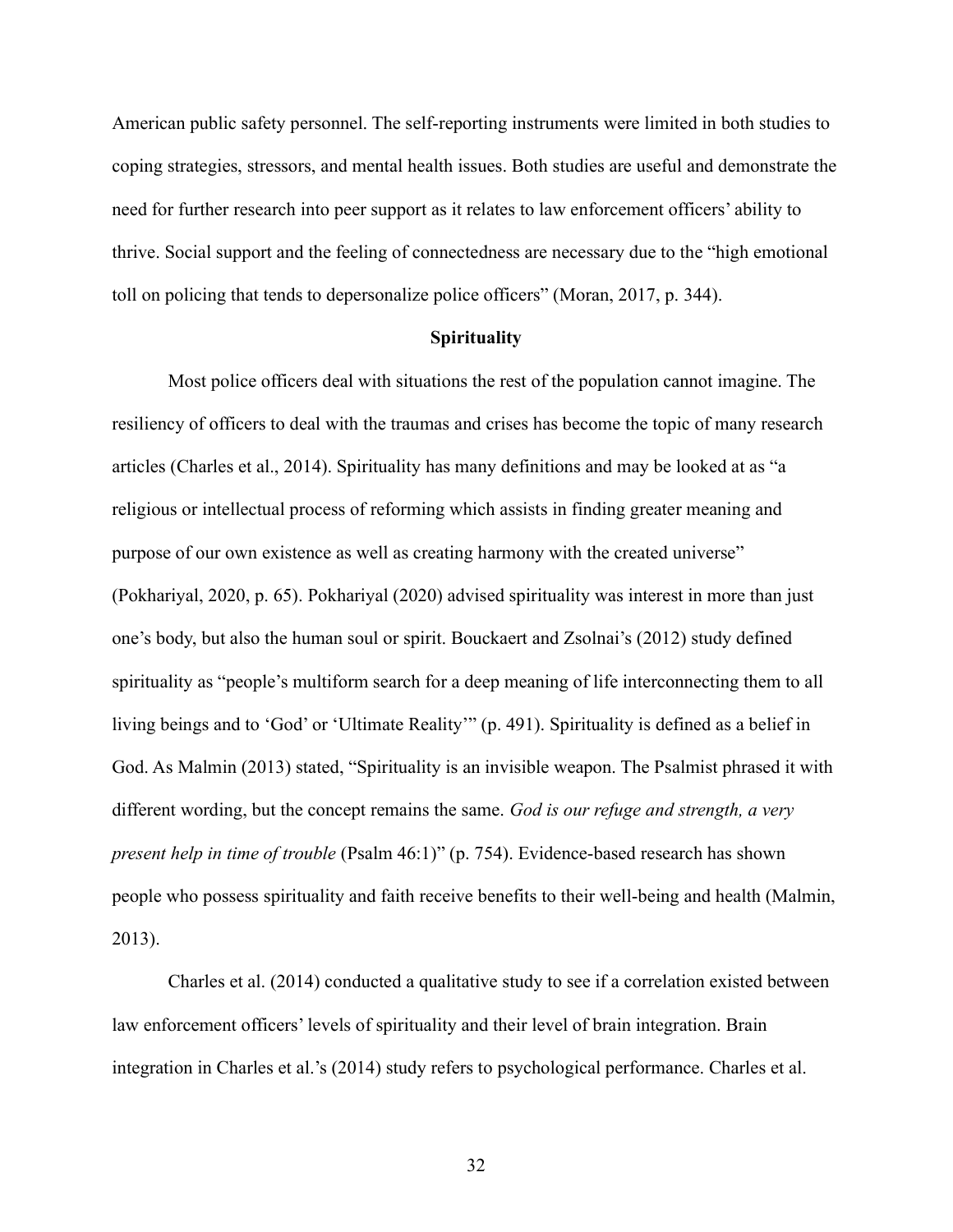(2014) looked at how the brain functioned in the police officers' stressful workplace when spirituality was intertwined in the work. Charles et al. (2014) posited, "police officers incorporating spirituality using practices such as meditation, prayer, self-reflection may lead to buffering the toxic effects of stress as well as enhance transformation of the individual and the organization" (p. 232). During 60–90-minute in-depth interviews, eight core questions regarding police work and spirituality were asked of 33 police officers in the United States and the United Kingdom.

Charles et al. (2014) focused on the officers' having a sense of calling and serving the community. At the start of their careers, many officers reported feeling disillusioned at the low judicial sentences for criminals. Officers in the study explained as their careers continued, an understanding of a higher justice following the criminals beyond the judicial system provided a sense of peace with the low judicial sentences. In the interviews, other officers indicated their police work was part of God's plan. One detective stated she knew she was where God wanted her as a Crimes against Children detective. The detective's faith lessened the stress of working child crimes investigations (Charles et al., 2014). Officers feel God's work is being done, and a voice is provided for those in the community who cannot defend themselves (Malmin, 2013). A minority of the officers did not believe law enforcement was a calling. One officer only had faith in himself to provide for his family and had stopped following religion when he was younger. A second officer who spoke of his moral compass being weak quit his job shortly after the interview and left the study (Charles et al., 2014). Even though the study was limited by the small sample size, the study showed spirituality may have potential buffering effects on workrelated stress for law enforcement officers (Charles et al., 2014).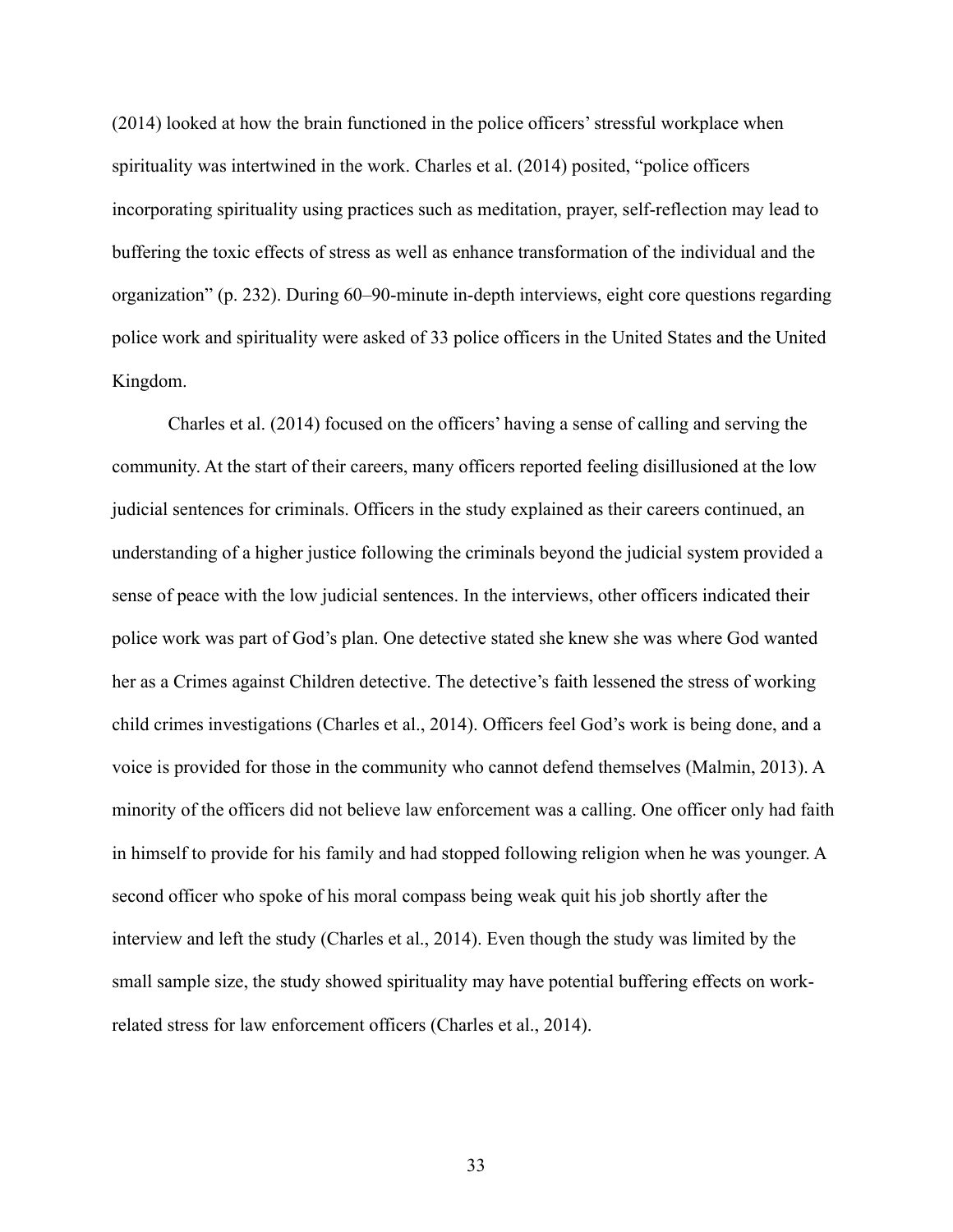Charles et al. (2014) conducted a follow-up study on 11 of the 33 original officers who showed a strong spiritual basis for police work. The second study was a single group design and Charles et al. (2014) looked at the performance, brainwave, and psychological data. The second study used psychological tests and electroencephalogram (EEG) measurements. The psychological tests conducted on the 11 participants were the Brain Integration scale, the Stroop color-word test, the Perceived Stress scale, and the Beliefs about Consciousness and Reality scale.

The EEG protocol or Brain Integration scale recorded officers' EEG from 32 electrodes. The officers had to listen for a tone in each ear, much like a hearing test, and press a button when the tone was heard. The officers also had to view a computer screen and press a button in either their left or right hand to select which image on the computer appeared larger in value. The Brain Integration scale provided a single value for the police officers, which was added to the normative database and converted to z-scores.

The Stroop color-word test involved a timed test as officers named color words, such as green or yellow, when the word was written in different color ink. For example, the word red would be written in blue ink. During the test, participants go through several trials both reading the written word and then naming the color the ink is in. The difference in the reaction time between the different trials is the color-word interference effect. The Stroop color-word test color-word interference effect was determined by subtracting the reaction time for the word test from the reaction time for naming the color ink for the word (Charles et al., 2014).

Charles et al. (2014) gave two surveys to officers. The Perceived Stress scale measured the officers' perceived stress, and the Beliefs about Consciousness and Reality scale measured the officers' worldviews. The Beliefs about Consciousness and Reality scale offered 38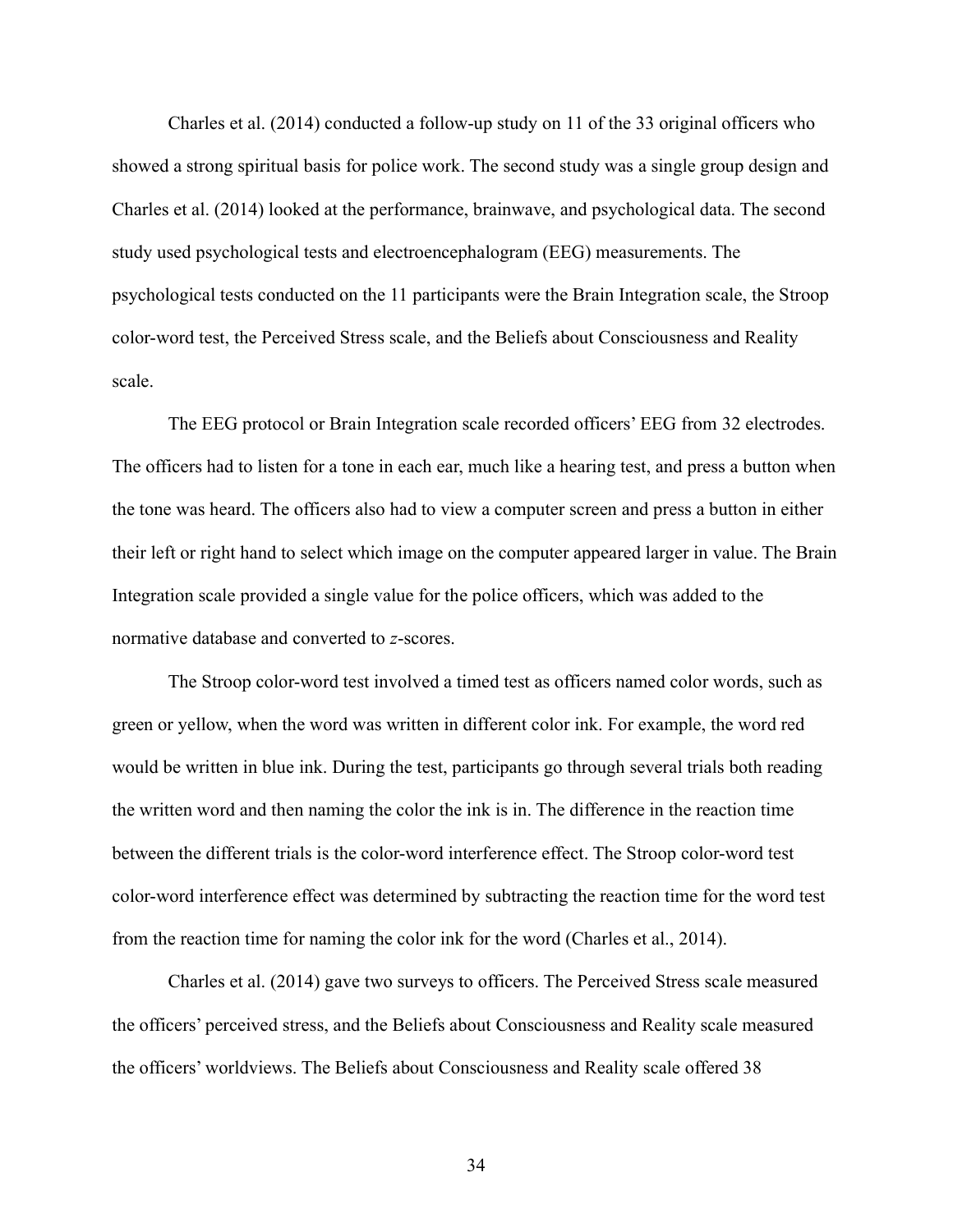statements regarding spiritual worldviews using a 7-point Likert scale. A high score of 60 on the Beliefs about Consciousness and Reality scale indicated a more transcendental orientation to life, while a lower score indicated a more materialistic orientation to life. Scores on the Beliefs about Consciousness and Reality scale correlated highly with the meaningfulness of life and positive inner growth. Standardized scoring was used on both scales. The Perceived Stress scale results showed an average score of 18.6, which indicated the officers did not report stress felt at work. The Beliefs about Consciousness and Reality scale average was 23. A single officer had a -14.5 score on the Beliefs about Consciousness and Reality scale and the highest level on the Perceived Stress scale, indicating possible burnout.

 Charles et al. (2014) used a Pearson correlation analysis was used to explore the patterns of the four measures: reaction time from the Stroop color-word test, scores on the Perceived Stress scale, the Brain Integration scale score, and the Beliefs about Consciousness and Reality scale score. For statistical significance, an alpha level of  $p < .05$  (two-tailed) was accepted. The data were tested for normality since correlation analysis is sensitive to outliers. All four variables were found to be normal. Skewness and kurtosis were less than 1.0 showing that the data were normally distributed.

Most of the officers' showed high scores on the Brain Integration scale and average scores on the Perceived Stress scale, Stroop color-word test, and Beliefs about Consciousness and Reality scale. The Brain Integration scale correlated inversely with the Perceived Stress scale, showing lower levels of perceived stress were linked to higher levels of brain integration. The study showed all the participants performed spiritual practices, most using prayer and approximately half practicing meditation. Spirituality may be an important aspect of thriving for many law enforcement officers. According to Moran (2017), "within the context of suffering and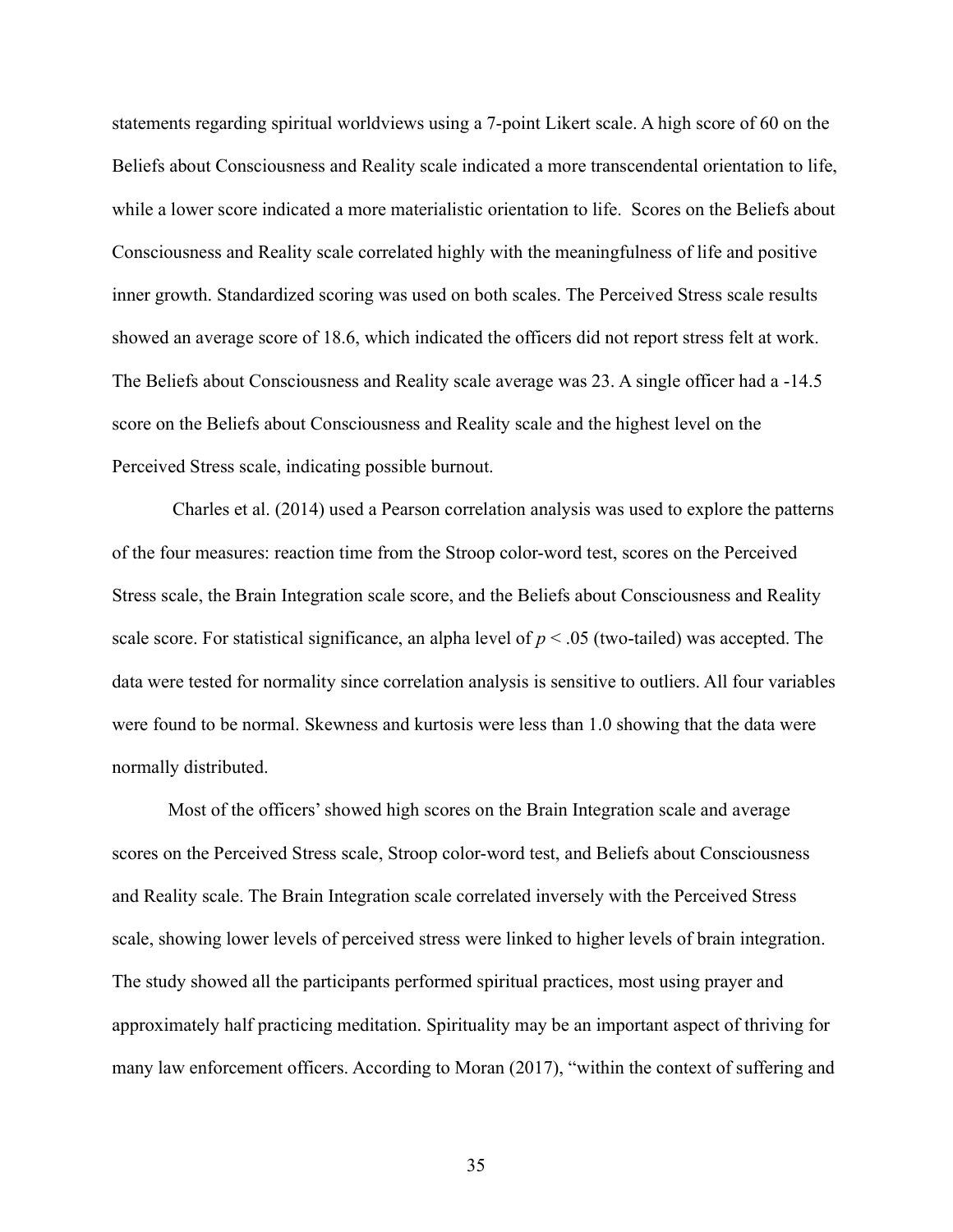first responders, spirituality and religiosity can mediate the processing of trauma and emotional and psychical damage" (p. 355).

### Administrative Support

Organizational stressors in law enforcement, such as lack of administrative support, have been associated with anxiety, depression, burnout, marital problems, PTSD, and suicide (Duran et al., 2018). Lack of administrative support is a significant predictor of psychological distress. Officers should feel a sense of general support from the administration, discussing things like officer well-being without a fear of retaliation or a breach of confidentiality (Thoen et al., 2020). Administrative support refers to the employer supporting, appreciating, advocating for, and backing law enforcement officers on the job, even when faced with opposition. Administrative support can refer to a law enforcement officer's immediate supervisor, middle management, and senior staff within the law enforcement agency.

Duran et al. (2018) conducted a qualitative study regarding employee and employer relationships in law enforcement agencies, as well as the well-being of law enforcement officers. The study was conducted in the United Kingdom and identified two sources of stress for law enforcement officers: operational and organizational stressors. Operational stressors include critical decision-making skills, life-threatening situations, exposure to death and violence, and the pressure to perform the job efficiently. Organizational stressors include working shifts, inadequate training, working weekends, problems or poor relationships with co-workers and supervisors, and a lack of administrative support.

When looking at administrative support as a stressor for law enforcement officers, the psychological contract is a key element. The psychological contract is a relationship between the employee and the employer and refers to the mutual beliefs between both parties. The feelings by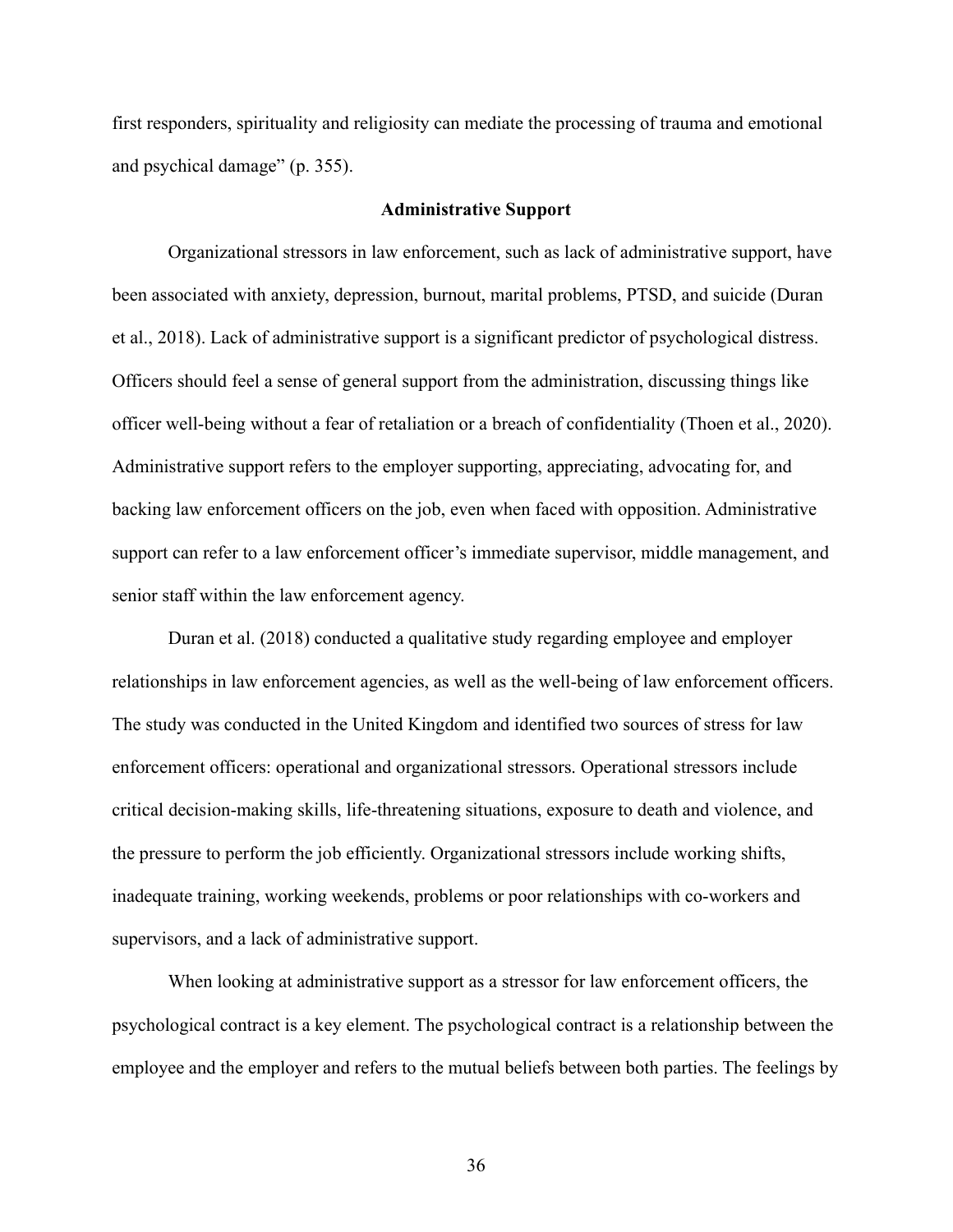the employee, or officer, that their obligations are being met are referred to as psychological contract fulfillment. High levels of trust between employees and employers, lower job-related anxiety and depression, and greater levels of job satisfaction are associated with psychological contract fulfillment. When employees, or officers, feel obligations are unmet, a perceived psychological contract breach occurs. The psychological contract breach can cause an imbalance in employee and employer relationships and promote more job-related stress. The psychological contract theory provided a framework to study what stressors exist in the work environment for law enforcement and why those stressors exist. Duran et al. (2018) acknowledged some organizational stressors may be accepted as part of the job because those stressors are part of the psychological contract. Other stressors may not be accepted because they constitute a psychological contract breach. Officers may have different psychological contracts which may lead to differences in work stressors. Few studies have been conducted regarding the importance of psychological contracts between employees and employers in a law enforcement setting.

The study by Duran et al. (2018) involved 18 active, full-time police officers from one county in the United Kingdom. A private, telephonic, semi-structured interview was conducted with each officer. The interview asked demographic as well as open-ended questions. The openended questions included the officers' reasons for joining the police force, stressors, and ways to manage stressors, the impact of the job on the officers' well-being, and the officers' current perceptions of employer and employee obligations. The interviews were audio recorded and ranged from 49-68 minutes. After the interviews, the officers were contacted via email and given two weeks to withdraw from the study before the audio files were transcribed verbatim. The transcripts were analyzed, coded, and then categorized into themes.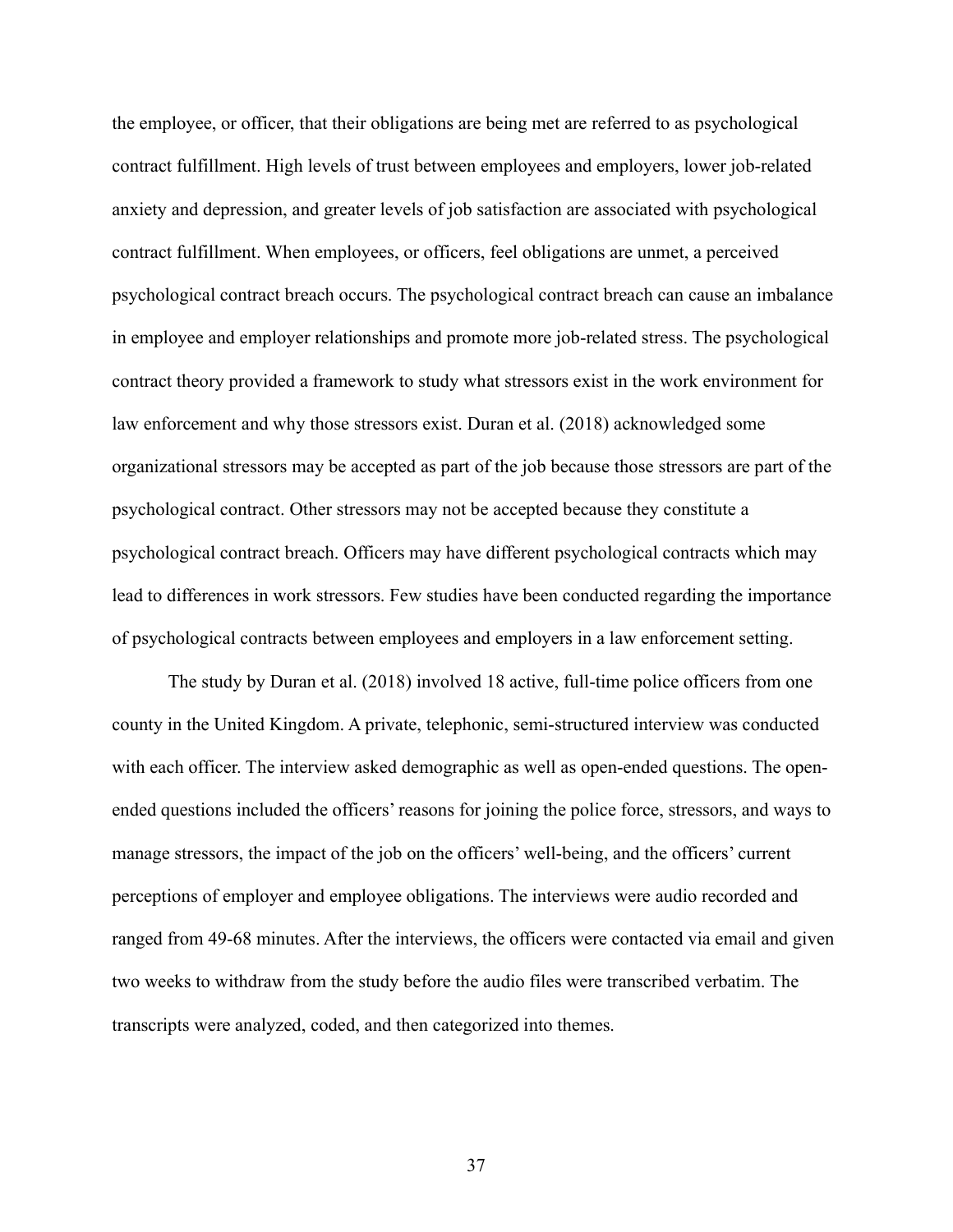The six main themes which emerged from the officer interviews were motivation, stressors, mutual obligations, negative consequences, positive impact of the job, and mediators. The motivation theme referred to the reason the officer joined the police force. The theme of stressors identified operational stressors such as dealing with traumatic situations and being unable to help someone with a problem. The stressor theme also found 70% of the officers complained about a heavier workload due to understaffing. The employers expected the officers to work overtime to combat the workload, and the officers believed the employers' expectations to be unrealistic.

The theme of mutual obligations included employee and employer obligations and was the most related to administrative support of all the themes. The employee obligations included loyalty and task achievement. The employer obligations included fairness, valuing employees, appropriate equipment, flexibility, and support. The employees/officers believed the law enforcement agency expected them to promote a positive image and guard the reputation of the agency. Fifty-eight percent of officers also felt the administration unrealistically expected multiple tasks to be performed at the same time even with a shortage in officers. The officers thought the administration just gave orders and did not have a good understanding of what the problems were or how the staff shortage affected the officers. Half of the officers in the study felt they were not supported by the administrators or higher-ranking law enforcement officers. Sixteen of the officers believed the obligations had changed over time. Some officers thought the change was because of more politics in the agency; other officers wished for the administration to have more realistic obligations. Over half of the officers felt the administration had breached the psychological contract. The officers made several comments about feeling they were neglected by the administration, undervalued as employees, unsupported in times of need, and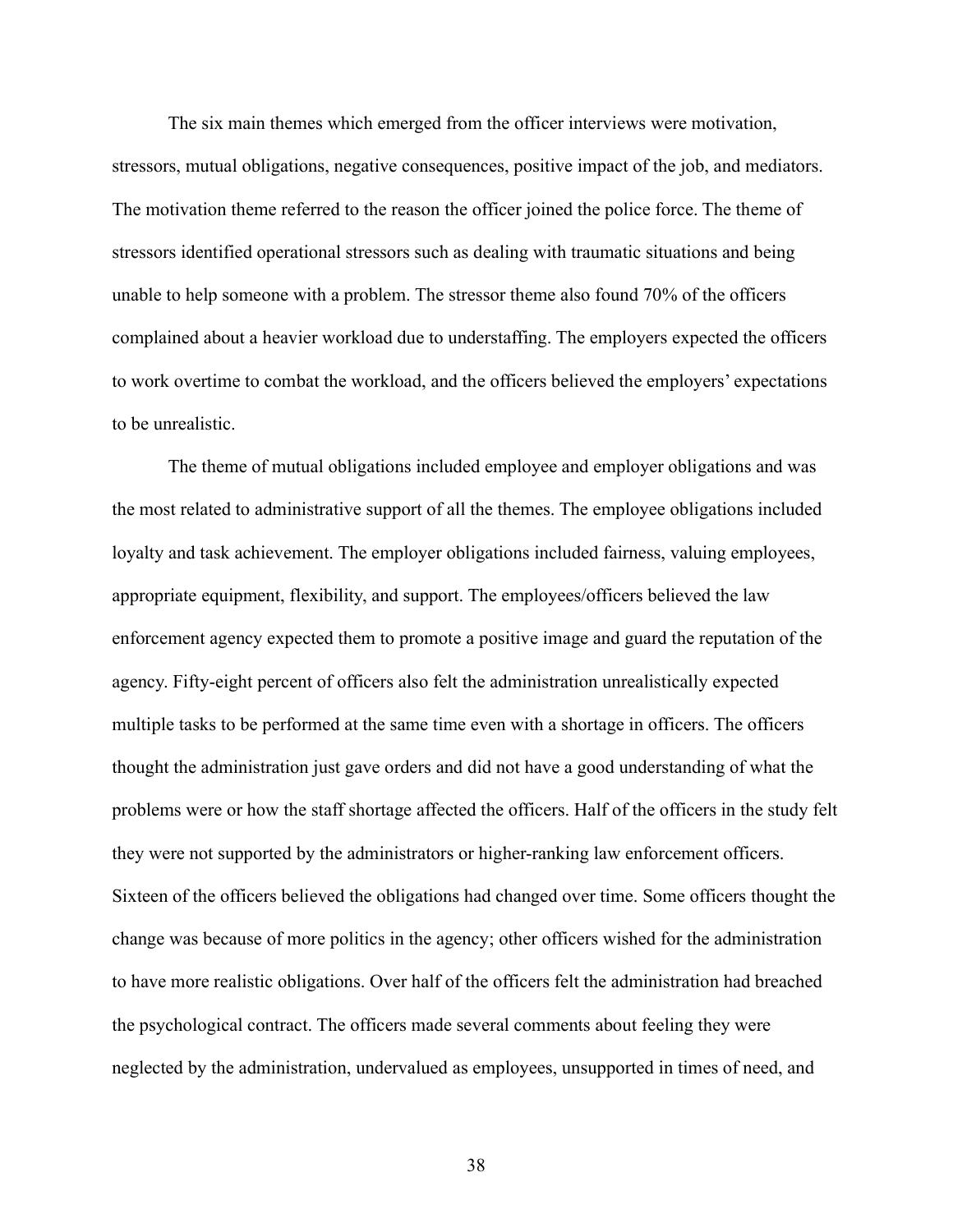less important than potential recruits (Duran et al., 2018). Half of the officers stated they felt a breach of obligation in trust either with the administration or colleagues. The officers stated they were unable to trust the administration with maintaining confidentiality.

Negative consequences were another theme found in Duran et al.'s (2018) study. Some of the negative consequences associated with psychological contract breach and law enforcement stressors were sleep problems and burnout. Sleep problems included nightmares, disturbed sleep, lack of sleep due to shift work, and fatigue. Fatigue led to mental exhaustion, irritability, and depression, both at work and at home. Two of the officers interviewed in the study admitted to being burned out from the high workloads and unrealistic demands by the administration. The study analysis also showed 55% of the officers were not satisfied with the job. The dissatisfaction was potentially linked to organizational stressors and the employee-employer obligations, which were unrealistic.

In Duran et al.'s (2018) study, the positive impact of the job theme showed the officers still enjoyed their jobs and the way the job affected their personal lives in a positive way. The officers shared that personal growth, helping people, and developing friendships with colleagues all occurred over time on the job. Mediators, the final theme in the study, emphasized the internal and external support officers received on the job. Internal support referred to the support officers received inside of the law enforcement agency. Most of the officers reported seeking support from colleagues, senior officers, and administration. Three of the officers reported receiving assistance from the administration in the form of flexible work hours to help the officers' care for their families. External support referred to the support received by the officers from outside of the law enforcement agency. Officers mentioned they turned to family members, friends, and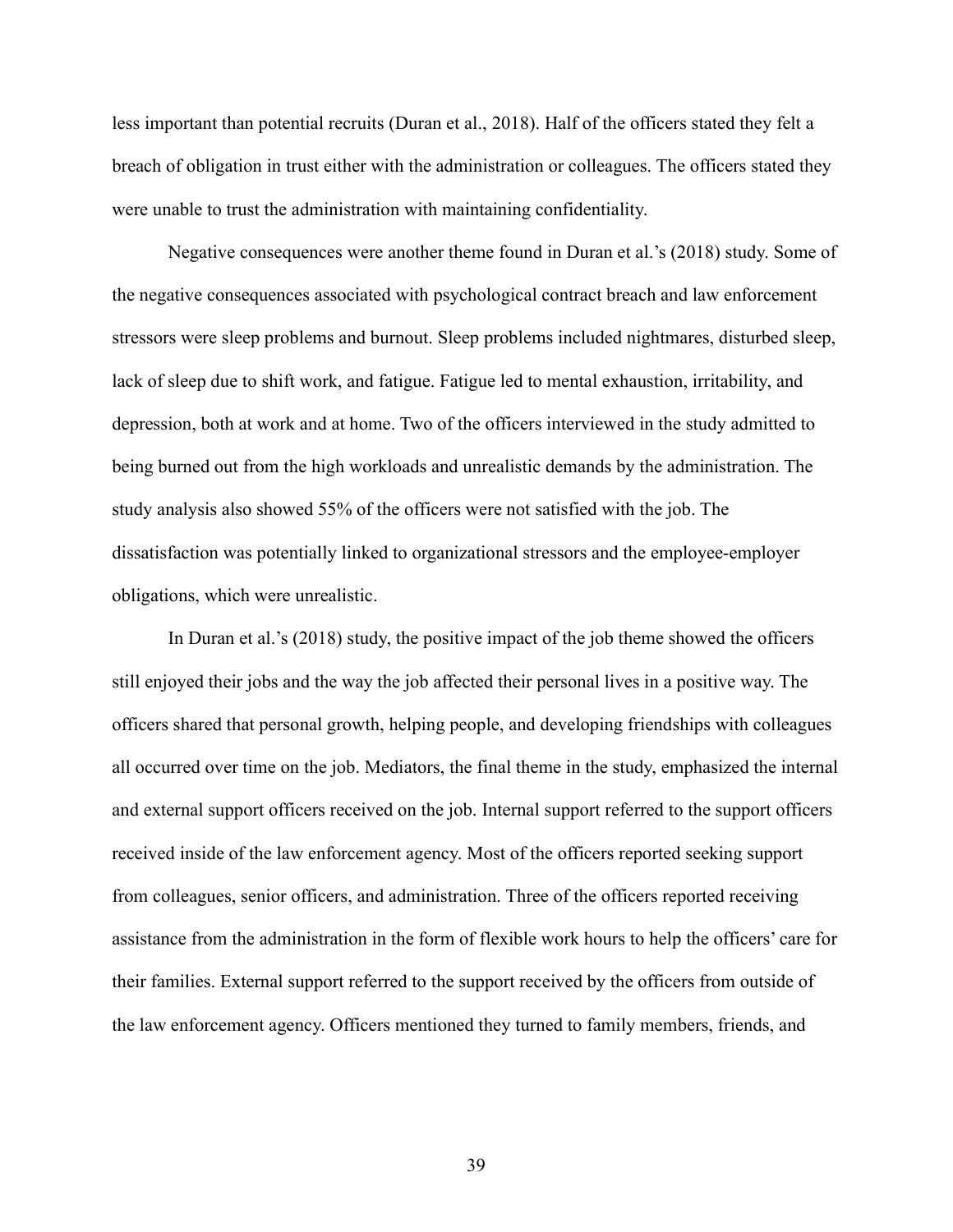their doctors, as well as using de-stressing techniques such as walking, fishing, and playing video games.

Duran et al.'s (2018) study emphasized how important administrative support is for a law enforcement officer. Without administrative support, officers may feel undervalued, unimportant, neglected, and overworked. Administrative support means officers understand the job tasks and heavy workload and the administration empathizes with the staff shortages and appreciates and acknowledges the hard work of the officers. The interviews in this study also highlight the many levels of administrative support, from immediate supervisor to high-ranking staff in the law enforcement agency. Each administrator plays an important role in how an officer feels regarding their job. Officer retention and recruitment may be dependent on administrative support.

#### Maintaining Physical Health

Recruitment and retention of law enforcement officers rely, in part, on physical health. Physical fitness tests are mandatory for hiring, and maintaining physical health is important throughout a law enforcement career. Few law enforcement agencies have lowered the physical fitness standards; many agencies instead have chosen to offer health club and gym incentives for officers (Police Executive Research Forum, 2019). In some cases "poor physical health is associated with low LEO well-being" (Baker et al., 2020, p. 98). Law enforcement officers are exposed to a myriad of occupational stressors, which can cause both physical and mental health issues. Physically, officers can suffer from metabolic syndrome and are prone to higher rates of cardiovascular disease due to stress. Sleep problems from shift work, work-related stress, or nightmares can lead to poor physical health. Chronic back pain is also a problem for many officers from carrying around the gear, such as a duty belt, and sitting in a patrol car for hours at a time. The stress between periods of inactivity and sudden activity, sitting to chasing suspects or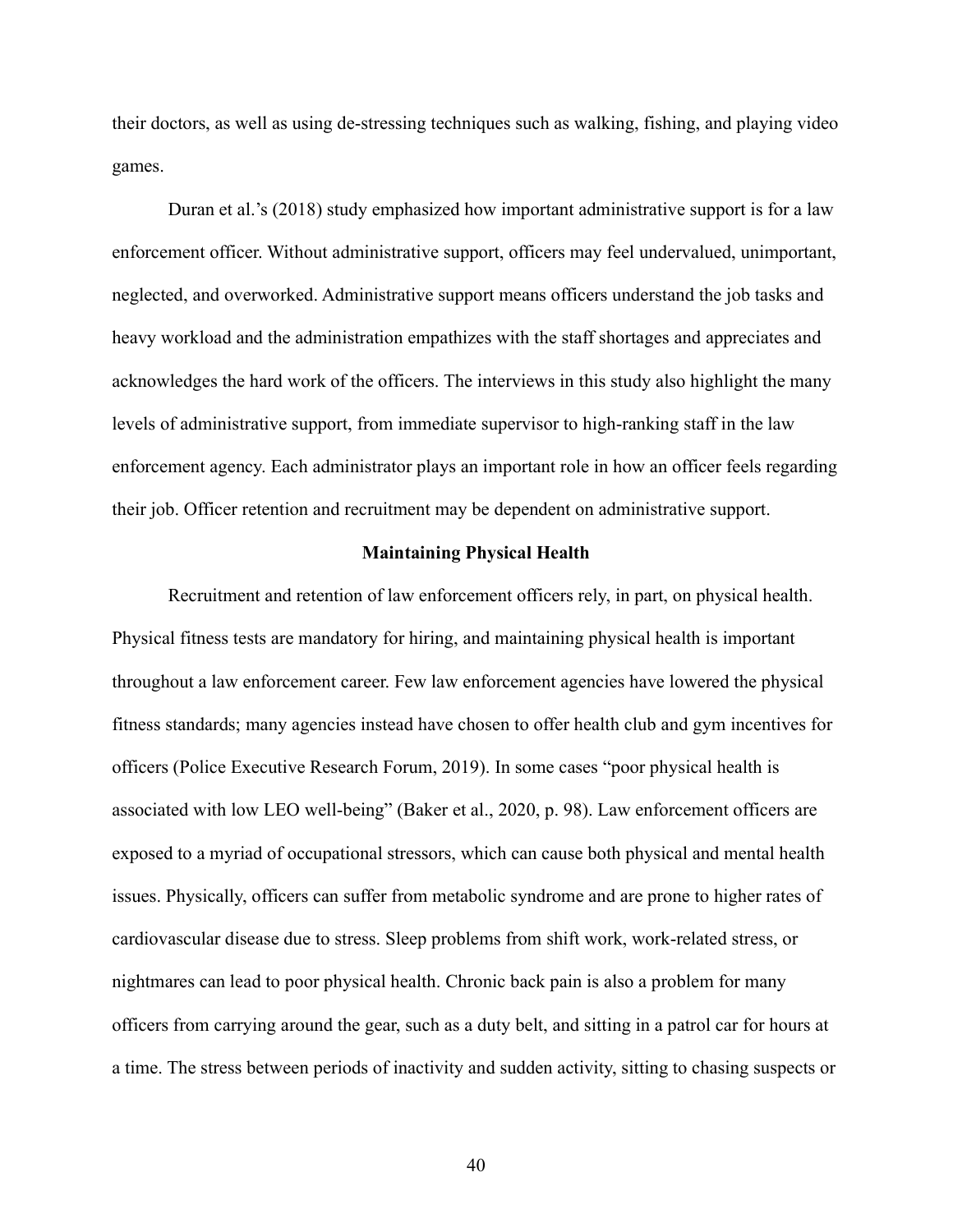making arrests, can cause physical strain as well. Regular exercise and eating a balanced diet are linked to increased energy, the ability to handle daily problems easier, and an overall more positive quality of life (Baker et al., 2020). Maintaining physical health is defined as regular exercise, a balanced diet, a healthy balance between work and life, and quality sleep.

Baker et al. (2020) conducted a study on the relationship between psychological flexibility, physical health, and well-being for law enforcement officers. Psychological flexibility "is a behavioral model of adaptive human functioning, wherein individuals are open to and connected with internal experiences in the service of increased engagement in value-guided behavioral action" (Baker et al., 2020, p. 99). Baker et al. (2020) conducted an evaluation of physical health as self-reported by law enforcement officers and specifically looking at chronic pain, regular exercise, quality sleep, good hydration, and a balanced diet. Baker et al. (2020) hypothesized low psychological flexibility and physical health would be related to low officer well-being.

Three law enforcement agencies in diverse geographical areas participated in the study. Law enforcement officers from each agency were provided an online link to the survey which was anonymous and voluntary. A total of 459 law enforcement officers participated in the online survey. Officers answered a 7-item acceptance and action questionnaire-II regarding psychological flexibility, using a 7-point Likert scale. Officers rated statements regarding their feelings and worries and how those feelings and worries affected their ability enjoy life. The second portion of the online study consisted of the World Health Organization's 5-item, 6-point Likert scale measure of general well-being, known as the WHO-5 well-being index. The WHO-5 consists of questions regarding energy, vitality, and general interests. For law enforcement officers, the WHO-5 inversely correlates with occupational burnout and PTSD symptoms. The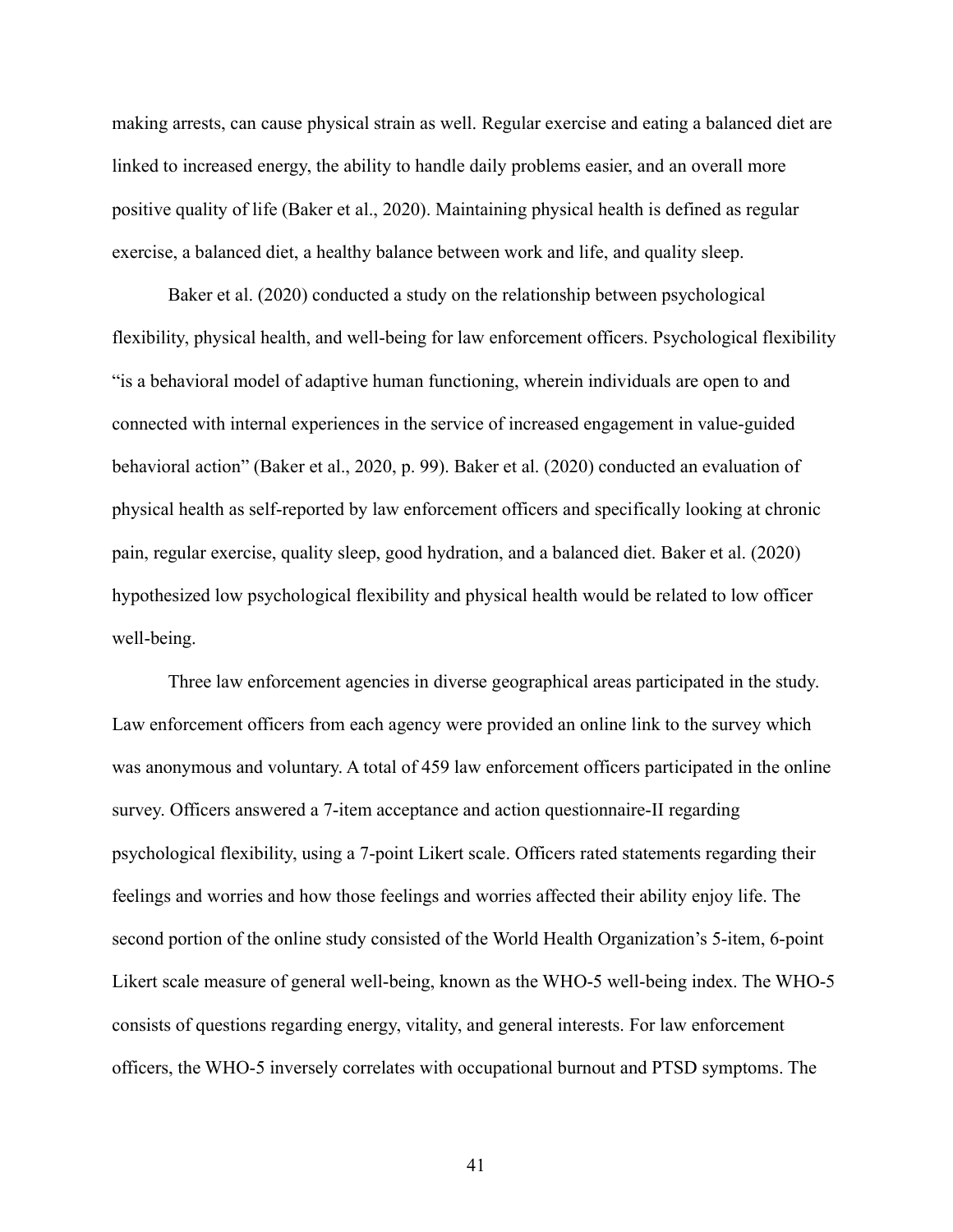WHO-5 was used to determine the officers' physical health assessing items related to sleep quality, chronic pain, diet, water intake, and exercise (Baker et al., 2020).

Baker et al.'s (2020) results from the study showed quality sleep, regular exercise, subjective chronic pain, and a balanced diet occur, in part, through psychological flexibility. Water intake did not show to be significantly related to psychological flexibility or an officer's well-being. A significant finding by Baker et al. (2020) was regular exercise,  $t = 5.04$ ,  $p < .001$ , exerted the strongest relative direct effect on an officer's well-being. The researchers acknowledged exercise for law enforcement officers appears to be a healthy behavior associated with well-being and not specifically related to psychological flexibility. Maintaining physical health through regular exercise, a balanced diet, and quality sleep were found to contribute to law enforcement officers' well-being and potentially, thriving.

#### Effective Training

There are several organizational stressors in law enforcement, including ineffective training (Christopher et al., 2020; Duran et al., 2018; Gutshall et al., 2017). Effective training, to include continuing education, physical, tactical, and professional development training, can aid in mitigating officer stress "that causes harmful physical and emotional reactions and threatens the quality of life" (Greco & Fischetti, 2018, p. 559). Many aspects of law enforcement require training, from the historical crime-fighting skills to the current and evolving technological skills to combat ever-increasing cybercrimes (Police Executive Research Forum, 2019). Effective training is essential in recruitment and retention.

Greco and Fischetti (2018) conducted a study of Italian police officers observing the relationship between physical, tactical, and technical training and stress management in law enforcement compared to average citizens. The first sample consisted of 101 male officers from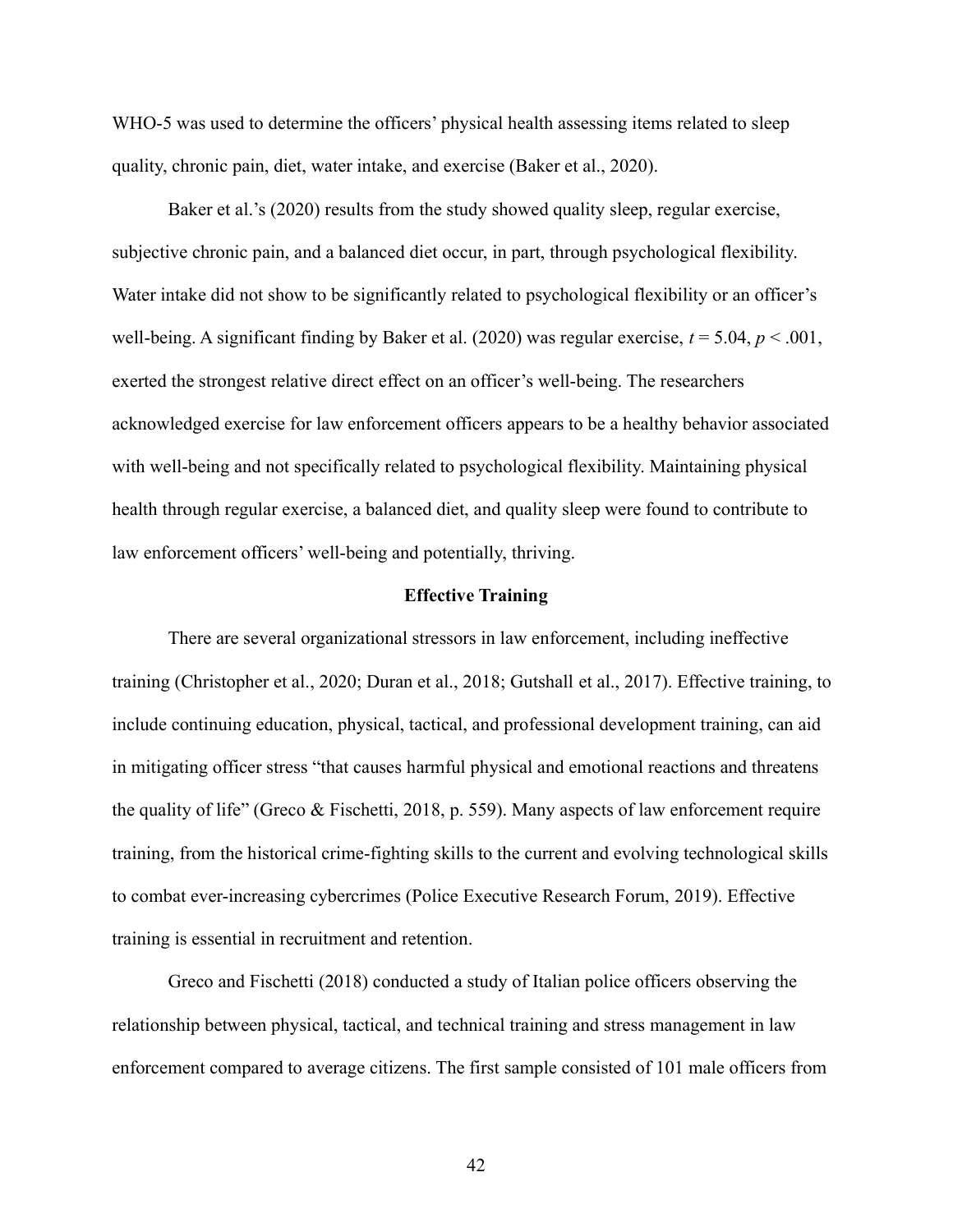the state police in the Apulia region of Italy. A secondary representative sample of the Italian population consisted of non-law enforcement males with various work backgrounds. Greco and Fischetti (2018) also used already existing standardized test validation studies to compare with the law enforcement officers. A self-administered paper and pencil questionnaire was completed by the officers and citizens. The questionnaire included the Occupational Stress Indicator and the Short Form-12. The Occupational Stress Indicator had 89 6-point Likert scale items relating to job stressors and ways of coping with stress. The Short Form-12 questionnaire consisted of 12 Likert scale items for the physical and mental health aspects of the officers (Greco & Fischetti, 2018).

The results of the test showed significant differences between the officers and the representative sample of the Italian male population for several of the subscales of the Occupational Stress Indicator and portions of the Short Form-12. In all subscales, the police officers had lower scores than the representative Italian male population and statistically significant differences ( $p < 0.0001$ ) for sections on intrinsic factors on the job, management role, relationship with others, career and achievement, organizational structure and climate, and home/work interface (Greco & Fischetti, 2018). The study showed even though police work is very stressful, police officers perceive less stress than the general population. Greco and Fischetti (2018) surmised the results of the study may be due to a greater resiliency to stress as well as continuing education and training such as physical training, shooting drills, and self-defense techniques. Physical, tactical, and technical training repeated throughout an officer's career "could play an important role in providing strategies to prevent and manage stress and maintain a state of physical and mental well-being, fundamental conditions to improve the quality of life and physical and working efficiency of police officers" (Greco & Fischetti, 2018, p. 559).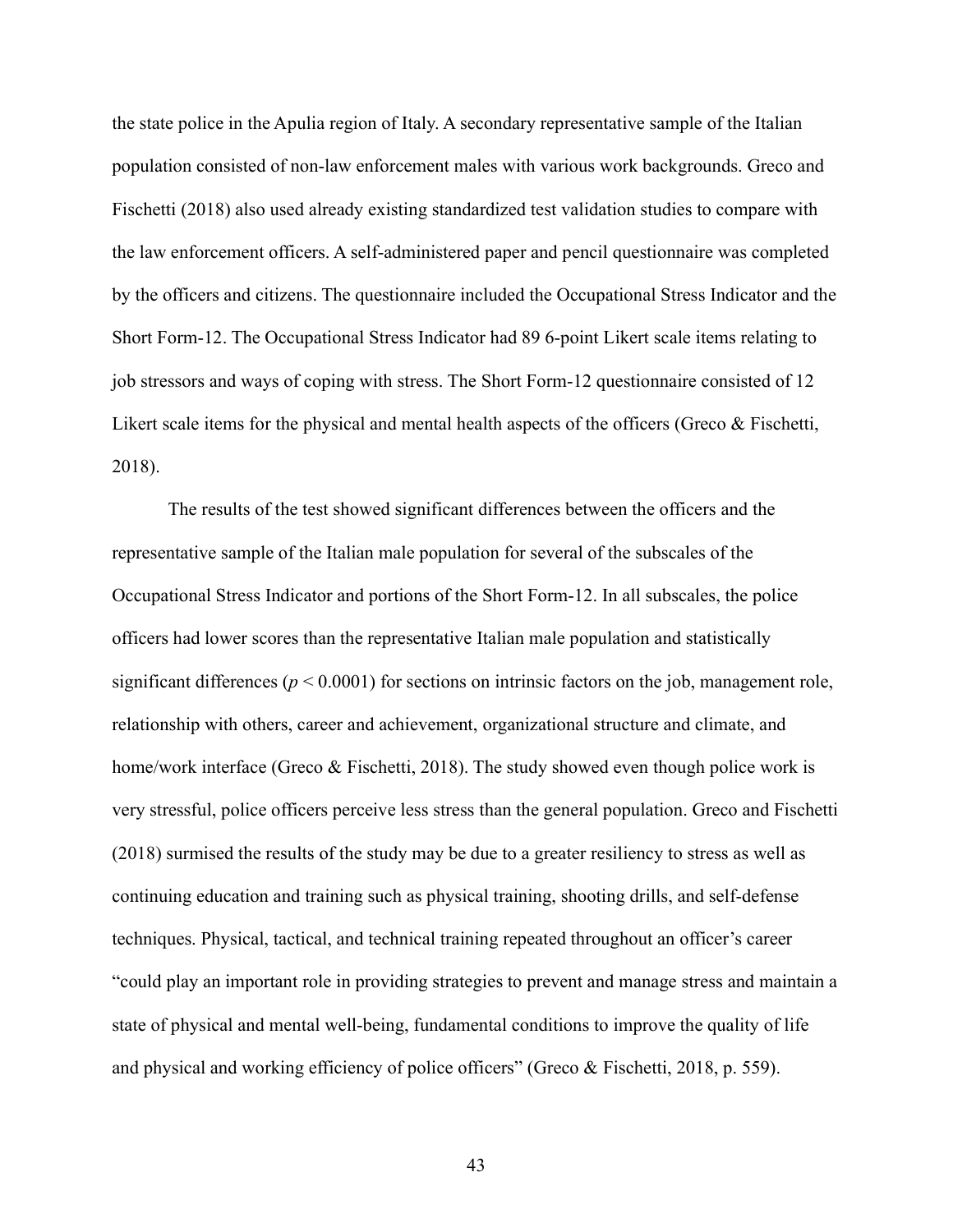Though the sample was small for this study, the results showed adequate training in all aspects of law enforcement may allow officers to thrive better in the workplace.

#### Officer Resilience

In high-stress occupations, such as law enforcement, resilience can improve the ability to adapt to stress and have a positive effect on health and risk factors (Christopher et al., 2020). Resiliency allows officers to adapt and overcome in critical incident exposures. The coping skills and level of resiliency varies among officers. Those with higher levels of training and experience may be more resilient (Malmin, 2013). Officer resilience can be defined as "the capacity to prepare for, recover from, and adapt in the face of stress, adversity, trauma, or challenge" (Ramey & Markovic, 2016).

Gutshall et al. (2017) conducted a study of the effects of occupational stress on a police officer's cognitive performance and memory. Police officers are faced with numerous stressors and the "increasing demand of politics, public perception, crime, and terrorist attacks" (Gutshall et al., 2017, p. 463). Officers must face the demands of law enforcement with a calm demeanor and have the wherewithal to remember minute details for documentation purposes. Gutshall et al. (2017) hypothesized higher levels of resilience to stress and empathy, as well as better quality sleep and low perceived stress, would be correlated with higher scores on memory recall tests. Higher levels of burnout, perceived stress, and levels of dissociative states were hypothesized to correlate with lower scores on memory recall tests. During Gutshall et al.'s (2017) study, 25 South Florida police officers completed six assessments and a memory recall test during two different collection points which were 10 days apart. Data from other memory tests and psychological assessment-test assessments were analyzed and compared with the results from the police officers' assessments. The six assessments used during the study were the Toronto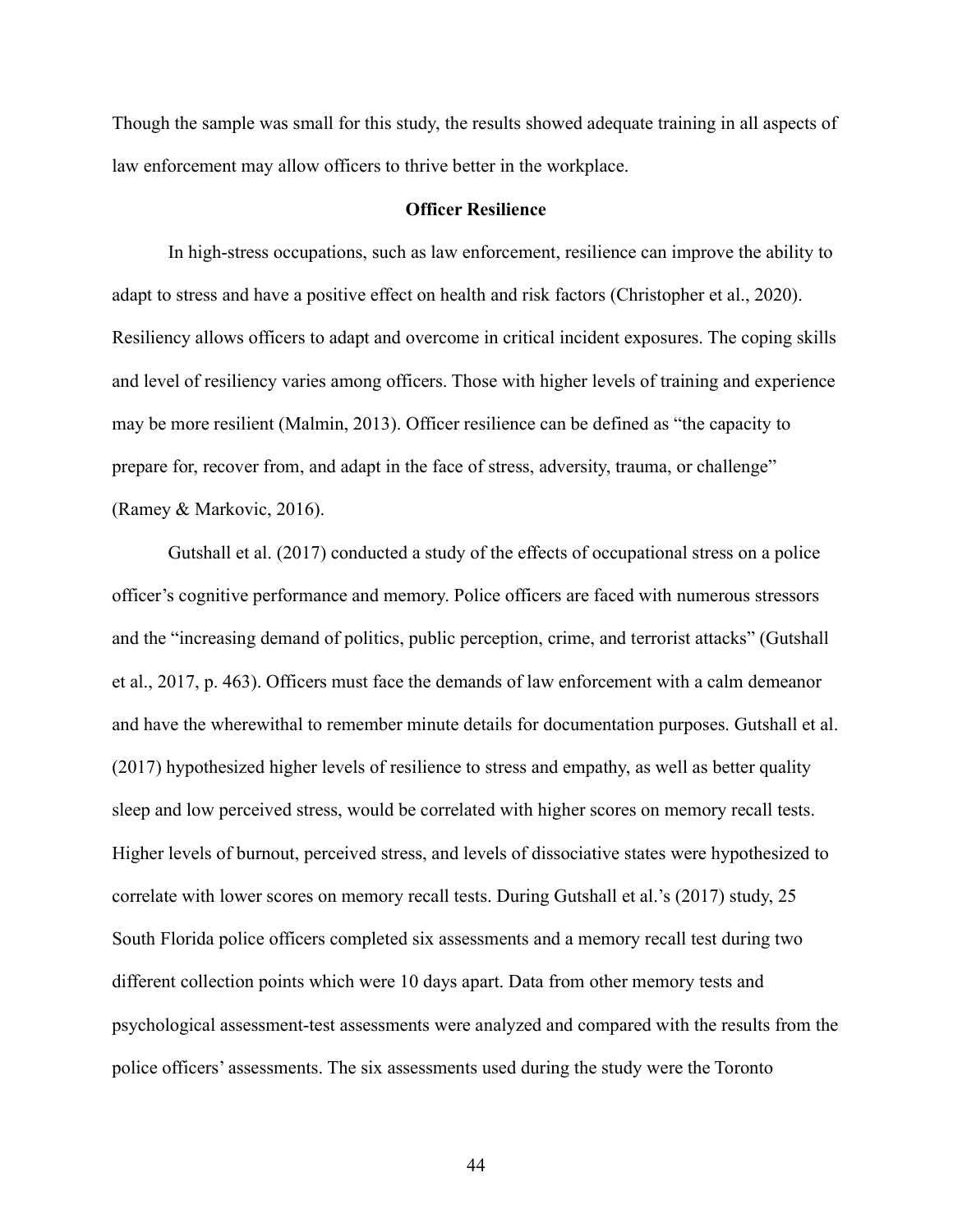Empathy Questionnaire, the Conner-Davidson Resilience Scale, the Perceived Stress Scale, the Dissociative State Scale, the Maslach Burnout Inventory for Human Services, and the Pittsburg Sleep Quality Index. The Rey Osterreith Complex Figure memory test was administered as well to study at the officers' memory recall abilities (Gutshall et al., 2017).

One of the unanticipated findings by Gutshall et al. (2017) was an improvement in memory recall under more stressful situations. Gutshall et al. (2017) surmised stress may not always be negative and "training that incorporates stress 'inoculation' events, may result in improved operation performance of officers, especially those with less experience, or those under acute, and prolonged periods of stress in the field" (p. 471). Gutshall et al.'s (2017) findings support Greco and Fischetti's (2018) call for better officer training. The results of the Resilience to Stress survey reported by the officers showed the officers to be in the upper percentile assessment,  $31 - 33.2$  between the base level survey and test day survey, indicating high resilience to stress. Officers with  $0 - 14$  years of experience showed higher levels of resiliency compared to those with over 14 years experience. Inadequate coping skills, such as alcohol abuse and avoidance behaviors, may be more frequently used by veteran officers leading to lower levels of resilience. Resilience can affect psychological, physiological, and behavioral processes for law enforcement officers (Christopher et al., 2020). Despite the small sample studied, Gutshall et al.'s (2017) research is vital in outlining the importance of officer resilience in the workplace.

#### Summary

Thriving in law enforcement is more than surviving. Thriving is a combination of wellbeing, resilience, and flourishing in the workplace (Dimitrova, 2020; Schreiner et al., 2009). Using Seligman's (2011) well-being theory as the theoretical framework, positive emotion,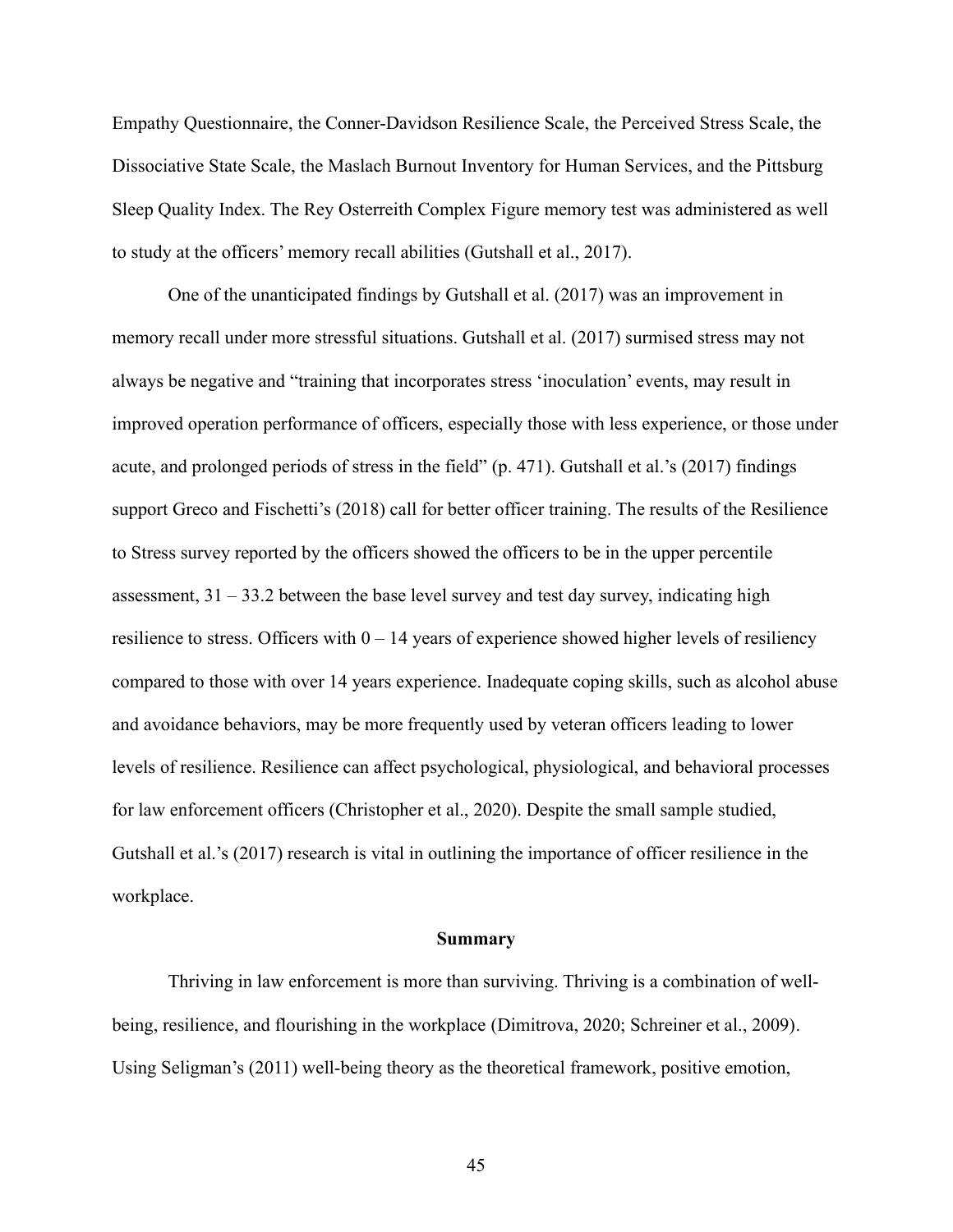engagement, relationships, meaning, and accomplishment all relate to the potential aspects of thriving for law enforcement. The seven potential aspects of thriving for law enforcement according to the research are sense of purpose, social support, spirituality, administrative support, maintaining physical health, effective training, and officer resilience (Baker et al., 2020; Charles et al., 2014; Christopher et al., 2020; Clifton et al., 2018; Gibbs, 2019; Greco & Fischetti, 2018; Prysmakova & Vandenabeele, 2020). A sense of purpose refers to occupational pride, a calling, meaning, or fulfillment to work in law enforcement. A sense of purpose can be directly linked to job satisfaction (Prysmakova & Vandenabeele, 2020). Social support is a network of workrelated or personal supports for law enforcement officers. Vig et al.'s (2020) study showed higher levels of perceived social support was associated with lower odds of screening positive for PTSD and MDD. Spirituality is defined in a belief in a power beyond oneself, specifically God. Spirituality is important for many officers and may relate to a sense of purpose when seeking work in law enforcement. Spirituality in law enforcement can also correlate with positive inner growth and help mitigate stress (Charles et al., 2014).

Lack of administrative support and inadequate training are two organizational stressors found in law enforcement (Duran et al., 2018; Greco & Fischetti, 2018). Without administrative support, officers may feel unimportant, neglected, overworked, and undervalued (Duran et al., 2018). Effective training, including continued education, physical, tactical, and technical training, can reduce stress and help improve the quality of life for police officers (Greco & Fischetti, 2018). Maintaining physical health can relate to adequate training but includes more than exercise. Maintaining physical health also refers to receiving quality sleep, choosing a balanced diet, and having a healthy balance between work and life. Regular exercise showed to have the strongest relative direct effect on an officer's well-being but a balanced diet, and quality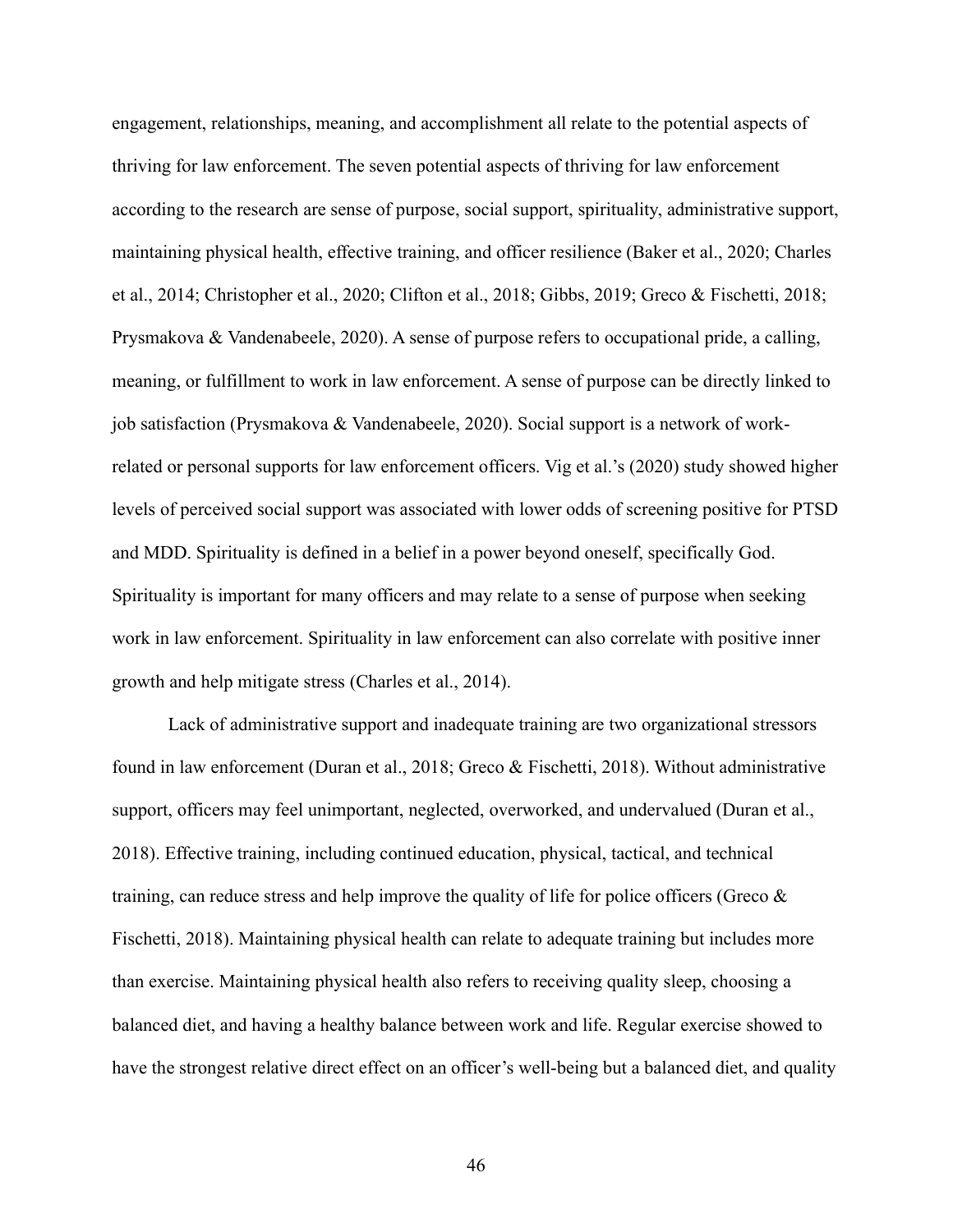sleep were also significant factors (Baker et al., 2020). Finally, officer resilience can refer to the ability of an officer to adapt and overcome to workplace stressors and critical incidents. Resiliency can affect all aspects of an officer's health and well-being. High resiliency in stressful situations can increase memory recall and cognitive performance (Gutshall et al., 2017).

 The literature review introduced the seven potential elements for thriving in law enforcement include: a sense of purpose, social support, spirituality, administrative support, maintaining physical health, effective training, and officer resilience (Baker et al., 2020; Charles et al., 2014; Christopher et al., 2020; Clifton et al., 2018; Gibbs, 2019; Greco & Fischetti, 2018; Prysmakova & Vandenabeele, 2020). Chapter Three identifies the research methodology to evaluate the degree to which law enforcement officers perceive themselves as thriving. Chapter Three also explains the method for determining which of the seven potential elements, to include a sense of purpose, social support, spirituality, administrative support, maintaining physical health, effective training, and officer resilience, may relate to officer thriving (Baker et al., 2020; Charles et al., 2014; Christopher et al., 2020; Clifton et al., 2018; Gibbs, 2019; Greco & Fischetti, 2018; Prysmakova & Vandenabeele, 2020).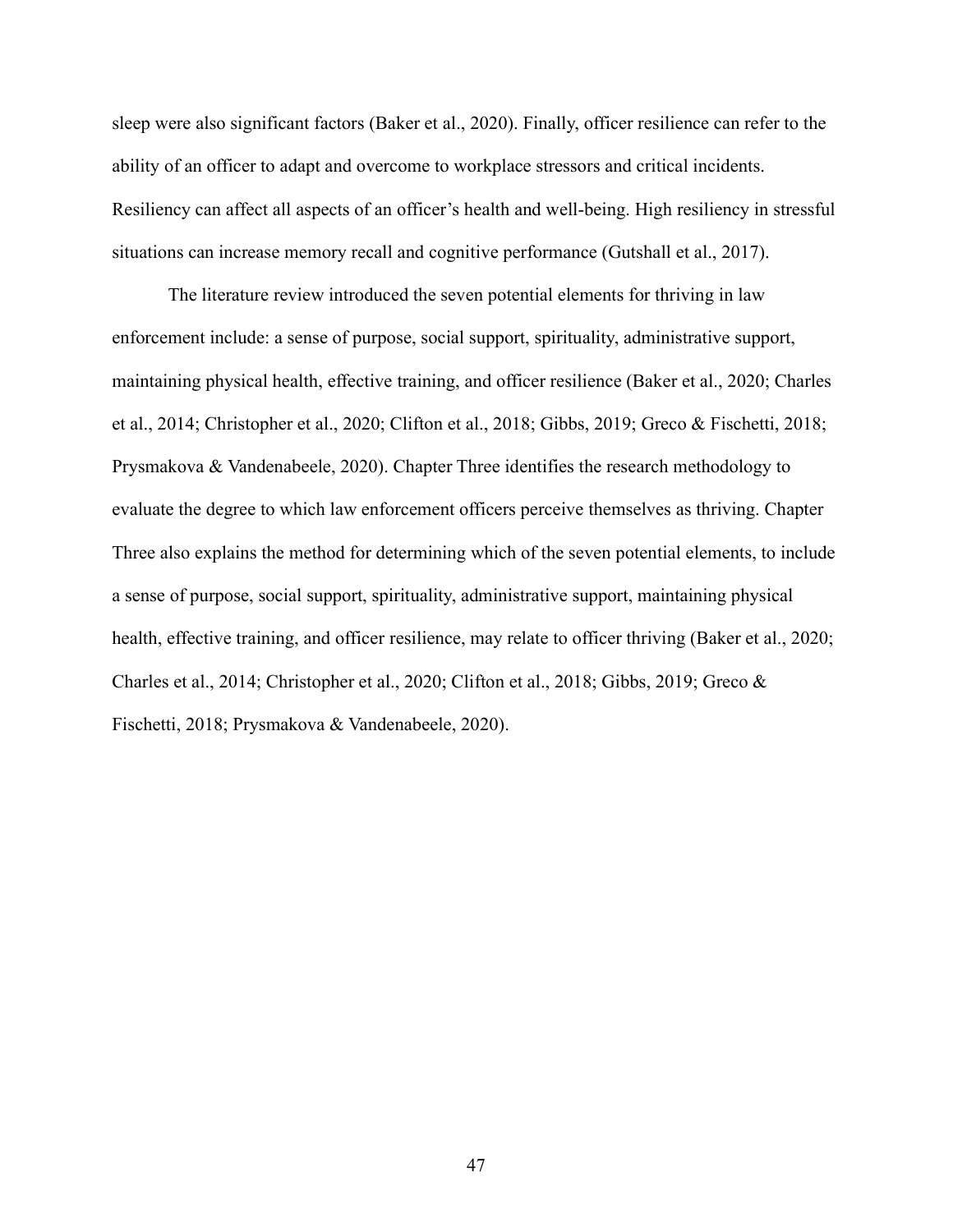### III. METHODOLOGY

Chapter III contains a reporting of the methodology used in the study. The focus of the survey was to evaluate the degree to which law enforcement officers perceive themselves as thriving. Based on the research, the seven potential dimensions for thriving in law enforcement included a sense of purpose, social support, spirituality, administrative support, maintaining physical health, effective training, and officer resilience (Baker et al., 2020; Charles et al., 2014; Christopher et al., 2020; Clifton et al., 2018; Gibbs, 2019; Greco & Fischetti, 2018; Prysmakova & Vandenabeele, 2020). The study also examined the demographics of the participants in the study to determine among participant gender, education level, job assignment, or years of experience was there was a statistically significant effect for these variables. The data were analyzed to determine which of the seven dimensions of thriving is most associated and predictive of law enforcement officers' perceptions of overall thriving. Finally, the data were analyzed to determine which was more predictive of study participant perceptions of overall thriving – personal thriving or professional thriving.

#### Description of Methodology

The study was non-experimental and quantitative using descriptive, cross-sectional survey research by specific research methodology. The sample for the study was convenient, non-probable, and purposive. Only sworn law enforcement officers from one county in the State of Florida were asked to participate. The purpose of the study was to evaluate the degree to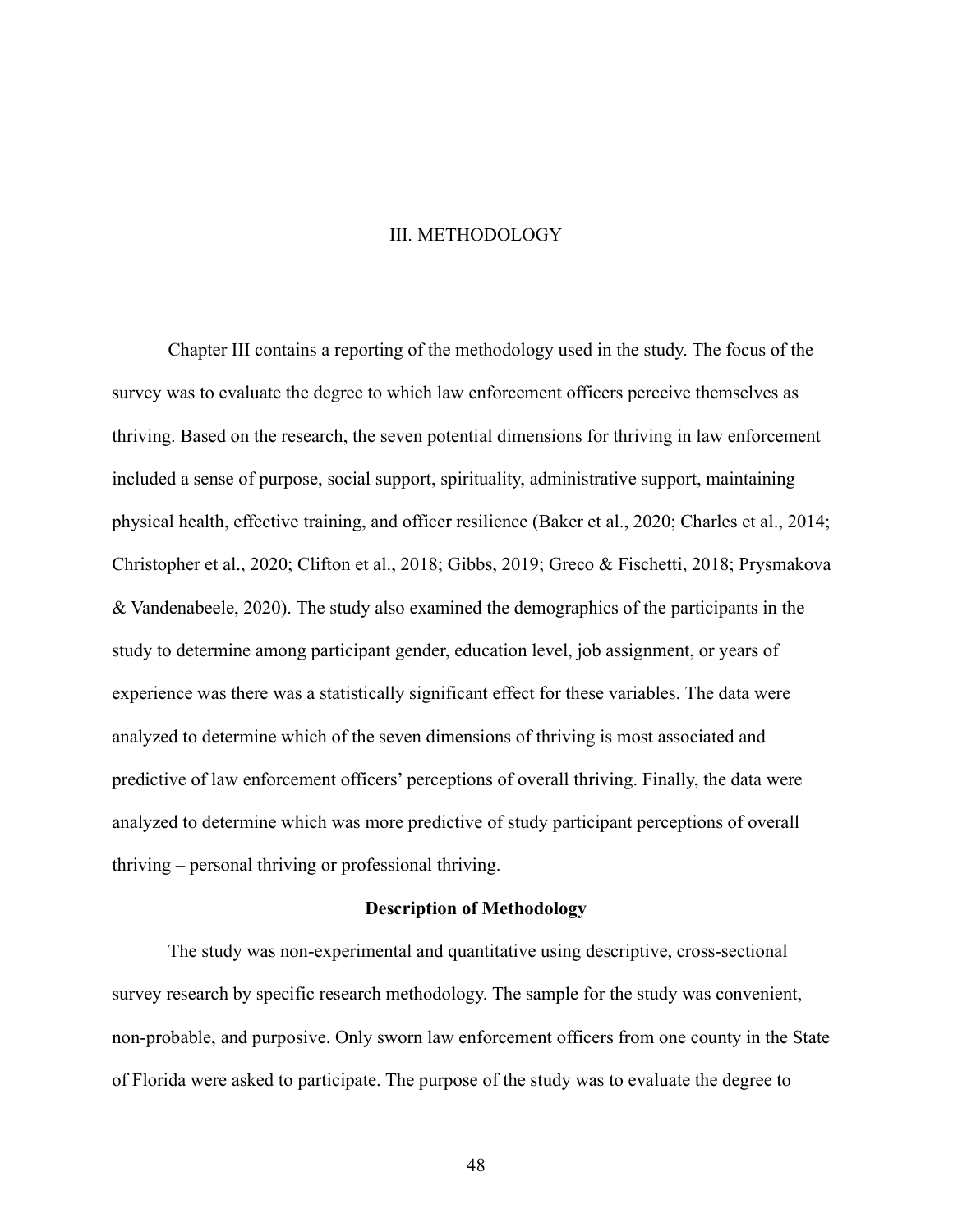which law enforcement officers perceive themselves as thriving, where thriving is defined as well-being, resilience, and flourishing. The seven potential elements focused on for the study were a sense of purpose, social support, spirituality, effective training, maintaining physical health, administrative support, and officer resilience.

# Research Context

A workforce crisis currently exists for law enforcement agencies (Linos, 2018; Police Executive Research Forum, 2019). Recruitment and retention of officers is key for law enforcement agencies to continue to function safely and effectively. Thriving is a combination of well-being, resilience, and flourishing in the workplace. Identifying aspects of thriving for officers could assist with recruitment and retention for law enforcement agencies. More research on what supports law enforcement officers in thriving in the workplace was necessary.

# Participants

The sample for the study was accessed in a convenient, non-probable, and purposive manner. Only sworn law enforcement officers from one county in the State of Florida were asked to participate. The sample of study participants consisted of approximately 620 sworn law enforcement officers employed at a large law enforcement agency located in central Florida. The law enforcement officers were emailed an invitation to complete the survey through SoGoSurvey (see Appendix A for the participation form/voluntary consent for the online survey).

#### Instrument

The study's researcher-constructed survey instrument (Appendix B) was initially used in a pilot study for validation purposes. The study's research instrument consisted of four demographic questions and 25 5-point Likert scale items in which one (1) represented the strongest disagreement with the item and five (5) represented the strongest agreement with the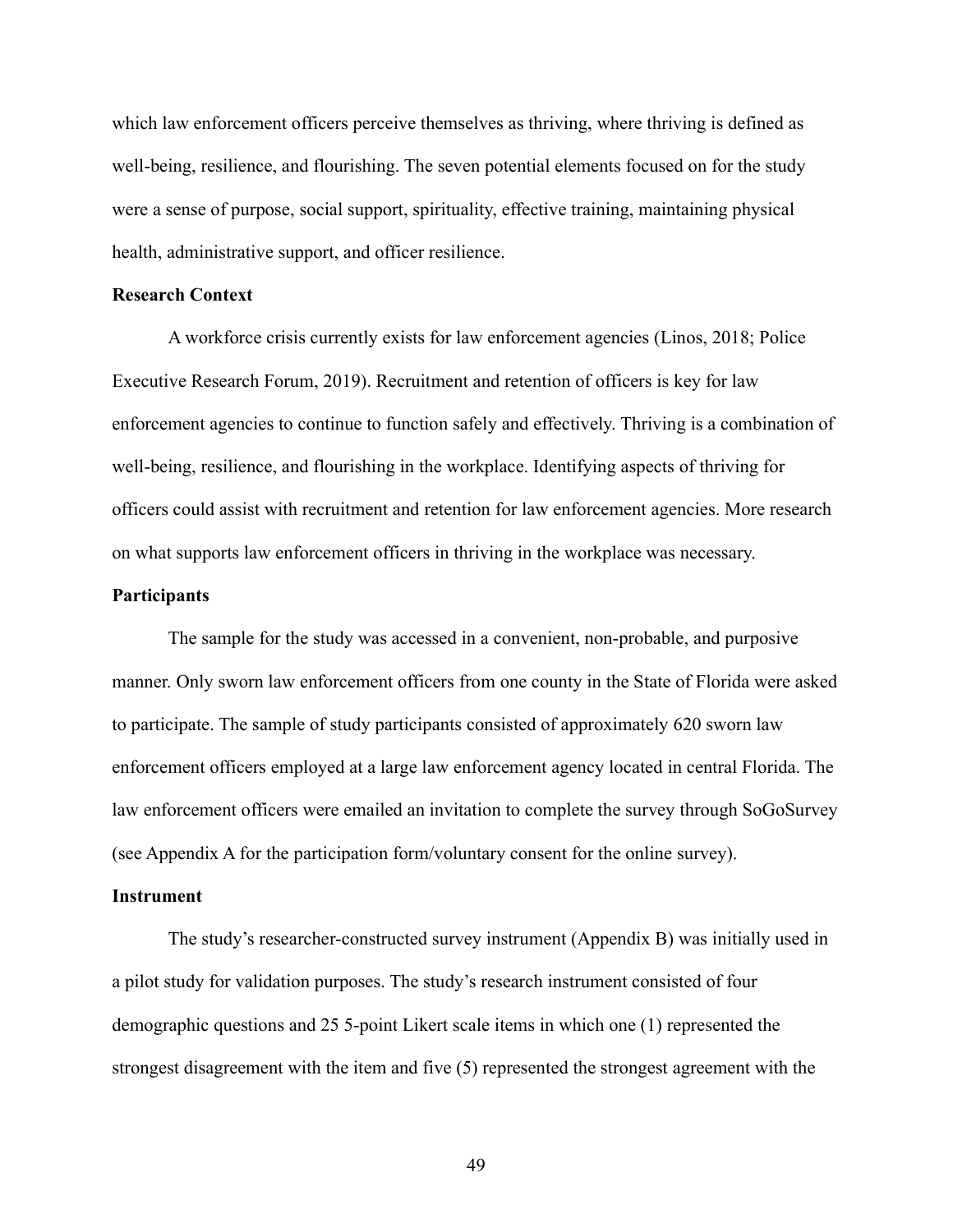item. The research instrument was created based upon the research studies on the seven potential dimensions of thriving in law enforcement: sense of purpose, social support, spirituality, effective training, maintaining physical health, administrative support, and officer resilience (Baker et al., 2020; Charles et al., 2014; Christopher et al., 2020; Clifton et al., 2018; Gibbs, 2019; Greco & Fischetti, 2018; Prysmakova & Vandenabeele, 2020). This study's survey instrument (Appendix B) was initially used in a pilot study to determine internal consistency and emailed to 30 law enforcement officers within a large county agency in the State of Florida using SoGoSurvey.

The internal consistency of the sample responses ( $n = 21$ ) in the pilot study was excellent  $(\alpha = .90)$ . Cronbach's alpha is a common measure of scale reliability and .70 is considered an acceptable value. For psychological constructs, values below .70 may be expected due to the diversity of the constructs being measured in the instrument (Field, 2018). Lower values may be expected; however, the researcher-constructed survey instrument ( $\alpha$  = .90; p < .001) exceeded the expected reliability level ( $\alpha$  = .70). No changes were made to the piloted survey and the survey results from the piloted survey were included in the data analysis.

### Research Questions

This study's topic and research problem were addressed through the statement of the following research questions:

- 1. To what degree do study participants perceive themselves as thriving?
- 2. Considering study participant gender, education level, job assignment, and years of experience, was there a statistically significant effect for these variables?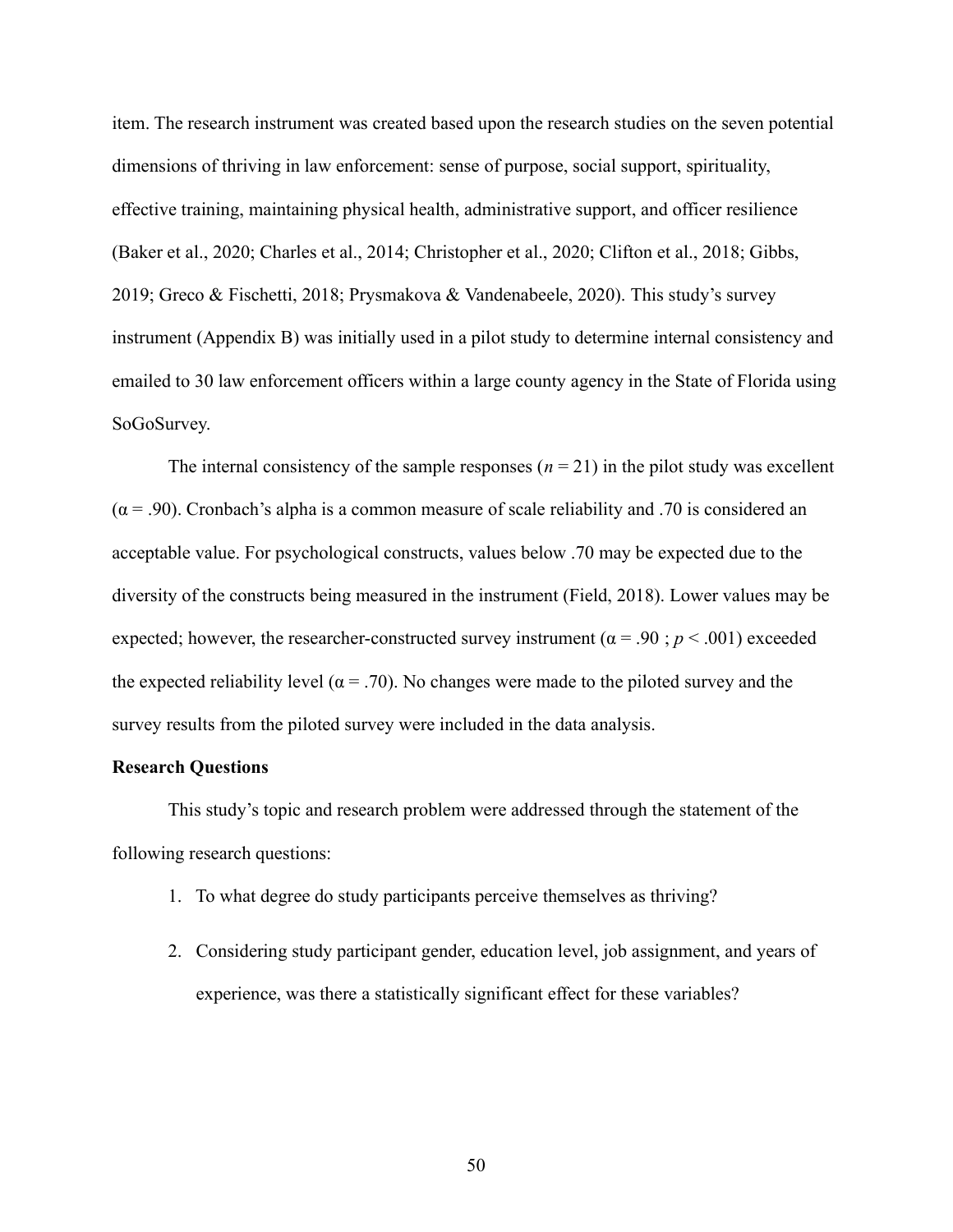- 3. Considering the seven dimensions of thriving identified in the study, which is the most associated with and predictive of study participant perceptions of overall thriving?
- 4. Considering personal and professional thriving, which is the most predictive of study participant perceptions of overall thriving?

# **Procedures**

Southeastern University's Institutional Review Board approved the study as an exempt status study. The study's researcher-constructed survey instrument was reviewed by the Chief of the law enforcement agency. Permission was granted to conduct the research within the law enforcement agency. SoGoSurvey was utilized to disseminate the online survey via agency email to the approximately 620 law enforcement officers. The initial email contained the study overview, the voluntary informed consent, and a link to the SoGoSurvey. The participants were assured of the privacy of the answers provided in the survey.

After seven days, a reminder email was sent that thanked those who participated and asked those who had not completed the survey to do so if they wished. After seven more days, a second reminder email was sent providing those who wished to voluntarily complete the survey an additional three days to do so. After three days, the link was disabled so as not to accept any further survey results. The data were analyzed using IBM's Statistical Package for the Social Sciences (SPSS) Version 28 (George & Mallery, 2020; Field, 2018) and the data housed and secured on a password-protected computer stored in a locked office.

To address the research questions, descriptive and inferential statistical techniques were used. The probability level of  $p \leq 0.05$  represented the threshold level for findings considered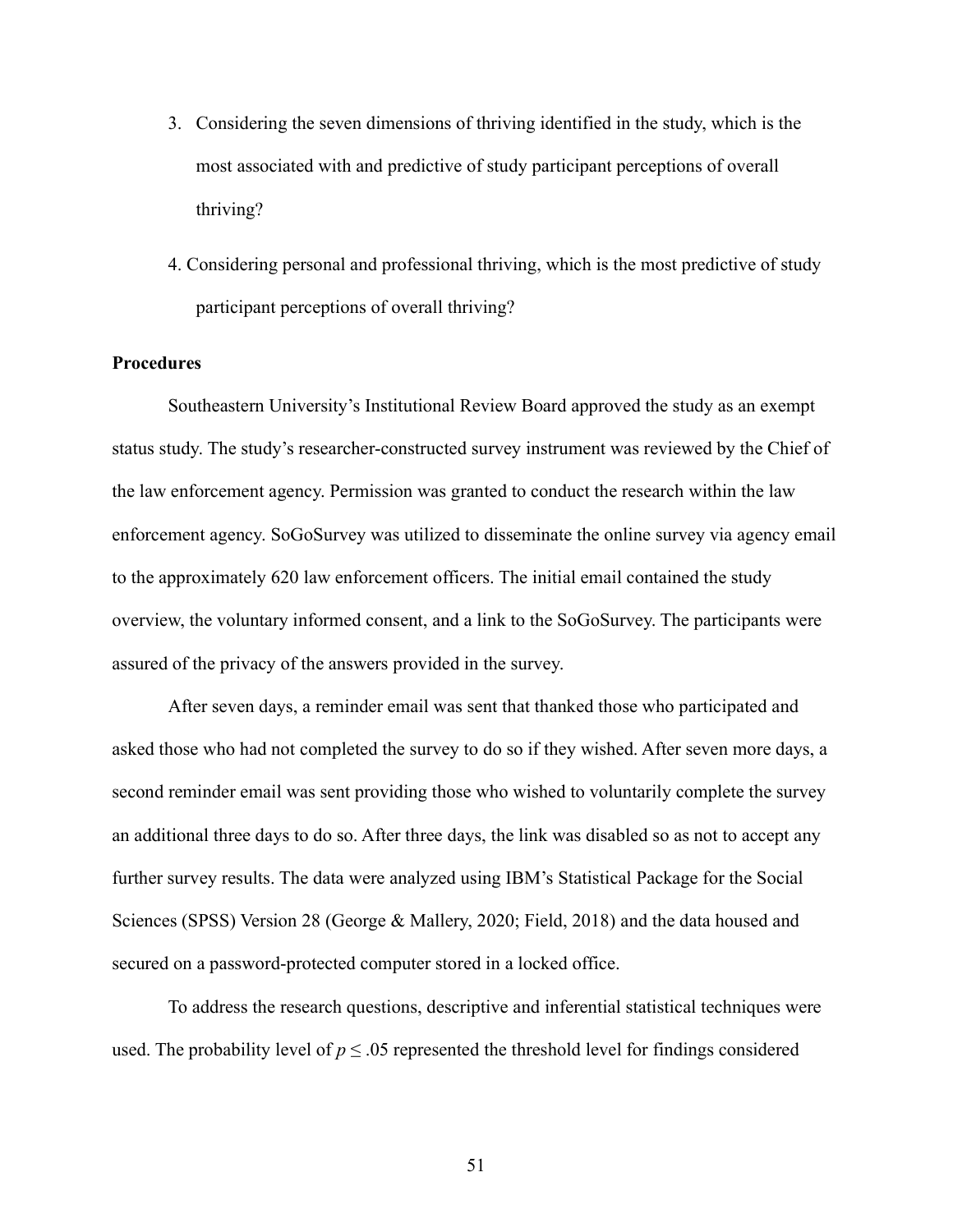statistically significant. Numeric effect sizes achieved in the study's analyses were interpreted using the conventions of Cohen (1988) and Sawilowsky (2009).

# Preliminary Analysis

The study's demographic identifier variables were evaluated using descriptive statistical techniques. Frequencies  $(n)$ , measures of central tendency (mean scores), variability (minimum/maximum; standard deviations), standard errors of the mean  $(SE_M)$ , and measures of data normality (skew, kurtosis) represented the primary descriptive statistical techniques used to evaluate the study's select scale-level variables associated with the construct of thriving. A preliminary data analysis was conducted to check for missing data and completion rate. The internal reliability of study participant response to survey items represented on the research instrument was assessed using the Cronbach's alpha  $(\alpha)$  statistical technique (Cortina, 1993; Field, 2018).

# Research Question 1

To address the first research question, descriptive and inferential statistical techniques were utilized. The statistical significance of study participant mean score response to perceptions of thriving was assessed using the one sample t-test. The assumption of normality associated with the use of the one sample *t*-test was addressed through the interpretation of the respective skew and kurtosis values for overall thriving.

# Research Question 2

Research question two involved the use of between-subjects analytic techniques to address comparisons of effect exerted by the four demographic identifier variables upon perceptions of thriving. The four demographic topics were participant gender, education level, years of experience, and job assignment.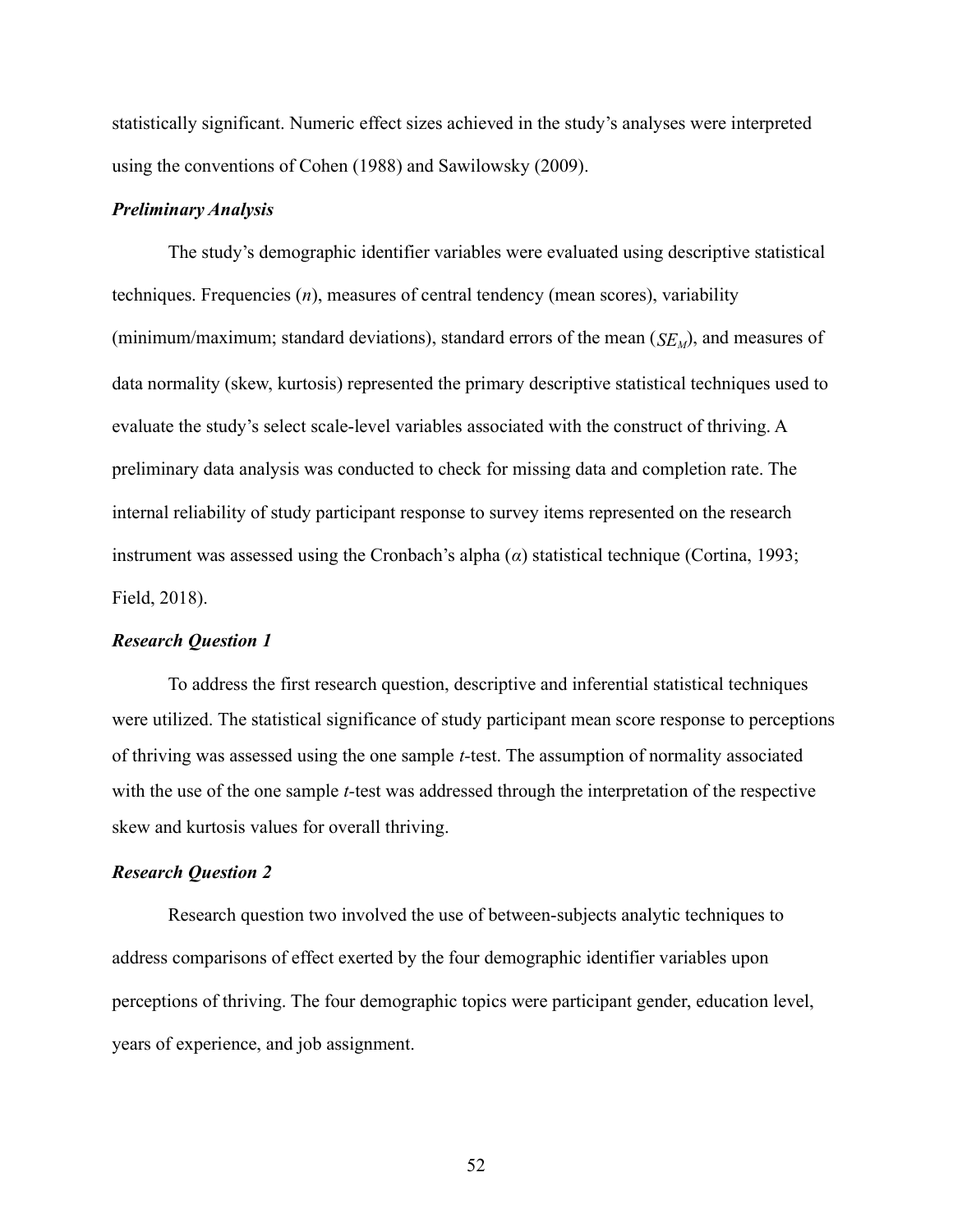# Research Question 3

For the third research question, a two-phase modeling process was used. During the first phase, all seven dimensions of thriving were correlated with perceptions of overall thriving. The Pearson product-moment correlation coefficient  $(r)$  was used to evaluate the mathematical relationship between the seven dimensions of thriving and overall perceptions of thriving. In the second phase of the modeling process, the multiple linear regression (MLR) statistical technique was used to evaluate the predictive abilities of the four most prominent dimensions of thriving identified in the first phase of the modeling process.

# Research Question 4

Research question four used multiple linear regression (MLR) to address the predictive viability of the two independent predictor variables: the dimensions of professional thriving and personal thriving.

#### Summary

The purpose of the study was to evaluate the degree to which law enforcement officers perceive themselves as thriving. A review of the literature showed seven potential dimensions of thriving in law enforcement: sense of purpose, social support, spirituality, effective training, maintaining physical health, administrative support, and officer resilience (Baker et al., 2020; Charles et al., 2014; Christopher et al., 2020; Clifton et al., 2018; Gibbs, 2019; Greco & Fischetti, 2018; Prysmakova & Vandenabeele, 2020). The seven potential dimensions were used to create the survey for thriving in law enforcement. The study's researcher-constructed survey instrument (Appendix B) was initially used in a pilot study and internal consistency was high  $(\alpha$ = .90). The unmodified survey was then emailed to 620 law enforcement officers and the results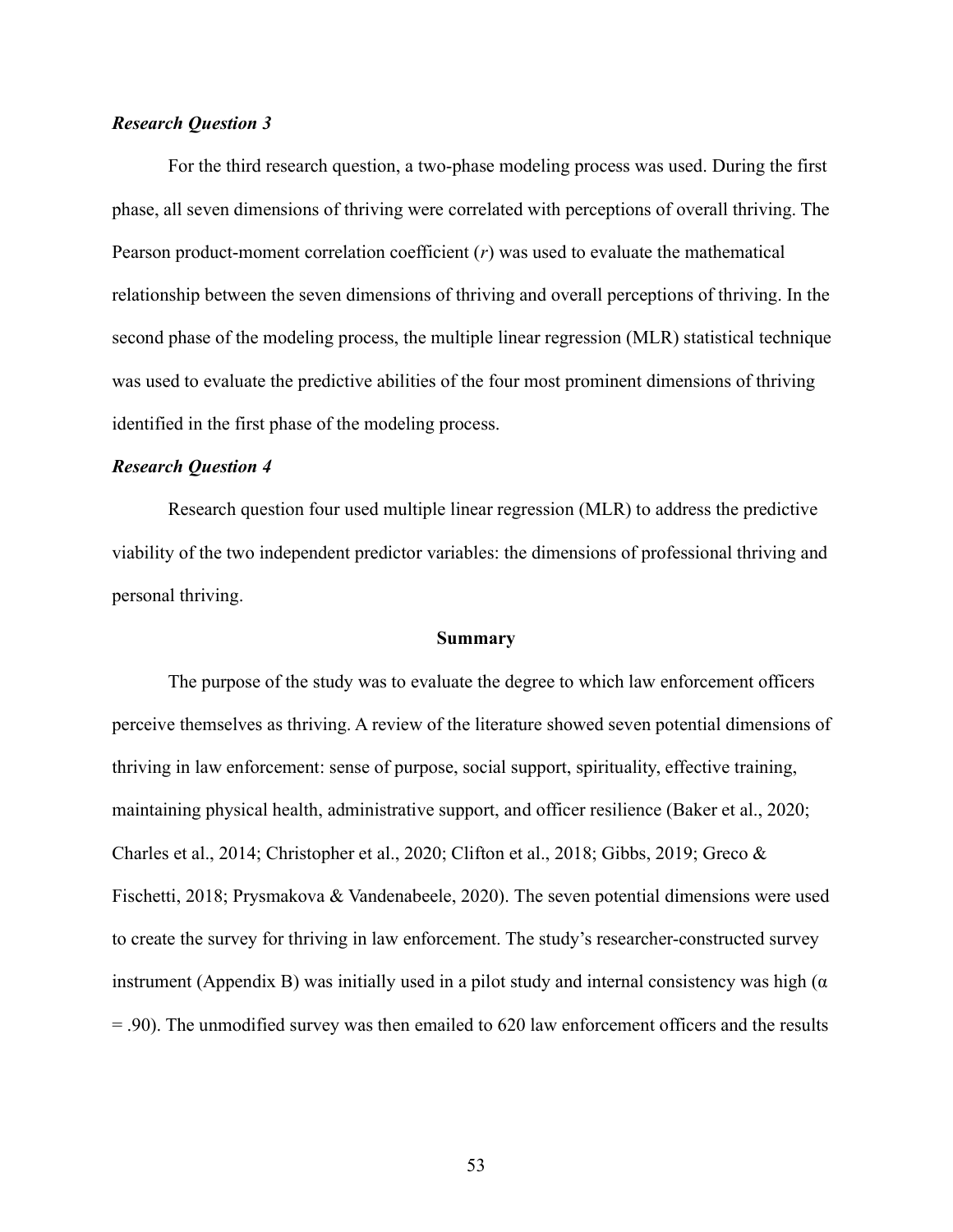of the data were analyzed. The findings achieved in the study are formally reported in Chapter IV of the study.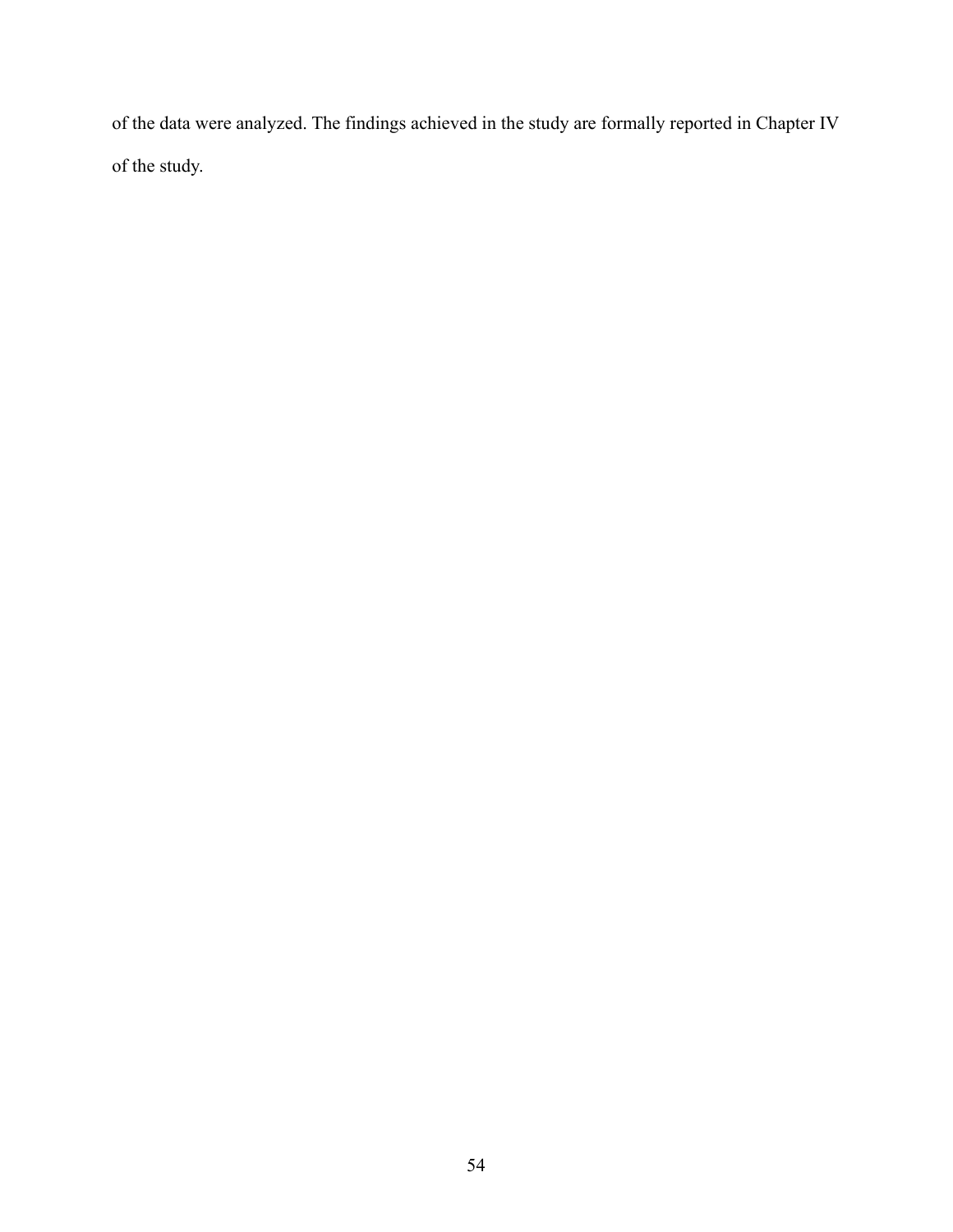### IV. RESULTS

The purpose of the study was to evaluate the degree to which law enforcement officers perceive themselves as thriving. Based on the research, the seven potential dimensions for thriving in law enforcement included a sense of purpose, social support, spirituality, administrative support, maintaining physical health, effective training, and officer resilience (Baker et al., 2020; Charles et al., 2014; Christopher et al., 2020; Clifton et al., 2018; Gibbs, 2019; Greco & Fischetti, 2018; Prysmakova & Vandenabeele, 2020). The data were analyzed to determine which of the seven dimensions of thriving is most associated and predictive of law enforcement officers' perceptions of overall thriving. The study also examined the demographics of the participants in the study to determine if participant gender, education level, years of experience, or job assignment to determine if there was a statistically significant effect for these variables. Finally, the data were analyzed to determine which was more predictive of study participant perceptions of overall thriving: personal thriving or professional thriving.

The study's topic was addressed through a non-experimental, quantitative research design. A survey research approach represented the study's specific research methodology. The study's sample of participants was accessed through a non-probability, convenient/purposive sampling technique. Four research questions were formally posed to address the study's topic and problem statement. The study's final, actionable sample of participants was 214. Descriptive and inferential statistical techniques were used to analyze study data. The analysis of data and the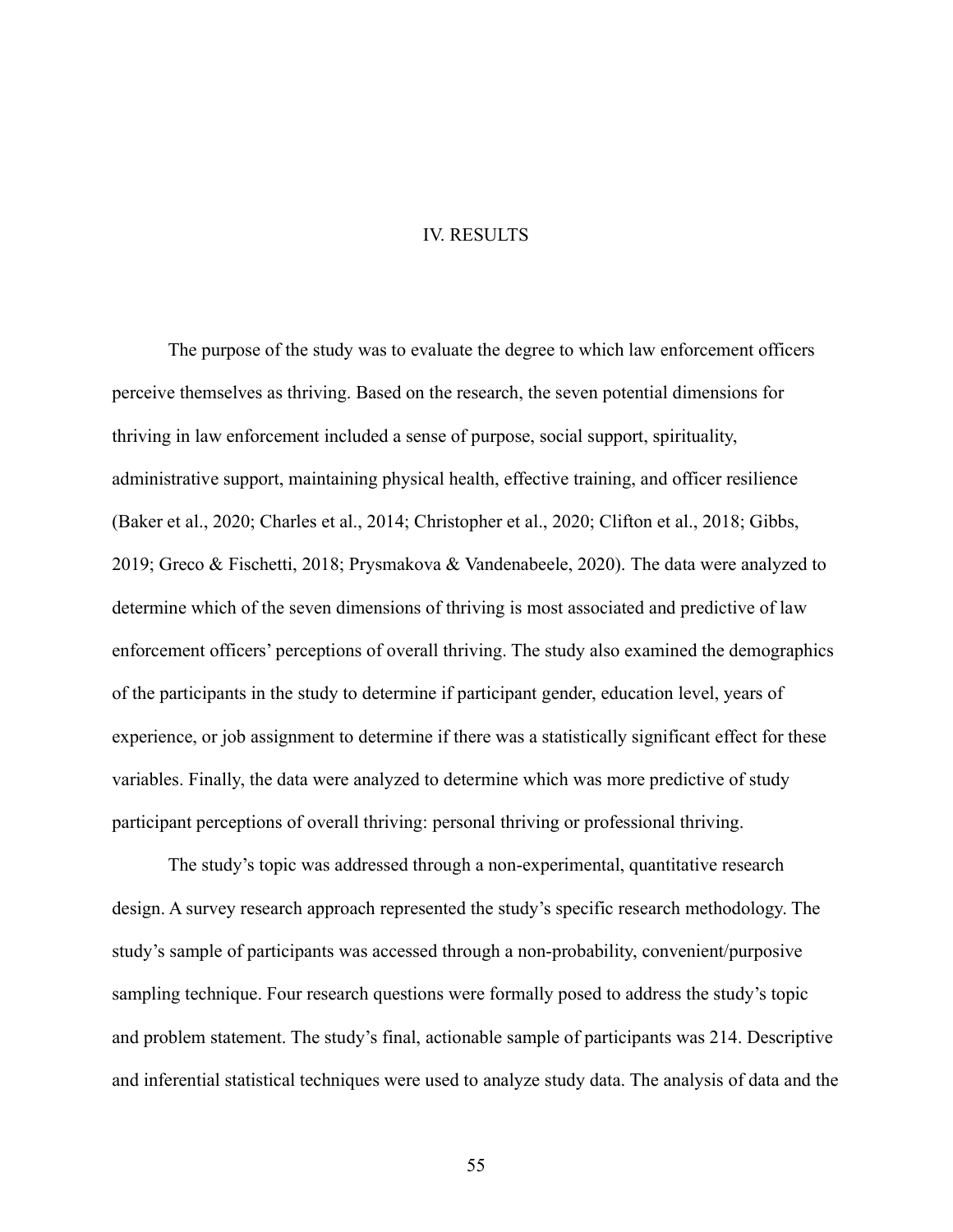reporting of study finding were conducted using IBM's Statistical Package for the Social Sciences (SPSS) Version 28 (George & Mallery, 2020; Field, 2018).

# Preliminary Descriptive Statistical Findings

# Missing Data/Completion Rate

The study's response arrays within survey items were assessed for missing data using descriptive statistical techniques. As a result, the study's extent of missing data was considered minimal at 0.71% ( $n = 35$ ), reflecting a 99.29% survey item completion rate. Missing data at the person level was considered minimal at 0.81% ( $n = 7$ ) and well below the acceptable threshold level of 30% proposed by Newman (2014).

#### Internal Reliability

The internal reliability of study participant response to survey items represented on the research instrument was assessed using the Cronbach's alpha  $(α)$  statistical technique (Cortina, 1993; Field, 2018). The internal reliability achieved in the study was considered very good to excellent using the conventions of interpretation espoused by George and Mallery (2020). Table 1 contains a summary of the findings for the internal reliability of study participant response.

# Table 1

| Scale                                                                                              | No. of Items |      | Lower Bound | Upper Bound |  |  |
|----------------------------------------------------------------------------------------------------|--------------|------|-------------|-------------|--|--|
| <b>Thriving</b>                                                                                    |              | 0.88 | 0.86        | 0.90        |  |  |
| $N_{\text{obs}}$ The Leven and more ham to of Cuenteedes more coloulated mine of $0.50$ confidence |              |      |             |             |  |  |

#### Internal Reliability: Thriving

*Note.* The lower and upper bounds of Cronbach's  $\alpha$  were calculated using a 95% confidence interval.

The study's demographic identifier variables were evaluated using frequencies  $(n)$  and percentages (%) as the primary descriptive statistical analysis. Table 2 contains a summary of these findings.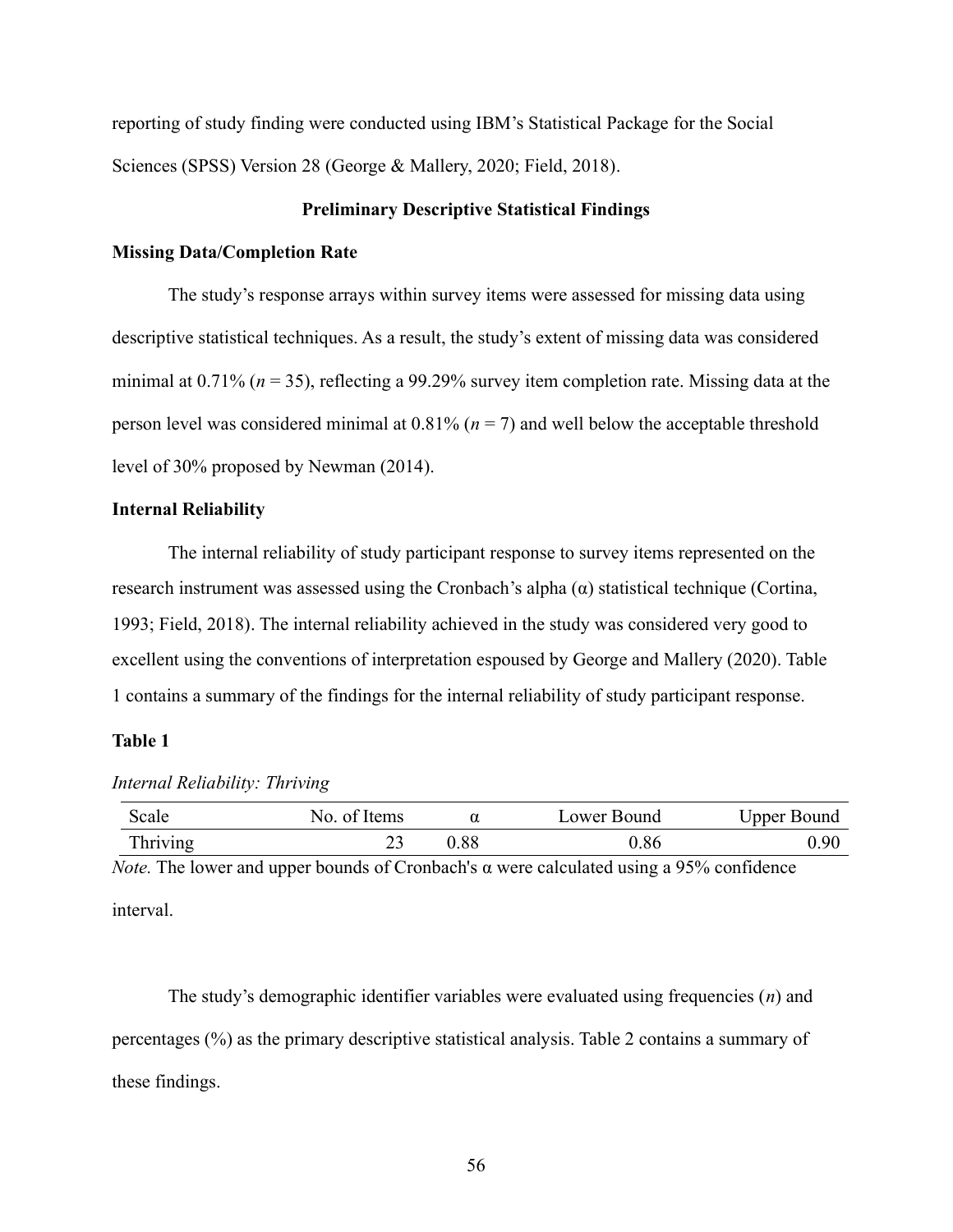# Table 2

| Variable               | $\boldsymbol{n}$ | $\%$  | Cumulative % |
|------------------------|------------------|-------|--------------|
| Gender                 |                  |       |              |
| Female                 | 37               | 17.29 | 17.29        |
| Male                   | 177              | 82.71 | 100.00       |
| Missing                | $\overline{0}$   | 0.00  | 100.00       |
| Job Assignment         |                  |       |              |
| Patrol                 | 110              | 51.40 | 51.40        |
| Sworn Officer (Other)  | 102              | 47.66 | 99.07        |
| Missing                | $\overline{2}$   | 0.93  | 100.00       |
| <b>Education Level</b> |                  |       |              |
| High School            | 63               | 29.44 | 29.44        |
| Undergraduate Degree   | 97               | 45.33 | 74.77        |
| <b>Graduate Degree</b> | 53               | 24.77 | 99.53        |
| Missing                | 1                | 0.47  | 100.00       |
| Years of Experience    |                  |       |              |
| 9 Years and Less       | 70               | 32.71 | 32.71        |
| 10 Years to 19 Years   | 65               | 30.37 | 63.08        |
| 20 Years or More       | 75               | 35.05 | 98.13        |
| Missing                | $\overline{4}$   | 1.87  | 100.00       |

Descriptive Statistics: Demographic Identifier Variables

The study's variables associated with the construct of thriving were evaluated using the following descriptive statistical techniques: frequencies  $(n)$ , measures of central tendency (mean scores), variability (minimum/maximum; standard deviations), standard errors of the mean  $(SE_M)$ , and measures of data normality (skew, kurtosis). These primary descriptive statistical techniques were used to evaluate the study's select scale-level variables associated with the construct of thriving. Table 3 contains the descriptive statistics associated with the dimensions of thriving: social support, administrative support, sense of purpose, spirituality, effective training, resilience, and physical well-being.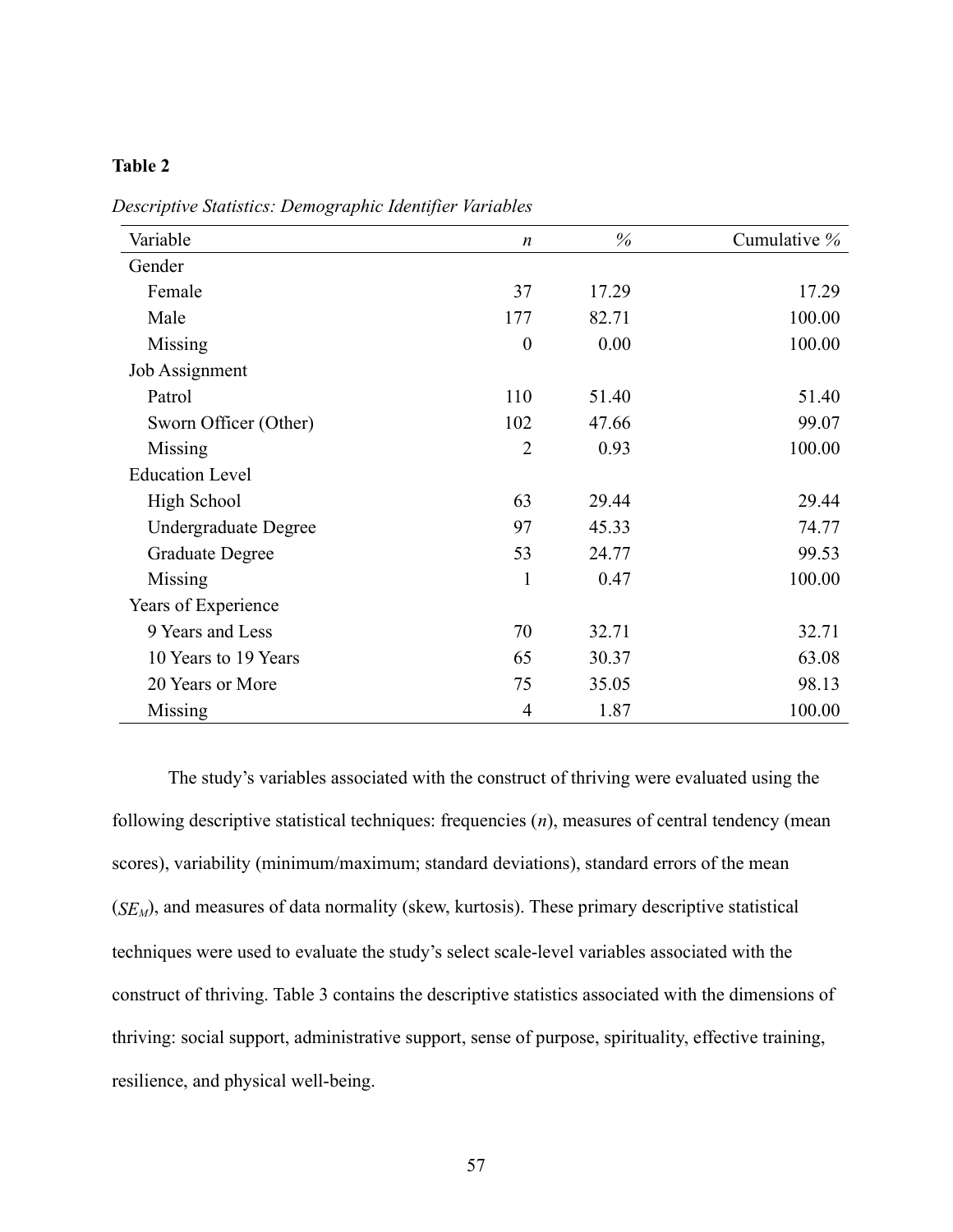# Table 3

Descriptive Statistics: Dimensions of Thriving

| Dimension                     | M    | <i>SD</i> | $\boldsymbol{n}$ | $SE_M$ | Min  | Max  | <b>Skewness</b> | Kurtosis |
|-------------------------------|------|-----------|------------------|--------|------|------|-----------------|----------|
| Social Support                | 4.41 | 0.52      | 209              | 0.04   | 2.60 | 5.00 | $-0.85$         | 0.19     |
| <b>Administrative Support</b> | 4.19 | 0.93      | 211              | 0.06   | 1.00 | 5.00 | $-1.30$         | 1.42     |
| Sense of Purpose              | 4.29 | 0.73      | 210              | 0.05   | 1.67 | 5.00 | $-0.94$         | 0.61     |
| Spirituality                  | 4.03 | 0.91      | 204              | 0.06   | 1.00 | 5.00 | $-0.97$         | 0.67     |
| Training                      | 4.17 | 0.77      | 213              | 0.05   | 1.00 | 5.00 | $-1.00$         | 1.23     |
| Resilience                    | 4.24 | 0.68      | 213              | 0.05   | 1.67 | 5.00 | $-0.82$         | 0.57     |
| Physical Well-Being           | 3.60 | 0.84      | 212              | 0.06   | 1.00 | 5.00 | $-0.28$         | $-0.24$  |

Table 4 contains a summary of the descriptive statistical analyses associated with the

study's select scale-level variables associated with thriving.

# Table 4

Descriptive Statistics: Thriving; Dimensions of Thriving

| Thriving     | M    | SD.  | n    | $SE_M$ | Min  | Max  | <b>Skewness</b> | Kurtosis |
|--------------|------|------|------|--------|------|------|-----------------|----------|
| Professional | 4.15 | 0.81 | 214  | 0.06   | 2.00 | 5.00 | $-0.61$         | $-0.39$  |
| Personal     | 4.14 | 0.86 | 214  | 0.06   | 1.00 | 5.00 | $-1.04$         | 1.14     |
| Overall      | 4.16 | 0.48 | 192. | 0.03   | 2.61 | 5.00 | $-0.63$         | $-0.04$  |

# Data Analysis by Research Question

The study's research questions were addressed using descriptive and inferential statistical techniques. The probability level of  $p \leq 0.05$  represented the threshold level for findings considered as statistically significant. Numeric effect sizes achieved in the study's analyses were interpreted using the conventions of Cohen (1988) and Sawilowsky (2009). The following represents the results of the findings for each research question.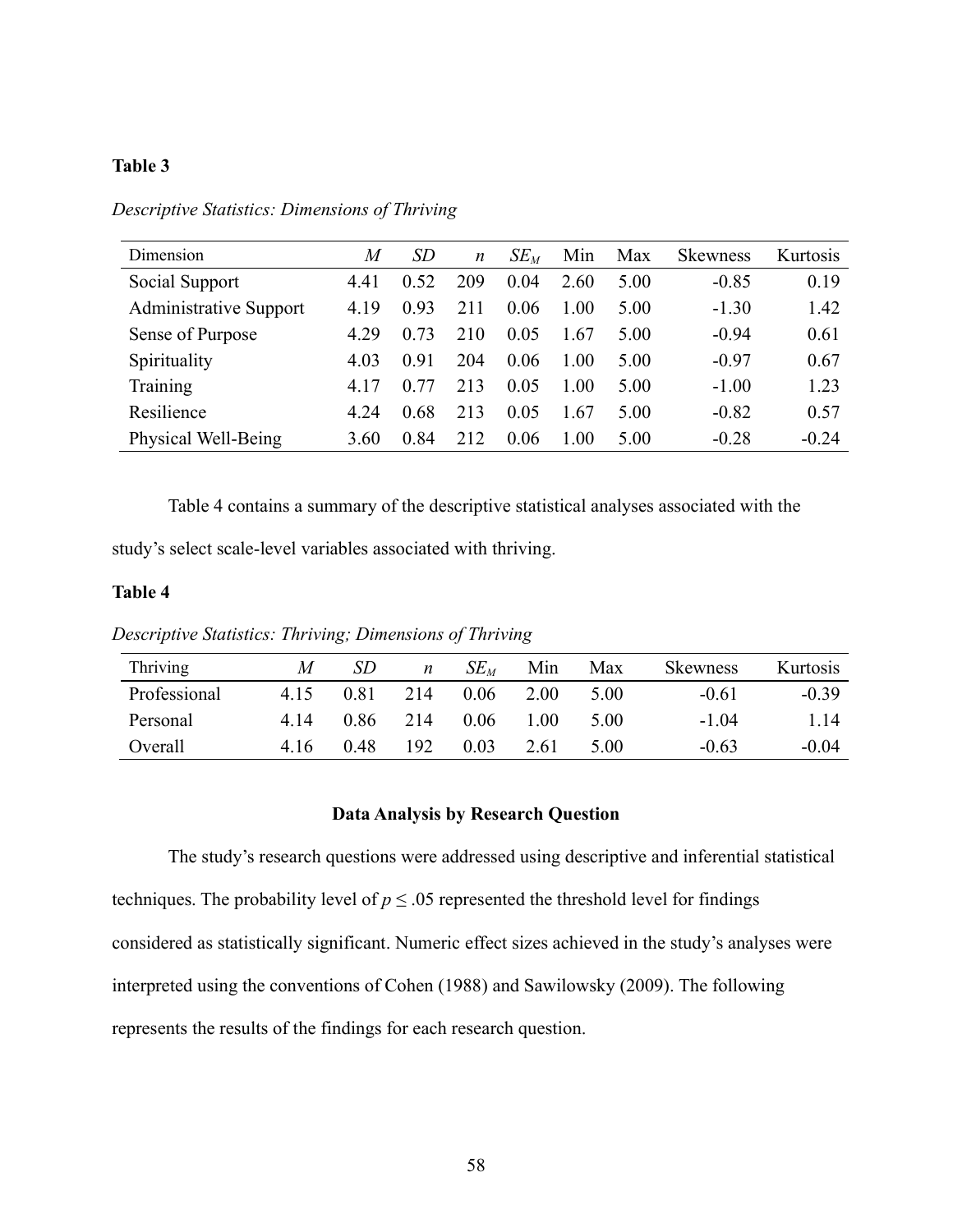# Research Question 1

To what degree do study participants perceive themselves as thriving?

### Analysis

Research question one was addressed using descriptive and inferential statistical techniques. The statistical significance of study participant mean score response to perceptions of thriving was assessed using the one sample *t*-test. The assumption of normality associated with the use of the one sample t-test was addressed through the interpretation of the respective skew and kurtosis values for overall thriving.

# Findings

The skew value of -0.63 and kurtosis value of -0.04 were well-within the -/+2.0 value for skew and -/+7.0 value for kurtosis established for data normality proposed by George and Mallery (2020). As a result, the assumption of normality was satisfied for the use of the one sample *t*-test for statistical significance testing purposes.

A study participant mean score response of 4.16 ( $SD = 0.48$ ) for perceptions of thriving was manifested at a statistically significant level ( $t_{(191)} = 33.70$ ;  $p < .001$ ). The magnitude of effect for study participant response to perceptions of thriving was considered huge ( $d = 2.43$ ). Table 5 contains a summary of the findings for the evaluation of study participant perceptions of thriving.

### Table 5

| Construct                                                                                                 |       |      |       |       |      |
|-----------------------------------------------------------------------------------------------------------|-------|------|-------|-------|------|
| Thriving                                                                                                  | 4 I h | 0.48 | 33.70 | < .OO | 2.43 |
| <i>Note.</i> Degrees of freedom for the <i>t</i> -statistic = 191. <i>d</i> represents Cohen's <i>d</i> . |       |      |       |       |      |

# Perceptions of Overall Thriving

# Research Question 2

Considering study participant gender, education level, job assignment, and years of experience, was there a statistically significant effect for these variables?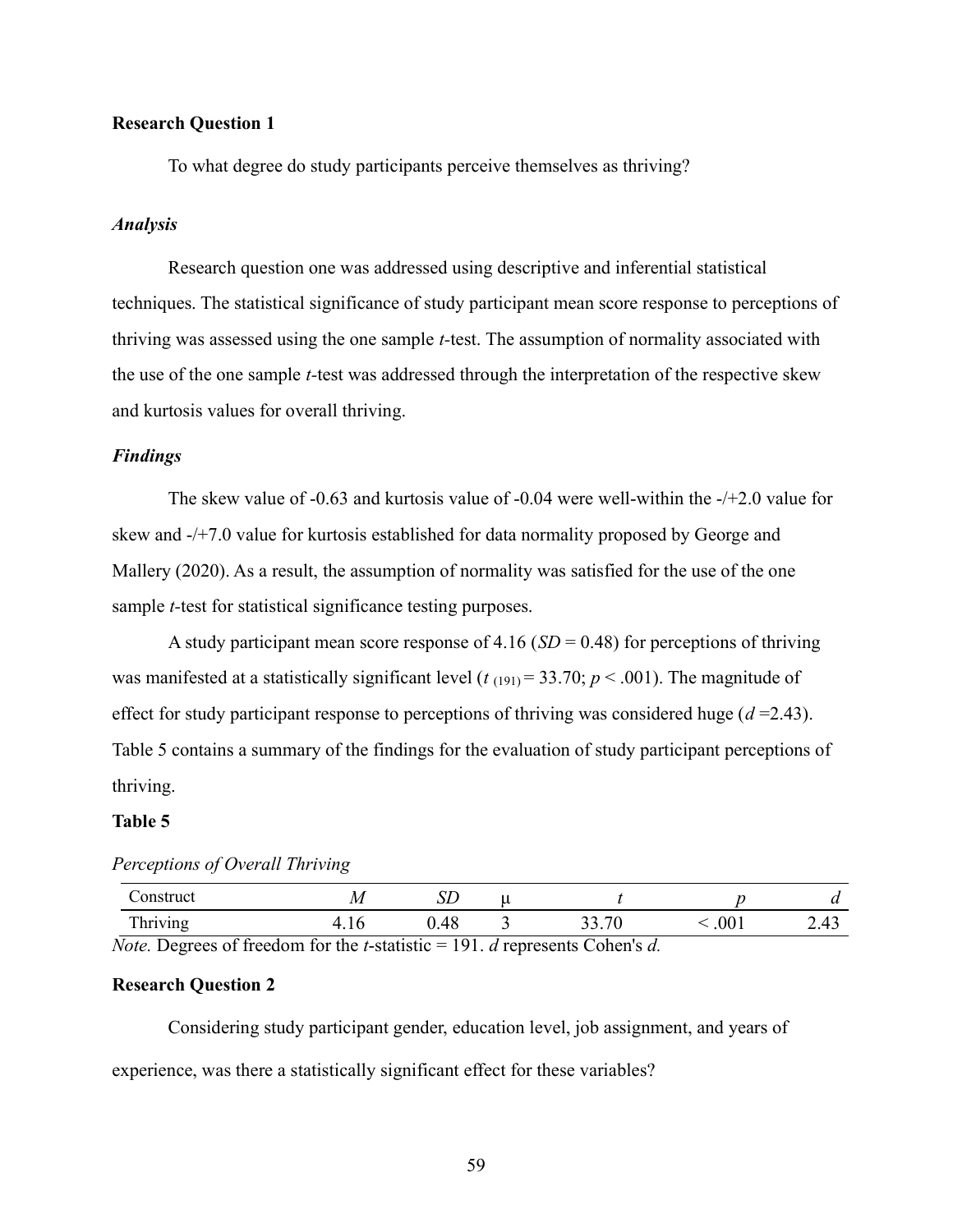# Analysis

Research question two involved the use of between-subjects analytic techniques to address any statistically significant effect exerted by the four demographic identifier variables upon perceptions of thriving.

# Findings

The following represents the formal reporting of effect for perceptions of thriving by respective demographic identifier variable.

Gender. The *t*-test of independent means was used to assess the statistical significance of the comparison of effect for perceptions of thriving by gender of study participant. As a result, the mean score favoring female study participants (0.12) was manifested at a non-statistically significant level ( $t_{(190)} = 1.44$ ,  $p = .15$ ), indicating that perceptions of thriving were not significantly different between the female and male study participants. The effect for the comparison of perceptions of thriving by study participant gender was considered small (d = .28). The results of the analysis for gender effect upon perceptions of thriving are presented in Table 6.

### Table 6

|                           |                                                                                  | Female   |      | Male     |                                  |      |
|---------------------------|----------------------------------------------------------------------------------|----------|------|----------|----------------------------------|------|
| Variable                  | М                                                                                | SE       | М    | SĽ       |                                  | u    |
| Thriving                  | 4.26                                                                             | $0.43\,$ | 4.14 | $0.48\,$ | l.44                             | 0.28 |
| $\mathbf{M}$ $\mathbf{M}$ | $102 \quad \text{R}$ $0 \quad 1 \quad 0 \quad 1 \quad 1 \quad 1 \quad 1 \quad 1$ |          |      | 100      | $\sqrt{1}$ $\sqrt{1}$ $\sqrt{1}$ |      |

Perceptions of Thriving Comparison by Gender of Study Participant

*Note.*  $N = 192$ . Degrees of freedom for the *t*-statistic = 190. *d* represents Cohen's *d*.

**Job Assignment.** The *t*-test of independent means was used to assess the statistical significance of the comparison of effect for perceptions of thriving by job assignment of study participant. As a result, the mean score favoring study participants identified as patrol officers was manifested at a non-statistically significant level ( $t_{(188)} = 0.79$ ,  $p = .43$ ), indicating that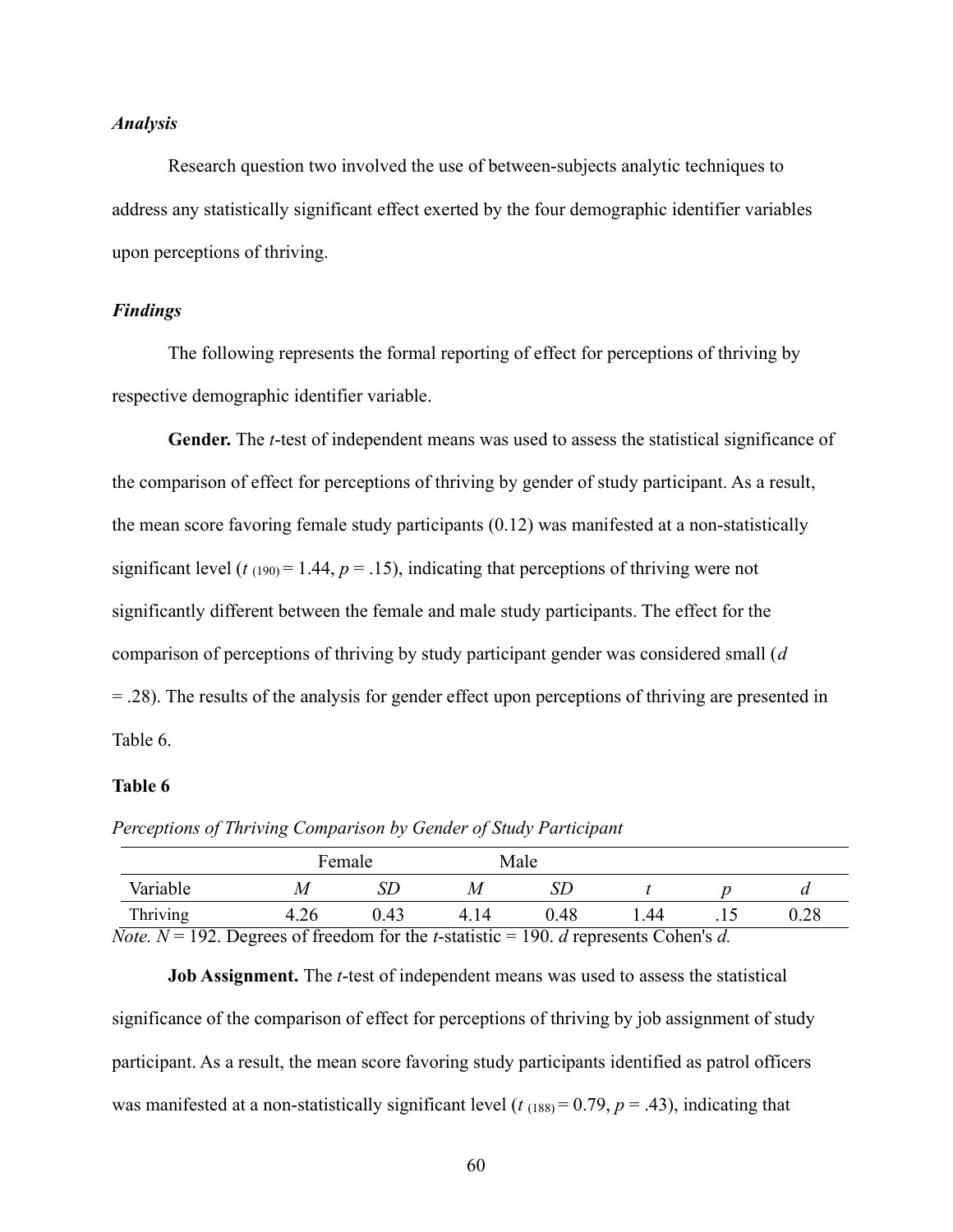perceptions of thriving were not significantly different between study participants identified as patrol officers and those in other sworn capacities. The effect for the comparison of perceptions of thriving by study participant position was considered small  $(d = .12)$  and the results of that analysis are presented in Table 7.

# Table 7

Perceptions of Thriving Comparison by Job Assignment (Patrol Officer & Other Sworn Officers)

|          |      | Patrol | Sworn Officer (Other)                                                     |      |                          |  |
|----------|------|--------|---------------------------------------------------------------------------|------|--------------------------|--|
| Variable | М    |        |                                                                           |      |                          |  |
| Thriving | 4.18 | 0.48   | 4.13                                                                      | በ 47 | በ 79                     |  |
|          |      |        | $N_{\text{obs}}$ , $N = 100$ , Decrees of freedom for the feature $= 100$ |      | . Januar Lude Orleants J |  |

*Note.*  $N = 190$ . Degrees of freedom for the *t*-statistic = 188. *d* represents Cohen's *d*.

Education Level. A 1 x 3 ANOVA was conducted to evaluate the effect of study

participant education level upon perceptions of thriving. As a result, the finding for the effect exerted by study participant educational level upon perceptions of thriving was non-statistically significant (F  $(z_{.188})$  = 0.08, p = .92), indicating the differences in thriving among the levels of education level were all similar (Table 8). The main effect for education level was nonstatistically significant ( $F(z, 188) = 0.08$ ,  $p = .92$ ), indicating there were no statistically significant differences of thriving by study participant education level.

# Table 8

Term  $SS$  df  $F$  p  $\eta_p$ Education Level 0.04 2 0.08 .92 0.00 Residuals 43.22 188

 $n_e^2$ 

Analysis of Variance Table for Thriving by Education Level

 The means and standard deviations for the 1 x 3 ANOVA analysis for study participant educational level are presented in Table 9.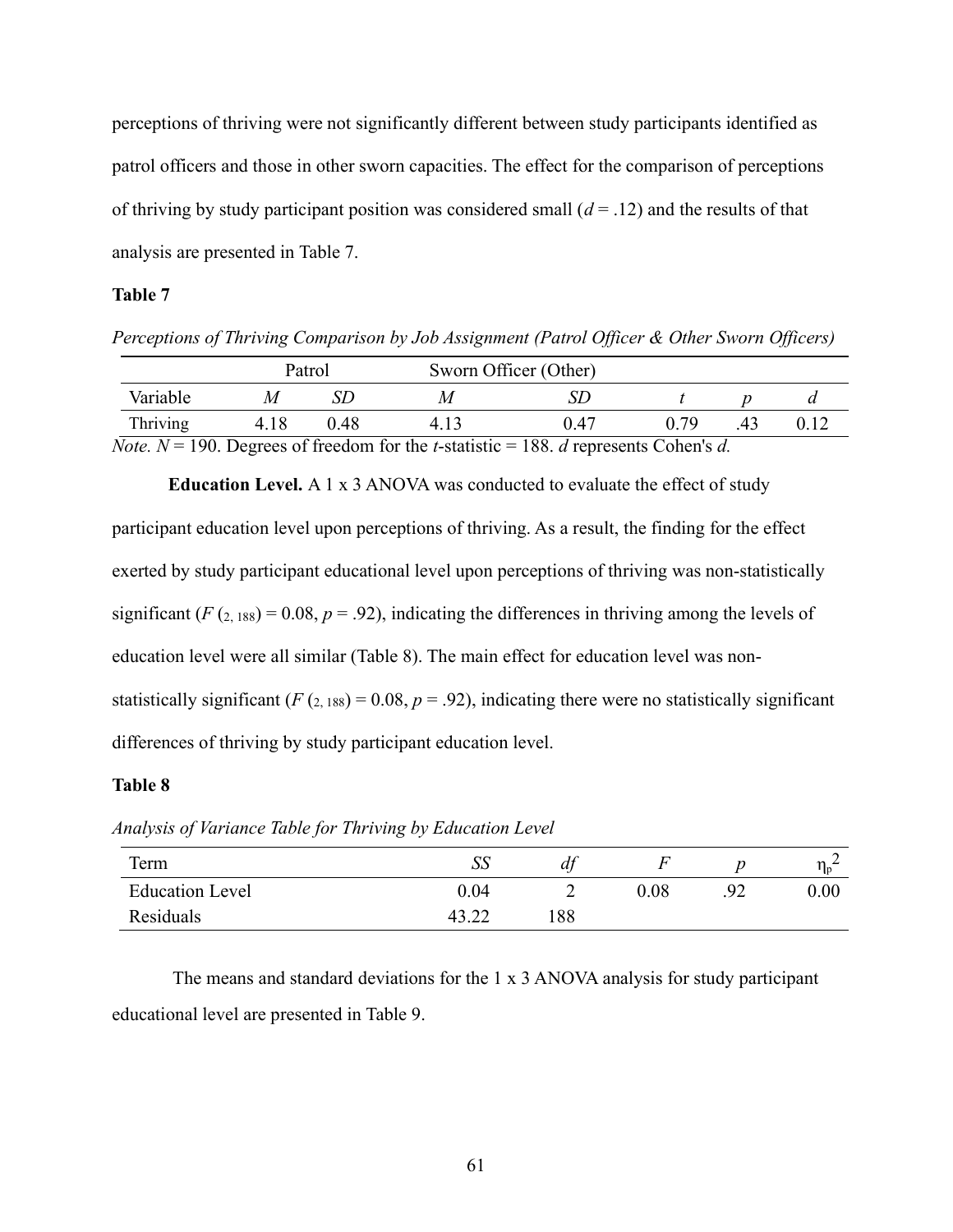# Table 9

| Educational Level      | M    | SD   |     |
|------------------------|------|------|-----|
| High School            | 4.15 | 0.52 | 56. |
| Undergraduate Degree   | 4.17 | 0.47 | 86  |
| <b>Graduate Degree</b> | 4.14 | 0.45 | 49  |

Mean, Standard Deviation, and Sample Size for Thriving by Education Level

Years of Experience. A 1 x 3 ANOVA was conducted to evaluate the effect of study years of experience upon perceptions of thriving. As a result, the finding for the effect exerted by study participant years of experience upon perceptions of thriving was non-statistically significant ( $F(z_{.185}) = 1.88$ ,  $p = .16$ ), indicating the differences in thriving among the levels of years of experience were all similar (Table 10). The main effect for study participant years of experience was non-statistically significant ( $F (2, 185) = 1.88$ ,  $p = .16$ ), indicating there were no statistically significant differences of thriving by study participant years of experience.

# Table 10

Effect for Thriving by Study Participant Years of Experience

| Term                | IJΕ   | a |      | $\eta_{p}$<br>∼ |
|---------------------|-------|---|------|-----------------|
| Years of Experience | 0.79  | ∽ | 1.88 | $0.02\,$        |
| Residuals           | 38.78 |   |      |                 |

The means and standard deviations for the 1 x 3 ANOVA analysis for study participant years of experience are presented in Table 11.

#### Table 11

Mean, Standard Deviation, and Sample Size for Thriving by Years of Experience

| Combination          | M    | SD   | n  |
|----------------------|------|------|----|
| 9 Years and Less     | 4.21 | 0.48 | 62 |
| 10 Years to 19 Years | 4.22 | 0.39 | 59 |
| 20 Years or More     | 4.08 | 0.49 |    |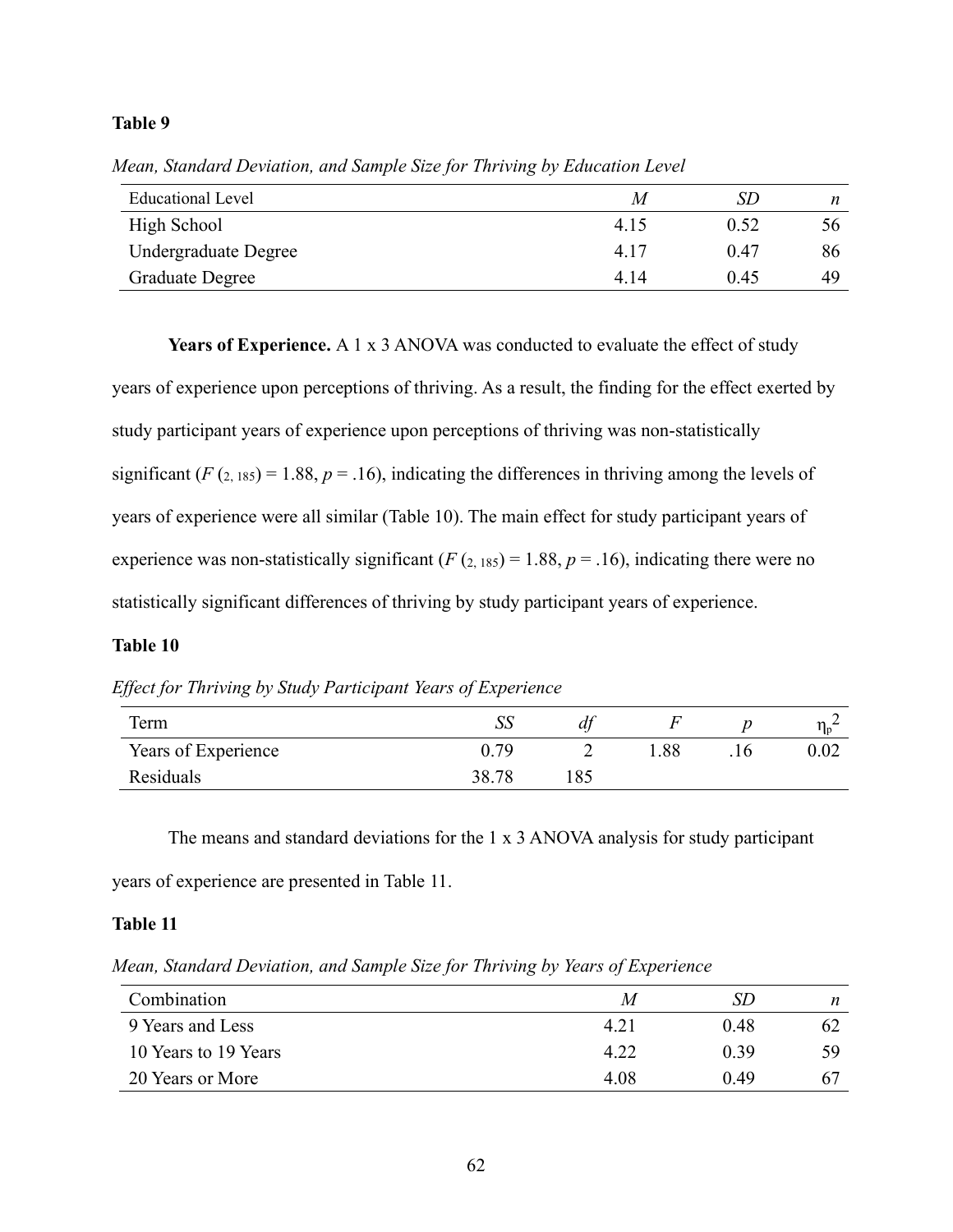# Research Question 3

Considering the seven dimensions of thriving identified in the study, which was most predictive of study participant overall perceptions of thriving?

### Analysis

Research question three was addressed through a two-phase modeling process. In the first phase, all seven dimensions of thriving were correlated with perceptions of overall thriving. Dimensions of thriving considered to be strong correlates ( $r \geq .60$ ) were identified for use in the phase two predictive modeling process.

**Phase I.** The Pearson product-moment correlation coefficient  $(r)$  was used to evaluate the mathematical relationship between the seven dimensions of thriving and overall perceptions of thriving. As a result, four dimension of thriving reflected strong mathematical relationships with study participant perceptions of overall thriving. Table 12 contains a summary of findings for the evaluation of mathematical relationships between dimensions of thriving and perceptions of overall thriving.

## Table 12

| Dimension                     | $r_{\rm p}$ | 95% CI       | $\boldsymbol{p}$ |
|-------------------------------|-------------|--------------|------------------|
| Social Support                | 0.73        | [0.66, 0.79] | < .001           |
| <b>Administrative Support</b> | 0.58        | [0.47, 0.66] | < .001           |
| Sense of Purpose              | 0.69        | [0.60, 0.75] | < .001           |
| Spirituality                  | 0.65        | [0.56, 0.72] | < .001           |
| Training                      | 0.71        | [0.64, 0.78] | < .001           |
| Physical Well-Being           | 0.52        | [0.41, 0.62] | < .001           |

Relationship of Dimensions of Thriving with Study Participant Overall Perceptions of Thriving

Phase II. In the second phase of the modeling process featured in research question three, the multiple linear regression (MLR) statistical technique was used to evaluate the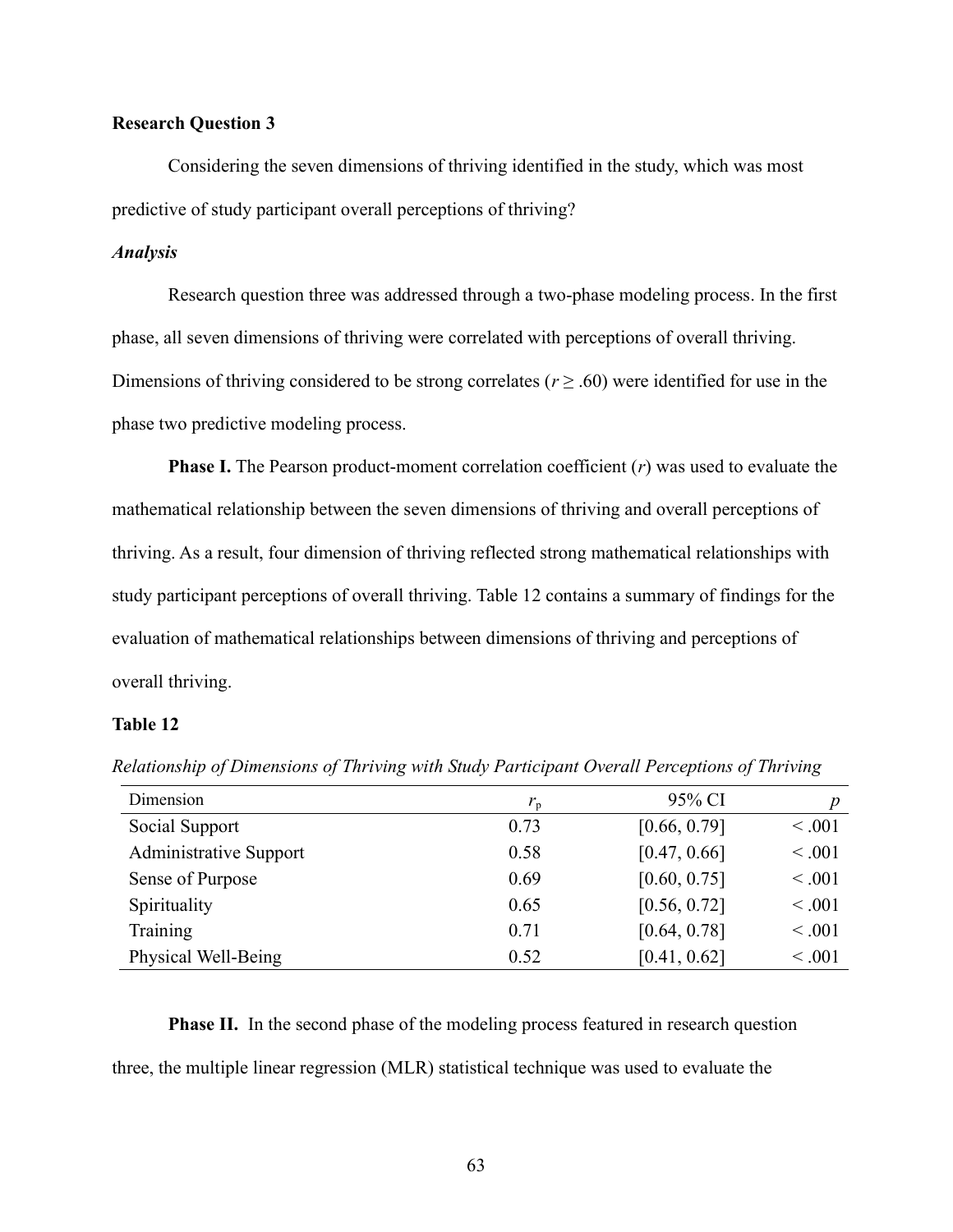predictive abilities of the four prominent dimensions of thriving obtained in the first phase of the modeling process. The predictive model was statistically significant ( $F(4,187) = 319.90, p < .001,$  $R^2 = 0.87$ ), indicating that approximately 87% of the variance in overall perceptions of thriving is explainable by the thriving dimensions of social support, effective training, spirituality, and sense of purpose. Social support was significantly predictive of overall thriving ( $B = 0.34$ ,  $t_{(187)} =$ 11.59,  $p < .001$ ). indicating that, on average, a one-unit increase of social support will increase the value of overall thriving by 0.34 units. Sense of purpose was also a statistically significant predictor of overall thriving ( $B = 0.15$ ,  $t_{(187)} = 7.20$ ,  $p < .00$ ), indicating that, as a general rule, a one-unit increase of sense of purpose will increase the value of overall thriving by 0.15 units.

Spirituality was also a significant predictor of overall thriving ( $B = 0.15$ ,  $t_{(187)} = 9.63$ ,  $p$ < .001), indicating that, generally, a one-unit increase of spirituality will increase the value of overall thriving by 0.15 units. Effective training was also a statistically significant predictor for overall thriving  $(B = 0.23, t_{(187)} = 12.00, p < .001)$ , indicating that, on average, a one-unit increase of effective raining will increase the value of overall thriving by 0.23 units.

Although all four dimensions of thriving were robust, statistically significant predictors of overall thriving, the dimensions of social support and effective training were the most prominent predictors of overall thriving considering respective unstandardized β values, standard β values, and predictive slope values  $(t)$ .

Table 13 contains a summary of the findings for the predictive model used in research question three.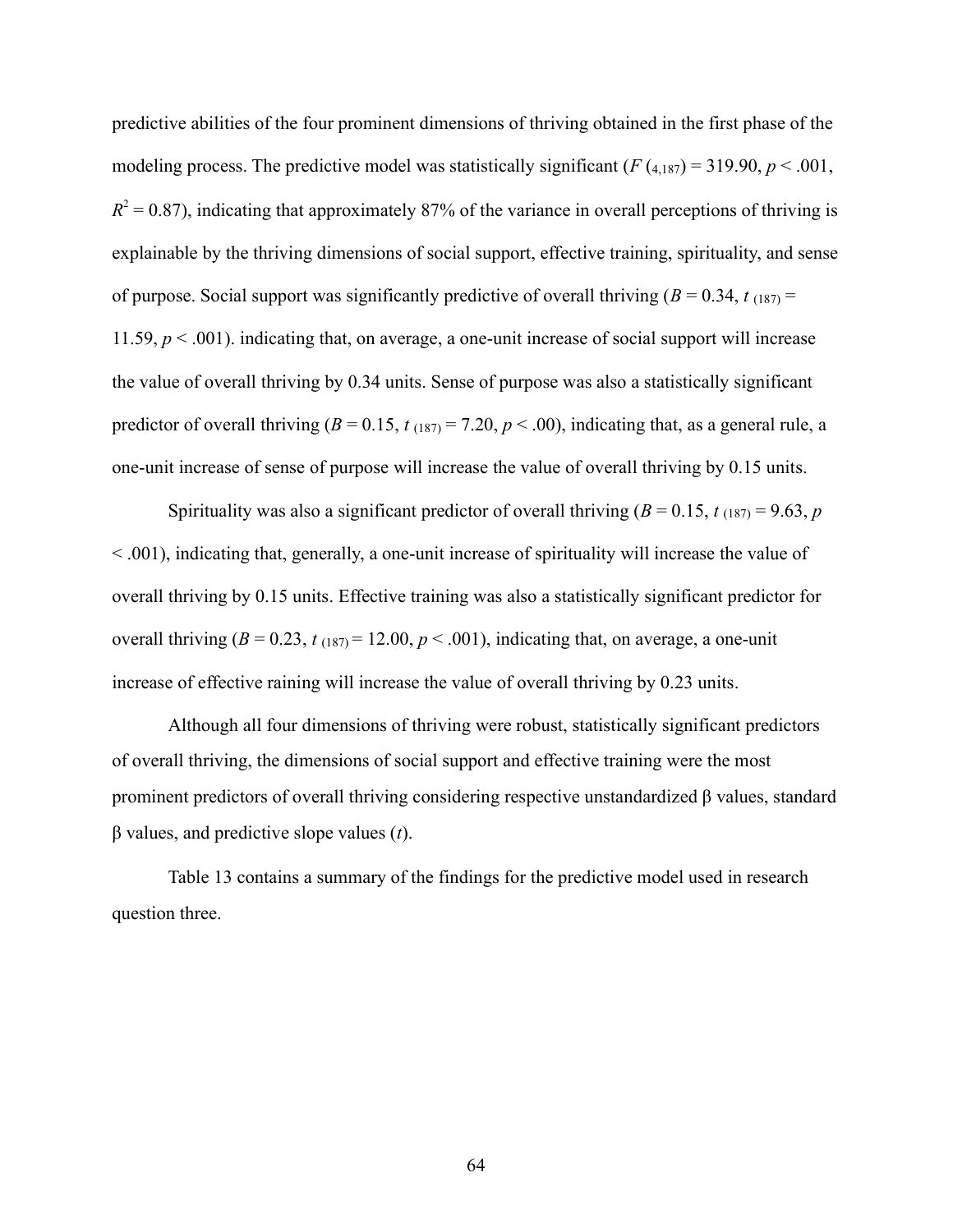### Table 13

| Model                     | B    | SE   | 95% CI       |      |       |         |
|---------------------------|------|------|--------------|------|-------|---------|
| (Intercept)               | 0.48 | 0.11 | [0.26, 0.70] | 0.00 | 4.30  | < 0.001 |
| Social Support            | 0.34 | 0.03 | [0.28, 0.39] | 0.36 | 11.59 | < 0.001 |
| Sense of Purpose          | 0.15 | 0.02 | [0.11, 0.19] | 0.23 | 7.20  | < 0.001 |
| Spirituality              | 0.15 | 0.02 | [0.12, 0.18] | 0.29 | 9.63  | < 0.001 |
| <b>Effective Training</b> | 0.23 | 0.02 | [0.19, 0.26] | 0.37 | 12.00 | < 0.001 |

Predicting Overall Thriving by Dimensions of Thriving

# Research Question 4

Considering the two dimensions of thriving identified in the study, which is most predictive of study participant perceptions of overall thriving?

#### Analysis

 The multiple linear regression (MLR) statistical technique was used to address the predictive viability of the two independent variables (professional thriving and personal thriving) represented in the model.

# Findings

The predictive model was statistically significant ( $F (2,189) = 59.45, p < .001, R^2 = 0.39$ ), indicating that approximately 39% of the variance in perceptions of thriving is explainable by the two dimensions of thriving professionally and thriving personally. Professional thriving predicted overall thriving in a statistically significant manner  $(B = 0.17, t_{(189)} = 3.81, p < .001)$ , indicating that, collectively, a one-unit increase of professional thriving will increase the value of overall thriving by 0.17 units. Personal thriving also predicted overall thriving in a statistically significant manner ( $B = 0.22$ ,  $t_{(189)} = 5.11$ ,  $p < .001$ ), indicating that, on average, a one-unit increase of personal thriving will increase the value of overall thriving by 0.22 units. Although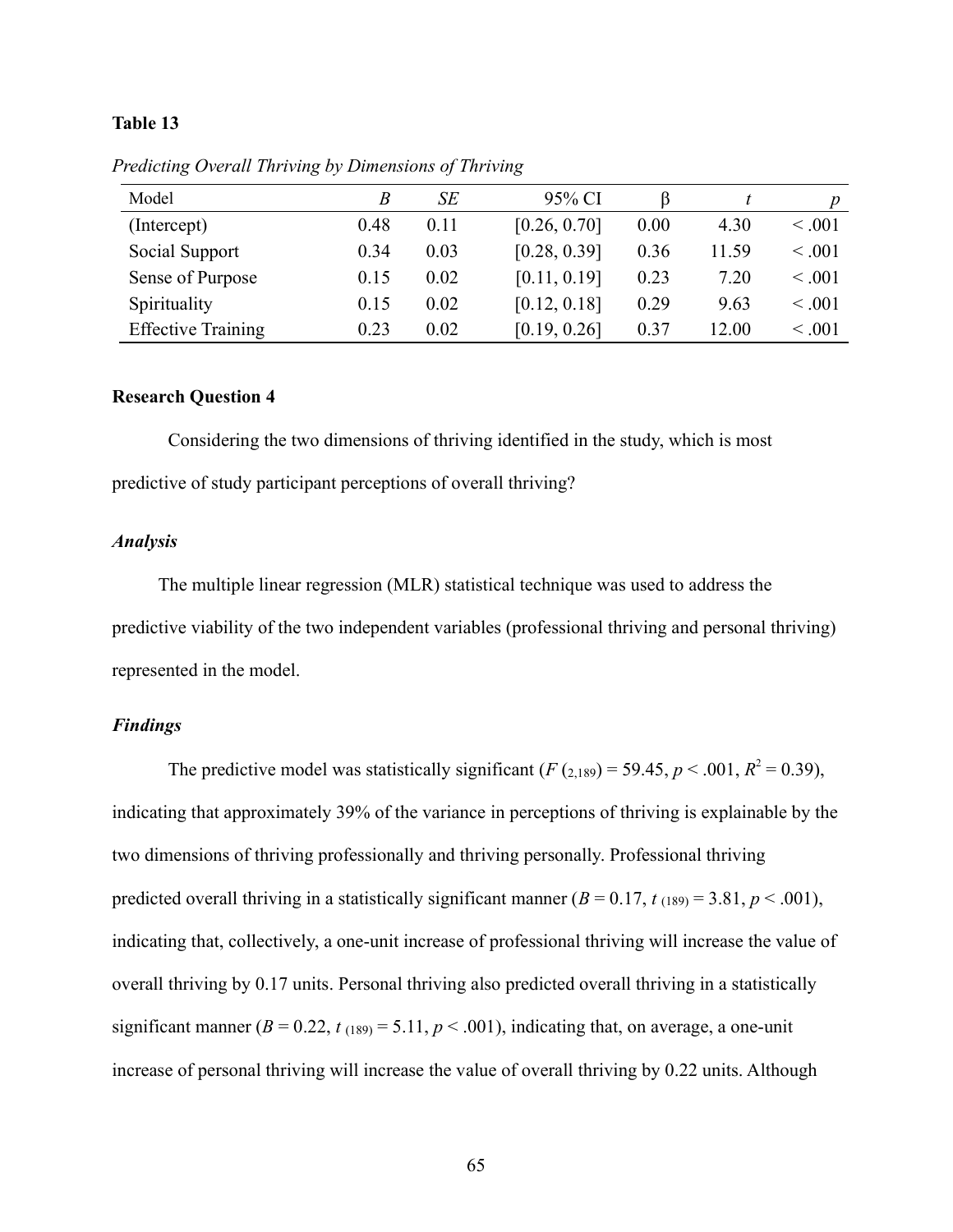both professional and personal thriving were statistically significant predictors of the perception of overall thriving, the perception of personal thriving was slightly more robust in predicting overall thriving based on the comparison of respective unstandardized  $(B)$  and standardized  $(B)$ weights as well as predictive slope values  $(t)$ . Table 14 contains a summary of the predictive model findings for research question four.

### Table 14

| Model                 |      | SE   | 95% CI       |      |       |         |
|-----------------------|------|------|--------------|------|-------|---------|
| (Intercept)           | 2.56 | 0.15 | [2.26, 2.85] | 0.00 | 16.99 | < 0.001 |
| Professional Thriving | 0.17 | 0.04 | [0.08, 0.26] | 0.29 | 3.81  | 0.001   |
| Personal Thriving     | 0.22 | 0.04 | [0.13, 0.30] | 0.39 | 5.11  | < 0.001 |

Predicting Overall Perceptions of Thriving: Professional & Personal Thriving

#### Summary

The formal reporting of the study findings was presented in Chapter IV. Exceptional levels of survey completion rate and internal reliability were achieved in the study and, statistically, the study was sufficiently powered with a participant sample of 214. A statistically significant level of study participant perceptions of thriving was manifested in research question one. The effect for thriving did not varying at a statistically significant level in the analysis of each of the study's four demographic identifier variables. Study participant perceptions of professional and personal thriving were, in a statistically significant manner, predictive of perceptions of overall thriving. Study participant perceptions of personal thriving exerted a slightly greater degree of predictive effect for perceptions of overall thriving. Chapter V contains a thorough discussion of the findings achieved in the study as reported in Chapter IV.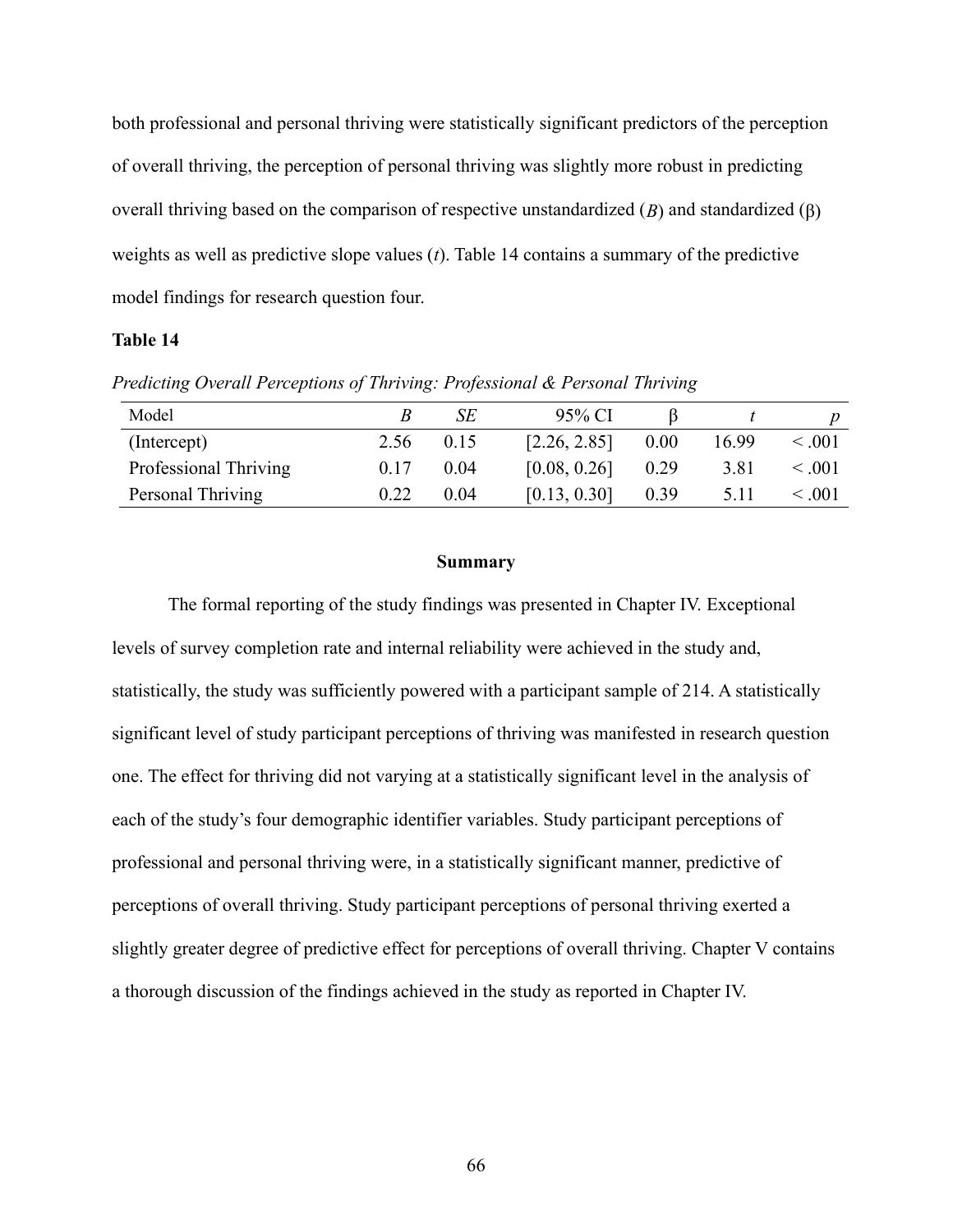#### V. DISCUSSION

The purpose of the study was to evaluate the degree to which law enforcement officers perceive themselves as thriving. Seven potential dimensions for thriving in law enforcement were identified in the professional literature: a sense of purpose, social support, spirituality, administrative support, maintaining physical health, effective training, and officer resilience (Baker et al., 2020; Charles et al., 2014; Christopher et al., 2020; Clifton et al., 2018; Gibbs, 2019; Greco & Fischetti, 2018; Prysmakova & Vandenabeele, 2020). A non-experimental, quantitative research design, using descriptive, cross-sectional survey research by specific research methodology, was used to address the topic of the study.

#### Summary of Results

The sample for the study was accessed in a convenient, non-probable, and purposive manner. Only sworn law enforcement officers from one county in the State of Florida were identified and encouraged to participate in the study. This study's research instrument consisted of four demographic questions and 25 5-point Likert scale items in which 1 represented the strongest disagreement with the item and 5 represented the strongest agreement with the item. The research instrument was created through a thorough analysis of the professional literature, subsequently basing the construction of the survey items upon the research studies of the seven potential dimensions of thriving in law enforcement: sense of purpose, social support, spirituality, effective training, maintaining physical health, administrative support, and officer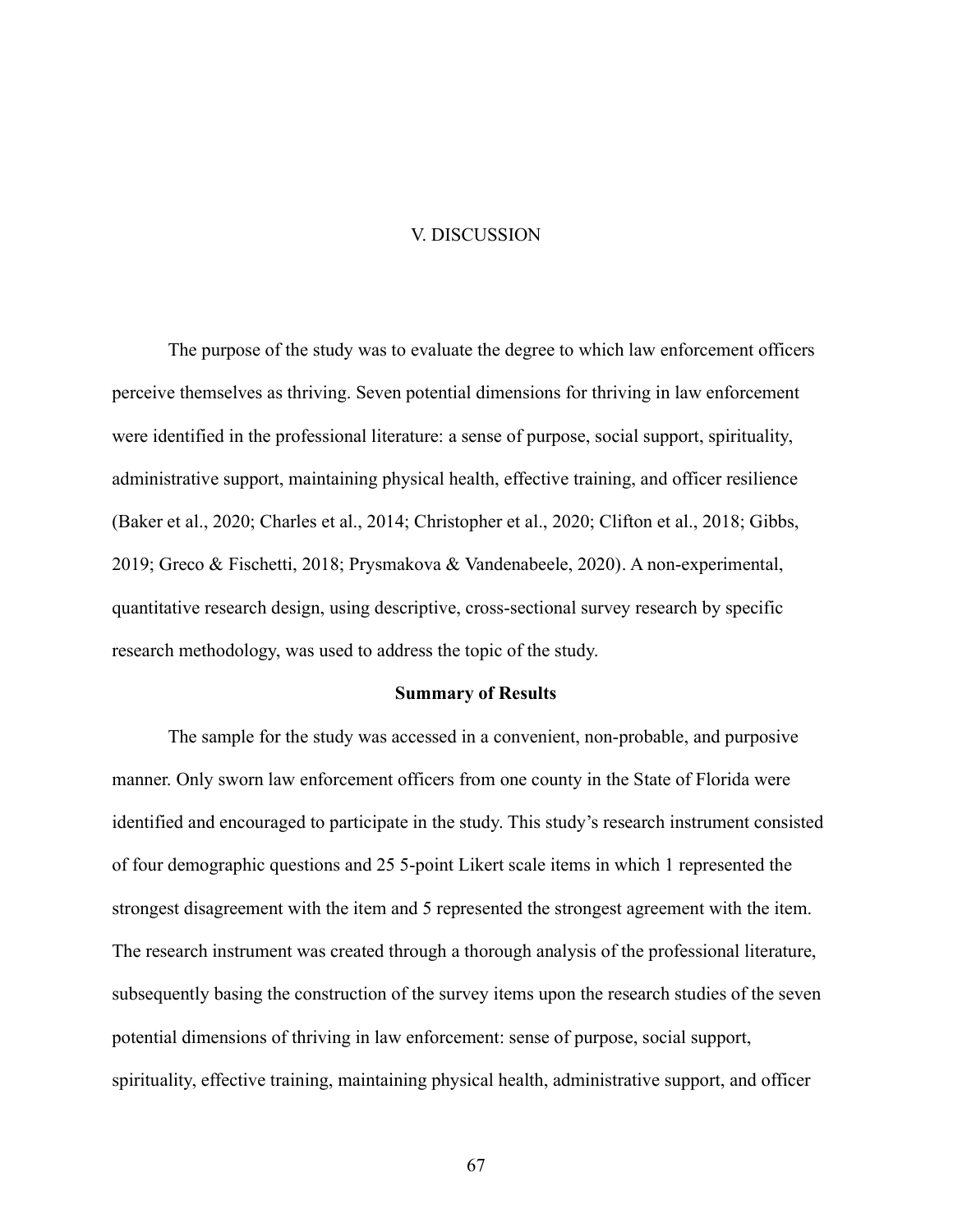resilience (Baker et al., 2020; Charles et al., 2014; Christopher et al., 2020; Clifton et al., 2018; Gibbs, 2019; Greco & Fischetti, 2018; Prysmakova & Vandenabeele, 2020). Study participants were emailed an invitation to complete the survey through SoGoSurvey (see Appendix B for the survey). The pilot survey was emailed to 30 law enforcement officers, with 21 officers completing the piloted version of the survey. The internal consistency of the response to the pilot version of the survey  $(n = 21)$  was considered excellent  $(\alpha = .90)$ . The internal reliability level achieved using the study's researcher-constructed survey instrument exceeded the expected level of acceptability of  $\alpha = 0.70$ . Following the pilot survey, 620 law enforcement officers were emailed the researcher-constructed survey using a link from SoGoSurvey. A total of 214 participants completed the online survey, including the 21 participants from the pilot survey. The data were analyzed using IBM's Statistical Package for the Social Sciences (SPSS) Version 28 (George & Mallery, 2020; Field, 2018).

The study's response arrays within survey items were assessed for missing data using descriptive statistical techniques. As a result, the study's extent of missing data was considered minimal at 0.71% ( $n = 35$ ), reflecting a 99.29% survey item completion rate. The internal reliability achieved in the study was considered very good to excellent using the conventions of interpretation espoused by George and Mallery (2020). The study's demographic identifier variables were evaluated using descriptive statistical techniques. By gender, 177 males and 37 females participated in the survey. For job assignment, 110 participants were assigned as road patrol and 102 were other sworn officers such as detectives and specialty units while two participants chose not to answer the job assignment demographic question. The majority of participants ( $n = 97$ ) possessed an undergraduate degree. Sixty-three participants possessed a high school diploma, 53 participants held a master's degree or higher, and one participant chose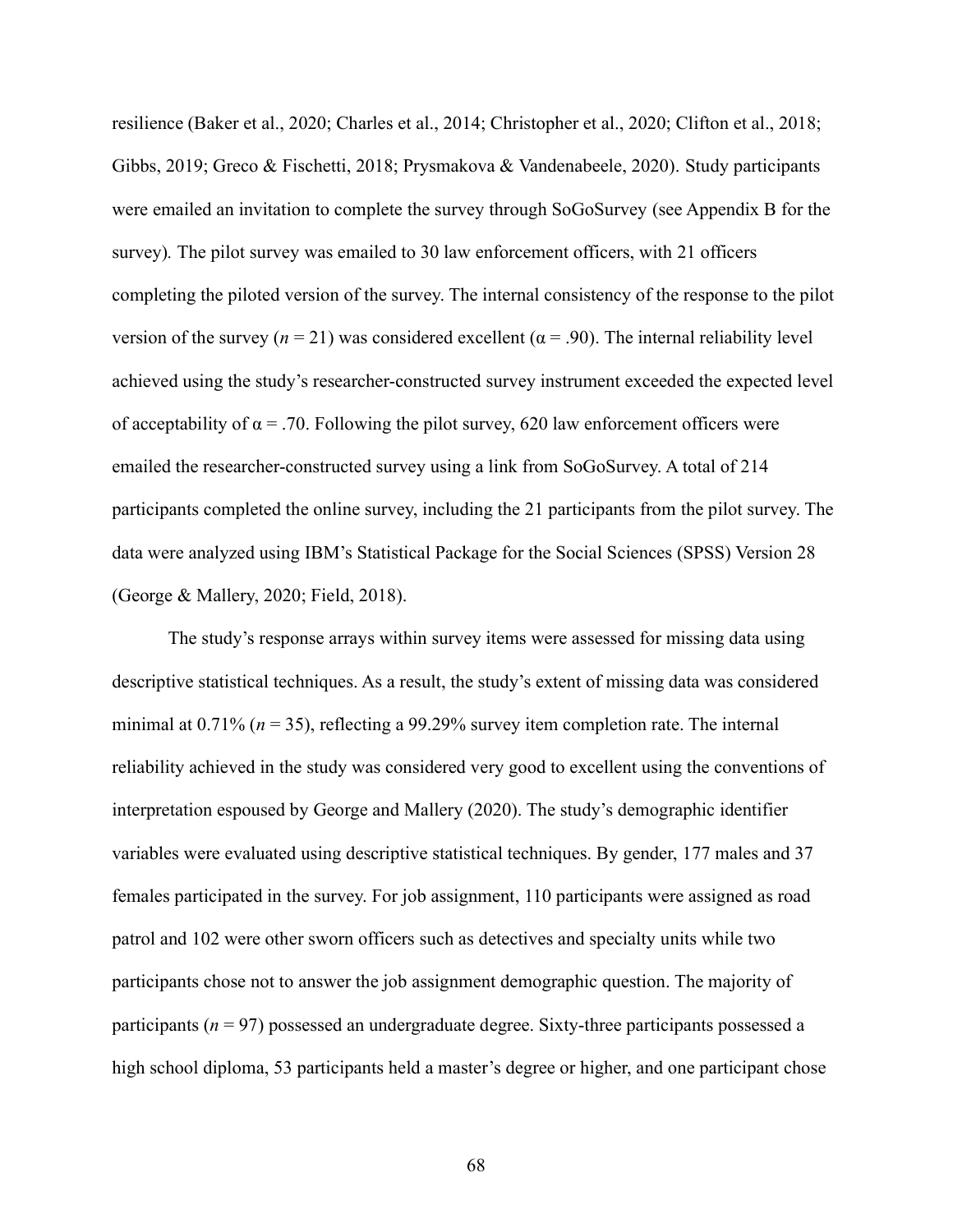not to answer the question. The years of experience for each participant were relatively evenly distributed. Seventy participants were identified within the "nine years or less of experience" category, 65 participants identified as occupying the "10 and 19 years of experience" category, and 75 participants were identified with the category of "20 or more years of experience." Four participants did not answer the years of service question. Slightly over eight in 10 (82.7%) were identified as male by gender. The extreme skewing of study participants for gender was not unexpected as women traditionally account for approximately 12% of law enforcement officers in local and state departments across the nation (Yu, 2021).

#### Discussion by Research Question

The research questions for this study were addressed using descriptive and inferential statistical techniques. The probability level of  $p \leq 0.05$  represented the threshold level for findings considered as statistically significant. Numeric effect sizes achieved in the study's analyses were interpreted using the conventions of Cohen (1988) and Sawilowsky (2009).

#### Research Question 1

To what degree do study participants perceive themselves as thriving? To address the first research question, descriptive and inferential statistical techniques were utilized. The statistical significance of study participant mean score response to perceptions of thriving was assessed using the one sample *t*-test and the assumption of normality associated with the use of the one sample t-test was addressed through the interpretation of the respective skew and kurtosis values for overall thriving. The mean score response for participants' perceptions of thriving was statistically significant (t<sub>(191)</sub> = 33.70;  $p < .001$ ), and the effect was considered huge (d = 2.43).

The results of the first research question indicate law enforcement officers are thriving, which is a crucial finding. In the current climate of the United States, many law enforcement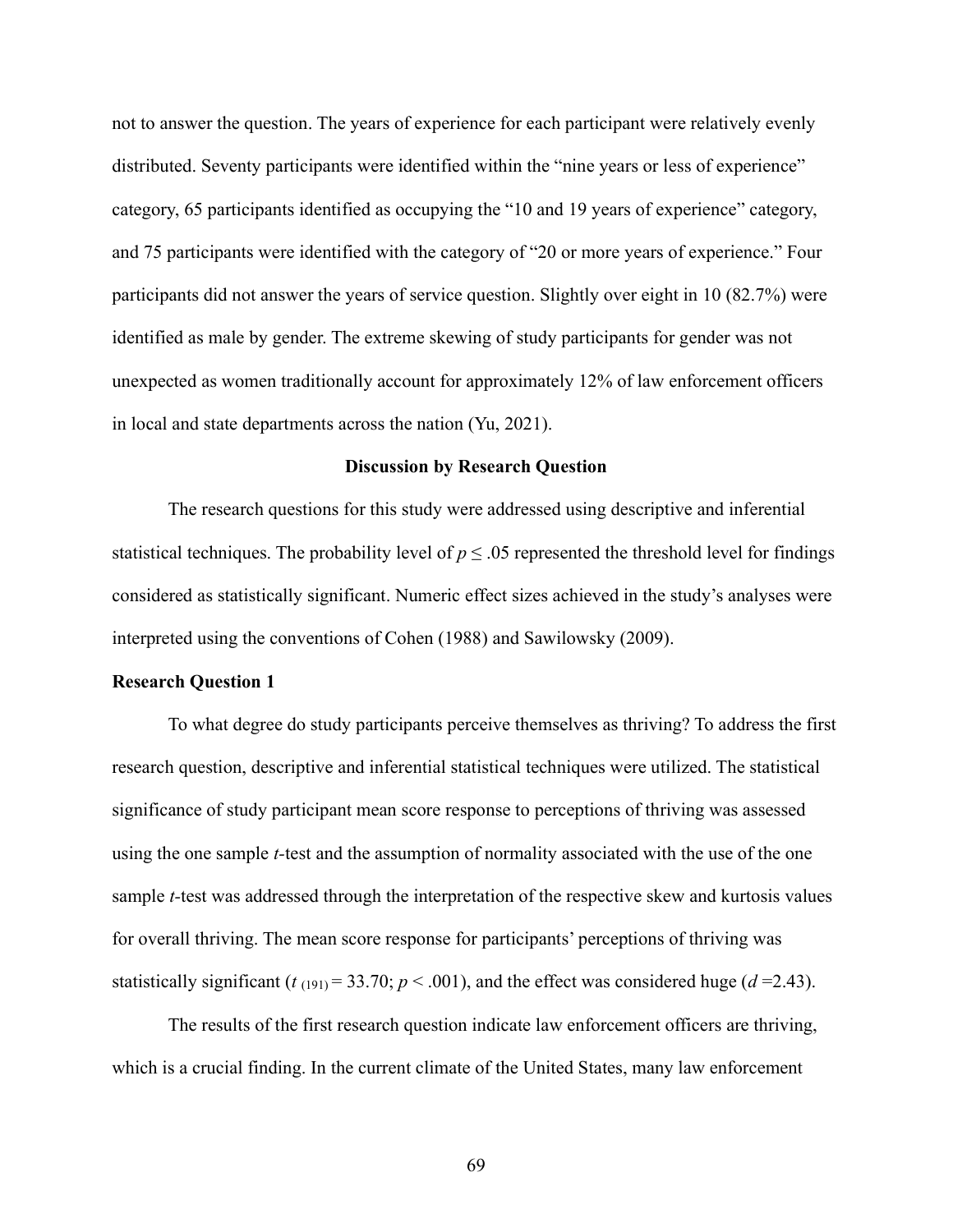agencies are facing backlash from the community and its calls for defunding and an increasing number of officers are leaving the workforce (Marier & Moule Jr., 2019; PERF, 2019). The findings of numerous studies on the topic are largely reflective of the degree to which law enforcement officers suffer from burnout, poor well-being, and high stress (Birch et al., 2017; Christopher et al., 2020; Hesketh et al., 2016; Santa Maria et al., 2019). No studies regarding law enforcement officers' thriving have been identified within the professional literature to date. The positive nature of the results depicting law enforcement officers as thriving in the workplace is unexpected and encouraging. Law enforcement agencies recruiting new officers may perhaps use this finding to illustrate the noteworthy extent to which officers are able to thrive in their workplace. Other law enforcement agencies found to have thriving officers can also consider recruiting from agencies where officers are currently unhappy or faced with defunding issues. Florida Governor Ron DeSantis has proposed a \$5,000 law enforcement recruitment bonus to encourage officers from other states to apply in Florida where police are supported by the government (Ron Desantis:  $46<sup>th</sup>$  Governor of Florida, 2021). The benefit of recruiting current officers into a thriving environment is two-fold: the officers will have some training and experience and they will most likely be more productive in an environment that promotes and reinforces thriving. The results of this study emphasize how some law enforcement officers from a large county agency in the State of Florida are not just surviving – those officers are thriving.

#### Research Question 2

Was there an effect for study participant gender, education level, job assignment, and years of experience upon perceptions of overall thriving? Research question two involved the use of between-subjects analytic techniques to address comparisons of effect exerted by the four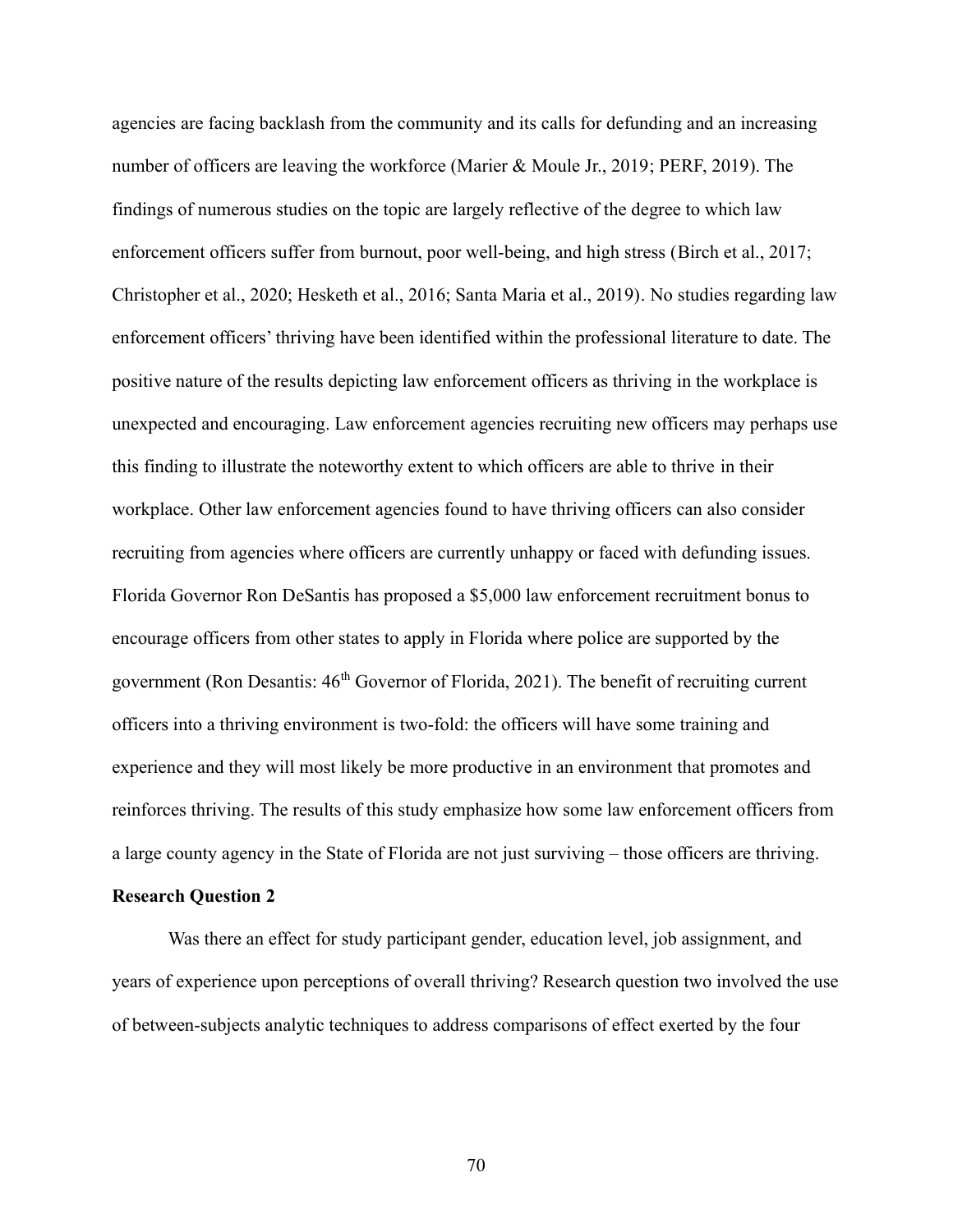demographic identifier variables upon perceptions of thriving. The data showed no significant difference by gender, job assignment, education level, or years of experience.

This finding of no significant difference by gender, job assignment, education level, or years of experience is important because it shows thriving was represented by all variables in a fairly equal manner. The findings are positive in that thriving did not favor one group or another demographically but were still robust by variable. Females in the sample were found to be thriving slightly more than their male counterparts, but not enough to be significant. The job assignment, whether patrol or a specialty position in a sworn capacity, had no bearing on thriving in the workplace. The years of experience on the job was not indicative of thriving for law enforcement and the statistical non-significance is a noteworthy finding because many officers become burnt out during their careers. Officers just starting their careers ( $M = 4.21$ ) and those with 10-19 years on the job ( $M = 4.22$ ) had very similar perceptions of thriving. Study participants on the job over 20 years ( $M = 4.08$ ) perceived themselves as thriving at a level slightly less than participants in the other categories, but not at a statistically significant level.

Finally, the education level for the study participants was not statistically significant for thriving in the workplace. The standard deviation for the education levels was between 0.45 and 0.52 for each group (high school, undergraduate degree, and graduate degree). The mean was between 4.14 and 4.17 for the groups, indicating a very minimal the difference. Most of the participants held an undergraduate degree ( $n = 86$ ); however, those with a high school diploma  $(n = 56)$  and those with a graduate degree  $(n = 49)$  were both well represented. In the agency where the study was conducted, a graduate degree is necessary for promotion. However, surprisingly, this requirement did not appear to affect thriving for those participants holding a high school diploma or undergraduate degree.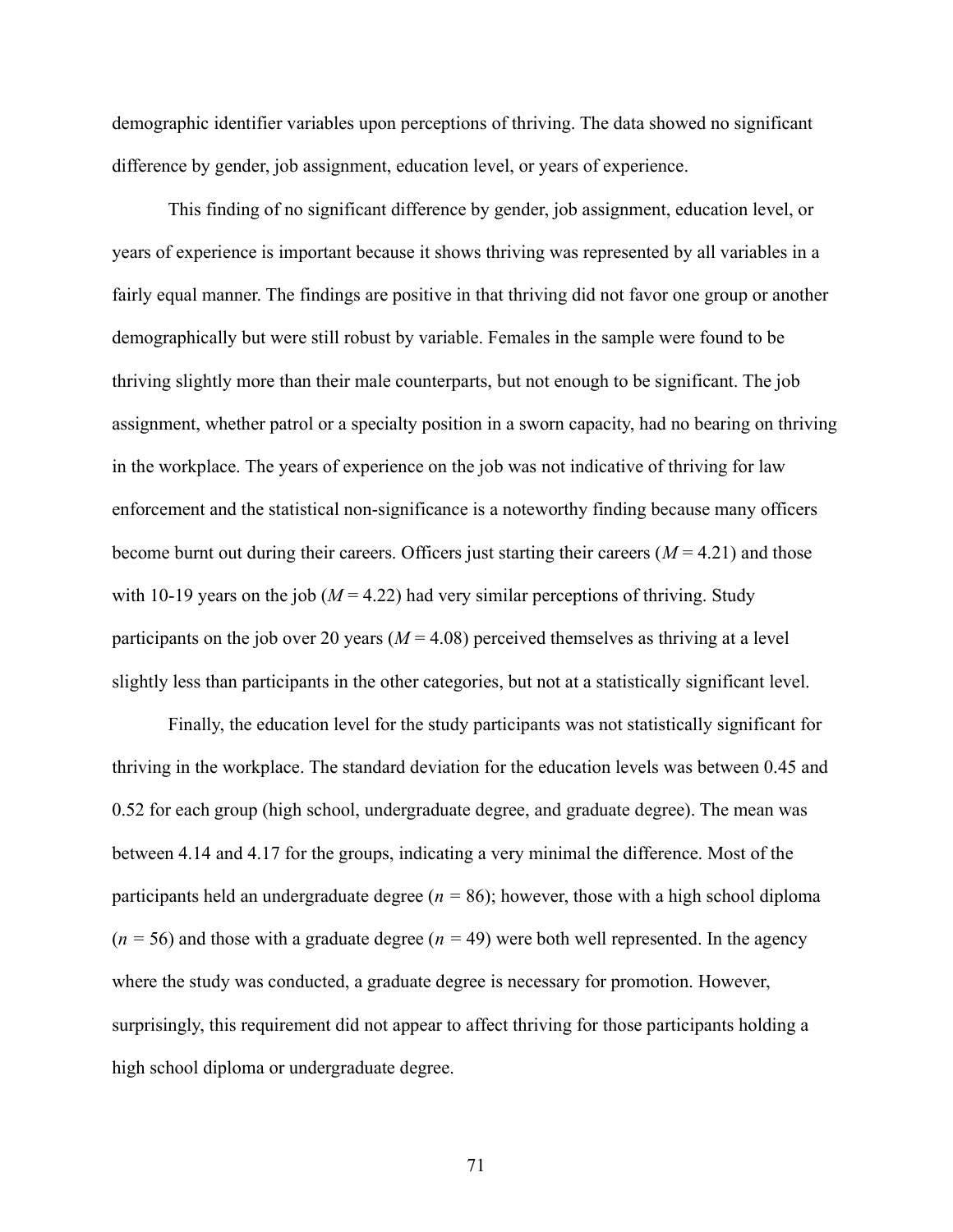The non-statistically significant findings for the comparisons of thriving by demographic identifier variable is both positive and promising. Perceptions of thriving were robust for study participants, regardless of their gender, years of experience, and educational level. The finding would appear to validate the research site's commitment to fostering a motivated, resilient, and even thriving cadre of employees.

#### Research Question 3

Considering the seven dimensions of thriving identified in the study, which was most predictive of study participant overall perceptions of thriving? Research question three was addressed through a two-phase modeling process. For the first phase of the modeling process, the Pearson product-moment correlation coefficient  $(r)$  was used to evaluate the mathematical relationship between the seven dimensions of thriving and overall perceptions of thriving. As a result, four dimensions of thriving reflected strong mathematical relationships with study participant perceptions of overall thriving: social support, effective training, spirituality, and sense of purpose. For the second phase, the multiple linear regression (MLR) statistical technique was used to evaluate the predictive abilities of the four prominent dimensions of thriving obtained in the first phase of the modeling process. All four dimensions of thriving were robust, statistically significant predictors of overall thriving; however, the dimensions of social support and effective training were the most prominent predictors of overall thriving.

It is unsurprising that the dimension of social support is a key factor in thriving for law enforcement. Social support was found in several studies to be important for mental health in law enforcement officers (Clifton et al., 2018; Feldman et al., 2020). The findings of previous studies are corroborative of social support as a coping mechanism or a way to prevent depression or PTSD (Clifton et al., 2018; Feldman et al., 2020). Social support was perceived not as a deterrent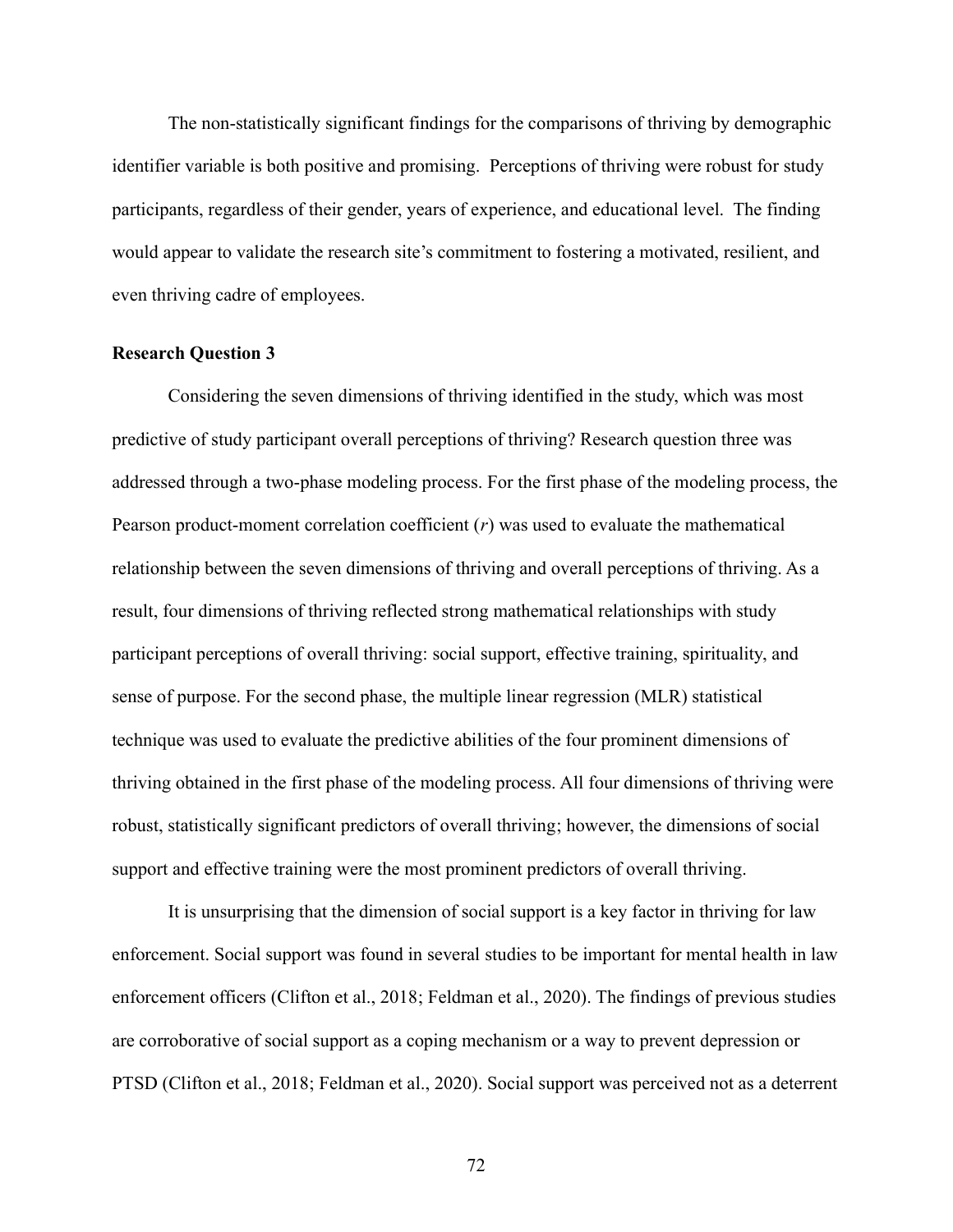for mental health issues but more as a means to promote thriving for law enforcement in the current study. Social support was more predictive of thriving than all other factors studied. The importance of peer or social support on an officer's wellness and psyche cannot be underestimated (Clifton et al., 2018).

Effective training was the second most predictive aspect of thriving in law enforcement. Officers who perceived the training they received within the agency as effective were more likely to thrive. Ineffective training was listed as an organizational stressor in previous studies (Christopher et al., 2020; Duran et al., 2018; Gutshall et al., 2017). It is, therefore, predictable that effective training would promote thriving in the workplace. Effective training that caters to the variety of sworn officer positions may help law enforcement agencies with retention.

Seligman's (2011) well-being theory, the framework for this study, is reinforced by the study's findings of the top four factors in thriving: social support, effective training, spirituality, and sense of purpose. The second building block for Seligman's (2011) theory is engagement which involves doing an activity for its own reward and using one's skills, attention, or strengths to work on a challenge. Effective training requires the officer to use skill, attention, and physical or mental strength. Relationships are the third building block of Seligman's (2011) well-being theory. Social support refers to the relationships with others and is a key element in well-being and thriving. Spirituality, sense of purpose, and Seligman's (2011) fourth building block of meaning are all associated. Meaning, in the well-being theory, refers to serving and belonging to something bigger than oneself. According to Seligman (2011), some of the benefits of well-being include less burnout, fewer sleep problems, better performance at work, better self-control, less depression and anxiety, and better physical health.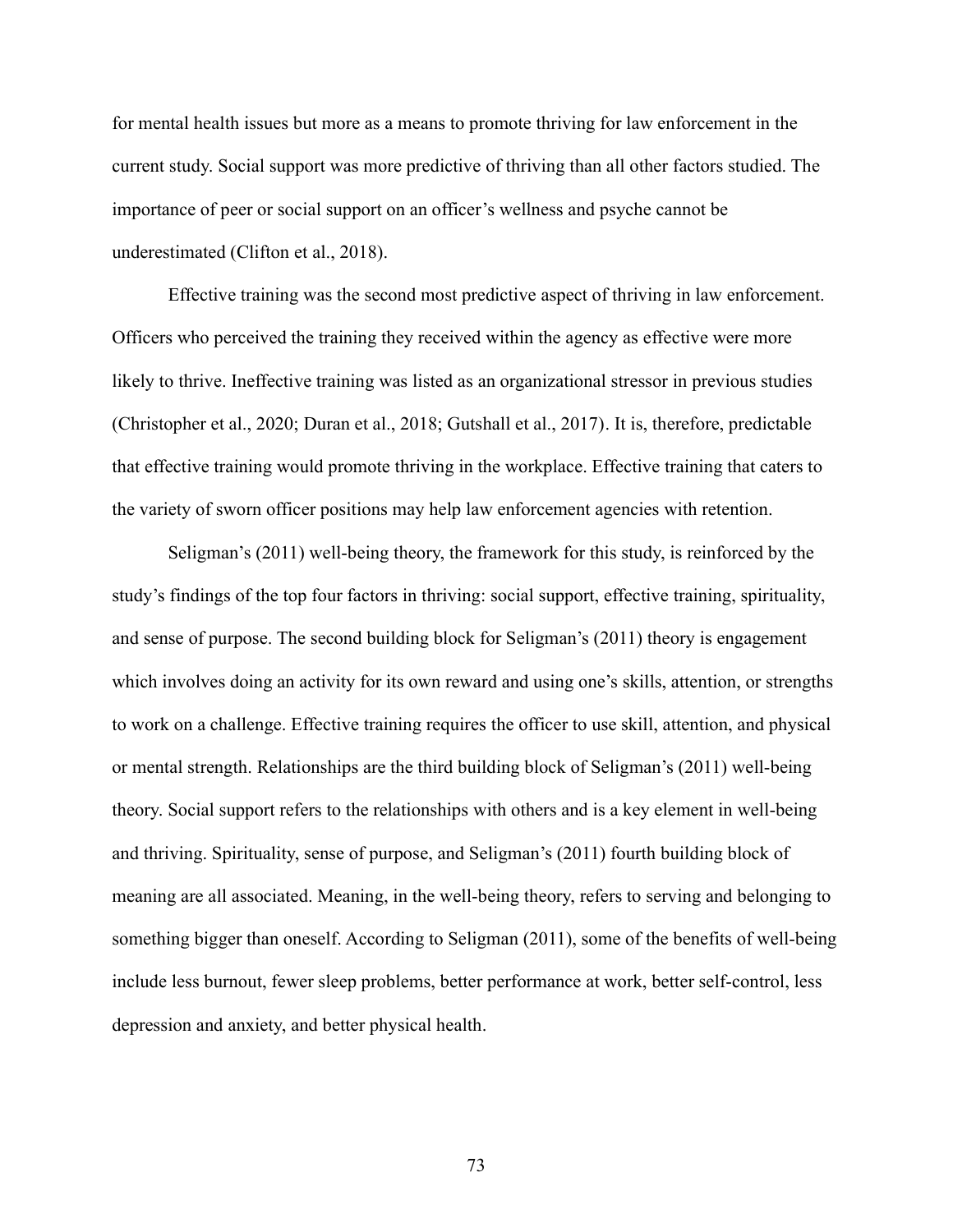#### Research Question 4

Considering the two dimensions of thriving identified in the study, which is most predictive of study participant perceptions of overall thriving? The multiple linear regression (MLR) statistical technique was used to address the predictive viability of the two independent variables, professional thriving and personal thriving, represented in the model. Both professional and personal thriving were found to be statistically significant. Personal thriving was found to be slightly more robust  $(B = 0.22)$  than professional thriving  $(B = 0.17)$ .

It is not unexpected, in this current social and political climate with community calls for police defunding and public backlash against law enforcement, that law enforcement officers may find themselves thriving more in their personal lives rather than the workplace (Marier & Moule Jr., 2019). Police officers still must cope with constant workplace stressors and burnout (Gordijn et al., 2017). It is worth noting, despite current hardships for law enforcement, both personal and professional thriving were statistically significant. As mentioned previously, thriving for law enforcement is not a guarantee in certain areas of the nation such as Missouri or Washington states where open hostility for police has led to low officer morale and disengagement (Marier & Moule Jr., 2019). The current study vitally illustrates that thriving is feasible for law enforcement officers.

#### Study Limitations

Law enforcement officers perceive themselves as thriving, both personally and professionally. Despite the positive results achieved in the study, some limitations were evident in conducting the study. The current study was only conducted with one large local county agency in the State of Florida. No state or federal agencies were involved nor were any smaller local agencies, and while civil unrest and calls for police defunding have occurred throughout the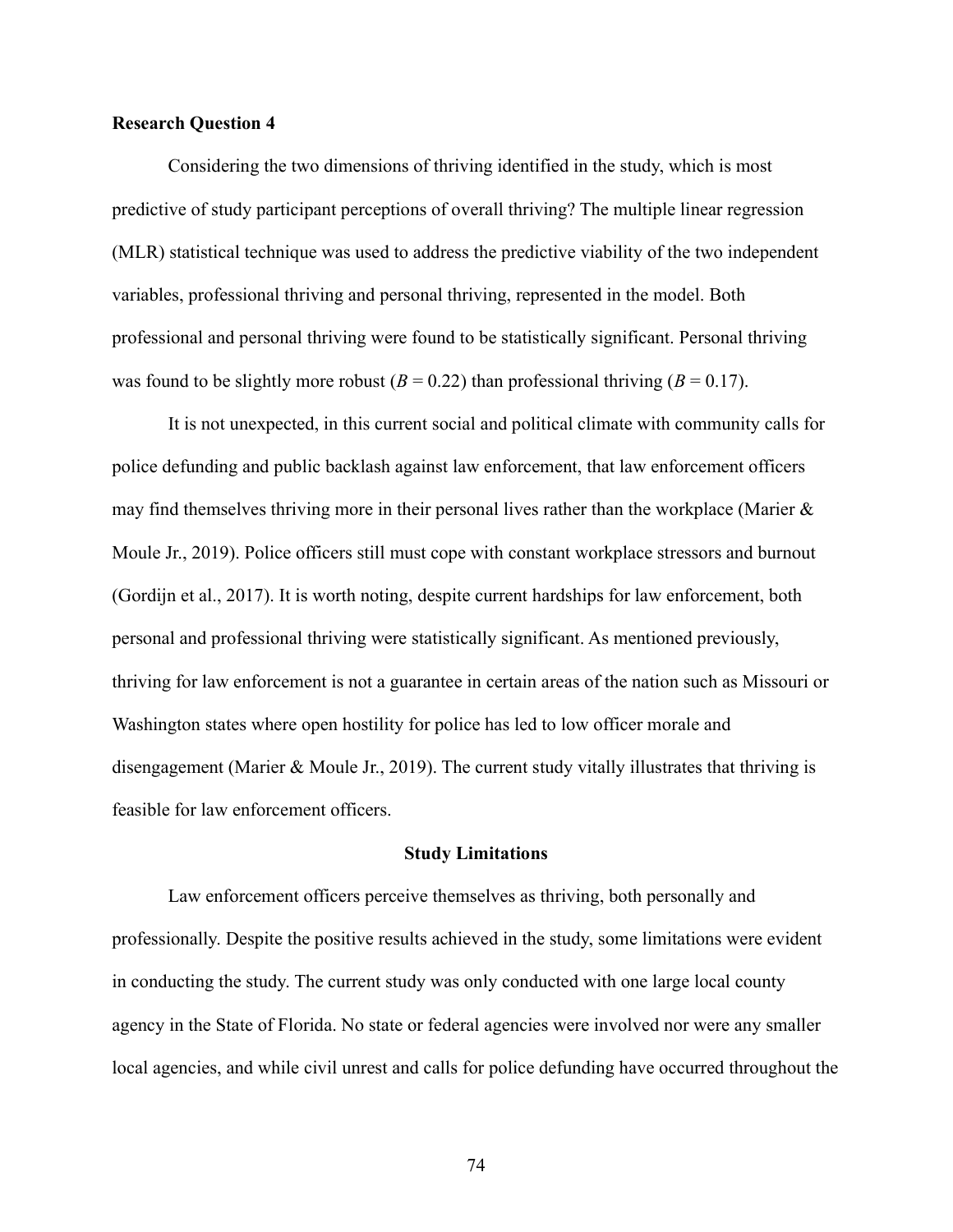country, the same issues do not plague the area where the study was conducted (Berlatsky, 2020). The agency used in the study has strong community support, has not had any layoffs or reduction of police forces, and has experienced no major protests or riots regarding police brutality or maleficence. Other law enforcement officers in the United States may have a much different outlook regarding thriving in the workplace due to the current political and social climate. This study also only looked at certain demographics. Race, age, specialized training, and officer rank were not considered. As a result, the generalization of the study's findings is limited to the population from which was accessed.

The study was also delimited to a quantitative, non-experimental research design. Although the design and methodology provided the opportunity to gather a significant amount of data on the study's topic, the information achieved was rigid and fixed considering the closed structured nature of the Likert-type research instrument that was used to secure participant perceptions on the study's topic. The non-experimental research design approach was, moreover, limiting in terms of generalizability of study findings.

## Implications for Future Practice

Law enforcement agencies striving to recruit and retain officers might view this study as a tool to promote a greater degree of understanding as to what areas are most important for thriving to occur. Since the dimensions of social support and effective training were the most prominent predictors of overall thriving in the study, law enforcement agencies may want to concentrate more resources on those areas. Encouraging officers, both new and veteran, to adopt a strong social support network is key to thriving in law enforcement. Law enforcement agencies can also set up activities to promote social support including family days, team building exercises, and outside-of-work activities that promote healthy social interaction.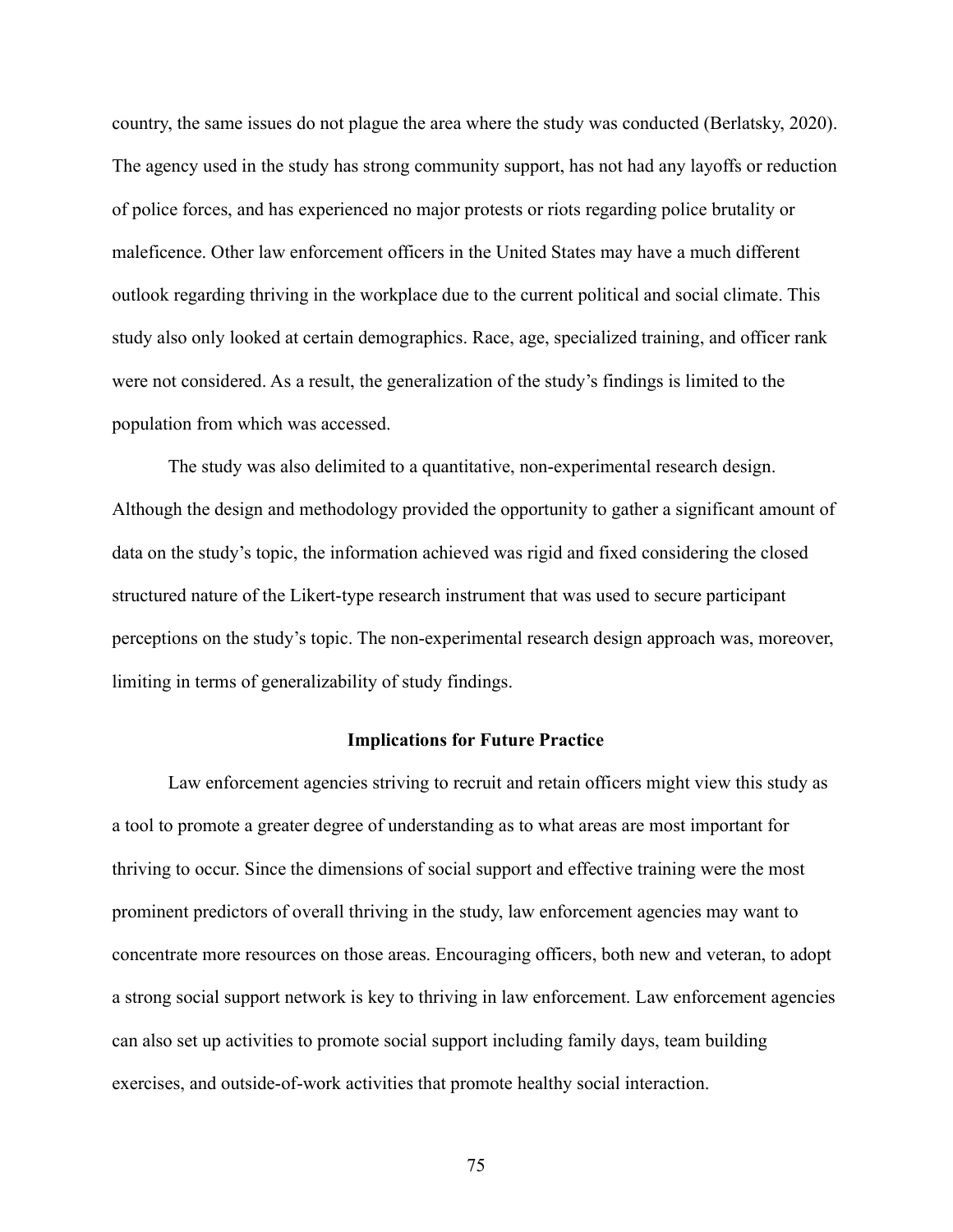Effective training was the other prominent predictor of thriving in law enforcement officers. Many ways exist for law enforcement agencies to use effective training to promote thriving. Agencies may seek to enlist outside training vendors who specialize in topics important to officers. The training topics should be diverse to reach as many officers as possible. Firearms training, driving tactics, narcotics detection, management practices, mental health, and canine handling are some examples of training from outside vendors which may benefit officers. Sending officers to training, conferences, and symposiums outside of the agency may prove to be more effective and can lead to thriving. Training on relevant topics can benefit officers and promote interaction with peers within the officers' own agency and outside agencies. Social support and effective training can concurrently lead to thriving for law enforcement officers. Law enforcement agencies need to consider budgeting for training. In-house training may not be a budgetary issue; however, bringing in outside vendors or sending officers to training courses outside of the agency may be cost prohibitive without a substantial budget. An agency willing to invest in its officers will see a return on that investment as officers continue to thrive in the workplace.

#### Recommendations for Future Research

This study was delimited one large local law enforcement agency in the State of Florida. Future studies should be expanded to other agencies in the State of Florida and eventually throughout the United States. Future studies might be designed to include smaller police agencies as well as state and federal agencies. This study was conducted with an agency that currently has a strong, respected leader, community support, and no calls for defunding the police. Considerations should be made to conduct studies on those agencies who do not have the same community support or may be currently working through the defunding process.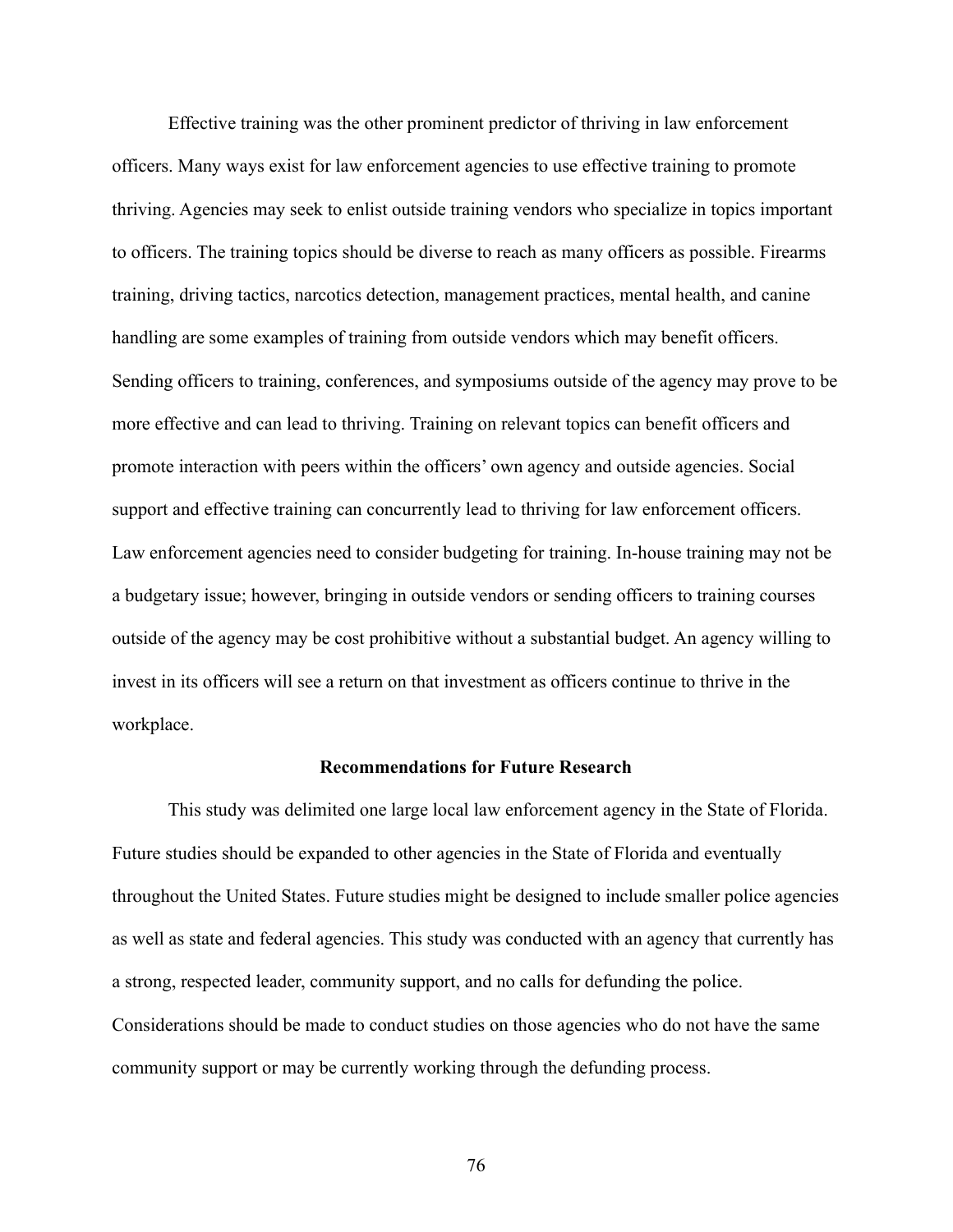Seven factors of thriving for law enforcement were identified: sense of purpose, social support, spirituality, administrative support, maintaining physical health, effective training, and officer resilience (Baker et al., 2020; Charles et al., 2014; Christopher et al., 2020; Clifton et al., 2018; Gibbs, 2019; Greco & Fischetti, 2018; Prysmakova & Vandenabeele, 2020). However, other potential factors of thriving for law enforcement may exist. The four most prominent factors of thriving identified in the study, sense of purpose, spirituality, effective training, and social support, can also be studied more in-depth. The central focus of the study was to determine which factors promoted thriving in law enforcement but did not concentrate specifically on any one factor. Future studies can also include expanded demographics: age, race, officer rank, prior law enforcement or military experience, and specialized training such as Special Weapons and Tactics (SWAT) were not considered in this study.

Future studies might also be conducted in a more qualitative or mixed-methods approach. The current study was purposely delimited to a quantitative research design approach, but adding a qualitative dimension to the quantitative framework would add depth and richness to information achieved on the topic.

#### **Conclusion**

Law enforcement is a demanding and stressful job and recruiting and retaining officers is becoming even more difficult (Police Executive Research Forum, 2019). Knowing the factors which allow an officer to thrive in the workplace may mitigate the stressors and increase recruitment and retention. Research on the factors of thriving for law enforcement officers was conducted in this study. The results of the study indicated participant law enforcement officers are thriving personally and in the workplace, regardless of gender, current job assignment, years on the job, and level of education. Social support and effective training were the most prominent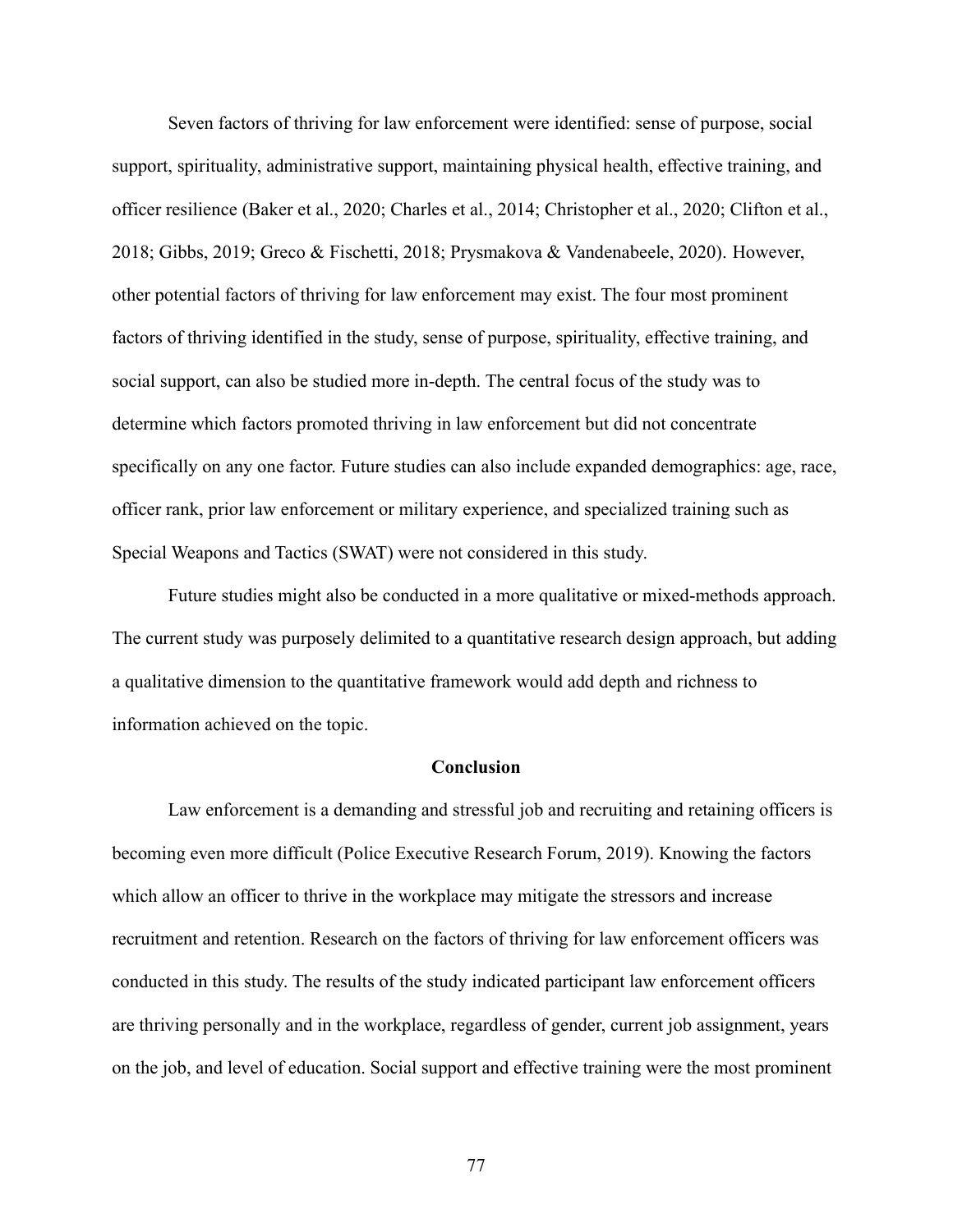predictors of overall thriving. Law enforcement agencies seeking to improve their recruitment and retention rates should concentrate on offering effective training and encourage social support for officers. The findings of the study would appear to contribute to the body of knowledge related to law enforcement officers and thriving.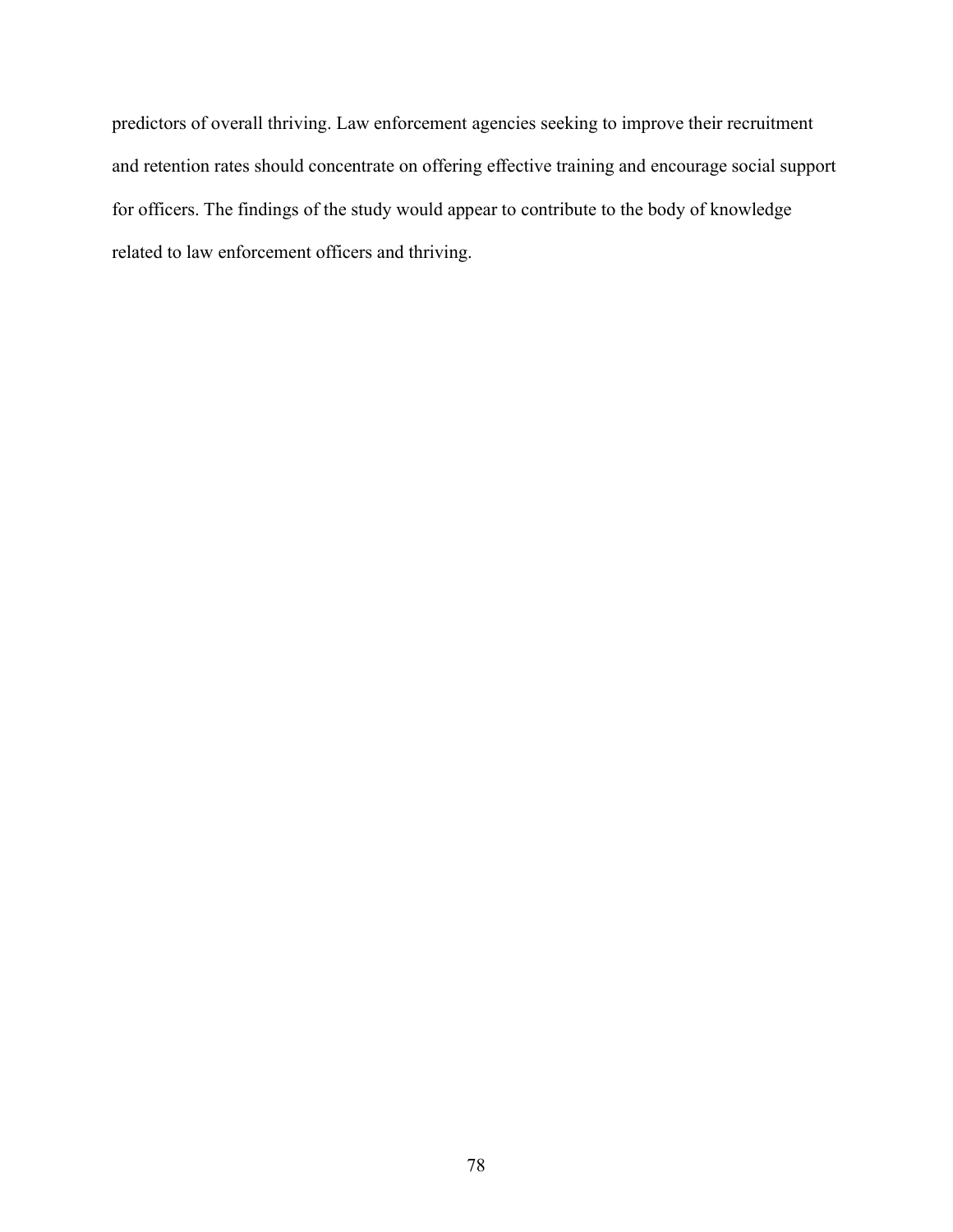#### References

- Austin, D. S. (2018). Positive legal education: Flourishing law students and thriving law schools. Maryland Law Review, 77(3), 649–711.
- Baker, L. D., Berghoff, C. R., Kuo, J. L., & Quevillon, R. P. (2020). Associations of police officer health behaviors and subjective well-being: The role of psychological flexibility. European Journal of Health Psychology, 27(3), 98–108. https://doi.org/10.1027/2512- 8442/a000055
- Barao, L. M. (2018). Examining gendered experiences in policing: From application to retirement (Publication No. 10927980) [Doctoral dissertation, Northeastern University]. ProQuest Dissertations and Theses Global.
- Berlatsky, N. (2020). Defund the police, then defund the military. *Foreign Policy*, 237, 14–15.
- Birch, P., Vickers, M. H., Kennedy, M., & Galovic, S. (2017). Wellbeing, occupational justice and police practice: An 'affirming environment'? Police Practice & Research, 18(1), 26– 36. https://doi.org/10.1080/15614263.2016.1205985
- Bouckaert, L., & Zsolnai, L. (2012). Spirituality and business: An interdisciplinary overview. Society and Economy, 34(3), 489–514. https://doi.org/10.1556/SocEc.34.2012.3.8
- Can, S. H., Holt, W., & Hendy, H. M. (2016). Patrol Officer Job Satisfaction Scale (POJSS). Policing: An International Journal, 39(4), 710–722. https://doi.org/10.1108/PIJPSM-11-2015-0129
- Cain, N. (2020). The present and future law enforcement workforce: A generational comparison of motivators for entering and remaining in the profession (Publication No. 27956556) [Doctoral dissertation, Southeastern University]. ProQuest Dissertations and Theses Global.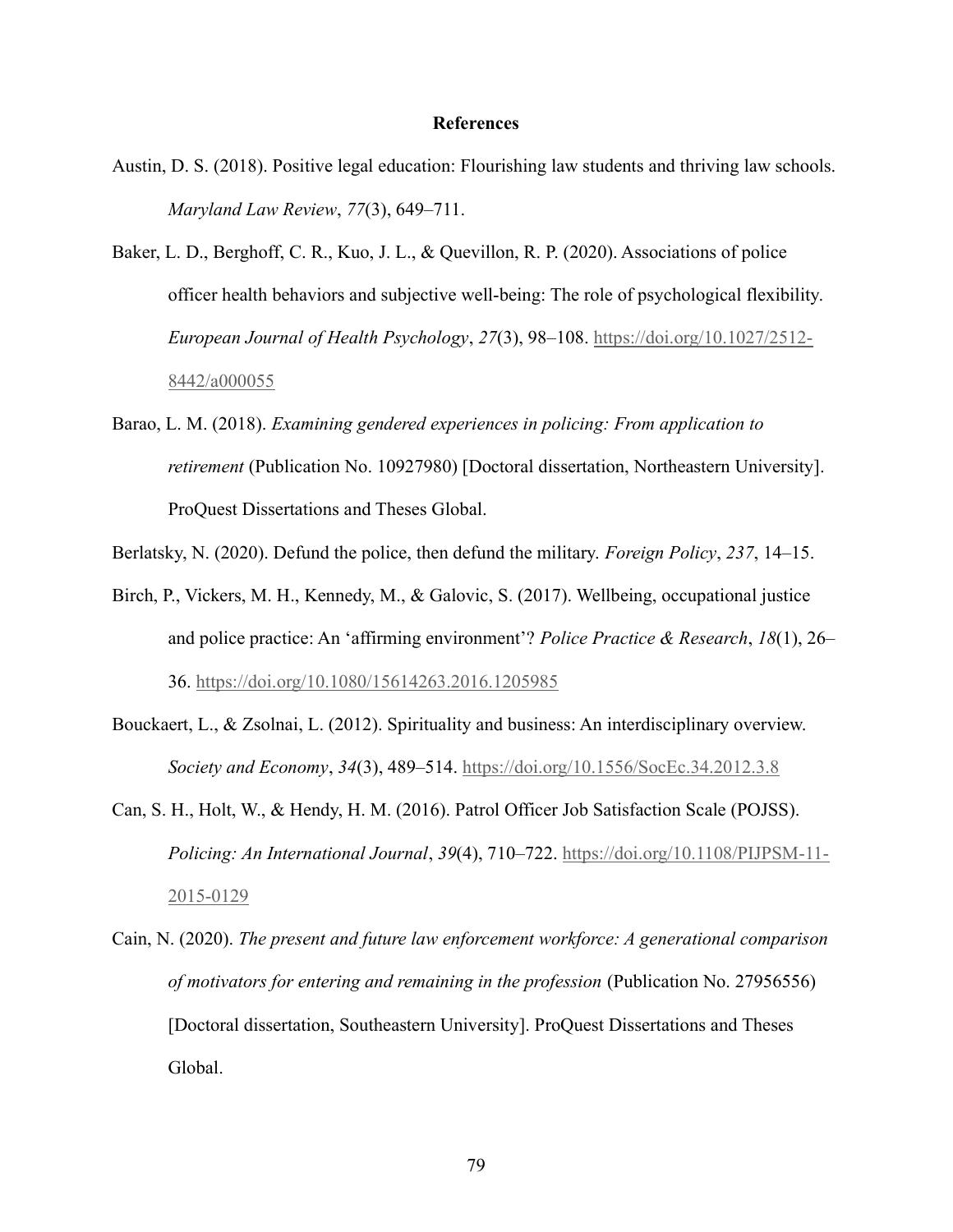- Charles, G. L., Travis, F., & Smith, J. (2014). Policing and spirituality: Their impact on brain integration and consciousness. Journal of Management, Spirituality & Religion,  $11(3)$ , 230–244. https://doi.org/10.1080/14766086.2014.887479
- Christopher, M., Bowen, S., & Witkiewitz, K. (2020). Mindfulness-based resilience training for aggression, stress and health in law enforcement officers: Study protocol for a multisite, randomized, single-blind clinical feasibility trial. Trials,  $2I(1)$ ,  $1-12$ .

https://doi.org/10.1186/s13063-020-4165-y

- Clifton, S., Torres, J., & Hawdon, J. (2018). Whatever gets you through the night: Officer coping strategies after the high-profile line of duty deaths in Dallas and Baton Rouge. American Journal of Criminal Justice, 43(4), 871–885. https://doi.org/10.1007/s12103-018-9437-7
- Cohen, J. (1988). Statistical power analysis for the behavioral sciences ( $2<sup>nd</sup>$  ed.). Lawrence Erlbaum Associates, Publishers.
- Cortina, J. M. (1993). What is coefficient alpha? An examination of theory and applications. Journal of Applied Psychology, 78(1), 98-104. https://doi.org/10.1037/0021-9010.78.1.98
- Crippen, C. M. (2018). Effects of occupational stress on decision-making style in law enforcement officers (Publication No. 10826314) [Doctoral dissertation, Walden University]. ProQuest Dissertations and Theses Global.
- Davies, T. (2017). 13 steps to building a thriving therapy business. Co-Kinetic Journal, 73, 41– 48.
- Dimitrova, M. (2020). Of discovery and dread: The importance of work challenges for international business travelers' thriving and global role turnover intentions. Journal of Organizational Behavior, 41(4), 369–383. https://doi.org/10.1002/job.2430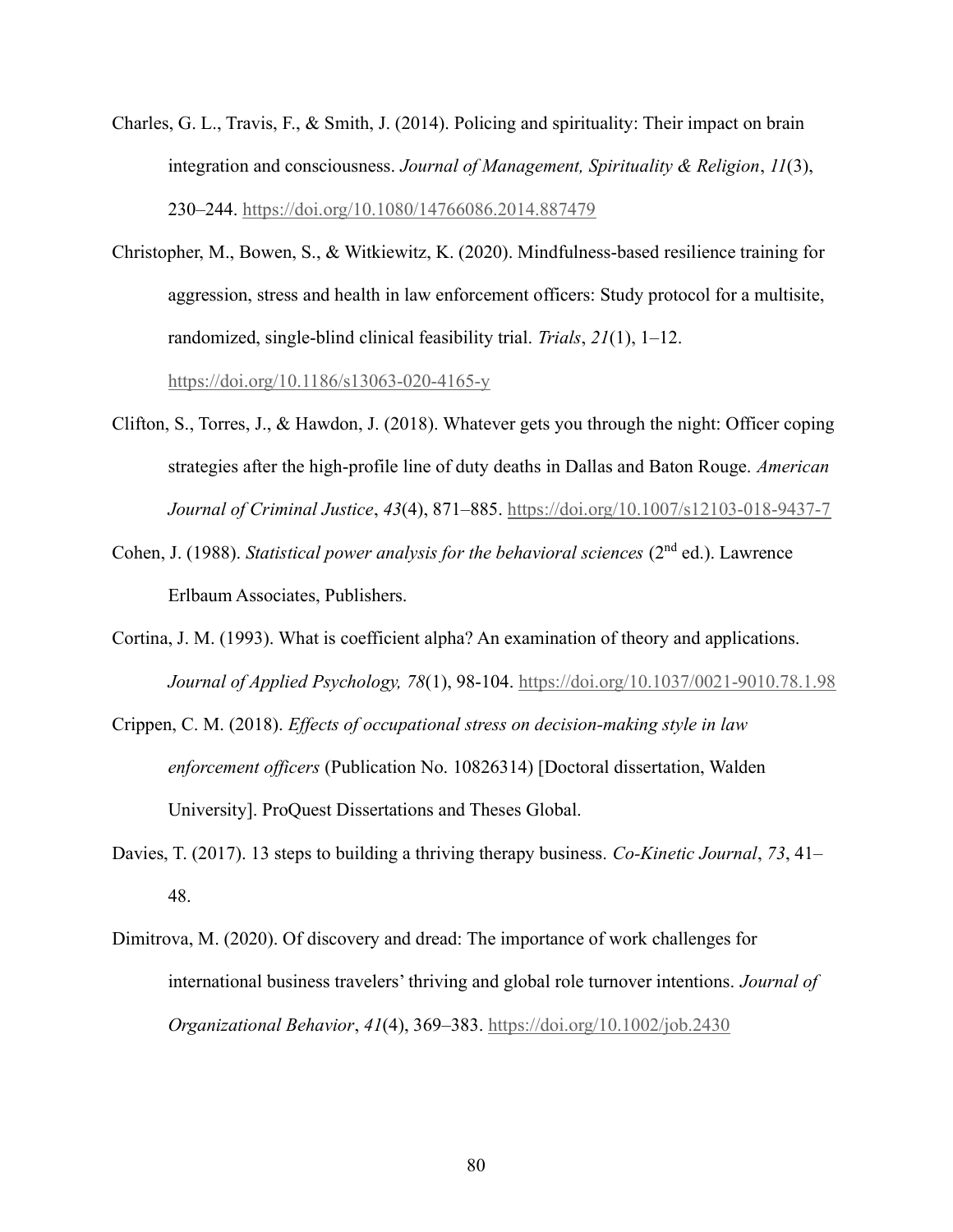- Duran, F., Woodhams, J., & Bishopp, D. (2018). An interview study of the experiences of police officers in regard to psychological contract and wellbeing. Journal of Police and Criminal Psychology, 34(2), 184–198. https://doi.org/10.1007/s11896-018-9275-z
- Escamilla, J. (2017). To protect and also serve: Emotional intelligence in police officers (Publication No. 10644459) [Doctoral dissertation, University of Illinois at Chicago]. ProQuest Dissertations and Theses Global.
- Feldman, T. R., Carlson, C. L., Rice, L. K., Kruse, M. I., Beevers, C. G., Telch, M. J., & Josephs, R. A. (2020). Factors predicting the development of psychopathology among first responders: A prospective, longitudinal study. Psychological Trauma: Theory, Research, Practice, and Policy, 13(1), 75–83. https://doi.org/10.1037/tra0000957
- Field, A. (2018). Discovering statistics using IBM SPSS statistics. SAGE Publications, Inc. https://uk.sagepub.com/en-gb/eur/discovering-statistics-using-ibm-spssstatistics/book257672
- Forbes, J. (2018). Thriving, not just surviving: Well-being in emergency medicine. Emergency Medicine Australasia, 30(2), 266–269. https://doi.org/10.1111/1742-6723.12955
- George, D. & Mallery, P. (2020). IBM SPSS Statistics 26 step by step: A simple guide and  $reference (16<sup>th</sup> ed.).$  Routledge. https://doi.org/10.4324/9780429056765
- Gibbs, J. C. (2019). Diversifying the police applicant pool: Motivations of women and minority candidates seeking police employment. Criminal Justice Studies, 32(3), 207–221. https://doi.org/10.1080/1478601X.2019.1579717
- Gordijn, E. H., Vacher, L., & Kuppens, T. (2017). "To serve and protect" when expecting to be seen negatively: The relation between police officers' contact with citizens, meta-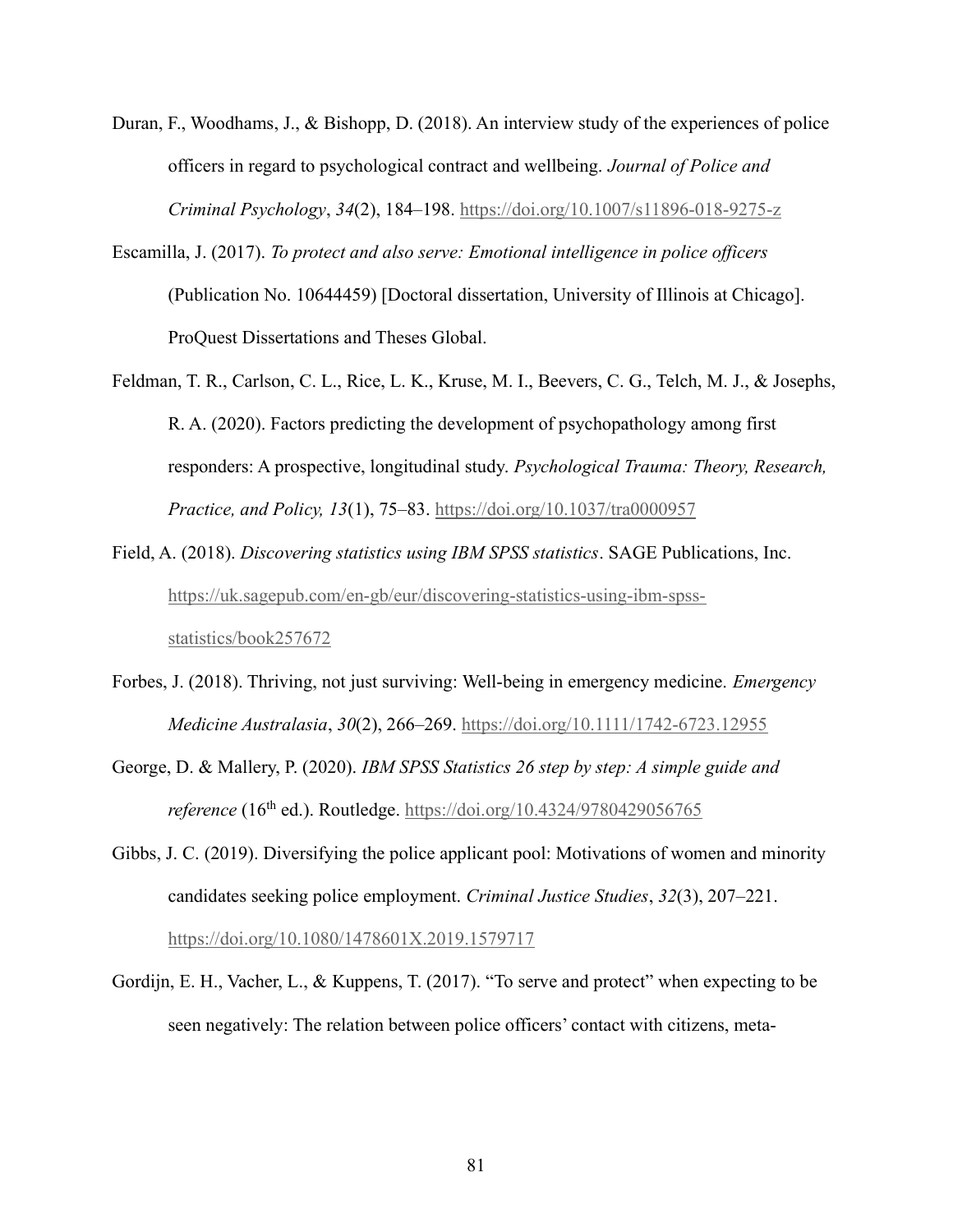stereotyping, and work-related well-being. Journal of Community & Applied Social Psychology, 27(3), 253–268. https://doi.org/10.1002/casp.2310

- Greco, G., & Fischetti, F. (2018). Physical, technical and tactical training and stress management in law enforcement. Journal of Physical Education & Sport, 18(2), 555–560.
- Gutshall, C. L., Hampton, D. P., Sebetan, I. M., Stein, P. C., & Broxtermann, T. J. (2017). The effects of occupational stress on cognitive performance in police officers. Police Practice  $\&$  Research, 18(5), 463–477. https://doi.org/10.1080/15614263.2017.1288120
- Hayes, J. (2017). Police and psychological well-being: Assessing police officer well-being using the flourishing scale (Publication No. 10983880) [Doctoral dissertation, The Wright Institute]. ProQuest Dissertations and Theses Global.
- Herzberg, F. (1968). One more time: How do you motivate employees? Harvard Business *Review*,  $46(1)$ , 53–62.
- Herzberg's two-factor theory of motivation. (2017, May 15). Human Business. http://www.humanbusiness.eu/herzberg-two-factor-theory-of-motivation/
- Hesketh, I., Cooper, C. L., & Ivy, J. (2016). Wellbeing and engagement in policing: The key to unlocking discretionary effort? *Policing*, 11(1), 62–73. https://doi.org/10.1093/police/paw021
- Hyland, S. (2018). Full-time employees in law enforcement agencies, 1997-2016. Bureau of Justice Statistics, 7. https://www.bjs.gov/content/pub/pdf/ftelea9716.pdf
- Ramey, S., & Markovic, J. (2016). Improving officer resiliency to stress and associated health outcomes. Community Policing Dispatch, 9(9). https://cops.usdoj.gov/html/dispatch/09- 2016/improving officer health.asp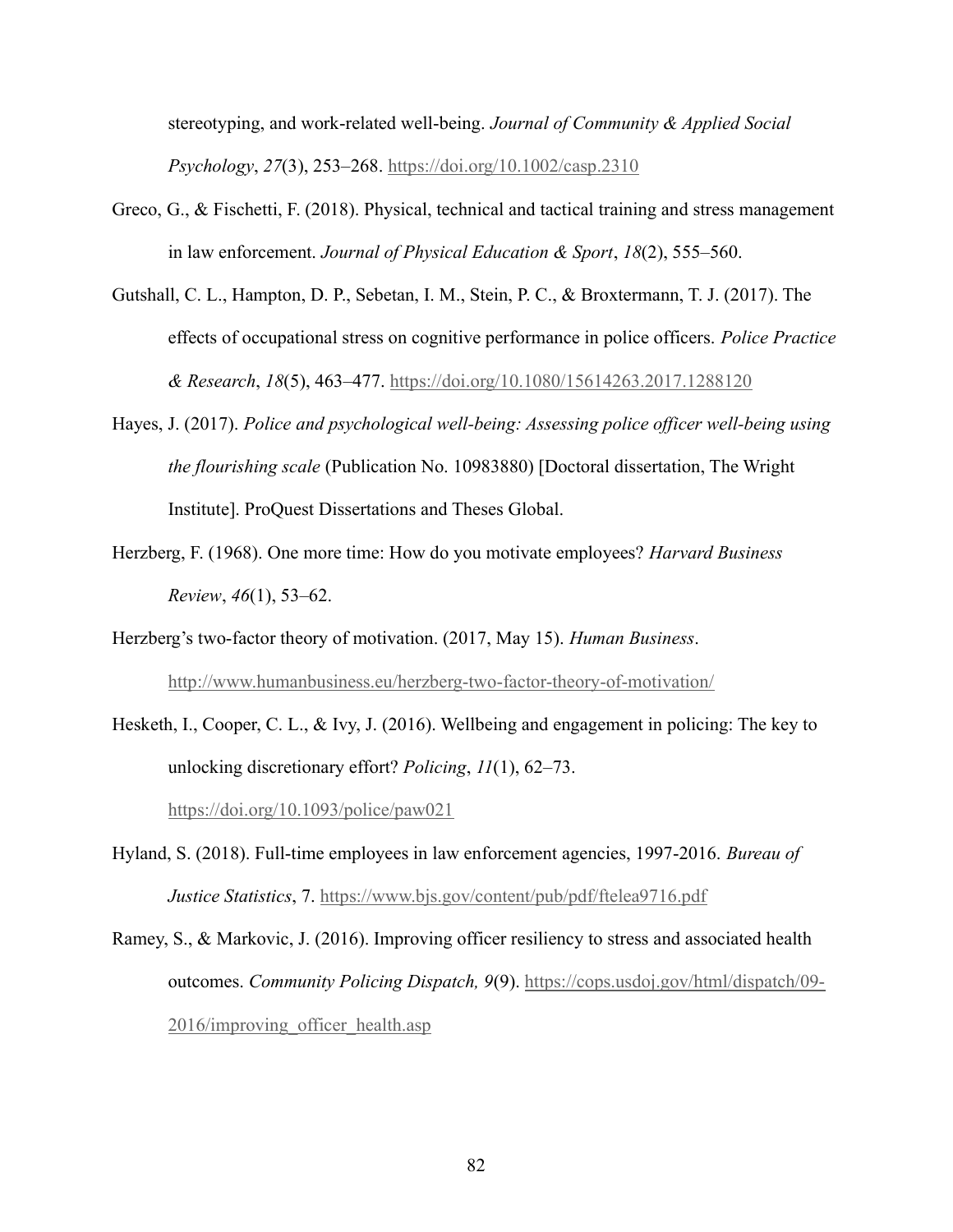- Kirschman, E., Kamena, M., & Fay, J. (2014). Counseling Cops: What Clinicians Need to Know. The Guilford Press.
- Kun, A., Balogh, P., & Krasz, K. G. (2016). Development of the work-related well-being questionnaire based on Seligman's PERMA model. Periodica Polytechnica Social and Management Sciences, 25(1), 56–63. https://doi.org/10.3311/PPso.9326
- Lechette, Z. J. (2018). Job satisfaction, organizational stress and use of force attitudes among patrol officers in North Carolina (Publication No. 13421945) [Doctoral dissertation, Nova Southeastern University]. ProQuest Dissertations and Theses Global.
- Linos, E. (2018). More Than Public Service: A Field experiment on job advertisements and diversity in the police. Journal of Public Administration Research & Theory,  $28(1)$ , 67– 85. https://doi.org/10.1093/jopart/mux032
- Malmin, M. (2013). Warrior culture, spirituality, and prayer. Journal of Religion & Health,  $52(3)$ , 740–758. https://doi.org/10.1007/s10943-013-9690-5
- Marier, C. J., & Moule Jr., R. K. (2019). Feeling blue: Officer perceptions of public antipathy predict police occupational norms. American Journal of Criminal Justice, 44(5), 836– 857. https://doi.org/10.1007/s12103-018-9459-1
- Maslow, A. H. (1943). A theory of human motivation. Psychological Review, 50(4), 370–396. https://doi.org/10.1037/h0054346
- Moran, R. (2017, October 2). Workplace spirituality in law enforcement: A content analysis of the literature. Journal of Management, Spirituality & Religion, 14(4), 343–364. https://doi.org/10.1080/14766086.2017.1376287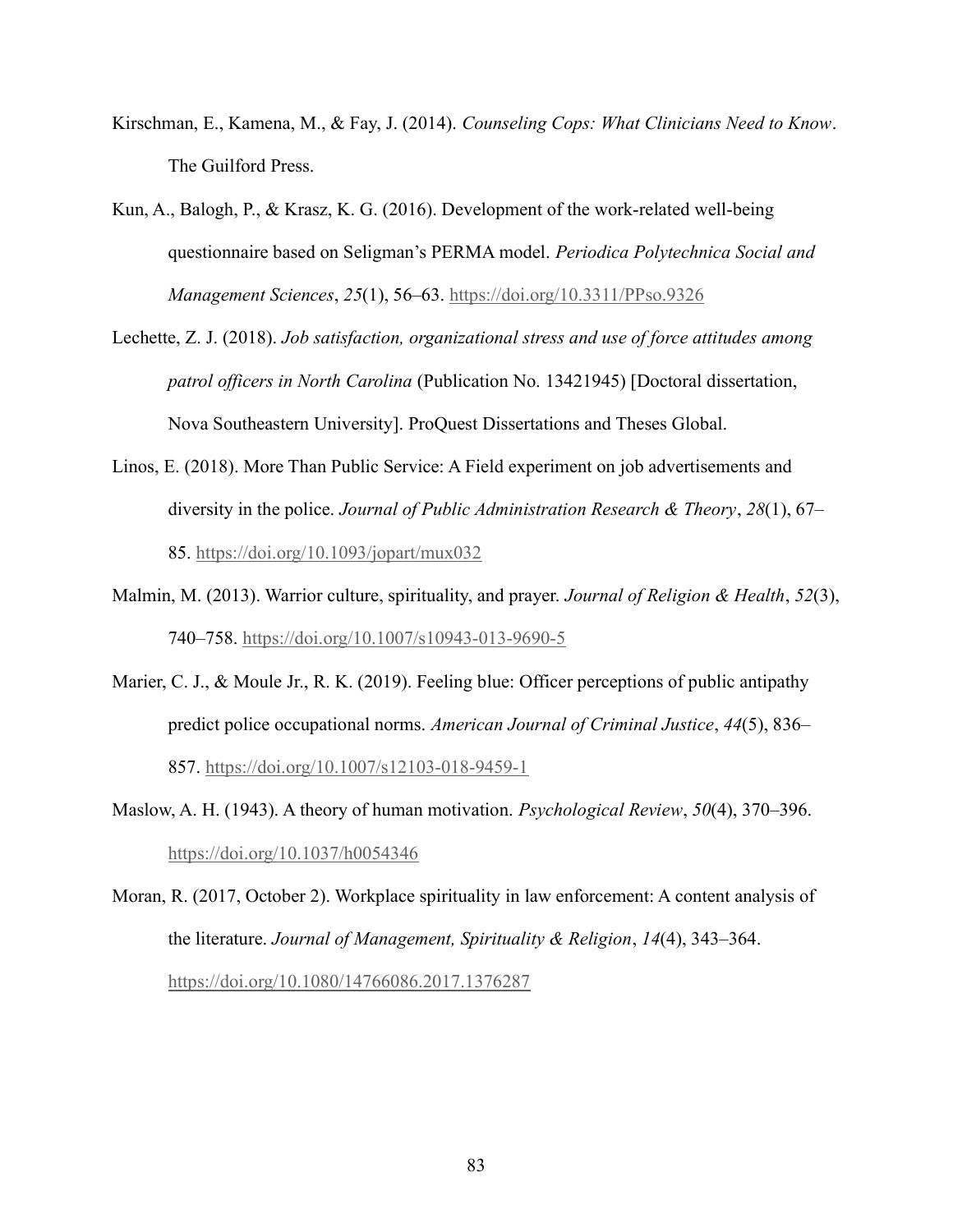- Morin, R., Parker, K., Stepler, R., & Mercer, A. (2017, January 11). What police think about their jobs. Pew Research Center's Social & Demographic Trends Project. https://www.pewsocialtrends.org/2017/01/11/behind-the-badge/
- Newman, D. A. (2014, September 26). Missing data: Five practical guidelines. Organizational Research Methods, 17(4): 372-411. https://doi.org/10.1177/1094428114548590
- $PERMA^{TM}$  Theory of Well-Being and  $PERMA^{TM}$  Workshops: Positive Psychology Center. (2020). Penn Arts & Sciences. https://ppc.sas.upenn.edu/learn-more/perma-theory-well-beingand-perma-workshops

Pietrzak, R. H., Johnson, D. C., Goldstein, M. B., Malley, J. C., & Southwick, S. M. (2009). Psychological resilience and postdeployment social support protect against traumatic stress and depressive symptoms in soldiers returning from Operations Enduring Freedom and Iraqi Freedom. Depression & Anxiety (1091-4269), 26(8), 745–751.

https://doi.org/10.1002/da.20558

Pokhariyal, G. P. (2020). Importance of spirituality and happiness at the workplace. International Journal on World Peace, 37(3), 65–73.

Police and sheriff's patrol officers. (2019, May). U.S. Bureau of Labor Statistics. https://www.bls.gov/oes/current/oes333051.htm#(1)

Police Executive Research Forum. (2019). The workforce crisis, and what police agencies are doing about it. Police Executive Research Forum.

https://www.policeforum.org/assets/WorkforceCrisis.pdf

Prati, G., & Pietrantoni, L. (2010). The relation of perceived and received social support to mental health among first responders: A meta-analytic review. Journal of Community Psychology, 38(3), 403–417. https://doi.org/10.1002/jcop.20371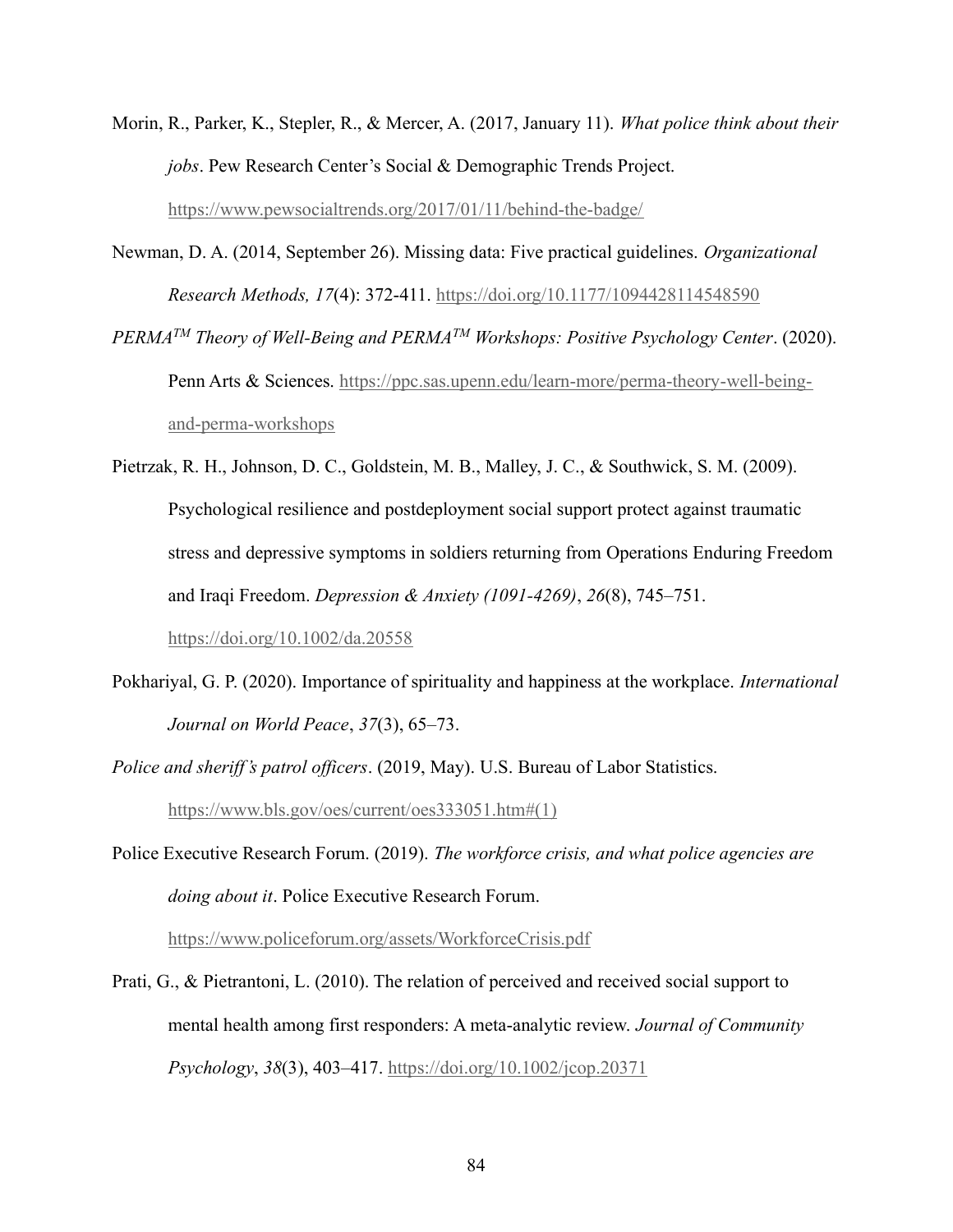- Prysmakova, P., & Vandenabeele, W. (2020). Enjoying police duties: Public service motivation and job satisfaction. Journal of Police and Criminal Psychology, 35(3), 304–317. https://doi.org/10.1007/s11896-019-09324-7
- Quesada, R. (2017). Shades of brown and blue: Understanding Latino police officers (Publication No. 10608510) [Doctoral dissertation, Grand Canyon University]. ProQuest Dissertations and Theses Global.
- Ramos, U. S. (2019). The impact of police officer's education level on citizen perceptions of procedural justice (Publication No. 13881711) [Doctoral dissertation, St. Thomas University]. ProQuest Dissertations and Theses Global.
- Robinson, L. R. (2019). Police officers' perceptions of spirituality for managing occupational stress and job performance (Publication No. 13880722) [Doctoral dissertation, Walden University]. ProQuest Dissertations and Theses Global.
- Ron Desantis: 46<sup>th</sup> Governor of Florida. (2021, November 29). Governor Ron DeSantis proposes sweeping pay increases for state law enforcement officers, \$1,000 bonuses for first responders and \$5,000 to support state and local level recruitment efforts [Press release]. https://www.flgov.com/2021/11/29/governor-ron-desantis-proposes-sweeping-payincreases-for-state-law-enforcement-officers-1000-bonuses-for-first-responders-and-5000-to-support-state-and-local-level-recruitment-efforts/
- Santa Maria, A., Wolter, C., Gusy, B., Kleiber, D., & Renneberg, B. (2019). The impact of health-oriented leadership on police officers' physical health, burnout, depression and well-being. Policing: A Journal of Policy and Practice, 13(2), 186–200. https://doi.org/10.1093/police/pay067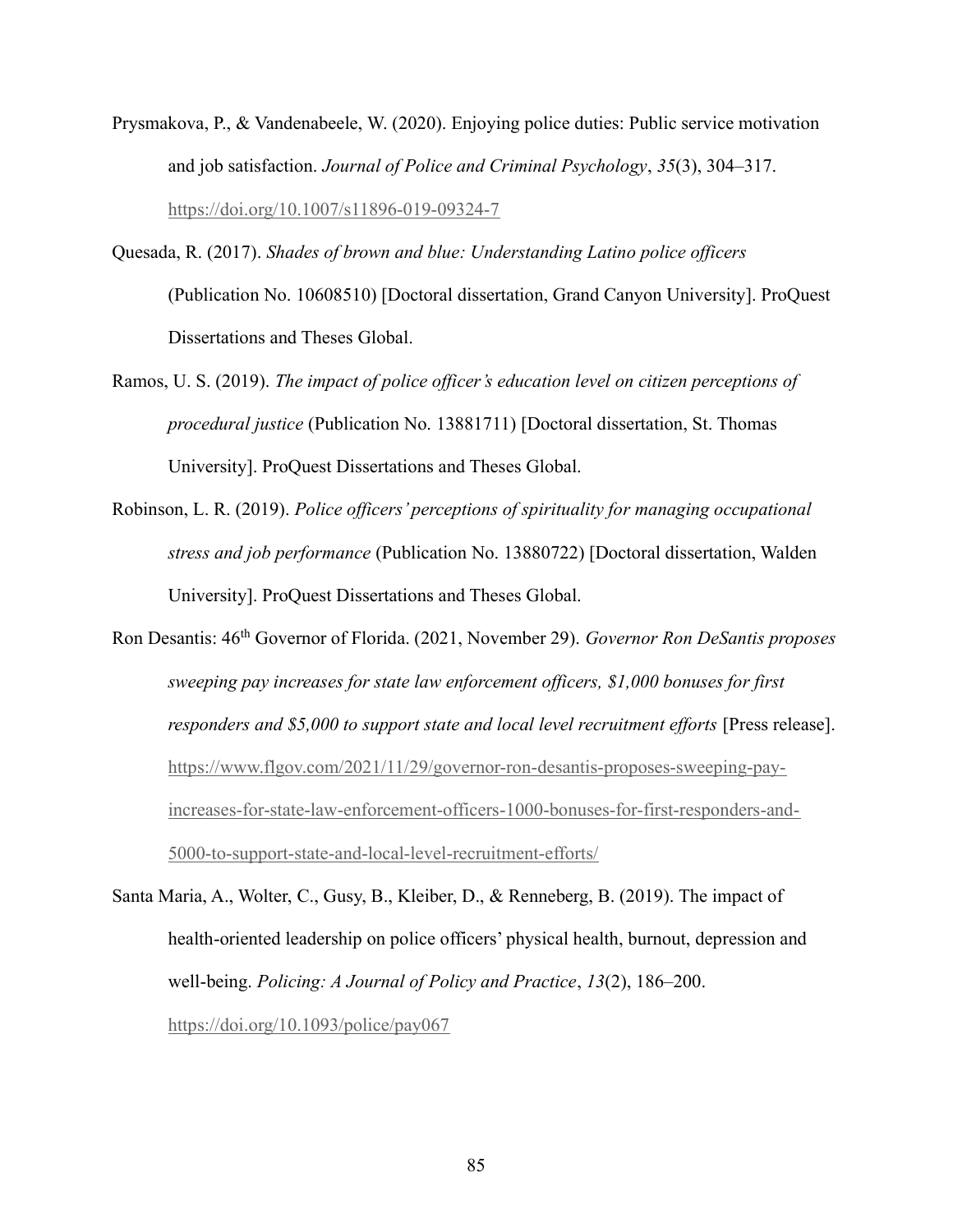- Santini, Z. I., Koyanagi, A., Tyrovolas, S., Mason, C., & Haro, J. M. (2015). The association between social relationships and depression: A systematic review. Journal of Affective Disorders, 175, 53(13). http://dx.doi.org.seu.idm.oclc.org/10.1016/j.jad.2014.12.049
- Schaible, L. M., & Six, M. (2016). Emotional strategies of police and their varying consequences for burnout. Police Quarterly, 19(1), 3–31. https://doi.org/10.1177/1098611115604448
- Schreiner, L. A. (2018). Thriving in the second year of college: Pathways to success. New Directions for Higher Education, 2018(183), 9–21. https://doi.org/10.1002/he.20289
- Schreiner, L. A., Pothoven, S., Nelson, D., & McIntosh, E. J. (2009). College student thriving: Predictors of success and retention. Paper presented at the Association for the Study of Higher Education, Vancouver, BC. https://www.thrivingincollege.org/presentations
- Seligman, M. E. P. (2011). Flourish: A visionary new understanding of happiness and well-being (1st ed.). Free Press.
- Souza, E. (2018). The perceptions of police officers toward a safer work environment, improved job performance and police services (Publication No. 10976008) [Doctoral dissertation, Capella University]. ProQuest Dissertations and Theses Global.
- Sawilowsky, S. S. (2009). New effect size rules of thumb. Journal of Modern Applied Statistical Methods, (8)2, 597-599. https://doi.org/10.22237/jmasm/1257035100
- Spreitzer, G., Sutcliffe, K., Dutton, J., Sonenshein, S., & Grant, A. M. (2005). A socially embedded model of thriving at work. Organization Science, 16(5), 537–549. https://doi.org/10.1287/orsc.1050.0153
- Stewart, C., Nodoushani, O., & Stumpf, J. (2018). Cultivating employees using Maslow's hierarchy of needs. Competition Forum, 16(2), 67–75.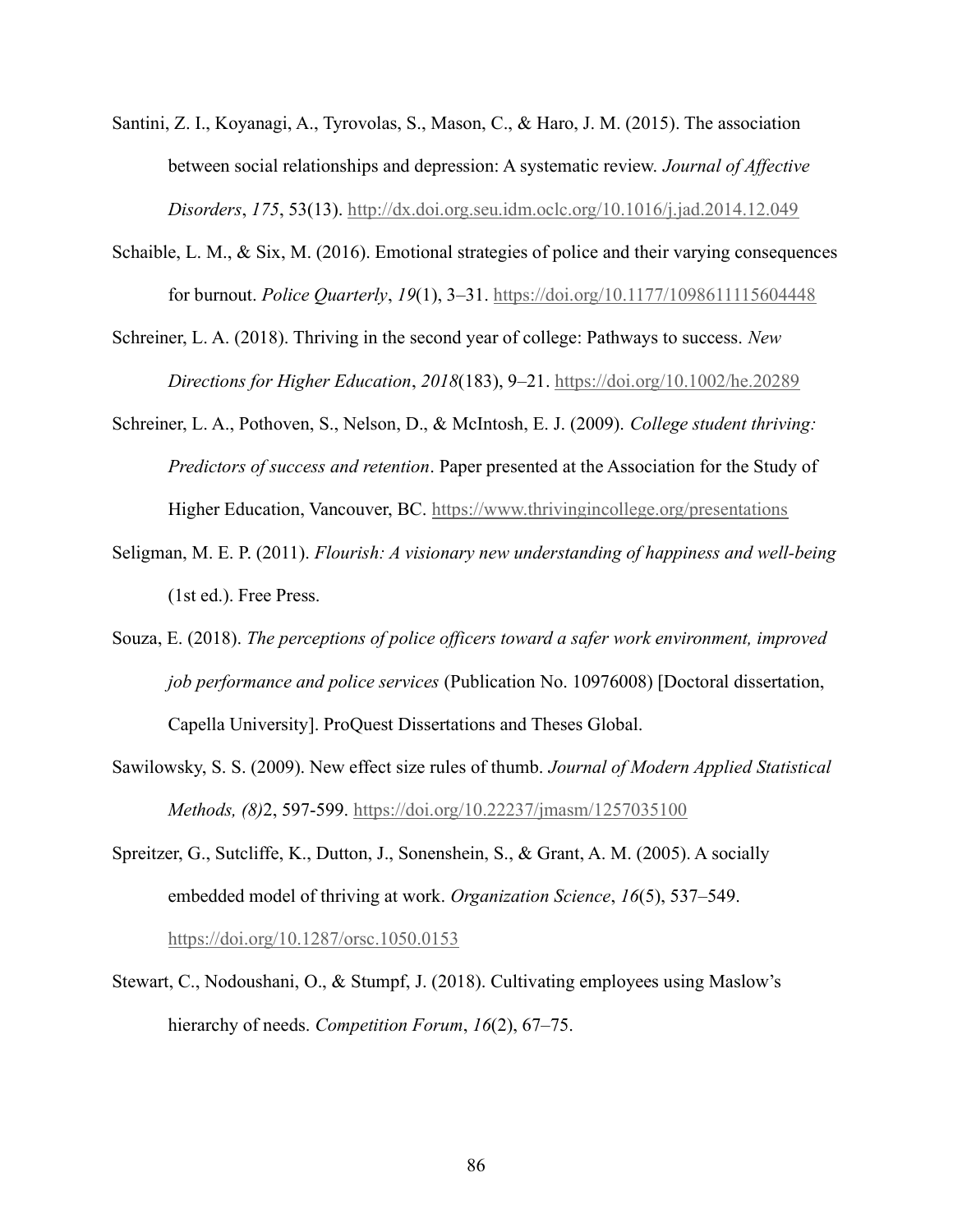- Thoen, M. A., Dodson, L. E., Manzo, G., Piña-Watson, B., & Trejos-Castillo, E. (2020). Agencyoffered and officer-utilized suicide prevention and wellness programs: A national study. Psychological Services, 17(2), 129–140. https://doi.org/10.1037/ser0000355
- Thoits, P. A. (2011). Mechanisms linking social ties and support to physical and mental health. Journal of Health and Social Behavior, 52(2), 145–161.

https://doi.org/10.1177/0022146510395592

- Two-factor theory of motivation—Hygiene and motivational factor. (2017, January 1). IEduNote.Com. https://www.iedunote.com/two-factor-theory
- U.S. Bureau of the Census. (1998). Current population reports, series P23 194. Population profile of the United States: 1997.

https://www2.census.gov/library/publications/1998/demographics/p23-194.pdf

U.S. Bureau of the Census. (2019). ACS demographic and house estimates. [Data set]. United States Census Bureau.

https://data.census.gov/cedsci/table?q=United%20States&g=0100000US&tid=ACSDP1 Y2019.DP05

- Vig, K. D., Mason, J. E., Carleton, R. N., Asmundson, G. J. G., Anderson, G. S., & Groll, D. (2020). Mental health and social support among public safety personnel. Occupational Medicine, 70(6), 427–433. https://doi.org/10.1093/occmed/kqaa129
- Wendt, S., Tuckey, M. R., & Prosser, B. (2011). Thriving, not just surviving, in emotionally demanding fields of practice. Health & Social Care in the Community, 19(3), 317–325. https://doi.org/10.1111/j.1365-2524.2010.00983.x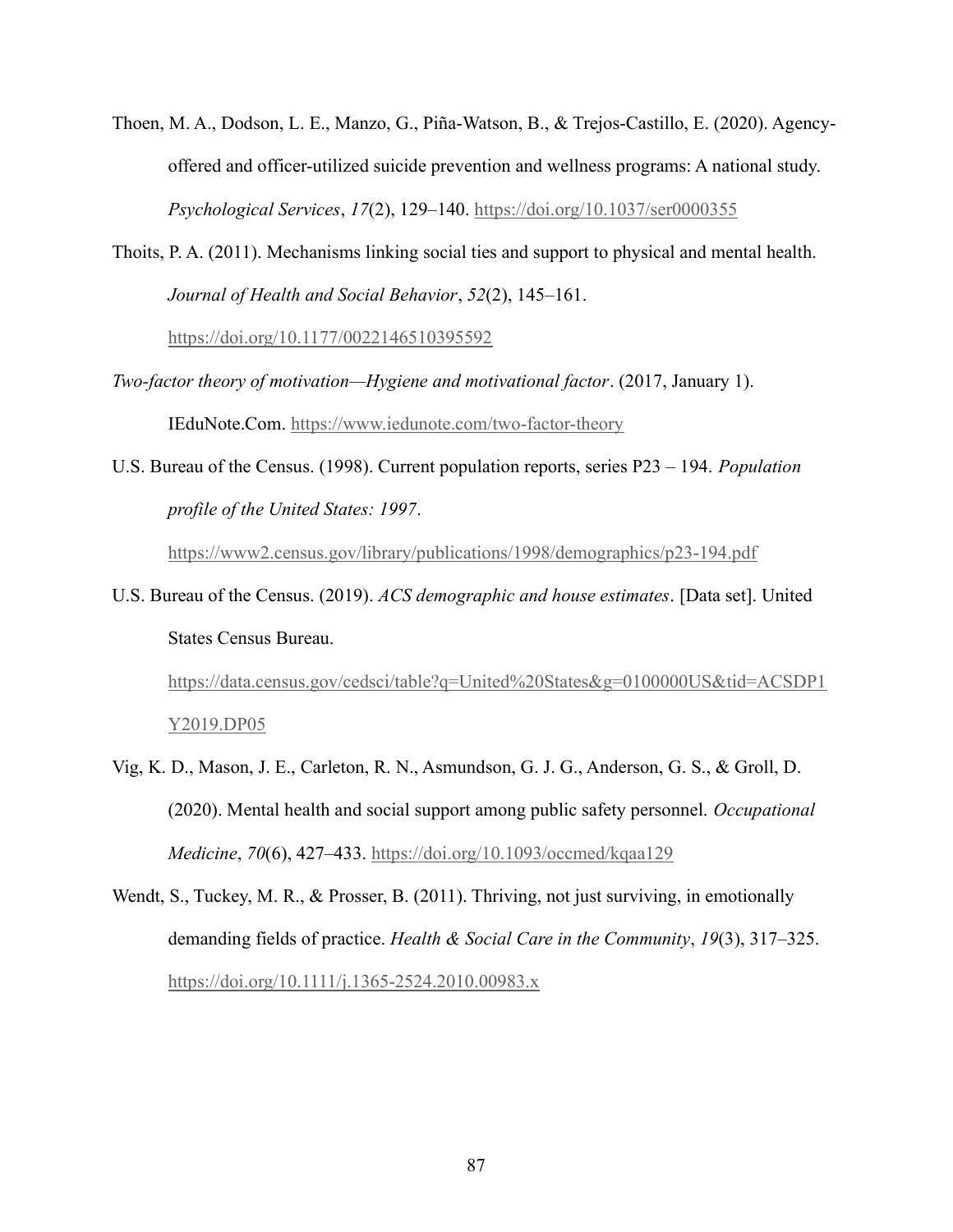- Winkel, A. F., Honart, A. W., Robinson, A., Jones, A., & Squires, A. (2018). Thriving in scrubs: A qualitative study of resident resilience. Reproductive Health, 15, 1–1. https://doi.org/10.1186/s12978-018-0489-4
- Wu, G. (2018). Exploring the relationship between police stress and police integrity (Publication No. 10784964) [Doctoral dissertation, Washington State University]. ProQuest Dissertations and Theses Global.
- Yu, H. H. (2021). Does agency type matter for female federal agents? Exploring the Offices of Inspectors General. Public Personnel Management, 50(1), 3-24.

https://doi.org/10.1177/0091026019900522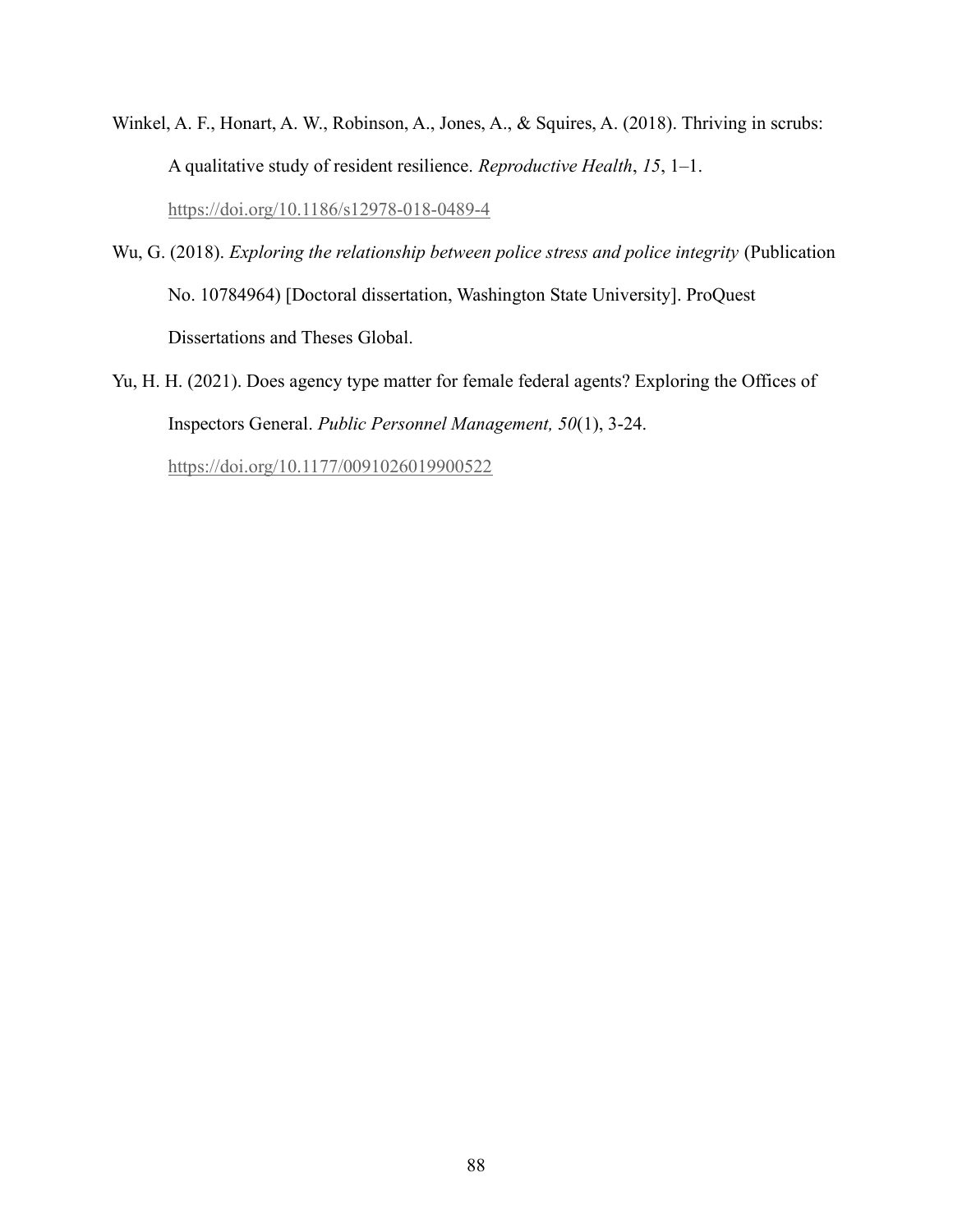#### Appendix A

### PARTICIPATION FORM

# SOUTHEASTERN UNIVERSITY

Title: Factors for Thriving in Law Enforcement

Investigators: Dr. Sarah Yates, Southeastern University; Kelly Wedley; Dr. Thomas Gollery, Southeastern University

Purpose: The purpose of the study is to evaluate the degree to which law enforcement officers perceive themselves as thriving. At this stage in the research thriving will be defined as well-being, resilience, and flourishing in law enforcement officers.

What to Expect: This research study is administered online. Participation in this research will involve completion of one questionnaire which will ask you to rate the seven potential aspects of thriving in law enforcement. There are also four demographic questions at the end of the questionnaire. It should take you approximately 10 minutes to complete.

Risks: There are no known risks associated with this project which are greater than those ordinarily encountered in daily life.

Benefits: There are no direct benefits to you.

Compensation: There is no compensation for participating in the study.

Your Rights and Confidentiality: Your participation in this research is voluntary. There is no penalty for refusal to participate, and you are free to withdraw your consent and participation in this project at any time.

Confidentiality: The records of this study will be kept private. Any written results will discuss group findings and will not include information that will identify you. Research records will be stored on a password protected computer in a locked office and only researchers and individuals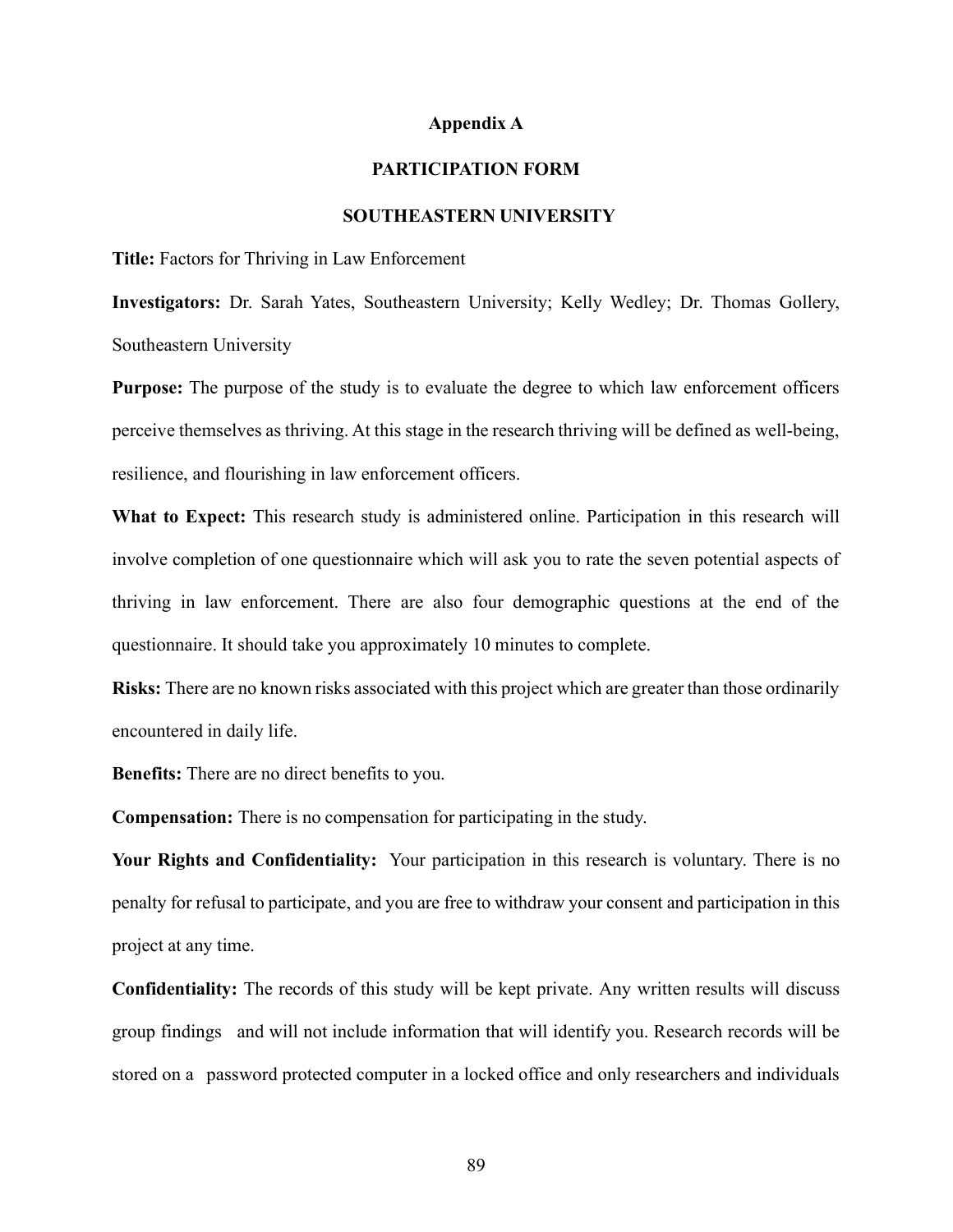responsible for research oversight will have access to the records. Data will be destroyed five years after the study has been completed. You will not be identified individually; we will be looking at the group as a whole.

Contacts: You may contact any of the researchers at the following addresses and phone numbers, should you desire to discuss your participation in the study and/or request information about the results of the study: Kelly Wedley, 863-632-0281, kwedley@seu.edu or Dr. Sarah Yates, 863-667-5000, sjyates@seu.edu

If you have questions about your rights as a research volunteer, you may contact the IRB Office at IRB@seu.edu

If you choose to participate: Please, click NEXT if you choose to participate. By clicking NEXT, you are indicating that you freely and voluntarily agree to participate in this study and you also acknowledge you are at least 18 years of age.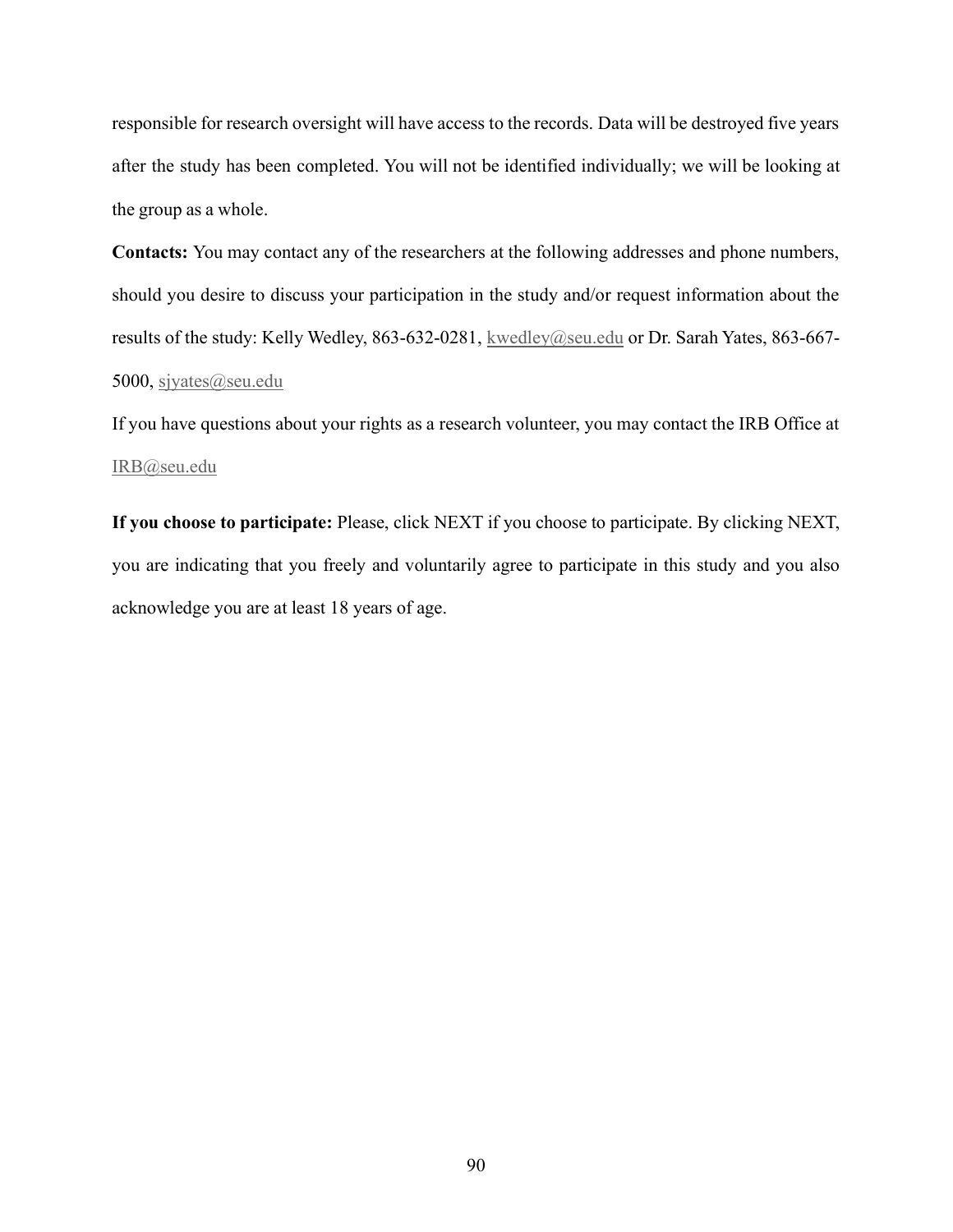#### Appendix B

#### Thriving in Law Enforcement Scale

This survey will take about 5 minutes to complete. By submitting the completed survey electronically, you are granting us permission to use your results in our study. No individual information will ever be reported or released from this survey. Thank you for participating. Please rate your agreement with each of the items by using a 1 to 5 scale, with 1 indicating "strongly disagree" and 5 indicating "strongly agree."

## Social Support

The relationships in my life are rewarding and supportive.

|  | 5- Strongly Agree | 4- Agree |  |  | 3- Uncertain 2- Disagree 1- Strongly Disagree |
|--|-------------------|----------|--|--|-----------------------------------------------|
|--|-------------------|----------|--|--|-----------------------------------------------|

I tend to make friends as easily as others do.

5- Strongly Agree 4- Agree 3- Uncertain 2- Disagree 1- Strongly Disagree

My family supports me in my career choice within law enforcement.

5- Strongly Agree 4- Agree 3- Uncertain 2- Disagree 1- Strongly Disagree

My friends support me in my career choice within law enforcement.

5- Strongly Agree 4- Agree 3- Uncertain 2- Disagree 1- Strongly Disagree

I have friends outside of my career in law enforcement.

5- Strongly Agree 4- Agree 3- Uncertain 2- Disagree 1- Strongly Disagree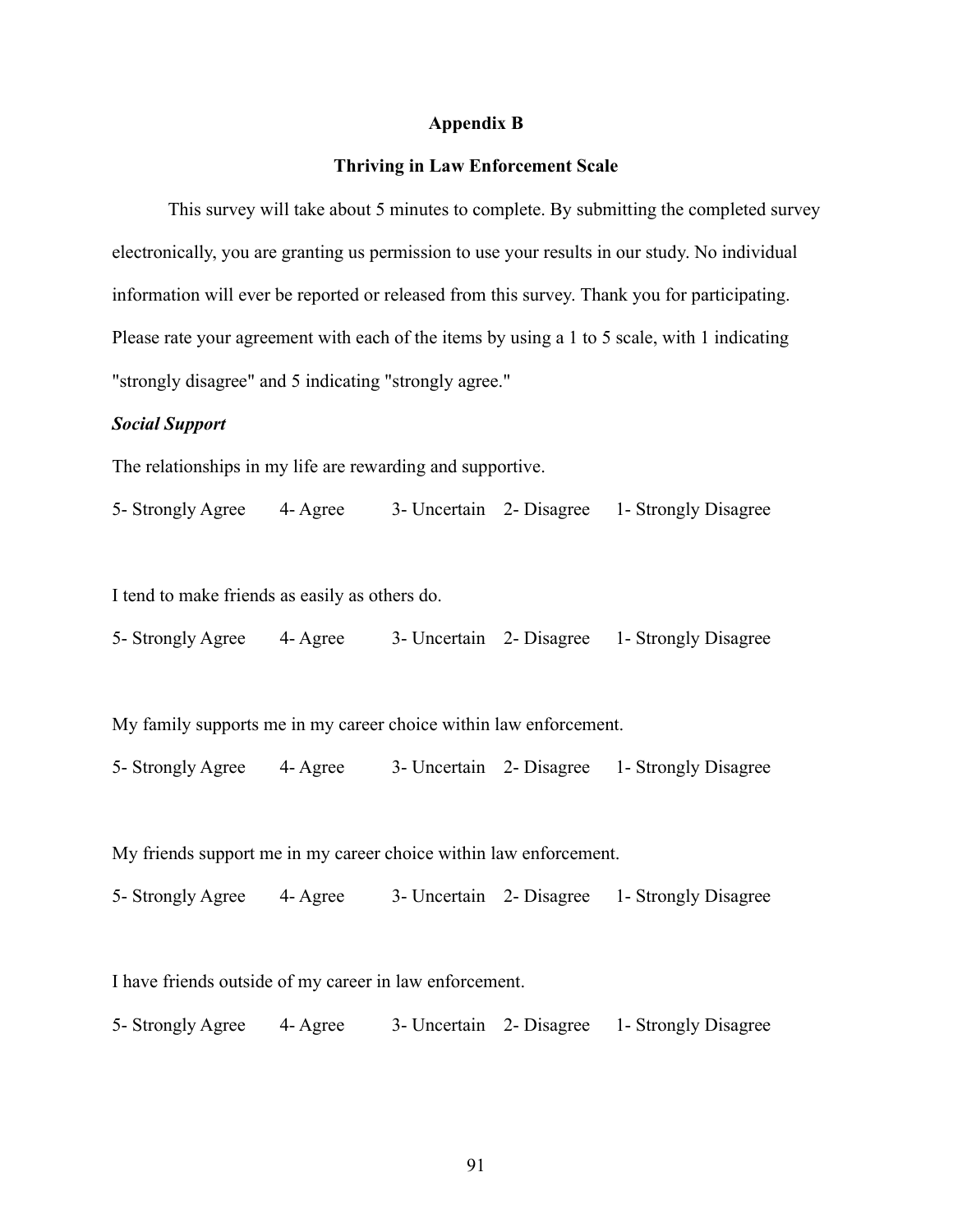## Administrative Support

My supervisor encourages me and responds to my input and ideas.

| 3- Uncertain 2- Disagree 1- Strongly Disagree<br>5- Strongly Agree 4- Agree |
|-----------------------------------------------------------------------------|
|-----------------------------------------------------------------------------|

My supervisor supports me and my professional goals within the law enforcement agency.

| 5- Strongly Agree 4- Agree |  |  |  | 3- Uncertain 2- Disagree 1- Strongly Disagree |
|----------------------------|--|--|--|-----------------------------------------------|
|----------------------------|--|--|--|-----------------------------------------------|

I can discuss my concerns about work with my supervisor without fear of negative consequences.

5- Strongly Agree 4- Agree 3- Uncertain 2- Disagree 1- Strongly Disagree

# Sense of Purpose

My career in law enforcement provides me with a sense of purpose.

5- Strongly Agree 4- Agree 3- Uncertain 2- Disagree 1- Strongly Disagree

My career choice of law enforcement allows me to make a difference in other people's lives.

5- Strongly Agree 4- Agree 3- Uncertain 2- Disagree 1- Strongly Disagree

My career choice in law enforcement adds meaning to my life.

5- Strongly Agree 4- Agree 3- Uncertain 2- Disagree 1- Strongly Disagree

### **Spirituality**

I have beliefs that sustain me.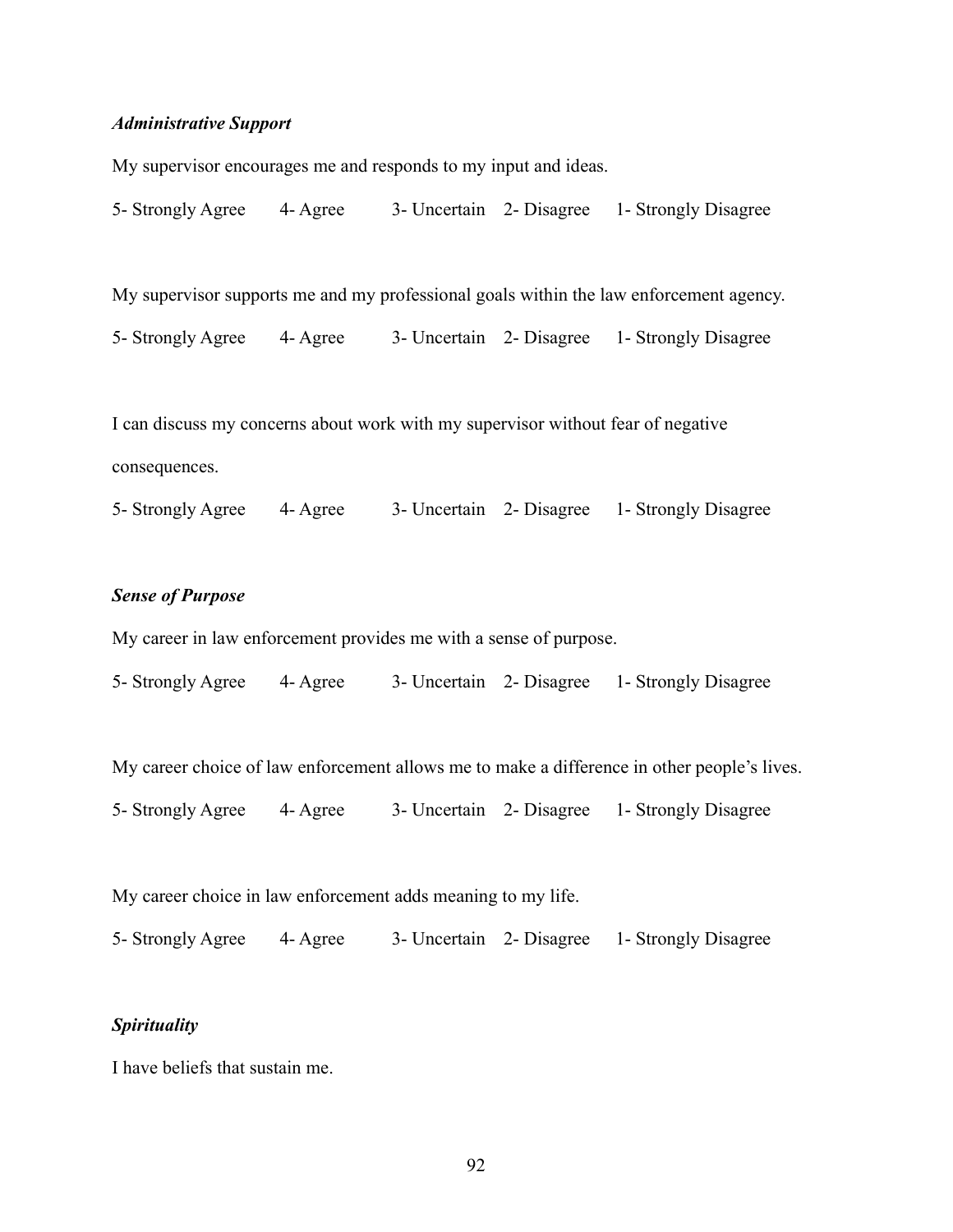5- Strongly Agree 4- Agree 3- Uncertain 2- Disagree 1- Strongly Disagree

My spiritual or religious beliefs provide me with a sense of strength at work.

5- Strongly Agree 4- Agree 3- Uncertain 2- Disagree 1- Strongly Disagree

I regularly engage in practices that enhance my spirituality.

5- Strongly Agree 4- Agree 3- Uncertain 2- Disagree 1- Strongly Disagree

# Effective Training

The things I learn through agency training courses are worthwhile to me in my career.

| 5- Strongly Agree 4- Agree |  | 3- Uncertain 2- Disagree 1- Strongly Disagree |
|----------------------------|--|-----------------------------------------------|

Law enforcement agency-sponsored training courses have prepared me to do my job well.

5- Strongly Agree 4- Agree 3- Uncertain 2- Disagree 1- Strongly Disagree

Law enforcement agency-sponsored training courses have inspired my desire for professional growth within the profession.

5- Strongly Agree 4- Agree 3- Uncertain 2- Disagree 1- Strongly Disagree

#### Resilience

I adjust and recover quickly from stressful incidents.

5- Strongly Agree 4- Agree 3- Uncertain 2- Disagree 1- Strongly Disagree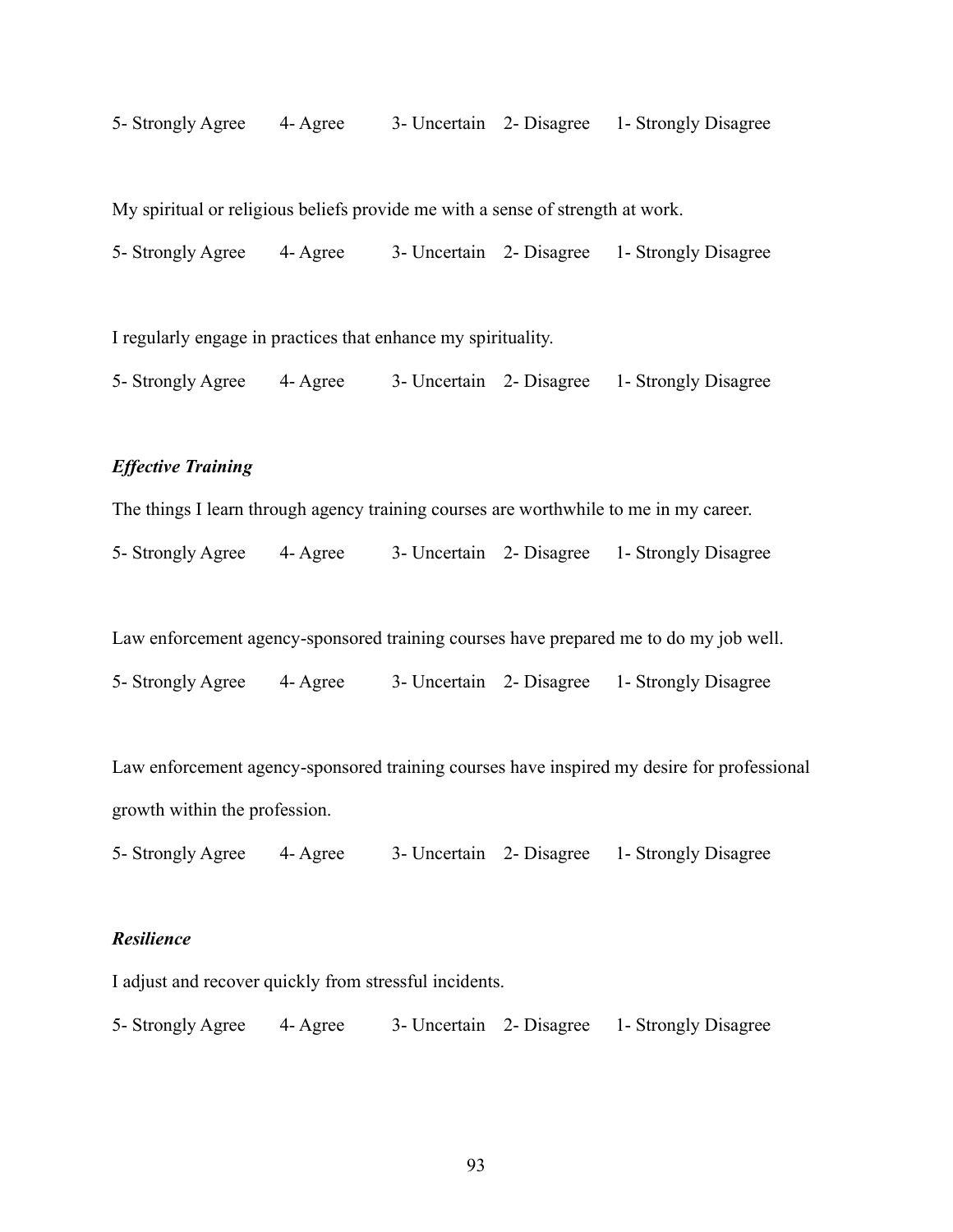I can cope with traumatic incidents (fatalities, child/domestic abuse, etc.) at work and not let the incidents affect my personal life.

5- Strongly Agree 4- Agree 3- Uncertain 2- Disagree 1- Strongly Disagree

I enjoy dealing with new and unusual situations at work.

5- Strongly Agree 4- Agree 3- Uncertain 2- Disagree 1- Strongly Disagree

## Physical Well-being

Compared to others my same age and gender, my physical health is very good.

| 5- Strongly Agree | 4- Agree |  | 3- Uncertain 2- Disagree 1- Strongly Disagree |
|-------------------|----------|--|-----------------------------------------------|
|                   |          |  |                                               |

I find time outside of work to engage in activities that promote good physical condition.

5- Strongly Agree 4- Agree 3- Uncertain 2- Disagree 1- Strongly Disagree

I am committed to healthy dietary practices.

5- Strongly Agree 4- Agree 3- Uncertain 2- Disagree 1- Strongly Disagree

Overall, I am thriving professionally in my career choice in the field of law enforcement.

5- Strongly Agree 4- Agree 3- Uncertain 2- Disagree 1- Strongly Disagree

Overall, I am thriving on a personal level in my career choice in the field of law enforcement. 5- Strongly Agree 4- Agree 3- Uncertain 2- Disagree 1- Strongly Disagree